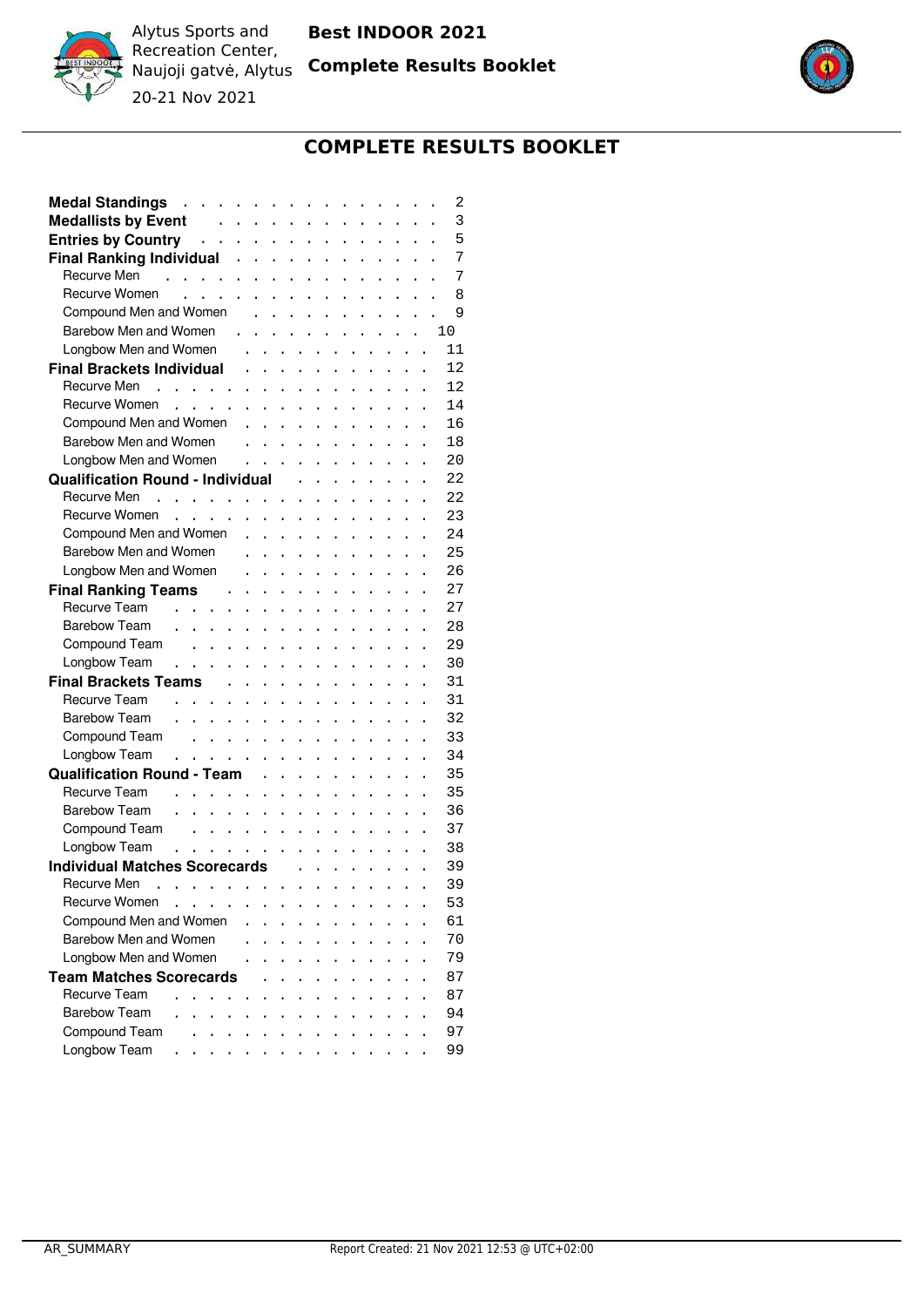<span id="page-1-0"></span>

**Medal Standings**



# **MEDAL STANDINGS**

| Rank NOC       |                                         |              | Individual   |              |              | <b>Team</b>  |              | <b>Total</b> |                |              |                | Rank by      |                |                |
|----------------|-----------------------------------------|--------------|--------------|--------------|--------------|--------------|--------------|--------------|----------------|--------------|----------------|--------------|----------------|----------------|
|                |                                         | G            | S            | в            | <b>Tot</b>   | G            | S            | B            | <b>Tot</b>     | G            | S              | B            | <b>Tot</b>     | <b>Total</b>   |
| $\mathbf{1}$   | KSA Kauno sporto asociacija             | 1            | 1            |              | 2            | 1            |              |              | 1              | 2            | 1              |              | 3              | 3              |
| $\overline{2}$ | LSK Lankininkų sporto klubas            | $\mathbf{1}$ | 3            |              | 4            |              | $\mathbf{1}$ | $\mathbf{1}$ | $\overline{2}$ | $\mathbf{1}$ | 4              | $\mathbf{1}$ | 6              | $\mathbf{1}$   |
| 3              | MT<br>Marymont                          | $\mathbf{1}$ | $\mathbf{1}$ | $\mathbf{1}$ | 3            |              | $\mathbf{1}$ |              | $\mathbf{1}$   | $\mathbf{1}$ | $\overline{2}$ | $\mathbf{1}$ | 4              | $\overline{2}$ |
| $\overline{4}$ | AŠ<br>Auksinis šaulys                   | $\mathbf 1$  |              |              | $\mathbf{1}$ |              |              |              |                | $\mathbf{1}$ |                |              | $\mathbf{1}$   | $= 6$          |
|                | 4   LAT-SAV Savage archer               | $\mathbf{1}$ |              |              | 1            |              |              |              |                | $\mathbf{1}$ |                |              | 1              | $= 6$          |
| 4              | MT2 Marymont 2                          |              |              |              |              | $\mathbf{1}$ |              |              | $\mathbf 1$    | $\mathbf{1}$ |                |              | $\mathbf{1}$   | $= 6$          |
| 4              | <b>Baltic Barbow</b><br><b>BLT</b>      |              |              |              |              | $\mathbf{1}$ |              |              | $\mathbf 1$    | $\mathbf{1}$ |                |              | $\mathbf{1}$   | $= 6$          |
| 4              | LAT Latvia                              |              |              |              |              | $\mathbf{1}$ |              |              | $\mathbf{1}$   | $\mathbf{1}$ |                |              | $\mathbf{1}$   | $= 6$          |
| 9 <sup>1</sup> | A-ŽL Alytupis-Žaliasis lankas           |              |              | 1            | 1            |              | $\mathbf{1}$ |              | $\mathbf 1$    |              | 1              | 1            | 2              | $= 4$          |
| 9              | PSTR Perkūno strėlė                     |              |              | 1            | $\mathbf{1}$ |              | $\mathbf{1}$ |              | $\mathbf 1$    |              | 1              | 1            | $\overline{2}$ | $= 4$          |
| 11             | VMSC-LSK Vilniaus miesto sporto centras |              |              | 1            | 1            |              |              |              |                |              |                | 1            | $\mathbf{1}$   | $= 6$          |
| 11             | <b>MS</b><br>MKŁ Strzała                |              |              | 1            | $\mathbf 1$  |              |              |              |                |              |                | 1            | $\mathbf{1}$   | $= 6$          |
| 11             | Klaipėdos lankininkai<br><b>KLL</b>     |              |              |              |              |              |              | $\mathbf 1$  | $\mathbf 1$    |              |                | $\mathbf{1}$ | $\mathbf{1}$   | $= 6$          |
| 11             | ULK Utenos lankininkų klubas            |              |              |              |              |              |              | 1            | $\mathbf 1$    |              |                | 1            | $\mathbf{1}$   | $= 6$          |
| 11             | USTR Ugninė strėlė                      |              |              |              |              |              |              | 1            | $\mathbf 1$    |              |                | 1            | $\mathbf{1}$   | $= 6$          |
|                | <b>Total:</b>                           | 5            | 5            | 5            | 15           | 4            | 4            | 4            | 12             | 9            | 9              | 9            | 27             |                |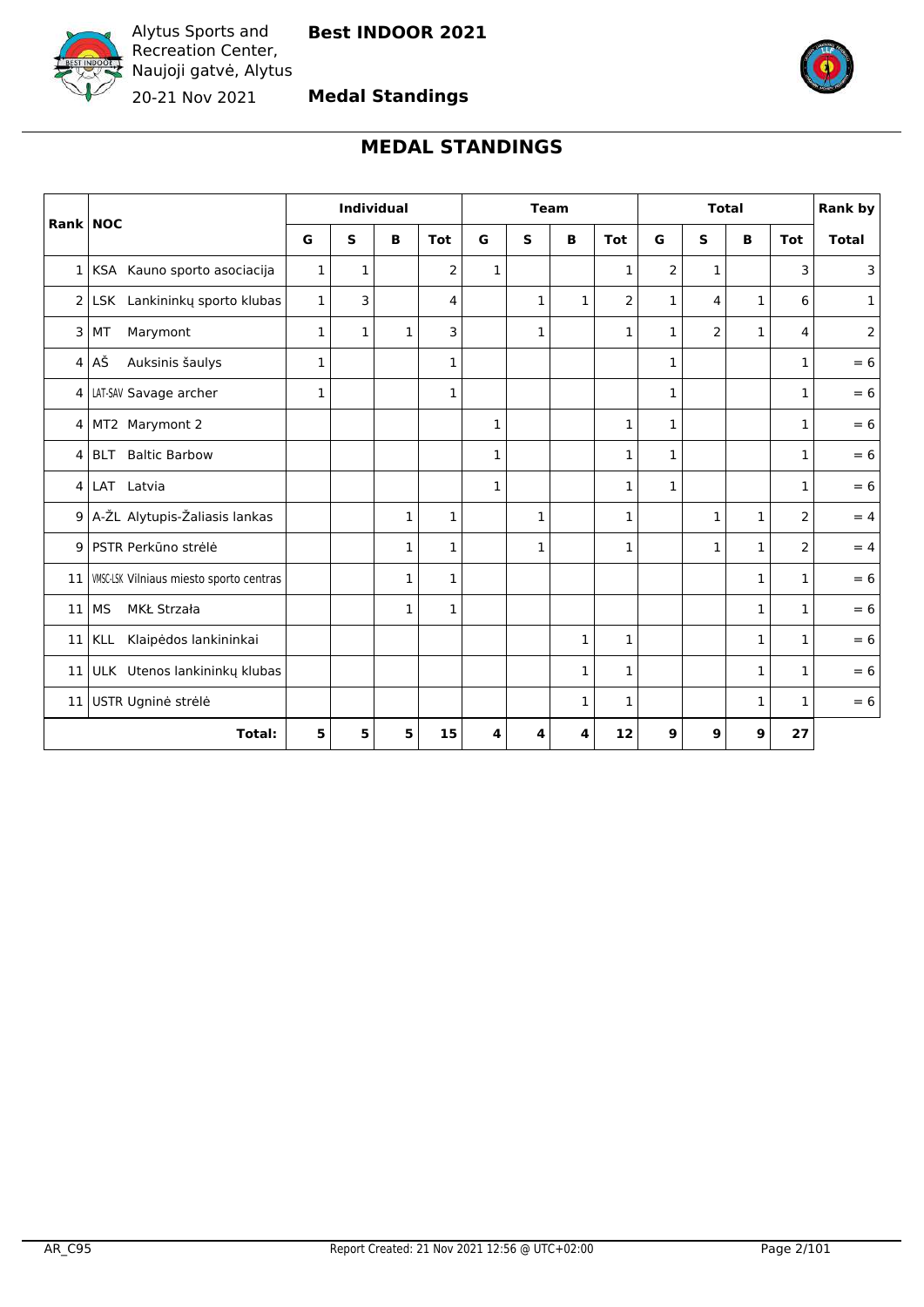



# **MEDALLISTS BY EVENT**

<span id="page-2-0"></span>

| <b>Event Name</b>      |                 | Date   Medal  | <b>Name</b>                 | <b>NOC</b>                                     |
|------------------------|-----------------|---------------|-----------------------------|------------------------------------------------|
| Recurve Men            | Sun 21 Nov GOLD |               | ŠLIAUTERIS Modestas         | AŠ<br>Auksinis šaulys                          |
|                        |                 | <b>SILVER</b> | STARZYCKI Piotr             | MT<br>Marymont                                 |
|                        |                 | <b>BRONZE</b> | SIERAKOWSKI Kacper          | МT<br>Marymont                                 |
| Recurve Women          | Sun 21 Nov GOLD |               | <b>BĄCZYK Zuzanna</b>       | МT<br>Marymont                                 |
|                        |                 | <b>SILVER</b> | SEMIONOVA Juliana           | LSK Lankininkų sporto klubas                   |
|                        |                 | <b>BRONZE</b> | VEČKYTĖ Meda Viktorija      | <b>WISC-LSK Vilniaus miesto sporto centras</b> |
| Compound Men and Women | Sun 21 Nov      | GOLD          | ŠIGAUSKAS Vladas            | KSA Kauno sporto asociacija                    |
|                        |                 | <b>SILVER</b> | KARPAVIČIUS Žydrūnas        | KSA Kauno sporto asociacija                    |
|                        |                 | <b>BRONZE</b> | <b>BARANAUSKAS Rolandas</b> | A-ŽL Alytupis-Žaliasis lankas                  |
| Barebow Men and Women  | Sun 21 Nov GOLD |               | <b>VILKAUSKAS Ernestas</b>  | LSK Lankininkų sporto klubas                   |
|                        |                 | <b>SILVER</b> | <b>MOSIN Vladimir</b>       | LSK Lankininkų sporto klubas                   |
|                        |                 | <b>BRONZE</b> | <b>MIŁECKI Marcin</b>       | MS<br>MKŁ Strzała                              |
| Longbow Men and Women  | Sun 21 Nov      | <b>GOLD</b>   | <b>NOVADS Kristaps</b>      | LAT-SAV Savage archer                          |
|                        |                 | <b>SILVER</b> | <b>MOSIN Vladimir</b>       | LSK Lankininkų sporto klubas                   |
|                        |                 | <b>BRONZE</b> | POCIUS Tomas                | PSTR Perkūno strėlė                            |
| Recurve Team           | Sun 21 Nov GOLD |               | <b>BĄCZYK Zuzanna</b>       | MT2 Marymont 2                                 |
|                        |                 |               | ZAJĄC Magdalena             |                                                |
|                        |                 |               | SIERAKOWSKI Kacper          |                                                |
|                        |                 | <b>SILVER</b> | PIETRUSIŃSKI Ludwik         | МT<br>Marymont                                 |
|                        |                 |               | SPUTO Jerzy                 |                                                |
|                        |                 |               | <b>STARZYCKI Piotr</b>      |                                                |
|                        |                 | <b>BRONZE</b> | KAČONIENĖ Laima             | LSK Lankininkų sporto klubas                   |
|                        |                 |               | SEMIONOVA Juliana           |                                                |
|                        |                 |               | VEČKYTĖ Meda Viktorija      |                                                |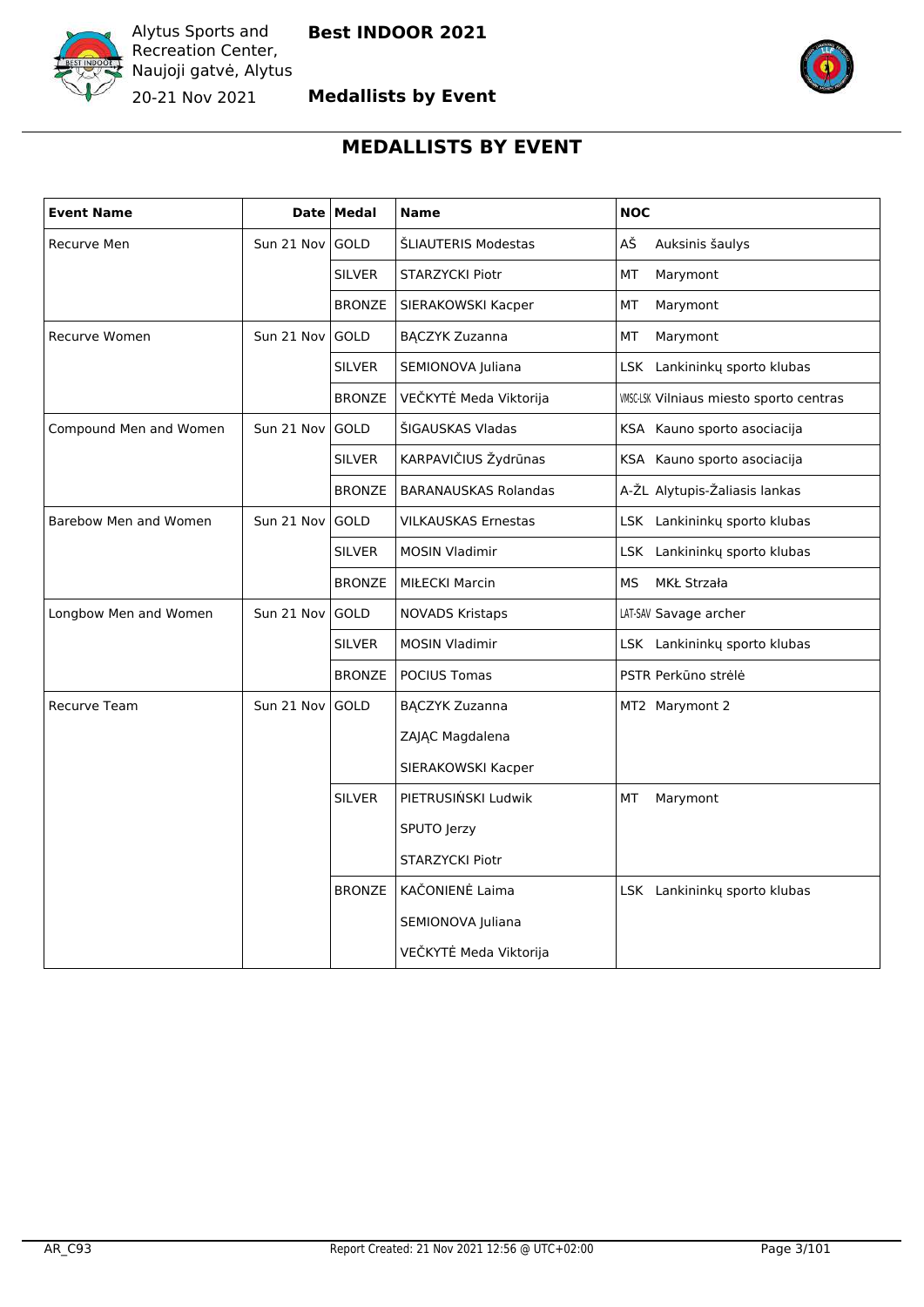



# **MEDALLISTS BY EVENT**

| <b>Event Name</b>   |            | Date Medal    | <b>Name</b>                  | <b>NOC</b>                    |
|---------------------|------------|---------------|------------------------------|-------------------------------|
| <b>Barebow Team</b> | Sun 21 Nov | GOLD          | <b>KUKMILKA Aiva</b>         | <b>BLT</b> Baltic Barbow      |
|                     |            |               | <b>BURKEVICS Modris</b>      |                               |
|                     |            |               | ŠULIOKAS Rimantas            |                               |
|                     |            | <b>SILVER</b> | <b>MOSIN Vladimir</b>        | LSK Lankininkų sporto klubas  |
|                     |            |               | SIDOROV Viačeslav            |                               |
|                     |            |               | <b>VILKAUSKAS Ernestas</b>   |                               |
|                     |            | <b>BRONZE</b> | <b>DUBICKAS Aistis</b>       | KLL<br>Klaipėdos lankininkai  |
|                     |            |               | <b>MELNIKOV Boris</b>        |                               |
|                     |            |               | <b>STONKUS Andrius</b>       |                               |
| Compound Team       | Sun 21 Nov | GOLD          | KARPAVIČIUS Žydrūnas         | KSA Kauno sporto asociacija   |
|                     |            |               | PRAPUOLENIS Arvydas          |                               |
|                     |            |               | ŠIGAUSKAS Vladas             |                               |
|                     |            | <b>SILVER</b> | <b>BARANAUSKAS Rolandas</b>  | A-ŽL Alytupis-Žaliasis lankas |
|                     |            |               | <b>KAVALIAUSKAS Giedrius</b> |                               |
|                     |            |               | <b>VENGELIS Linas</b>        |                               |
|                     |            | <b>BRONZE</b> | ANIŠČENKO Aleksandr          | ULK Utenos lankininkų klubas  |
|                     |            |               | <b>GRIGARAVIČIUS Marius</b>  |                               |
|                     |            |               | KOSTECKAS Justinas           |                               |
| Longbow Team        | Sun 21 Nov | GOLD          | <b>NOVADS Kristaps</b>       | LAT Latvia                    |
|                     |            |               | RUNIŠKOVS Aleksejs           |                               |
|                     |            |               | SIMANOVSKIS Raimonds         |                               |
|                     |            | <b>SILVER</b> | GORBUNOV Jurij               | PSTR Perkūno strėlė           |
|                     |            |               | POCIUS Tomas                 |                               |
|                     |            |               | VEČKYS Žydrūnas              |                               |
|                     |            | <b>BRONZE</b> | STAGNIŪNIENĖ Ramunė          | USTR Ugninė strėlė            |
|                     |            |               | <b>BRUSOKAS Rimantas</b>     |                               |
|                     |            |               | KARPAVIČIUS Vytas            |                               |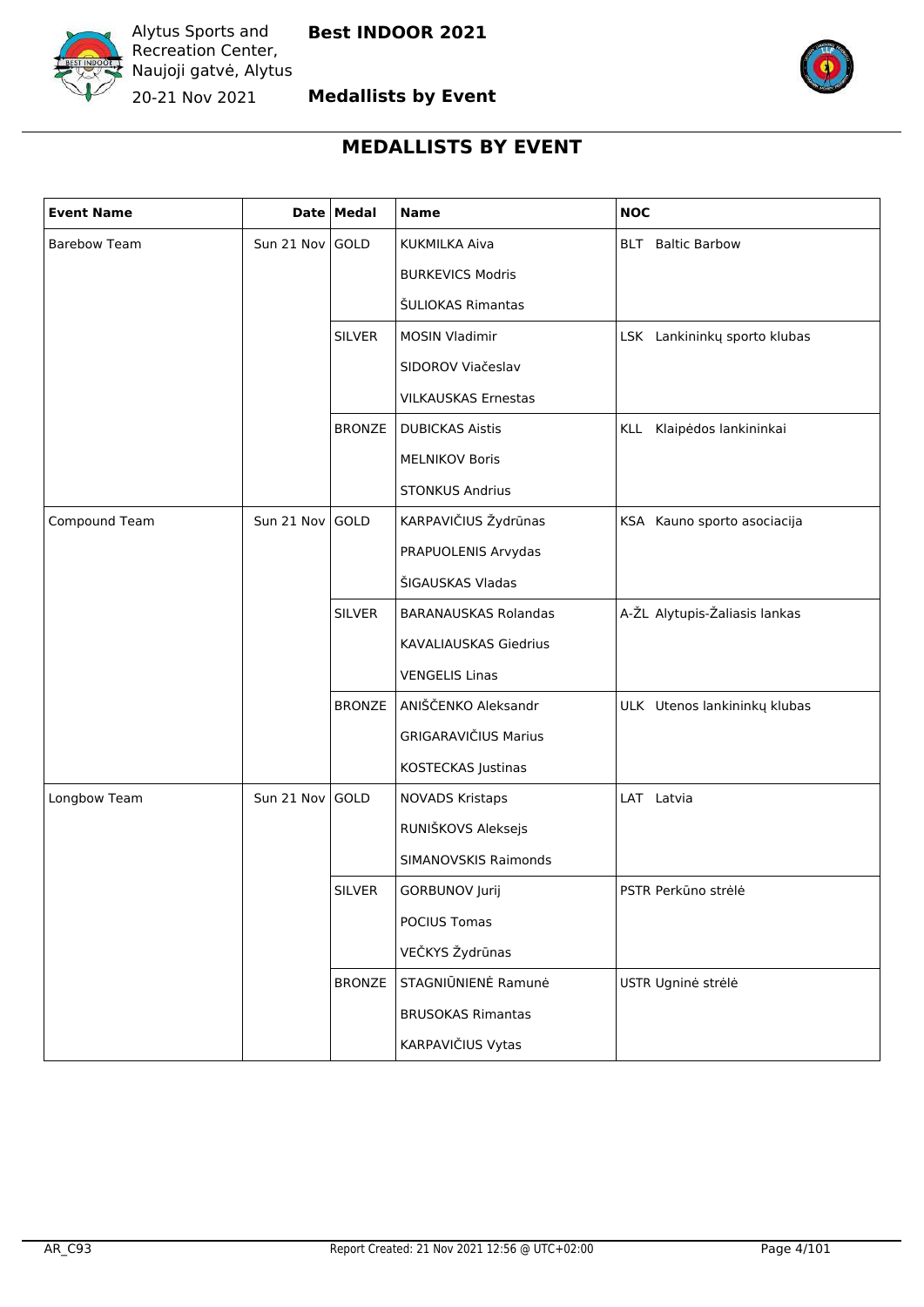

**Entries**

20-21 Nov 2021



# **ENTRIES BY COUNTRY**

<span id="page-4-0"></span>

|            | <b>NOC</b> Country             | <b>Name</b>                                         | W. Rank | Date of Birth              | <b>Back No.</b> | Event                                           |
|------------|--------------------------------|-----------------------------------------------------|---------|----------------------------|-----------------|-------------------------------------------------|
| A-ŽL       | Alytupis-Žaliasis lankas       | <b>BARANAUSKAS Rolandas</b>                         |         | 01 Jan 1971                | 13A             | Compound Men and Women                          |
|            |                                | <b>BARYSAS Gintautas</b>                            |         | 01 Jan 1963                | 20B             | Barebow Men and Women                           |
|            |                                | <b>KAVALIAUSKAS Giedrius</b>                        |         | 01 Jan 1973                | 12A             | Compound Men and Women                          |
|            |                                | <b>VENGELIS Linas</b>                               |         | 01 Jan 1977                | 14A             | Compound Men and Women                          |
|            |                                |                                                     |         |                            |                 |                                                 |
| AŠ         | Auksinis šaulys                | <b>BUTKUS Edmundas</b>                              |         | 01 Jan 1948                | 16D             | Compound Men and Women                          |
|            |                                | <b>JUOZAITIS Valdas</b>                             |         | 01 Jan 1968                | 9B              | Recurve Men                                     |
|            |                                | KIRŠYS Darius                                       |         | 01 Jan 1975                | 10B             | Recurve Men                                     |
|            |                                | ŠLIAUTERIS Modestas                                 |         | 01 Jan 1990                | 8Β              | Recurve Men                                     |
|            | ASRC-ŽL ASRC-Žaliasis lankas   | JANČIUKAS Dominykas                                 |         | 01 Jan 2002                | 11B             | Recurve Men                                     |
|            |                                | RAMANAUSKAITĖ Paulina                               |         | 01 Jan 1999                | 4B              | Recurve Women                                   |
|            | GAJA-KL Gaja-Kauno lankininkai | ŠULIOKAS Domantas                                   |         | 01 Jan 2006                | 10C             | Recurve Men                                     |
| <b>HAR</b> | Harmonija                      | REČIŪGA Romualdas                                   |         | 01 Jan 1949                | 11A             | Recurve Men                                     |
| KL         | Kauno lankininkai              | MORKELIUNAS Ignas                                   |         | 01 Jan 1991                | 5В              | Recurve Men                                     |
|            |                                | PETRAUSKAS Algimantas                               |         | 01 Jan 1977                | 6B              | <b>Recurve Men</b>                              |
|            |                                | ŠULIOKAS Rimantas                                   |         | 01 Jan 1976                | 17D             | Barebow Men and Women                           |
|            |                                | <b>ŪSAS Arvydas</b>                                 |         | 01 Jan 1955                | 7В              | Recurve Men                                     |
|            |                                |                                                     |         |                            |                 |                                                 |
| <b>KLL</b> | Klaipėdos lankininkai          | ABROMAVIČIENĖ Kristina<br>ANDRULIENĖ Vika           |         | 01 Jan 1988                | 3A              | Recurve Women<br>Recurve Women                  |
|            |                                |                                                     |         | 01 Jan 1977                | 1A              |                                                 |
|            |                                | <b>ANDRULIS Dominykas</b>                           |         | 01 Jan 2003                | 19C             | Barebow Men and Women                           |
|            |                                | BARKAUSKAITĖ Julija                                 |         | 01 Jan 1990                | 1C              | Recurve Women                                   |
|            |                                | BOGUŽIS Mindaugas                                   |         | 01 Jan 1991                | 9A              | Recurve Men                                     |
|            |                                | <b>DUBICKAS Aistis</b>                              |         | 01 Jan 1993                | 17C             | Barebow Men and Women                           |
|            |                                | KUZMIENĖ Laila                                      |         | 01 Jan 1969                | 4A              | Recurve Women                                   |
|            |                                | <b>MELNIKOV Boris</b>                               |         | 01 Jan 1937                | 18C             | Barebow Men and Women                           |
|            |                                | <b>STONKUS Andrius</b>                              |         |                            | 18D             | Barebow Men and Women                           |
|            |                                | VAIČEKAUSKIS Vidmantas                              |         | 01 Jan 1963                | 10A             | Recurve Men                                     |
|            |                                | ŽELVYTĖ leva                                        |         | 01 Jan 1996                | 2A              | <b>Recurve Women</b>                            |
| <b>KSA</b> | Kauno sporto asociacija        | KARPAVIČIUS Žydrūnas                                |         | 01 Jan 1973                | 13D             | Compound Men and Women                          |
|            |                                | KAŠĖTA Ramūnas                                      |         | 01 Jan 1972                | 5D              | Recurve Men                                     |
|            |                                | <b>LEVICKAS Vilius</b>                              |         | 01 Jan 1982                | 7D              | Recurve Men                                     |
|            |                                | MARGELEVIČIUS Povilas                               |         | 16 Oct 1995                | 6D              | Recurve Men                                     |
|            |                                | PRAPUOLENIS Arvydas                                 |         | 01 Jan 1961                | 12D             | Compound Men and Women                          |
|            |                                | ŠIGAUSKAS Vladas                                    |         | 01 Jan 1967                | 14D             | Compound Men and Women                          |
|            | LAT-AIM AIM Archery            | KUKMILKA Aiva                                       |         | 30 Nov 1979                | 21C             | Barebow Men and Women                           |
|            |                                | OZOLIŅŠ Arturs                                      |         | 09 Feb 1981                |                 | 10D Recurve Men                                 |
|            |                                | PERCOVS Andrejs                                     |         | 31 Aug 1970                | 9D.             | Recurve Men                                     |
|            |                                | <b>TENSONS Augusts</b>                              |         | 19 Apr 2006                | 8D.             | Recurve Men                                     |
|            |                                | <b>VEINBERGS Aigars</b>                             |         | 26 Jan 1971                | 20C             | Barebow Men and Women                           |
|            | LAT-AMA Amazones               | RUNIŠKOVA Marta                                     |         | 25 Apr 2006                | ЗС              | Recurve Women                                   |
|            |                                | RUNIŠKOVS Aleksejs                                  |         | 01 Jan 1969                | 24D             | Longbow Men and Women                           |
|            |                                | RUNIŠKOVS Daņila                                    |         | 06 Sep 2003                | 16B             | Compound Men and Women                          |
|            | LAT-AM  Amazones / Jūrmala     | <b>KREICBERGA Anete</b>                             |         | 17 Sep 1992                | 2C              | <b>Recurve Women</b>                            |
|            |                                |                                                     |         |                            |                 |                                                 |
|            | LAT-CUR Curland                | <b>BURKEVICS Aleksis</b><br><b>BURKEVICS Modris</b> |         | 22 Sep 2007<br>01 Oct 1972 | 15D<br>21A      | Compound Men and Women<br>Barebow Men and Women |
|            |                                |                                                     |         |                            |                 |                                                 |
|            | LAT-FWA Free Wind Archers      | <b>MEDNE Viva</b>                                   |         | 10 Apr 2002                | 15C             | Compound Men and Women                          |
|            | LAT-SAV Savage archer          | <b>NOVADS Kristaps</b>                              |         | 23 Jun 1972                | 23D             | Longbow Men and Women                           |
|            |                                | SIMANOVSKIS Raimonds                                |         | 14 Jul 1972                | 22D             | Longbow Men and Women                           |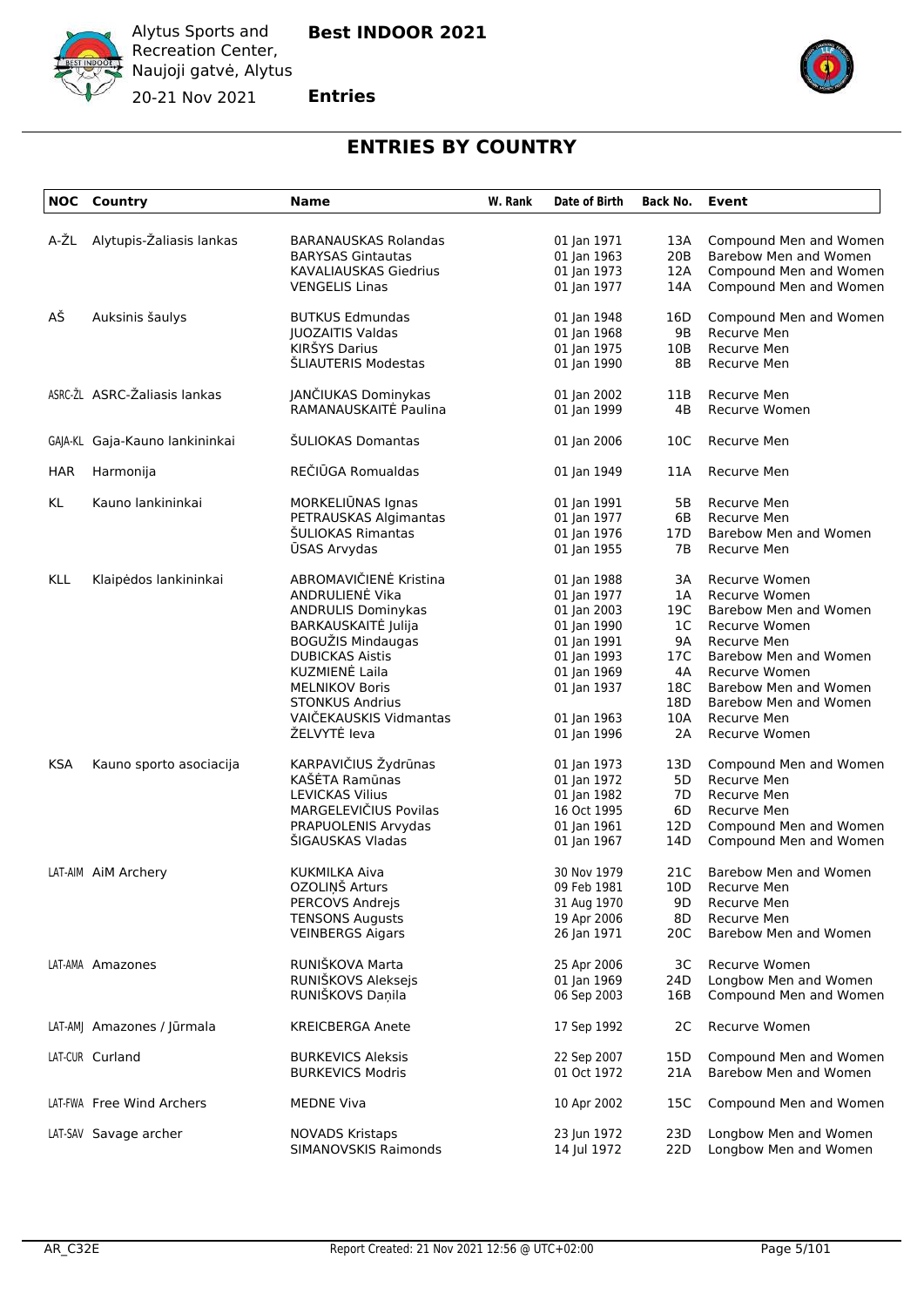

**Entries**

20-21 Nov 2021



# **ENTRIES BY COUNTRY**

|            | <b>NOC</b> Country                                             | <b>Name</b>                    | W. Rank | Date of Birth | Back No.        | <b>Event</b>               |
|------------|----------------------------------------------------------------|--------------------------------|---------|---------------|-----------------|----------------------------|
| <b>LSK</b> | Lankininkų sporto klubas                                       | ANIŠČENKO Aleksandr            |         | 01 Jan 1985   | 16C             | Compound Men and Women     |
|            |                                                                | ANTANAITYTĖ - GARŠKIENĖ Jolita |         | 01 Jan 1979   | 12B             | Compound Men and Women     |
|            |                                                                | BAGARAUSKAS Arvydas            |         | 01 Jan 1954   | 6C              | Recurve Men                |
|            |                                                                | BAGDANAVIČIUS Dovydas          |         | 01 Jan 1975   | 5C              | Recurve Men                |
|            |                                                                | ČIUPAILA Regimantas            |         | 01 Jan 1956   | 7C              | Recurve Men                |
|            |                                                                | ČIUPAILIENĖ Dalia              |         | 01 Jan 1955   | 2B              | Recurve Women              |
|            |                                                                | <b>JOCIUS Aleksandras</b>      |         | 01 Jan 1992   | 18A             | <b>Barebow Men</b>         |
|            |                                                                | KAČONIENĖ Laima                |         | 01 Jan 1959   | 1Β              | <b>Recurve Women</b>       |
|            |                                                                | <b>LIEKIS Tomas</b>            |         | 01 Jan 1963   | 12C             | Compound Men and Women     |
|            |                                                                | <b>MALDUTIS Gintaras</b>       |         | 01 Jan 1964   | 8C              | Recurve Men                |
|            |                                                                | <b>MOSIN Vladimir</b>          |         | 01 Jan 1971   | 20A             | Barebow Men and Women      |
|            |                                                                | <b>MOSIN Vladimir</b>          |         | 01 Jan 1971   | 24C             | Longbow Men and Women      |
|            |                                                                | SEMIONOVA Juliana              |         | 01 Jan 1998   | 3B              | Recurve Women              |
|            |                                                                | SIDOROV Viačeslav              |         | 01 Jan 1980   | 19A             | Barebow Men and Women      |
|            |                                                                | VEČKYS Žydrūnas                |         | 01 Jan 1973   | 23C             | Longbow Men and Women      |
|            |                                                                | <b>VILKAUSKAS Ernestas</b>     |         | 01 Jan 1972   | 17A             | Barebow Men and Women      |
| <b>MS</b>  | MKŁ Strzała                                                    | GRZYB Agnieszka                |         |               | 4C              | <b>Recurve Women</b>       |
|            |                                                                | MIŁECKI Marcin                 |         |               | 21B             | Barebow Men and Women      |
|            |                                                                | SKUŁA Krzysztof                |         |               | 11D             | Recurve Men                |
| МT         | Marymont                                                       | <b>BACZYK Zuzanna</b>          |         |               | 2D              | Recurve Women              |
|            |                                                                | PIETRUSIŃSKI Ludwik            |         |               | 5A              | Recurve Men                |
|            |                                                                | SIERAKOWSKI Kacper             |         |               | 7Α              | Recurve Men                |
|            |                                                                | SPUTO Jerzy                    |         |               | 6A              | Recurve Men                |
|            |                                                                | <b>STARZYCKI Piotr</b>         |         |               | 8A              | Recurve Men                |
|            |                                                                | ZAJĄC Magdalena                |         |               | 1D              | Recurve Women              |
|            | PSTR Perkūno strėlė                                            | <b>GORBUNOV Jurij</b>          |         |               | 25D             | Longbow Men and Women      |
|            |                                                                | POCIUS Tomas                   |         | 01 Jan 1977   | 25C             | Longbow Men and Women      |
| <b>STR</b> | Strėlė                                                         | BARAUSKAS Arūnas               |         | 01 Jan 1974   | 23B             | Longbow Men and Women      |
|            |                                                                | <b>BUKAUSKAS Vytautas</b>      |         | 01 Jan 1962   | 11C             | Recurve Men                |
|            |                                                                | <b>GRIGIENE Aida</b>           |         | 01 Jan 1975   | 25B             | Longbow Men and Women      |
|            |                                                                | KONDRATSYEN Konstantsin        |         |               | 14B             | Compound Men and Women     |
|            |                                                                | KULBAČIAUSKAS Andrius          |         | 01 Jan 1978   | 21D             | Barebow Men and Women      |
|            |                                                                | LASITSA Renat                  |         |               | 13B             | Compound Men and Women     |
|            |                                                                | NAUMAVIČIUS Vitalijus          |         | 01 Jan 1964   | 24B             | Longbow Men and Women      |
|            |                                                                | ŠČUCKIS Aleksandras            |         | 01 Jan 1970   | 19 <sub>D</sub> | Barebow Men and Women      |
|            |                                                                | SEKORSKAS Egidijus             |         | 01 Jan 1965   | 22B             | Longbow Men and Women      |
| <b>ULK</b> | Utenos lankininkų klubas                                       | <b>GRIGARAVIČIUS Marius</b>    |         | 01 Jan 1981   | 16A             | Compound Men and Women     |
|            |                                                                | KOSTECKAS Justinas             |         | 01 Jan 1987   |                 | 15A Compound Men and Women |
|            | USTR Ugninė strėlė                                             | <b>BRUSOKAS Rimantas</b>       |         | 01 Jan 1961   | 23A             | Longbow Men and Women      |
|            |                                                                | <b>BRŪZGA Arūnas</b>           |         | 01 Jan 1966   | 22A             | Longbow Men and Women      |
|            |                                                                | <b>DIJOKAS Marius</b>          |         | 01 Jan 1976   | 25A             | Longbow Men and Women      |
|            |                                                                | JANULAITIS Andrius             |         | 01 Jan 1984   | 17B             | Barebow Men and Women      |
|            |                                                                | KARPAVIČIUS Vytas              |         | 01 Jan 1977   | 24A             | Longbow Men and Women      |
|            |                                                                | RADVILIENĖ Halina              |         | 01 Jan 1963   | 19B             | Barebow Men and Women      |
|            |                                                                | STAGNIŪNAITĖ Aistė             |         | 01 Jan 2003   | 18B             | Barebow Men and Women      |
|            |                                                                | STAGNIŪNIENĖ Ramunė            |         | 01 Jan 1976   | 22C             | Longbow Men and Women      |
|            | WISC-LSK Vilniaus miesto sporto centras VEČKYTĖ Meda Viktorija |                                |         | 01 Jan 2003   | 3D              | Recurve Women              |
| ŽL         | Žaliasis lankas                                                | MOCKEVIČIUS Nedas              |         | 01 Jan 1974   | 9C              | Recurve Men                |
|            |                                                                | NAVICKAS Robertas              |         | 01 Jan 1958   | 15B             | Compound Men and Women     |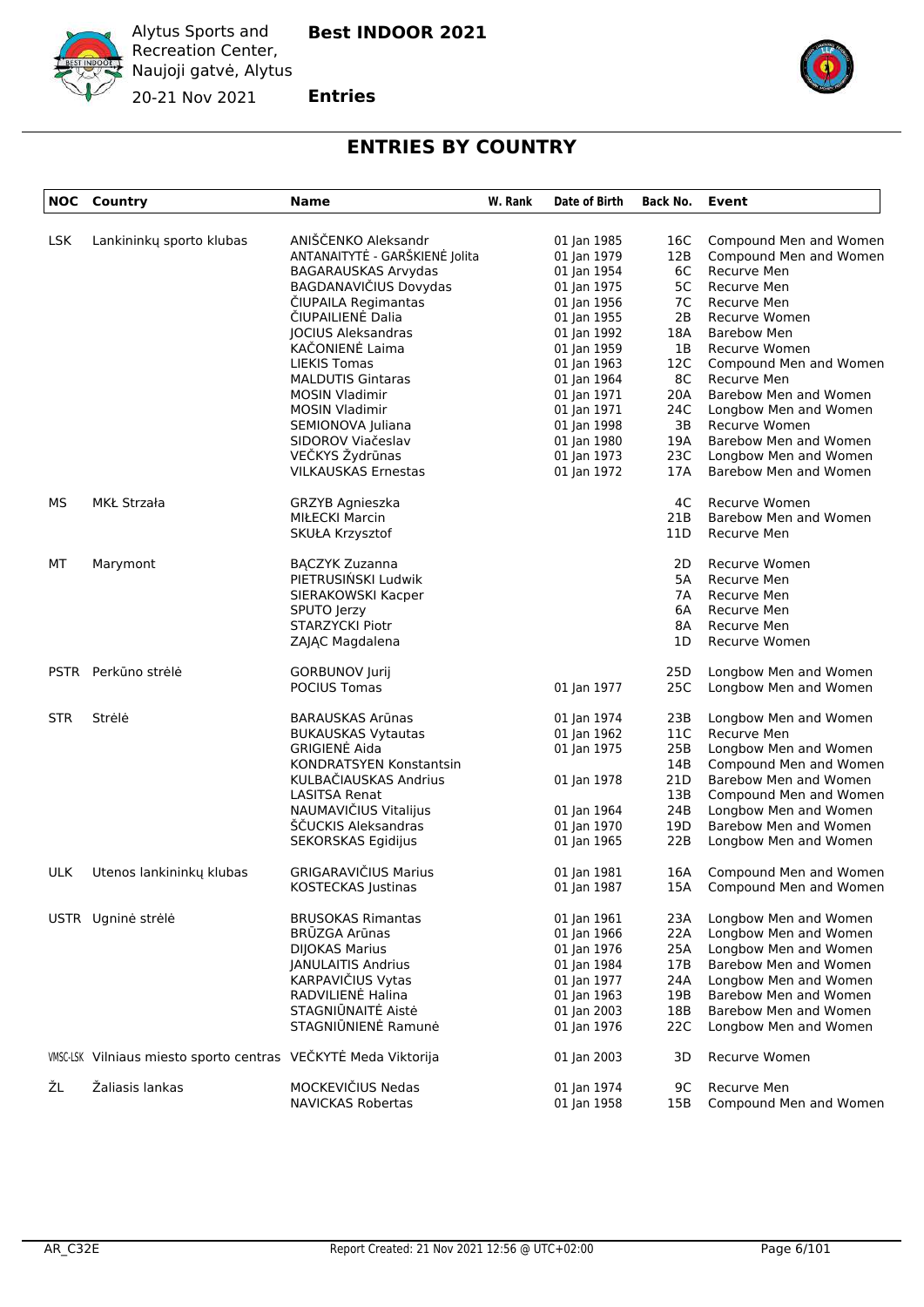

**Best INDOOR 2021**

**Final Ranking Individual**



<span id="page-6-0"></span>

| Rank           | <b>Name</b>                | <b>NOC</b> |                          |
|----------------|----------------------------|------------|--------------------------|
| $\mathbf{1}$   | ŠLIAUTERIS Modestas        | АŠ         | Auksinis šaulys          |
| $\overline{2}$ | <b>STARZYCKI Piotr</b>     | MT.        | Marymont                 |
| 3              | SIERAKOWSKI Kacper         | МT         | Marymont                 |
| 4              | PIETRUSIŃSKI Ludwik        | МT         | Marymont                 |
| 5              | KAŠĖTA Ramūnas             | <b>KSA</b> | Kauno sporto asociacija  |
| 6              | JANČIUKAS Dominykas        | ASRC-ŽL    | ASRC-Žaliasis lankas     |
| $\overline{7}$ | KIRŠYS Darius              | AŠ         | Auksinis šaulys          |
| 8              | SPUTO Jerzy                | MT.        | Marymont                 |
| 9              | BAGDANAVIČIUS Dovydas      | LSK.       | Lankininky sporto klubas |
|                | BOGUŽIS Mindaugas          | <b>KLL</b> | Klaipėdos lankininkai    |
|                | <b>MALDUTIS Gintaras</b>   | <b>LSK</b> | Lankininkų sporto klubas |
|                | MARGELEVIČIUS Povilas      | <b>KSA</b> | Kauno sporto asociacija  |
|                | MOCKEVIČIUS Nedas          | ŽL         | Žaliasis lankas          |
|                | <b>PERCOVS Andreis</b>     | LAT-AIM    | AiM Archery              |
|                | ŠULIOKAS Domantas          | GAJA-KL    | Gaja-Kauno lankininkai   |
|                | VAIČEKAUSKIS Vidmantas     | KLL        | Klaipėdos lankininkai    |
| 17             | <b>BAGARAUSKAS Arvydas</b> | LSK.       | Lankininky sporto klubas |
|                | <b>BUKAUSKAS Vytautas</b>  | <b>STR</b> | Strėlė                   |
|                | ČIUPAILA Regimantas        | <b>LSK</b> | Lankininky sporto klubas |
|                | <b>IUOZAITIS Valdas</b>    | AŠ         | Auksinis šaulys          |
|                | <b>LEVICKAS Vilius</b>     | <b>KSA</b> | Kauno sporto asociacija  |
|                | MORKELIŪNAS Ignas          | KL.        | Kauno lankininkai        |
|                | OZOLIŅŠ Arturs             | LAT-AIM    | AiM Archery              |
|                | PETRAUSKAS Algimantas      | KL         | Kauno lankininkai        |
|                | REČIŪGA Romualdas          | HAR        | Harmonija                |
|                | SKUŁA Krzysztof            | MS.        | MKŁ Strzała              |
|                | <b>TENSONS Augusts</b>     | LAT-AIM    | AiM Archery              |
|                | <b>USAS Arvydas</b>        | KL         | Kauno lankininkai        |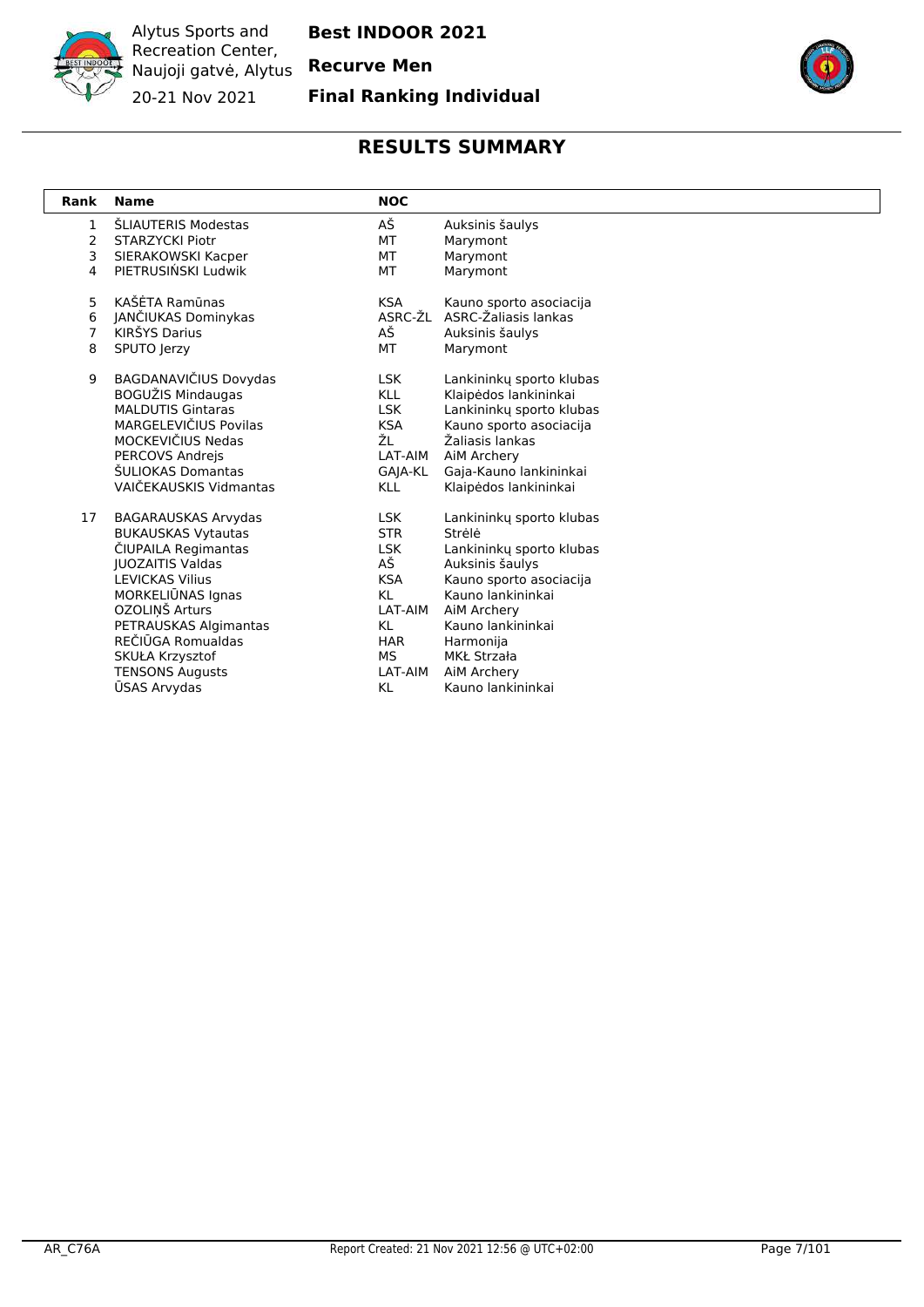

**Best INDOOR 2021**

#### **Final Ranking Individual**



<span id="page-7-0"></span>

| Rank | <b>Name</b>             | <b>NOC</b> |                                         |
|------|-------------------------|------------|-----------------------------------------|
| 1    | <b>BACZYK Zuzanna</b>   | MT         | Marymont                                |
| 2    | SEMIONOVA Juliana       | LSK.       | Lankininky sporto klubas                |
| 3    | VEČKYTĖ Meda Viktorija  |            | VMSC-LSK Vilniaus miesto sporto centras |
| 4    | RUNIŠKOVA Marta         | LAT-AMA    | Amazones                                |
| 5.   | ZAIAC Magdalena         | МT         | Marymont                                |
| 6    | ABROMAVIČIENĖ Kristina  | <b>KLL</b> | Klaipėdos lankininkai                   |
|      | <b>GRZYB Agnieszka</b>  | MS.        | MKŁ Strzała                             |
| 8    | KAČONIENĖ Laima         | LSK.       | Lankininku sporto klubas                |
| 9    | ANDRULIENĖ Vika         | <b>KLL</b> | Klaipėdos lankininkai                   |
|      | BARKAUSKAITĖ Julija     | KLL        | Klaipėdos lankininkai                   |
|      | ČIUPAILIENĖ Dalia       | LSK.       | Lankininku sporto klubas                |
|      | <b>KREICBERGA Anete</b> | LAT-AMI    | Amazones / Jūrmala                      |
|      | KUZMIENĖ Laila          | KLL        | Klaipėdos lankininkai                   |
|      | RAMANAUSKAITĖ Paulina   | ASRC-ŽL    | ASRC-Žaliasis lankas                    |
|      | ŽELVYTĖ Jeva            | <b>KLL</b> | Klaipėdos lankininkai                   |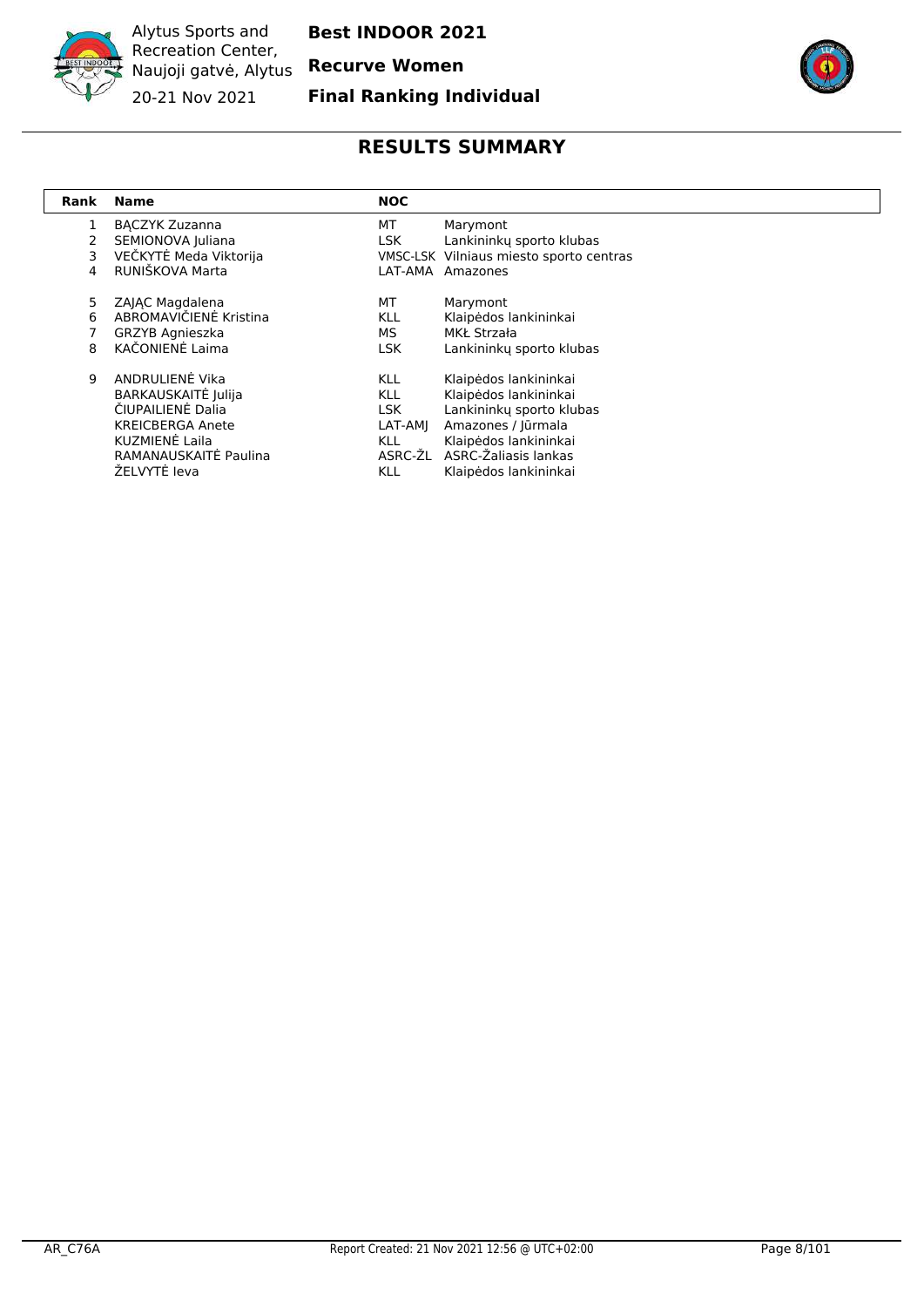

**Best INDOOR 2021**

**Compound Men and Women**

**Final Ranking Individual**



<span id="page-8-0"></span>

| Rank                                             | <b>Name</b>                                                                                                                                                                                              | <b>NOC</b>                                                   |                                                                                                                                                                                                      |
|--------------------------------------------------|----------------------------------------------------------------------------------------------------------------------------------------------------------------------------------------------------------|--------------------------------------------------------------|------------------------------------------------------------------------------------------------------------------------------------------------------------------------------------------------------|
| 1<br>$\overline{2}$<br>3<br>4                    | ŠIGAUSKAS Vladas<br>KARPAVIČIUS Žydrūnas<br><b>BARANAUSKAS Rolandas</b><br>Not awarded                                                                                                                   | KSA.<br><b>KSA</b><br>A-ŽL                                   | Kauno sporto asociacija<br>Kauno sporto asociacija<br>Alytupis-Žaliasis lankas                                                                                                                       |
| 5<br>6<br>7<br><b>DNS</b><br>DNS.<br>6<br>7<br>8 | <b>KONDRATSYEN Konstantsin</b><br>PRAPUOLENIS Arvydas<br><b>LASITSA Renat</b><br><b>GRIGARAVIČIUS Marius</b><br>KOSTECKAS Justinas<br>Not awarded<br>Not awarded<br>Not awarded                          | STR.<br><b>KSA</b><br><b>STR</b><br><b>ULK</b><br><b>ULK</b> | Strėlė<br>Kauno sporto asociacija<br>Strėlė<br>Utenos lankininky klubas<br>Utenos lankininkų klubas                                                                                                  |
| 9                                                | ANIŠČENKO Aleksandr<br>ANTANAITYTĖ - GARŠKIENĖ Jolita<br><b>BUTKUS Edmundas</b><br><b>KAVALIAUSKAS Giedrius</b><br><b>LIEKIS Tomas</b><br><b>MEDNE Viva</b><br>RUNIŠKOVS Daņila<br><b>VENGELIS Linas</b> | LSK.<br><b>LSK</b><br>AŠ<br>A-ŽL<br>LSK.<br>LAT-AMA<br>A-ŽL  | Lankininky sporto klubas<br>Lankininkų sporto klubas<br>Auksinis šaulys<br>Alytupis-Žaliasis lankas<br>Lankininkų sporto klubas<br>LAT-FWA Free Wind Archers<br>Amazones<br>Alytupis-Zaliasis lankas |
| 17                                               | <b>BURKEVICS Aleksis</b><br><b>NAVICKAS Robertas</b>                                                                                                                                                     | LAT-CUR<br>ŽL                                                | Curland<br>Žaliasis lankas                                                                                                                                                                           |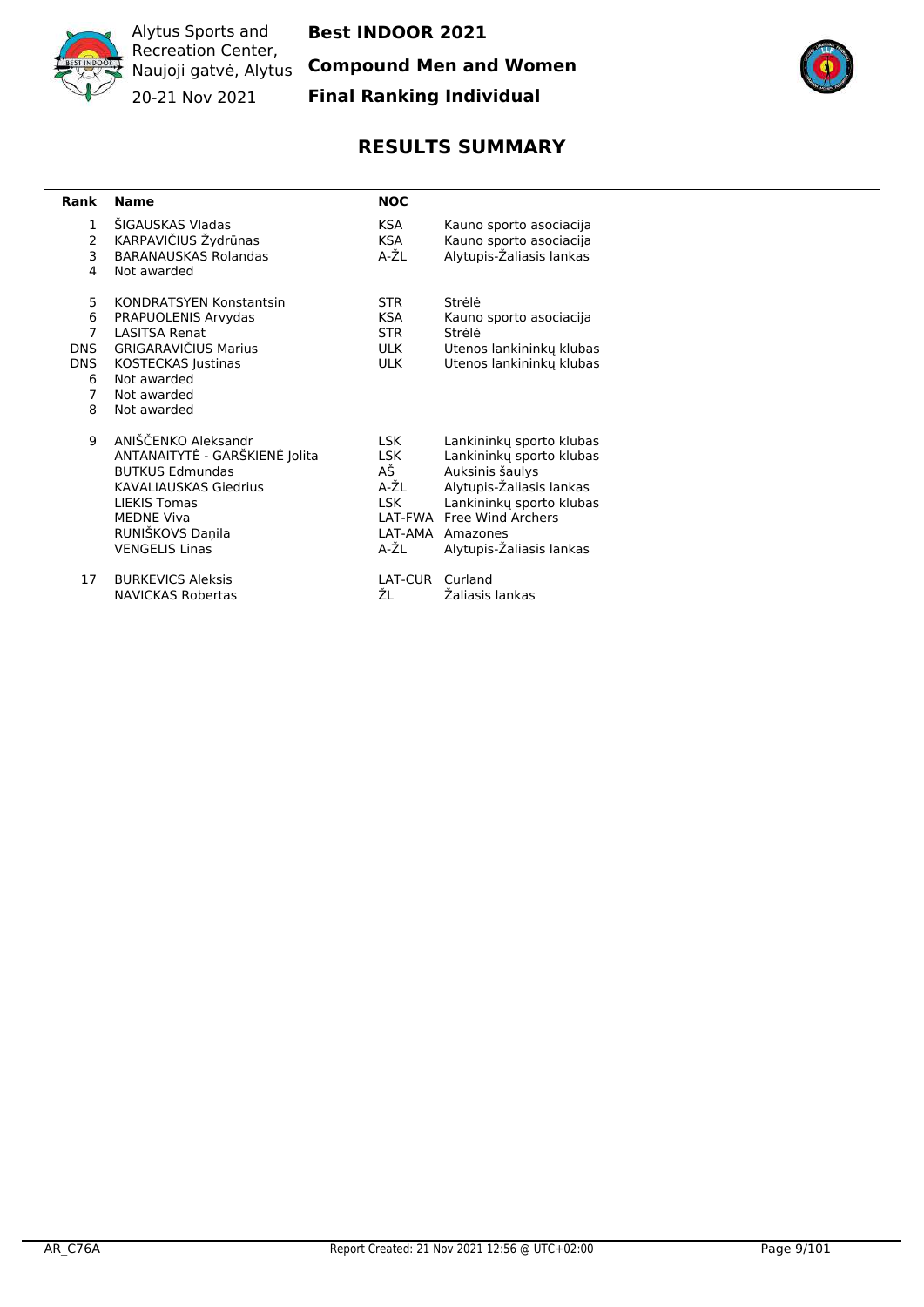

Alytus Sports and Recreation Center, Naujoji gatvė, Alytus **Barebow Men and Women** 20-21 Nov 2021

**Best INDOOR 2021**

**Final Ranking Individual**



<span id="page-9-0"></span>

| Rank | <b>Name</b>                | <b>NOC</b>  |                          |
|------|----------------------------|-------------|--------------------------|
| 1    | <b>VILKAUSKAS Ernestas</b> | LSK         | Lankininky sporto klubas |
|      | <b>MOSIN Vladimir</b>      | LSK         | Lankininku sporto klubas |
| 3    | <b>MIŁECKI Marcin</b>      | MS.         | MKŁ Strzała              |
| 4    | <b>SULIOKAS Rimantas</b>   | KL          | Kauno lankininkai        |
| 5.   | <b>BURKEVICS Modris</b>    | LAT-CUR     | Curland                  |
| 6    | <b>JANULAITIS Andrius</b>  | <b>USTR</b> | Ugninė strėlė            |
|      | KUKMILKA Aiva              | LAT-AIM     | AiM Archery              |
| 8    | <b>STONKUS Andrius</b>     | KLL         | Klaipėdos lankininkai    |
| 9    | <b>BARYSAS Gintautas</b>   | A-ŽL        | Alytupis-Žaliasis lankas |
|      | <b>DUBICKAS Aistis</b>     | <b>KLL</b>  | Klaipėdos lankininkai    |
|      | KULBAČIAUSKAS Andrius      | STR.        | Strėlė                   |
|      | <b>MELNIKOV Boris</b>      | KLL         | Klaipėdos lankininkai    |
|      | RADVILIENĖ Halina          | <b>USTR</b> | Ugninė strėlė            |
|      | ŠČUCKIS Aleksandras        | STR.        | Strėlė                   |
|      | SIDOROV Viačeslav          | <b>LSK</b>  | Lankininky sporto klubas |
|      | <b>VEINBERGS Aigars</b>    | LAT-AIM     | AiM Archery              |
| 17   | <b>ANDRULIS Dominykas</b>  | <b>KLL</b>  | Klaipėdos lankininkai    |
|      | STAGNIŪNAITĖ Aistė         | <b>USTR</b> | Ugninė strėlė            |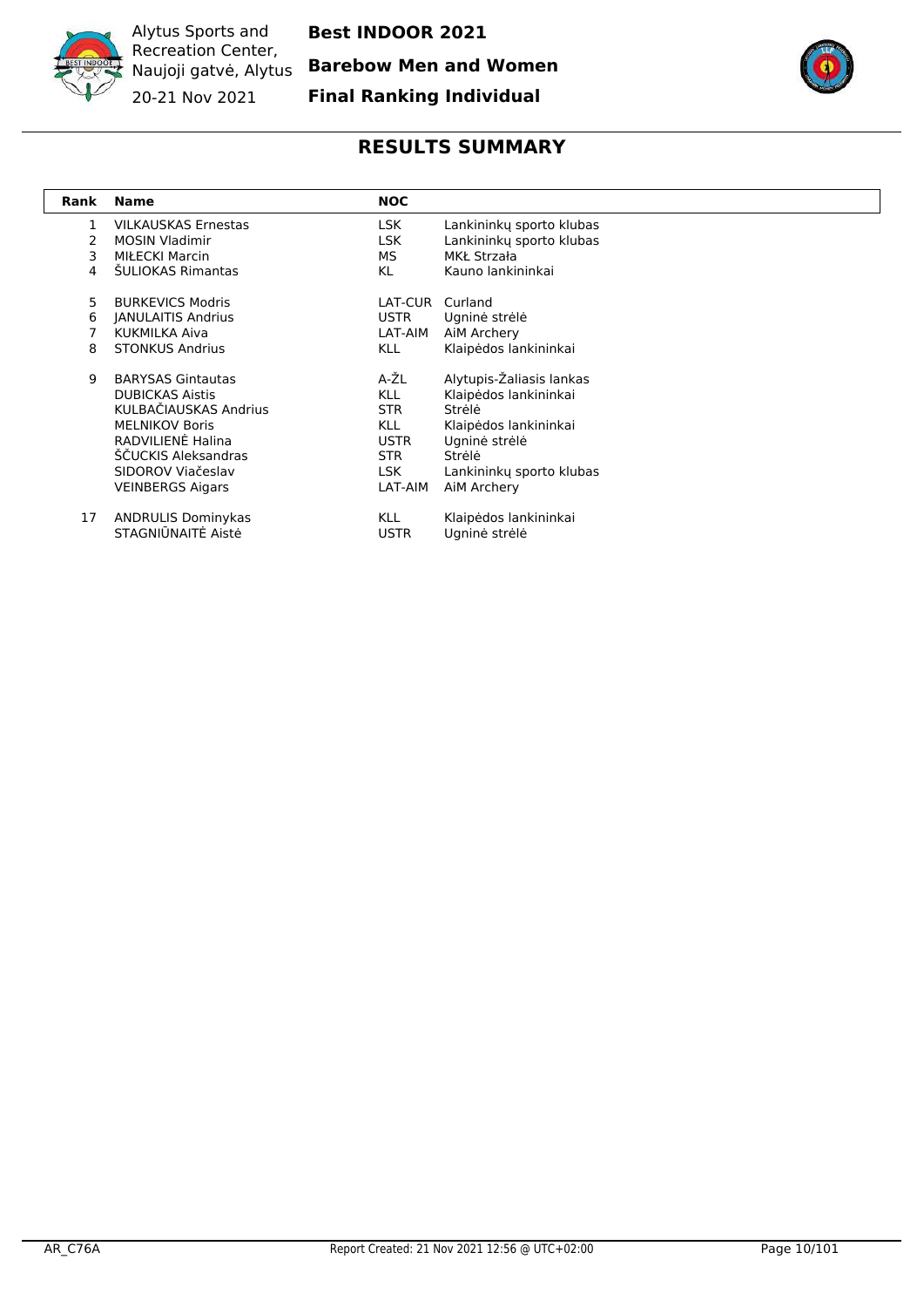

**Longbow Men and Women**



**Final Ranking Individual**

<span id="page-10-0"></span>

| Rank | <b>Name</b>                 | <b>NOC</b>  |                          |
|------|-----------------------------|-------------|--------------------------|
| 1    | <b>NOVADS Kristaps</b>      | LAT-SAV     | Savage archer            |
| 2    | <b>MOSIN Vladimir</b>       | LSK         | Lankininky sporto klubas |
| 3    | <b>POCIUS Tomas</b>         | <b>PSTR</b> | Perkūno strėlė           |
| 4    | <b>GORBUNOV Jurij</b>       | <b>PSTR</b> | Perkūno strėlė           |
| 5    | KARPAVIČIUS Vytas           | <b>USTR</b> | Ugninė strėlė            |
| 6    | <b>SIMANOVSKIS Raimonds</b> | LAT-SAV     | Savage archer            |
| 7    | RUNIŠKOVS Aleksejs          | LAT-AMA     | Amazones                 |
| 8    | NAUMAVIČIUS Vitalijus       | STR.        | Strėlė                   |
| 9    | <b>BARAUSKAS Arūnas</b>     | STR.        | Strėlė                   |
|      | <b>BRUSOKAS Rimantas</b>    | <b>USTR</b> | Ugninė strėlė            |
|      | <b>BRŪZGA Arūnas</b>        | <b>USTR</b> | Ugninė strėlė            |
|      | <b>DIJOKAS Marius</b>       | <b>USTR</b> | Ugninė strėlė            |
|      | <b>GRIGIENĖ Aida</b>        | STR.        | Strėlė                   |
|      | SEKORSKAS Egidijus          | STR.        | Strėlė                   |
|      | STAGNIŪNIENĖ Ramunė         | <b>USTR</b> | Ugninė strėlė            |
|      | VEČKYS Žydrūnas             | LSK.        | Lankininkų sporto klubas |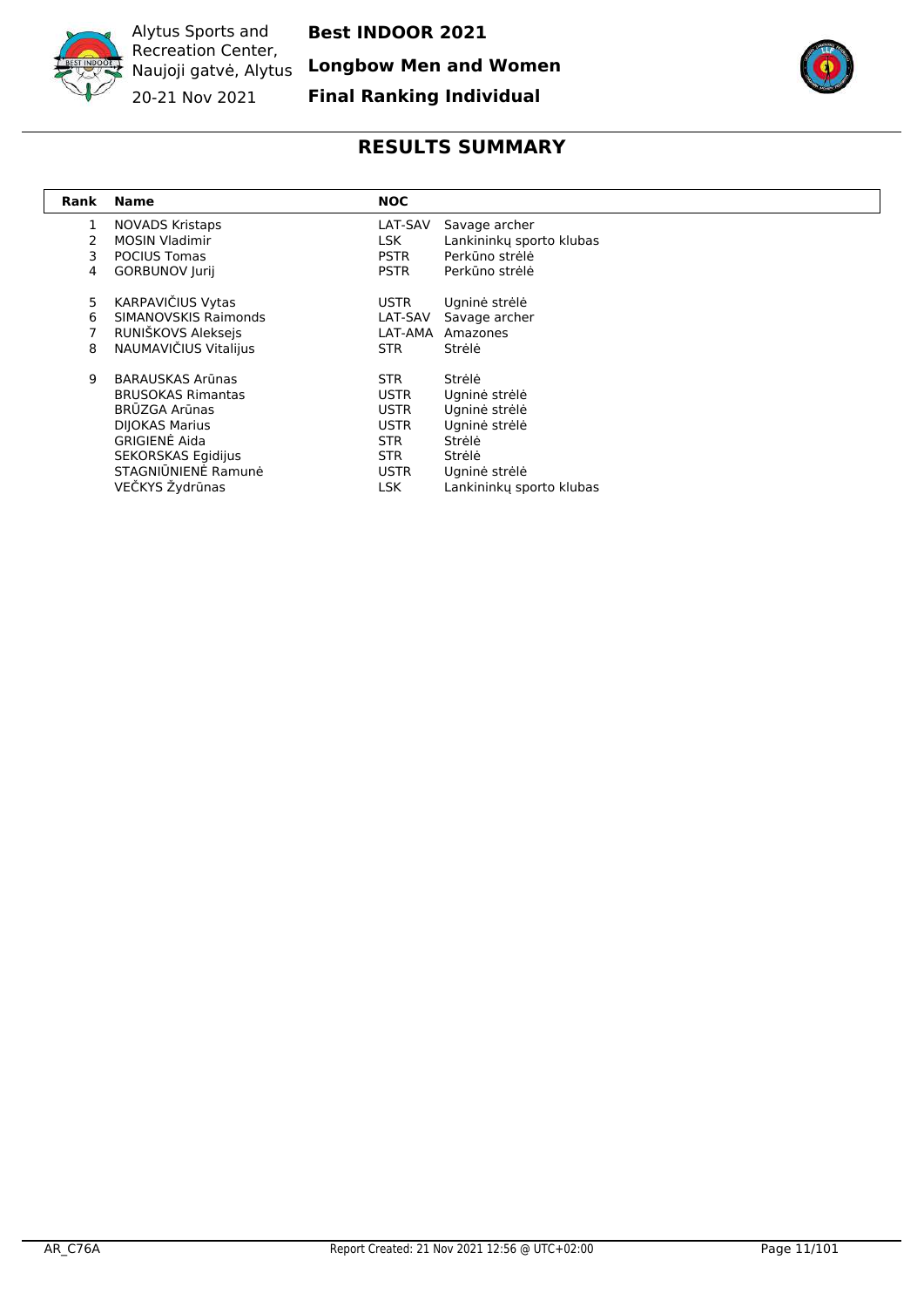

**Best INDOOR 2021**

**Recurve Men**

**Final Round**

#### **RESULTS SUMMARY**

<span id="page-11-0"></span>

PIETRUSIŃSKI L (MT) 3 (26,28,29,27,29)

#### **BRONZE**

SIERAKOWSKI K (MT)

**SIERAKOWSKI K (MT)**

**7** (28,30,26,27,30)

| <b>Final Rank</b> |                       |         |        |
|-------------------|-----------------------|---------|--------|
|                   | 1 ŠLIAUTERIS Modestas | АŠ      |        |
|                   | 2 STARZYCKI Piotr     | мт      |        |
|                   | 3 SIERAKOWSKI Kacper  | мт      |        |
|                   | 4 PIETRUSIŃSKI Ludwik | MТ      |        |
|                   | 5 KAŠĖTA Ramūnas      | KSA     | 2(109) |
|                   | 6 JANČIUKAS Dominykas | ASRC-ŽL | 0(79)  |
|                   | 7 KIRŠYS Darius       | AŠ      | (76)   |
|                   | 8 SPUTO Jerzy         | мт      | (71)   |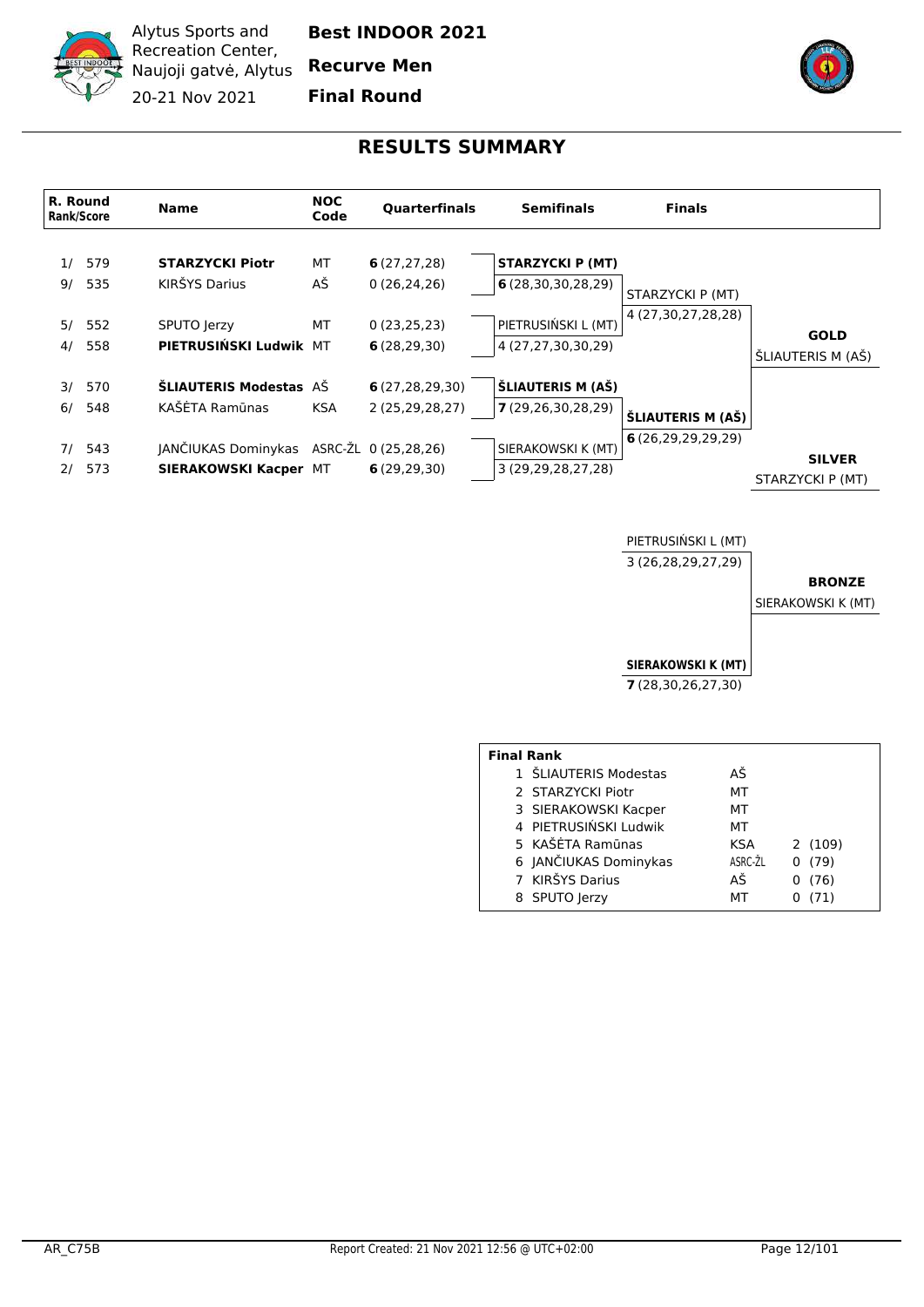

# **Elimination Round**



|     | R. Round<br><b>Rank/Score</b> | <b>Name</b>                                                         | <b>NOC</b><br>Code | 1/16<br>Elimin. Round                                  | 1/8<br>Elimin. Round                           | <b>Quarterfinals</b>              |
|-----|-------------------------------|---------------------------------------------------------------------|--------------------|--------------------------------------------------------|------------------------------------------------|-----------------------------------|
| 1/  | 579                           | <b>STARZYCKI Piotr</b>                                              | МT                 |                                                        | <b>STARZYCKI P (MT)</b>                        |                                   |
|     |                               | -Bye-                                                               |                    |                                                        | 6(28, 30, 30)                                  |                                   |
|     |                               |                                                                     |                    |                                                        |                                                | <b>STARZYCKI P (MT)</b>           |
|     | 17/ 510                       | BAGARAUSKAS Arvydas LSK                                             |                    | 2 (27,24,15,24)                                        | MALDUTIS G (LSK)                               | 6(27, 27, 28)                     |
| 16/ | 520                           | <b>MALDUTIS Gintaras</b>                                            | <b>LSK</b>         | 6(15, 27, 26, 28)                                      | 0(26, 24, 25)                                  |                                   |
|     |                               |                                                                     |                    |                                                        |                                                |                                   |
| 9/  | 535                           | <b>KIRŠYS Darius</b>                                                | AŠ                 | 6(26, 25, 28)                                          | KIRŠYS D (AŠ)                                  |                                   |
|     | 24/ 455                       | JUOZAITIS Valdas                                                    | AŠ                 | 0(21, 23, 24)                                          | 6(28, 29, 19)                                  | KIRŠYS D (AŠ)                     |
|     |                               |                                                                     |                    |                                                        |                                                | 0(26, 24, 26)                     |
| 8/  | 25/ 449<br>539                | <b>BOGUŽIS Mindaugas KLL</b><br>MORKELIŪNAS Ignas                   | KL                 | $6(25,22,4,27,27-T.8+)$<br>5 (24, 28, 28, 27, 26-T. 7) | BOGUŽIS M (KLL)<br>0(26, 25, 15)               |                                   |
|     |                               |                                                                     |                    |                                                        |                                                |                                   |
|     | 5/ 552                        | <b>SPUTO Jerzy</b>                                                  | МT                 | 6(27, 19, 29, 23)                                      | SPUTO J (MT)                                   |                                   |
|     | 28/ 357                       | SKUŁA Krzysztof                                                     | МS                 | 2(9, 24, 24, 17)                                       | 6(28, 25, 25, 29)                              |                                   |
|     |                               |                                                                     |                    |                                                        |                                                | SPUTO J (MT)<br>0(23,25,23)       |
|     | 21/ 476                       | OZOLIŅŠ Arturs                                                      |                    | LAT-AIM 3 (24,27,27,23,14)                             | VAIČEKAUSKIS V (KLL)                           |                                   |
|     | 12/ 528                       | VAIČEKAUSKIS Vidmantas KLL                                          |                    | 7(27, 27, 26, 25, 26)                                  | 2 (27,24,26,26)                                |                                   |
|     |                               |                                                                     |                    |                                                        |                                                |                                   |
| 20/ | 13/ 527<br>495                | ŠULIOKAS Domantas GAJA-KL 6 (26,28,27,28,26)<br>ČIUPAILA Regimantas | <b>LSK</b>         | 4 (26,26,29,28,25)                                     | ŠULIOKAS D (GAJA-KL)<br>2 (27,29,25,24)        |                                   |
|     |                               |                                                                     |                    |                                                        |                                                | PIETRUSIŃSKI L (MT)               |
|     |                               | -Bye-                                                               |                    |                                                        | PIETRUSIŃSKI L (MT)                            | 6(28, 29, 30)                     |
|     | 4/ 558                        | PIETRUSIŃSKI Ludwik MT                                              |                    |                                                        | 6(28, 27, 28, 30)                              |                                   |
|     |                               |                                                                     |                    |                                                        |                                                |                                   |
| 3/  | 570                           | ŠLIAUTERIS Modestas AŠ                                              |                    |                                                        | ŠLIAUTERIS M (AŠ)                              |                                   |
|     |                               | -Bye-                                                               |                    |                                                        | 6(28, 28, 29)                                  | ŠLIAUTERIS M (AŠ)                 |
|     |                               |                                                                     |                    |                                                        |                                                | 6(27, 28, 29, 30)                 |
| 14/ | 19/ 496<br>524                | PETRAUSKAS Algimantas KL<br><b>PERCOVS Andrejs</b>                  |                    | 4 (18,28,25,24,26)<br>LAT-AIM 6 (23,18,27,24,26)       | PERCOVS A (LAT-AIM)<br>0(27, 15, 28)           |                                   |
|     |                               |                                                                     |                    |                                                        |                                                |                                   |
|     | 11/ 529                       | <b>LEVICKAS Vilius</b>                                              | <b>KSA</b>         | 4 (23, 25, 27, 24, 24)                                 | MOCKEVIČIUS N (ŽL)                             |                                   |
|     | 22/ 469                       | MOCKEVIČIUS Nedas ŽL                                                |                    | 6(27, 29, 25, 22, 20)                                  | 0(17, 24, 13)                                  |                                   |
|     |                               |                                                                     |                    |                                                        |                                                | KAŠĖTA R (KSA)<br>2 (25,29,28,27) |
|     | 27/ 385                       | <b>BUKAUSKAS Vytautas</b>                                           | <b>STR</b>         | 0(0, 20, 6)                                            | <b>KAŠĖTA R (KSA)</b>                          |                                   |
| 6/  | 548                           | <b>KAŠĖTA Ramūnas</b>                                               | <b>KSA</b>         | 6(27, 29, 22)                                          | 6(27, 28, 24)                                  |                                   |
|     |                               |                                                                     |                    |                                                        |                                                |                                   |
|     | 7/543<br>26/ 392              | JANČIUKAS Dominykas ASRC-ŽL 6 (29,25,27,26)<br><b>ŪSAS Arvydas</b>  | KL                 | 2 (14,14,28,25)                                        | JANČIUKAS D (ASRC-ŽL)<br>6(27, 29, 29, 28)     |                                   |
|     |                               |                                                                     |                    |                                                        |                                                | JANČIUKAS D (ASRC-ŽL)             |
|     | 23/ 468                       | <b>TENSONS Augusts</b>                                              |                    | LAT-AIM 0 (24,27,19)                                   | BAGDANAVIČIUS D (LSK)                          | 0(25, 28, 26)                     |
|     | 10/ 531                       | BAGDANAVIČIUS Dovydas LSK                                           |                    | 6(30, 28, 28)                                          | 2 (28,25,28,27)                                |                                   |
|     |                               |                                                                     |                    |                                                        |                                                |                                   |
| 15/ | 521                           | MARGELEVIČIUS Povilas KSA                                           |                    | 6(28, 28, 29, 27)                                      | MARGELEVIČIUS P (KSA)                          |                                   |
| 18/ | 509                           | REČIŪGA Romualdas                                                   | <b>HAR</b>         | 2 (27, 28, 27, 27)                                     | 1 (27,29,26,26)                                | SIERAKOWSKI K (MT)                |
|     |                               |                                                                     |                    |                                                        |                                                | 6(29, 29, 30)                     |
|     | 2/573                         | -Bye-<br>SIERAKOWSKI Kacper MT                                      |                    |                                                        | <b>SIERAKOWSKI K (MT)</b><br>7(28, 29, 30, 29) |                                   |
|     |                               |                                                                     |                    |                                                        |                                                |                                   |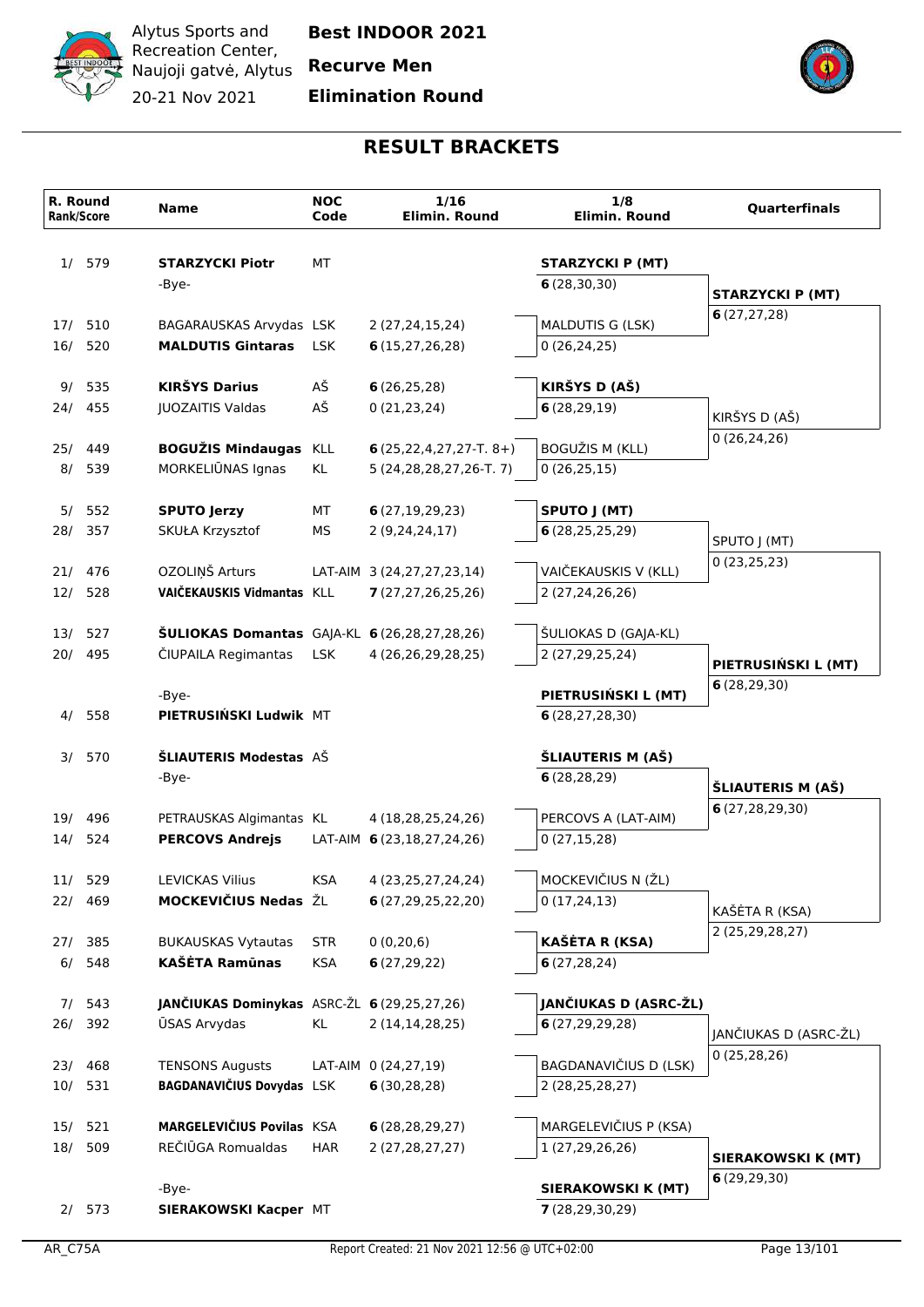

**Best INDOOR 2021**

**Recurve Women**

**Final Round**



#### **RESULT BRACKETS**

<span id="page-13-0"></span>

**VEČKYTĖ MV (VMSC-LSK)**

**6** (19,29,29,30)

#### **BRONZE**

VEČKYTĖ MV (VMSC-LSK)

RUNIŠKOVA M (LAT-AMA) 2 (24,28,26,26)

| <b>Final Rank</b>        |                 |  |         |  |  |  |  |  |  |
|--------------------------|-----------------|--|---------|--|--|--|--|--|--|
| 1 BACZYK Zuzanna         | МT              |  |         |  |  |  |  |  |  |
| 2 SEMIONOVA Juliana      | LSK             |  |         |  |  |  |  |  |  |
| 3 VEČKYTĖ Meda Viktorija | <b>VMSC-LSK</b> |  |         |  |  |  |  |  |  |
| 4 RUNIŠKOVA Marta        | LAT-AMA         |  |         |  |  |  |  |  |  |
| 5 ZAJĄC Magdalena        | МT              |  | 4 (132) |  |  |  |  |  |  |
| 6 ABROMAVIČIENĖ Kristina | KLL             |  | 3(131)  |  |  |  |  |  |  |
| 7 GRZYB Agnieszka        | МS              |  | 1(101)  |  |  |  |  |  |  |
| 8 KAČONIENĖ Laima        | I SK            |  | (75)    |  |  |  |  |  |  |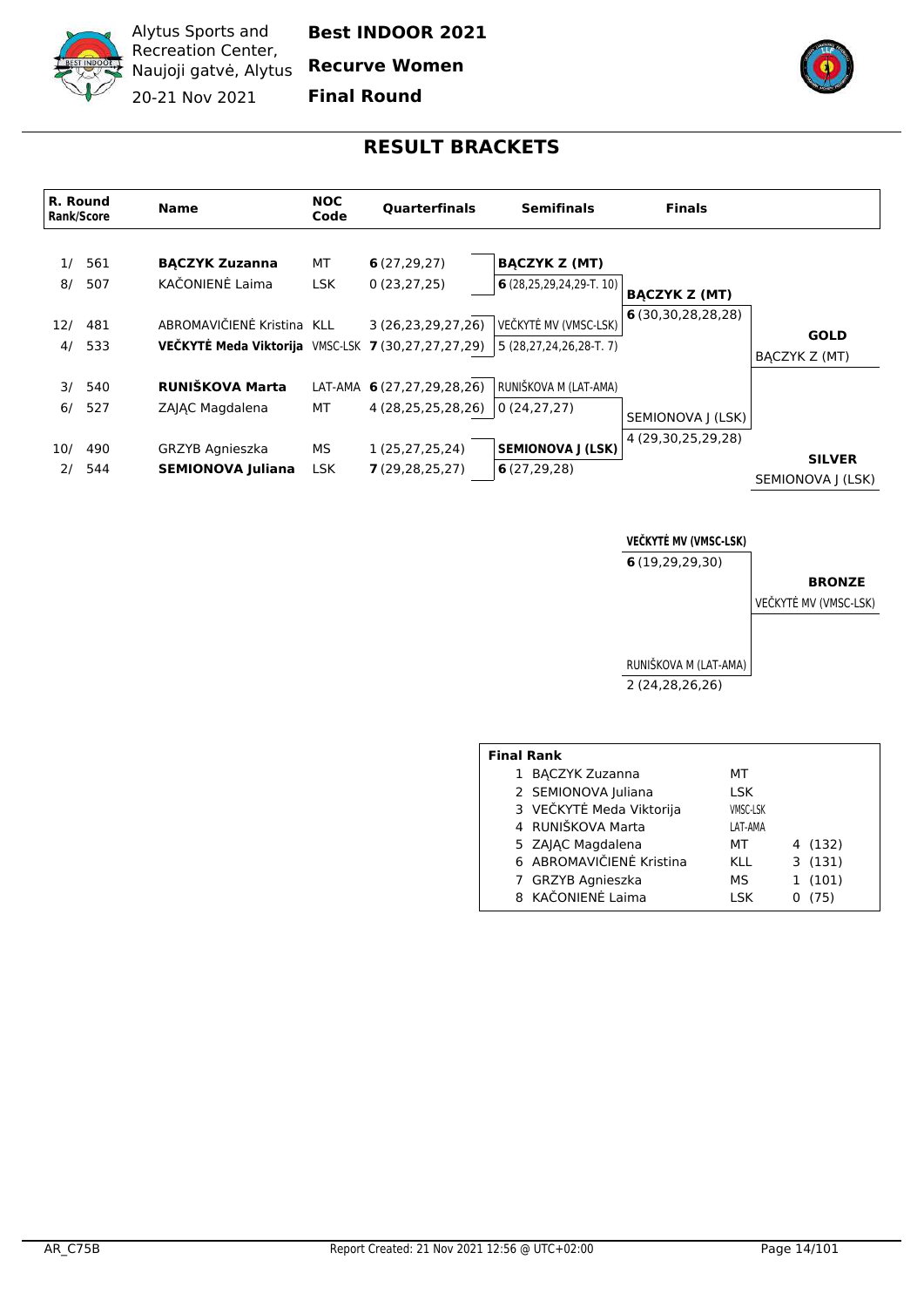

**Recurve Women**

**Elimination Round**



|     | R. Round<br><b>Rank/Score</b> | <b>Name</b>                                     | <b>NOC</b><br>Code | 1/8<br>Elimin. Round    | <b>Quarterfinals</b>     |
|-----|-------------------------------|-------------------------------------------------|--------------------|-------------------------|--------------------------|
| 1/  | 561                           | <b>BĄCZYK Zuzanna</b>                           | <b>MT</b>          |                         | <b>BACZYK Z (MT)</b>     |
|     |                               | -Bye-                                           |                    |                         | 6(27, 29, 27)            |
| 9/  | 497                           | ČIUPAILIENĖ Dalia                               | <b>LSK</b>         | 4 (27, 24, 22, 28, 22)  | KAČONIENĖ L (LSK)        |
| 8/  | 507                           | <b>KAČONIENĖ Laima</b>                          | <b>LSK</b>         | 6(24, 25, 29, 24, 27)   | 0(23, 27, 25)            |
| 5/  | 531                           | RAMANAUSKAITĖ Paulina ASRC-ŽL 2 (24,30,24,24)   |                    |                         | ABROMAVIČIENĖ K (KLL)    |
| 12/ | 481                           | ABROMAVIČIENĖ Kristina KLL                      |                    | 6(27, 25, 27, 25)       | 3 (26,23,29,27,26)       |
|     | 13/ 433                       | KUZMIENĖ Laila                                  | <b>KLL</b>         | 2(26,17,16,26)          | VEČKYTĖ MV (VMSC-LSK)    |
| 4/  | 533                           | VEČKYTĖ Meda Viktorija VMSC-LSK 6 (23,29,29,27) |                    |                         | 7(30,27,27,27,29)        |
| 3/  | 540                           | RUNIŠKOVA Marta                                 |                    | LAT-AMA 6 (29,27,27)    | RUNIŠKOVA M (LAT-AMA)    |
| 14/ | 344                           | ANDRULIENĖ Vika                                 | <b>KLL</b>         | 0(7,17,6)               | 6(27, 27, 29, 28, 26)    |
| 11/ | 483                           | BARKAUSKAITĖ Julija                             | <b>KLL</b>         | 0(22, 24, 19)           | ZAIAC M (MT)             |
| 6/  | 527                           | <b>ZAJAC Magdalena</b>                          | МT                 | 6(26, 27, 29)           | 4 (28,25,25,28,26)       |
| 7/  | 510                           | <b>KREICBERGA Anete</b>                         |                    | LAT-AMJ 2 (25,17,26,20) | GRZYB A (MS)             |
| 10/ | 490                           | <b>GRZYB Agnieszka</b>                          | МS                 | 6(28, 28, 24, 27)       | 1 (25,27,25,24)          |
| 15/ | 310                           | ŽELVYTĖ leva                                    | <b>KLL</b>         | 2(28,19,18,16)          | <b>SEMIONOVA J (LSK)</b> |
| 2/  | 544                           | <b>SEMIONOVA Juliana</b>                        | <b>LSK</b>         | 6(26, 28, 27, 29)       | 7(29, 28, 25, 27)        |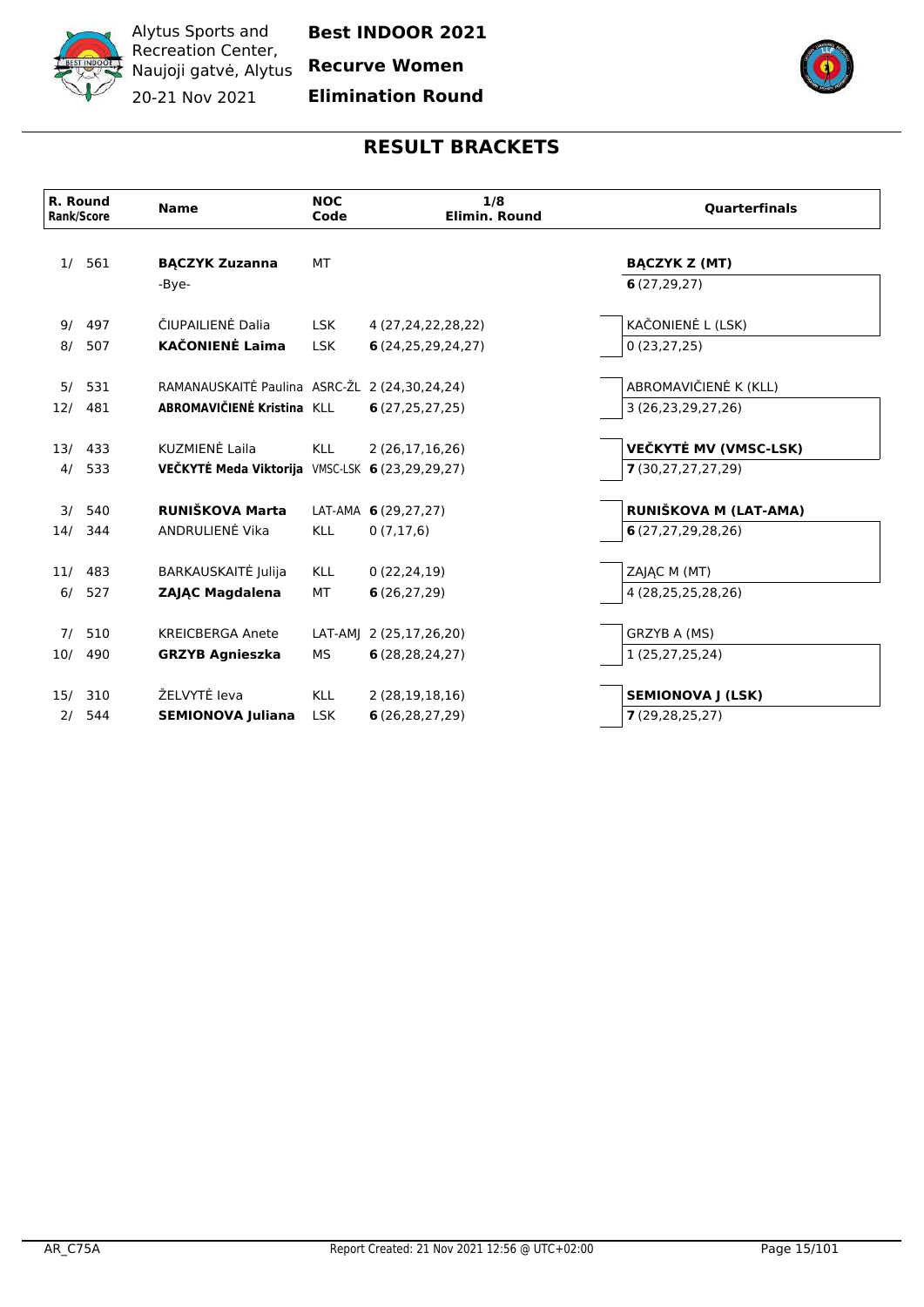

**Compound Men and Women**

**Final Round**



### **RESULT BRACKETS**

<span id="page-15-0"></span>

**BARANAUSKAS R (A-ŽL)**

# **BRONZE**

BARANAUSKAS R (A-ŽL)

GRIGARAVIČIUS M (ULK) 0 DNS DNS

| <b>Final Rank</b>         |            |     |  |  |  |  |  |  |
|---------------------------|------------|-----|--|--|--|--|--|--|
| 1 ŠIGAUSKAS Vladas        | KSA        |     |  |  |  |  |  |  |
| 2 KARPAVIČIUS Žydrūnas    | KSA        |     |  |  |  |  |  |  |
| 3 BARANAUSKAS Rolandas    | A-ŽL       |     |  |  |  |  |  |  |
| 4 Not awarded             |            |     |  |  |  |  |  |  |
| 5 KONDRATSYEN Konstantsin | <b>STR</b> | 141 |  |  |  |  |  |  |
| 6 PRAPUOLENIS Arvydas     | KSA        | 139 |  |  |  |  |  |  |
| 7 LASITSA Renat           | <b>STR</b> | 138 |  |  |  |  |  |  |
| DNS KOSTECKAS Justinas    | <b>ULK</b> |     |  |  |  |  |  |  |
| DNS GRIGARAVIČIUS Marius  |            |     |  |  |  |  |  |  |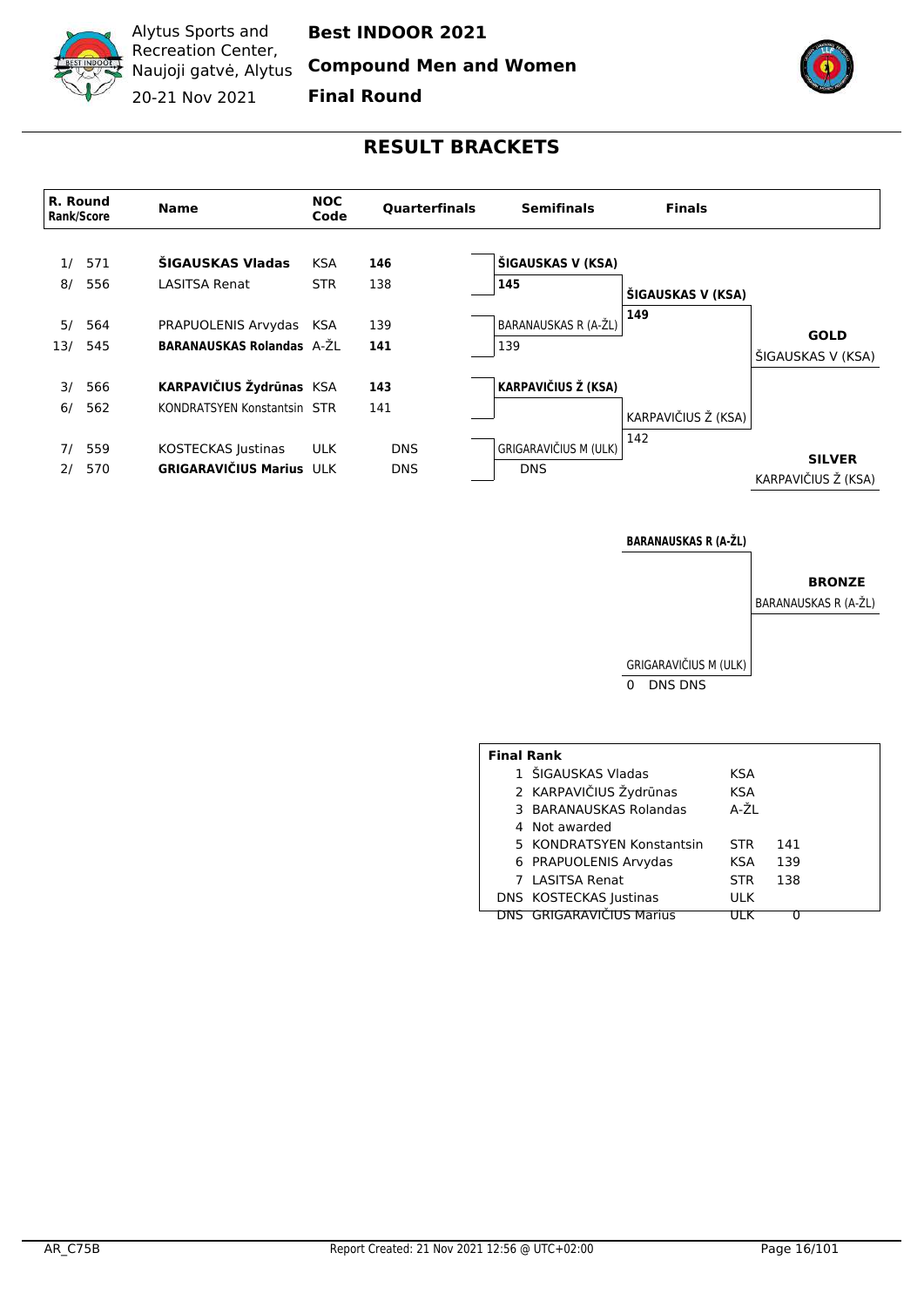

**Compound Men and Women**

**Elimination Round**



| ŠIGAUSKAS Vladas<br>571<br><b>KSA</b><br>ŠIGAUSKAS V (KSA)<br>1/<br>145<br>-Bye-<br>ŠIGAUSKAS V (KSA)<br>146<br>RUNIŠKOVS D (LAT-AMA)<br>RUNIŠKOVS Daņila<br>17/ 515<br>LAT-AMA 131<br>ŽL<br>527<br><b>NAVICKAS Robertas</b><br>130<br>131<br>16/<br>KAVALIAUSKAS Giedrius A-ŽL<br>554<br>KAVALIAUSKAS G (A-ŽL)<br>9/<br>139<br>-Bye-<br>LASITSA R (STR)<br>138<br>-Bye-<br><b>LASITSA R (STR)</b><br>556<br><b>LASITSA Renat</b><br><b>STR</b><br>141<br>8/<br>564<br>PRAPUOLENIS Arvydas KSA<br><b>PRAPUOLENIS A (KSA)</b><br>5/<br>144<br>-Bye-<br>PRAPUOLENIS A (KSA)<br>139<br>ANIŠČENKO A (LSK)<br>-Bye-<br>ANIŠČENKO Aleksandr LSK<br>138<br>12/ 551<br><b>BARANAUSKAS Rolandas A-ŽL</b><br><b>BARANAUSKAS R (A-ŽL)</b><br>545<br>13/<br>143<br>-Bye-<br>141<br>LIEKIS T (LSK)<br>-Bye-<br>141<br>564<br><b>LIEKIS Tomas</b><br><b>LSK</b><br>4/<br><b>KARPAVIČIUS Ž (KSA)</b><br>KARPAVIČIUS Žydrūnas KSA<br>566<br>3/<br>148<br>-Bye-<br><b>KARPAVIČIUS Ž (KSA)</b><br>143<br>MEDNE V (LAT-FWA)<br>-Bye-<br>14/ 545<br>LAT-FWA<br>133<br><b>MEDNE Viva</b><br>ANTANAITYTĖ - GARŠKIENĖ Jolita LSK<br>ANTANAITYTĖ - GARŠKIENĖ J (LSK)<br>11/ 552<br>135<br>-Bye-<br>KONDRATSYEN K (STR)<br>141<br><b>KONDRATSYEN K (STR)</b><br>-Bye-<br>6/ 562<br>136<br><b>KONDRATSYEN Konstantsin STR</b><br>7/ 559<br>KOSTECKAS Justinas ULK<br><b>KOSTECKAS J (ULK)</b><br>139 $(T. 10+)$<br>-Bye-<br>KOSTECKAS J (ULK)<br><b>DNS</b><br><b>BUTKUS E (AŠ)</b><br>-Bye-<br>AŠ<br>139(T. 10)<br>10/ 554<br><b>BUTKUS Edmundas</b><br>A-ŽL<br>VENGELIS L (A-ŽL)<br>134<br>15/ 537<br><b>VENGELIS Linas</b><br>18/ 493<br>LAT-CUR 128<br><b>BURKEVICS Aleksis</b><br>135<br><b>DNS</b><br><b>GRIGARAVIČIUS M (ULK)</b><br>-Bye-<br>GRIGARAVIČIUS Marius ULK<br>2/570<br>140 | R. Round<br><b>Rank/Score</b> | <b>Name</b> | <b>NOC</b><br>Code | 1/16<br>Elimin. Round | 1/8<br><b>Elimin. Round</b> | Quarterfinals                |
|---------------------------------------------------------------------------------------------------------------------------------------------------------------------------------------------------------------------------------------------------------------------------------------------------------------------------------------------------------------------------------------------------------------------------------------------------------------------------------------------------------------------------------------------------------------------------------------------------------------------------------------------------------------------------------------------------------------------------------------------------------------------------------------------------------------------------------------------------------------------------------------------------------------------------------------------------------------------------------------------------------------------------------------------------------------------------------------------------------------------------------------------------------------------------------------------------------------------------------------------------------------------------------------------------------------------------------------------------------------------------------------------------------------------------------------------------------------------------------------------------------------------------------------------------------------------------------------------------------------------------------------------------------------------------------------------------------------------------------------------------------------------|-------------------------------|-------------|--------------------|-----------------------|-----------------------------|------------------------------|
|                                                                                                                                                                                                                                                                                                                                                                                                                                                                                                                                                                                                                                                                                                                                                                                                                                                                                                                                                                                                                                                                                                                                                                                                                                                                                                                                                                                                                                                                                                                                                                                                                                                                                                                                                                     |                               |             |                    |                       |                             |                              |
|                                                                                                                                                                                                                                                                                                                                                                                                                                                                                                                                                                                                                                                                                                                                                                                                                                                                                                                                                                                                                                                                                                                                                                                                                                                                                                                                                                                                                                                                                                                                                                                                                                                                                                                                                                     |                               |             |                    |                       |                             |                              |
|                                                                                                                                                                                                                                                                                                                                                                                                                                                                                                                                                                                                                                                                                                                                                                                                                                                                                                                                                                                                                                                                                                                                                                                                                                                                                                                                                                                                                                                                                                                                                                                                                                                                                                                                                                     |                               |             |                    |                       |                             |                              |
|                                                                                                                                                                                                                                                                                                                                                                                                                                                                                                                                                                                                                                                                                                                                                                                                                                                                                                                                                                                                                                                                                                                                                                                                                                                                                                                                                                                                                                                                                                                                                                                                                                                                                                                                                                     |                               |             |                    |                       |                             |                              |
|                                                                                                                                                                                                                                                                                                                                                                                                                                                                                                                                                                                                                                                                                                                                                                                                                                                                                                                                                                                                                                                                                                                                                                                                                                                                                                                                                                                                                                                                                                                                                                                                                                                                                                                                                                     |                               |             |                    |                       |                             |                              |
|                                                                                                                                                                                                                                                                                                                                                                                                                                                                                                                                                                                                                                                                                                                                                                                                                                                                                                                                                                                                                                                                                                                                                                                                                                                                                                                                                                                                                                                                                                                                                                                                                                                                                                                                                                     |                               |             |                    |                       |                             |                              |
|                                                                                                                                                                                                                                                                                                                                                                                                                                                                                                                                                                                                                                                                                                                                                                                                                                                                                                                                                                                                                                                                                                                                                                                                                                                                                                                                                                                                                                                                                                                                                                                                                                                                                                                                                                     |                               |             |                    |                       |                             |                              |
|                                                                                                                                                                                                                                                                                                                                                                                                                                                                                                                                                                                                                                                                                                                                                                                                                                                                                                                                                                                                                                                                                                                                                                                                                                                                                                                                                                                                                                                                                                                                                                                                                                                                                                                                                                     |                               |             |                    |                       |                             |                              |
|                                                                                                                                                                                                                                                                                                                                                                                                                                                                                                                                                                                                                                                                                                                                                                                                                                                                                                                                                                                                                                                                                                                                                                                                                                                                                                                                                                                                                                                                                                                                                                                                                                                                                                                                                                     |                               |             |                    |                       |                             |                              |
|                                                                                                                                                                                                                                                                                                                                                                                                                                                                                                                                                                                                                                                                                                                                                                                                                                                                                                                                                                                                                                                                                                                                                                                                                                                                                                                                                                                                                                                                                                                                                                                                                                                                                                                                                                     |                               |             |                    |                       |                             |                              |
|                                                                                                                                                                                                                                                                                                                                                                                                                                                                                                                                                                                                                                                                                                                                                                                                                                                                                                                                                                                                                                                                                                                                                                                                                                                                                                                                                                                                                                                                                                                                                                                                                                                                                                                                                                     |                               |             |                    |                       |                             |                              |
|                                                                                                                                                                                                                                                                                                                                                                                                                                                                                                                                                                                                                                                                                                                                                                                                                                                                                                                                                                                                                                                                                                                                                                                                                                                                                                                                                                                                                                                                                                                                                                                                                                                                                                                                                                     |                               |             |                    |                       |                             |                              |
|                                                                                                                                                                                                                                                                                                                                                                                                                                                                                                                                                                                                                                                                                                                                                                                                                                                                                                                                                                                                                                                                                                                                                                                                                                                                                                                                                                                                                                                                                                                                                                                                                                                                                                                                                                     |                               |             |                    |                       |                             |                              |
|                                                                                                                                                                                                                                                                                                                                                                                                                                                                                                                                                                                                                                                                                                                                                                                                                                                                                                                                                                                                                                                                                                                                                                                                                                                                                                                                                                                                                                                                                                                                                                                                                                                                                                                                                                     |                               |             |                    |                       |                             |                              |
|                                                                                                                                                                                                                                                                                                                                                                                                                                                                                                                                                                                                                                                                                                                                                                                                                                                                                                                                                                                                                                                                                                                                                                                                                                                                                                                                                                                                                                                                                                                                                                                                                                                                                                                                                                     |                               |             |                    |                       |                             | <b>BARANAUSKAS R (A-ŽL)</b>  |
|                                                                                                                                                                                                                                                                                                                                                                                                                                                                                                                                                                                                                                                                                                                                                                                                                                                                                                                                                                                                                                                                                                                                                                                                                                                                                                                                                                                                                                                                                                                                                                                                                                                                                                                                                                     |                               |             |                    |                       |                             |                              |
|                                                                                                                                                                                                                                                                                                                                                                                                                                                                                                                                                                                                                                                                                                                                                                                                                                                                                                                                                                                                                                                                                                                                                                                                                                                                                                                                                                                                                                                                                                                                                                                                                                                                                                                                                                     |                               |             |                    |                       |                             |                              |
|                                                                                                                                                                                                                                                                                                                                                                                                                                                                                                                                                                                                                                                                                                                                                                                                                                                                                                                                                                                                                                                                                                                                                                                                                                                                                                                                                                                                                                                                                                                                                                                                                                                                                                                                                                     |                               |             |                    |                       |                             |                              |
|                                                                                                                                                                                                                                                                                                                                                                                                                                                                                                                                                                                                                                                                                                                                                                                                                                                                                                                                                                                                                                                                                                                                                                                                                                                                                                                                                                                                                                                                                                                                                                                                                                                                                                                                                                     |                               |             |                    |                       |                             |                              |
|                                                                                                                                                                                                                                                                                                                                                                                                                                                                                                                                                                                                                                                                                                                                                                                                                                                                                                                                                                                                                                                                                                                                                                                                                                                                                                                                                                                                                                                                                                                                                                                                                                                                                                                                                                     |                               |             |                    |                       |                             |                              |
|                                                                                                                                                                                                                                                                                                                                                                                                                                                                                                                                                                                                                                                                                                                                                                                                                                                                                                                                                                                                                                                                                                                                                                                                                                                                                                                                                                                                                                                                                                                                                                                                                                                                                                                                                                     |                               |             |                    |                       |                             |                              |
|                                                                                                                                                                                                                                                                                                                                                                                                                                                                                                                                                                                                                                                                                                                                                                                                                                                                                                                                                                                                                                                                                                                                                                                                                                                                                                                                                                                                                                                                                                                                                                                                                                                                                                                                                                     |                               |             |                    |                       |                             |                              |
|                                                                                                                                                                                                                                                                                                                                                                                                                                                                                                                                                                                                                                                                                                                                                                                                                                                                                                                                                                                                                                                                                                                                                                                                                                                                                                                                                                                                                                                                                                                                                                                                                                                                                                                                                                     |                               |             |                    |                       |                             |                              |
|                                                                                                                                                                                                                                                                                                                                                                                                                                                                                                                                                                                                                                                                                                                                                                                                                                                                                                                                                                                                                                                                                                                                                                                                                                                                                                                                                                                                                                                                                                                                                                                                                                                                                                                                                                     |                               |             |                    |                       |                             |                              |
|                                                                                                                                                                                                                                                                                                                                                                                                                                                                                                                                                                                                                                                                                                                                                                                                                                                                                                                                                                                                                                                                                                                                                                                                                                                                                                                                                                                                                                                                                                                                                                                                                                                                                                                                                                     |                               |             |                    |                       |                             |                              |
|                                                                                                                                                                                                                                                                                                                                                                                                                                                                                                                                                                                                                                                                                                                                                                                                                                                                                                                                                                                                                                                                                                                                                                                                                                                                                                                                                                                                                                                                                                                                                                                                                                                                                                                                                                     |                               |             |                    |                       |                             |                              |
|                                                                                                                                                                                                                                                                                                                                                                                                                                                                                                                                                                                                                                                                                                                                                                                                                                                                                                                                                                                                                                                                                                                                                                                                                                                                                                                                                                                                                                                                                                                                                                                                                                                                                                                                                                     |                               |             |                    |                       |                             |                              |
|                                                                                                                                                                                                                                                                                                                                                                                                                                                                                                                                                                                                                                                                                                                                                                                                                                                                                                                                                                                                                                                                                                                                                                                                                                                                                                                                                                                                                                                                                                                                                                                                                                                                                                                                                                     |                               |             |                    |                       |                             |                              |
|                                                                                                                                                                                                                                                                                                                                                                                                                                                                                                                                                                                                                                                                                                                                                                                                                                                                                                                                                                                                                                                                                                                                                                                                                                                                                                                                                                                                                                                                                                                                                                                                                                                                                                                                                                     |                               |             |                    |                       |                             |                              |
|                                                                                                                                                                                                                                                                                                                                                                                                                                                                                                                                                                                                                                                                                                                                                                                                                                                                                                                                                                                                                                                                                                                                                                                                                                                                                                                                                                                                                                                                                                                                                                                                                                                                                                                                                                     |                               |             |                    |                       |                             |                              |
|                                                                                                                                                                                                                                                                                                                                                                                                                                                                                                                                                                                                                                                                                                                                                                                                                                                                                                                                                                                                                                                                                                                                                                                                                                                                                                                                                                                                                                                                                                                                                                                                                                                                                                                                                                     |                               |             |                    |                       |                             |                              |
|                                                                                                                                                                                                                                                                                                                                                                                                                                                                                                                                                                                                                                                                                                                                                                                                                                                                                                                                                                                                                                                                                                                                                                                                                                                                                                                                                                                                                                                                                                                                                                                                                                                                                                                                                                     |                               |             |                    |                       |                             |                              |
|                                                                                                                                                                                                                                                                                                                                                                                                                                                                                                                                                                                                                                                                                                                                                                                                                                                                                                                                                                                                                                                                                                                                                                                                                                                                                                                                                                                                                                                                                                                                                                                                                                                                                                                                                                     |                               |             |                    |                       |                             |                              |
|                                                                                                                                                                                                                                                                                                                                                                                                                                                                                                                                                                                                                                                                                                                                                                                                                                                                                                                                                                                                                                                                                                                                                                                                                                                                                                                                                                                                                                                                                                                                                                                                                                                                                                                                                                     |                               |             |                    |                       |                             | <b>GRIGARAVIČIUS M (ULK)</b> |
|                                                                                                                                                                                                                                                                                                                                                                                                                                                                                                                                                                                                                                                                                                                                                                                                                                                                                                                                                                                                                                                                                                                                                                                                                                                                                                                                                                                                                                                                                                                                                                                                                                                                                                                                                                     |                               |             |                    |                       |                             |                              |
|                                                                                                                                                                                                                                                                                                                                                                                                                                                                                                                                                                                                                                                                                                                                                                                                                                                                                                                                                                                                                                                                                                                                                                                                                                                                                                                                                                                                                                                                                                                                                                                                                                                                                                                                                                     |                               |             |                    |                       |                             |                              |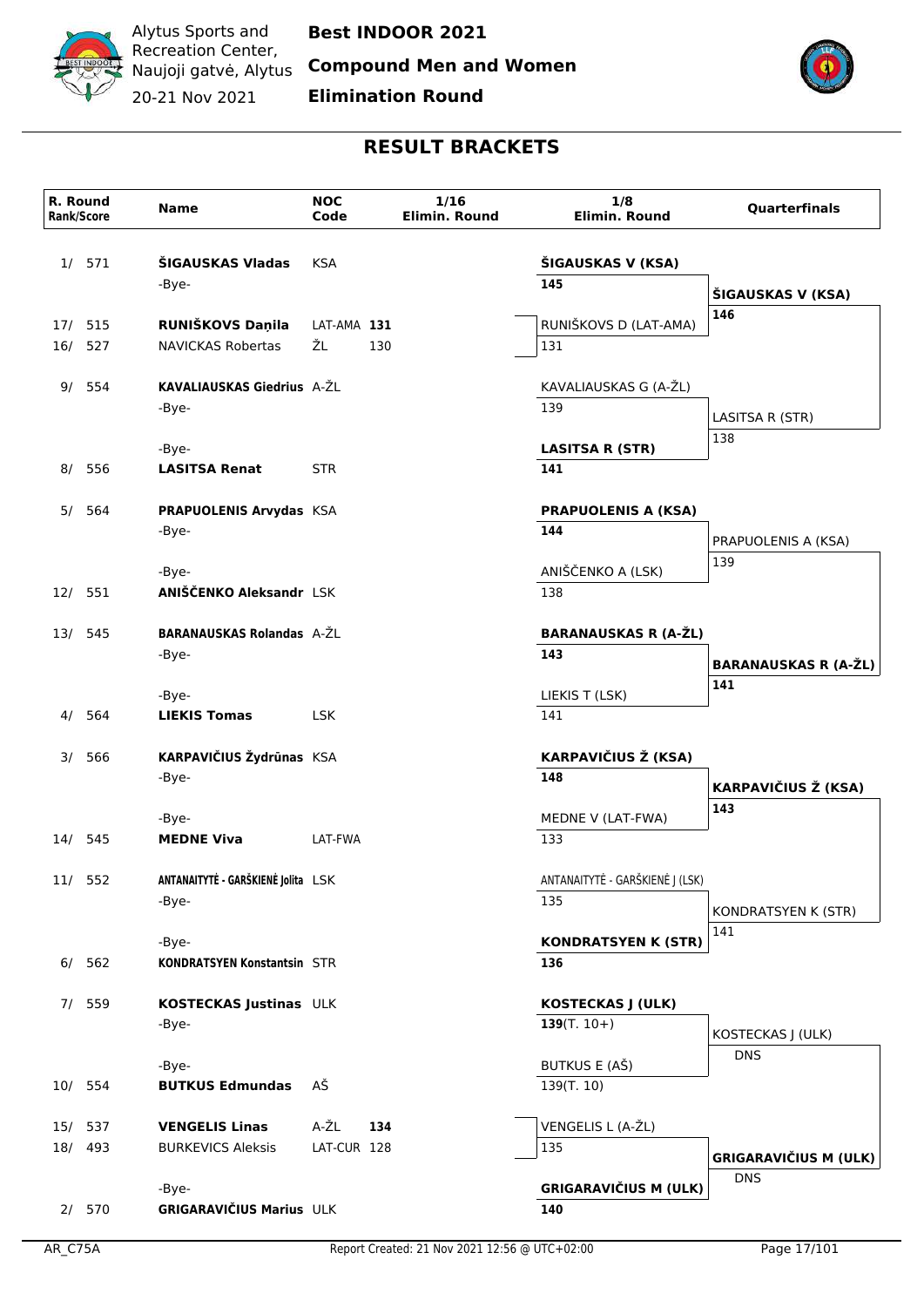

**Best INDOOR 2021**

**Barebow Men and Women**

**Final Round**

# **RESULT BRACKETS**

<span id="page-17-0"></span>

ŠULIOKAS R (KL) 4 (23,24,21,27,23)

**BRONZE**

MIŁECKI M (MS)

**MIŁECKI M (MS) 6** (21,25,24,24,26)

| <b>Final Rank</b> |                       |             |         |  |  |  |  |  |  |  |
|-------------------|-----------------------|-------------|---------|--|--|--|--|--|--|--|
|                   | 1 VILKAUSKAS Ernestas | LSK.        |         |  |  |  |  |  |  |  |
|                   | 2 MOSIN Vladimir      | LSK         |         |  |  |  |  |  |  |  |
|                   | 3 MIŁECKI Marcin      | МS          |         |  |  |  |  |  |  |  |
|                   | 4 SULIOKAS Rimantas   | KL          |         |  |  |  |  |  |  |  |
|                   | 5 BURKEVICS Modris    | LAT-CUR     | 4 (105) |  |  |  |  |  |  |  |
|                   | 6   ANULAITIS Andrius | <b>USTR</b> | 3(112)  |  |  |  |  |  |  |  |
|                   | 7 KUKMILKA Aiva       | LAT-AIM     | (90)    |  |  |  |  |  |  |  |
|                   | 8 STONKUS Andrius     | KL L        | (55)    |  |  |  |  |  |  |  |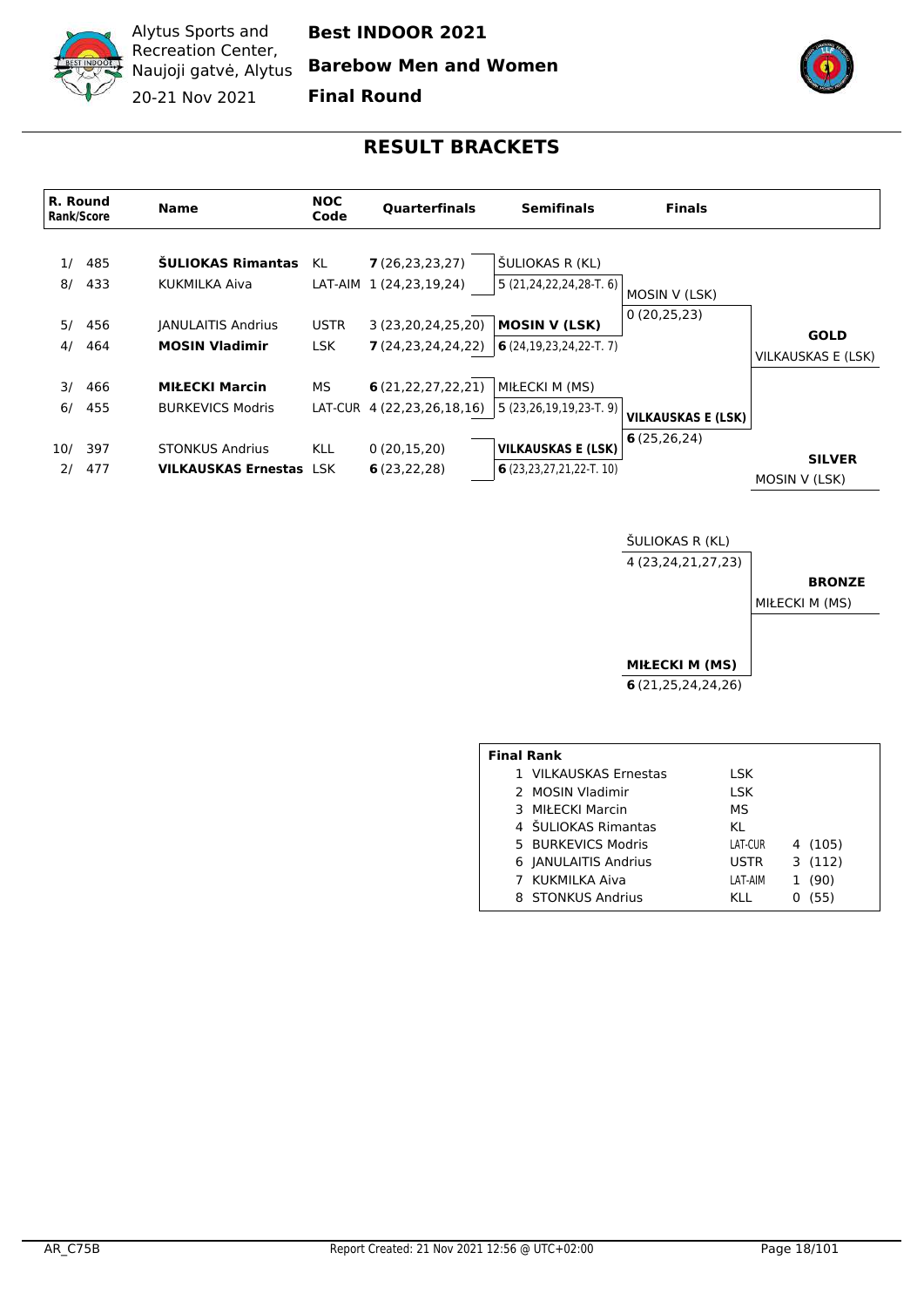

**Barebow Men and Women**

**Elimination Round**



|     | R. Round<br>Rank/Score | <b>Name</b>                             | <b>NOC</b><br>Code | 1/16<br>Elimin. Round | 1/8<br>Elimin. Round                        | <b>Quarterfinals</b>                 |
|-----|------------------------|-----------------------------------------|--------------------|-----------------------|---------------------------------------------|--------------------------------------|
| 1/  | 485                    | ŠULIOKAS Rimantas KL<br>-Bye-           |                    |                       | ŠULIOKAS R (KL)<br>6(22,21,25)              |                                      |
|     |                        |                                         |                    |                       |                                             | ŠULIOKAS R (KL)<br>7(26, 23, 23, 27) |
|     | 17/ 323                | <b>ANDRULIS Dominykas</b>               | <b>KLL</b>         | 4 (4,13,15,20,15)     | MELNIKOV B (KLL)                            |                                      |
| 16/ | 330                    | <b>MELNIKOV Boris</b>                   | <b>KLL</b>         | 6(16, 14, 14, 15, 18) | 0(21, 19, 12)                               |                                      |
| 9/  | 422                    | RADVILIENĖ Halina                       | <b>USTR</b>        |                       | RADVILIENĖ H (USTR)                         |                                      |
|     |                        | -Bye-                                   |                    |                       | 4 (19,21,16,16,16)                          | KUKMILKA A (LAT-AIM)                 |
|     |                        |                                         |                    |                       |                                             | 1 (24,23,19,24)                      |
|     | 8/ 433                 | -Bye-<br><b>KUKMILKA Aiva</b>           | LAT-AIM            |                       | KUKMILKA A (LAT-AIM)<br>6(20, 22, 9, 3, 25) |                                      |
|     |                        |                                         |                    |                       |                                             |                                      |
|     | 5/ 456                 | <b>JANULAITIS Andrius</b>               | <b>USTR</b>        |                       | <b>JANULAITIS A (USTR)</b>                  |                                      |
|     |                        | -Bye-                                   |                    |                       | 7(22,18,17,15,0)                            | JANULAITIS A (USTR)                  |
|     |                        |                                         |                    |                       | BARYSAS G (A-ŽL)                            | 3 (23,20,24,25,20)                   |
|     | 12/ 376                | -Bye-<br><b>BARYSAS Gintautas</b> A-ZL  |                    |                       | 3 (26,18,22,26,0)                           |                                      |
|     |                        |                                         |                    |                       |                                             |                                      |
|     | 13/ 374                | <b>VEINBERGS Aigars</b>                 | LAT-AIM            |                       | VEINBERGS A (LAT-AIM)                       |                                      |
|     |                        | -Bye-                                   |                    |                       | 2 (18,24,26,25)                             | <b>MOSIN V (LSK)</b>                 |
|     |                        | -Bye-                                   |                    |                       | <b>MOSIN V (LSK)</b>                        | 7(24,23,24,24,22)                    |
| 4/  | 464                    | <b>MOSIN Vladimir</b>                   | <b>LSK</b>         |                       | 6(23, 25, 19, 26)                           |                                      |
|     |                        |                                         |                    |                       |                                             |                                      |
| 3/  | 466                    | <b>MIŁECKI Marcin</b>                   | МS                 |                       | <b>MIŁECKI M (MS)</b>                       |                                      |
|     |                        | -Bye-                                   |                    |                       | 6(17, 27, 22, 27)                           | <b>MIŁECKI M (MS)</b>                |
|     |                        | -Bye-                                   |                    |                       | SIDOROV V (LSK)                             | 6(21,22,27,22,21)                    |
|     | 14/ 359                | SIDOROV Viačeslav                       | <b>LSK</b>         |                       | 2 (19,24,19,16)                             |                                      |
|     |                        | KULBAČIAUSKAS Andrius STR               |                    |                       |                                             |                                      |
|     | 11/ 396                | -Bye-                                   |                    |                       | KULBAČIAUSKAS A (STR)<br>1 (22, 23, 14, 29) |                                      |
|     |                        |                                         |                    |                       |                                             | <b>BURKEVICS M (LAT-CUR)</b>         |
|     |                        | -Bye-                                   |                    |                       | <b>BURKEVICS M (LAT-CUR)</b>                | 4 (22,23,26,18,16)                   |
|     | $6/$ 455               | <b>BURKEVICS Modris</b>                 | LAT-CUR            |                       | 7(21, 23, 19, 20)                           |                                      |
|     | $7/$ 444               | <b>DUBICKAS Aistis</b>                  | <b>KLL</b>         |                       | <b>DUBICKAS A (KLL)</b>                     |                                      |
|     |                        | -Bye-                                   |                    |                       | 3 (20,18,17,21,20)                          |                                      |
|     |                        |                                         |                    |                       |                                             | STONKUS A (KLL)<br>0(20,15,20)       |
|     |                        | -Bye-                                   |                    |                       | <b>STONKUS A (KLL)</b>                      |                                      |
|     | 10/ 397                | <b>STONKUS Andrius</b>                  | <b>KLL</b>         |                       | 7(20,18,19,27,21)                           |                                      |
|     | 15/ 347                | ŠČUCKIS Aleksandras STR                 |                    | 6(15,15,19)           | ŠČUCKIS A (STR)                             |                                      |
|     | 18/ 209                | STAGNIŪNAITĖ Aistė                      | <b>USTR</b>        | 0(7,9,10)             | 0(15,20,21)                                 | <b>VILKAUSKAS E (LSK)</b>            |
|     |                        |                                         |                    |                       |                                             | 6(23,22,28)                          |
|     | 2/477                  | -Bye-<br><b>VILKAUSKAS Ernestas LSK</b> |                    |                       | <b>VILKAUSKAS E (LSK)</b><br>6(26, 26, 26)  |                                      |
|     |                        |                                         |                    |                       |                                             |                                      |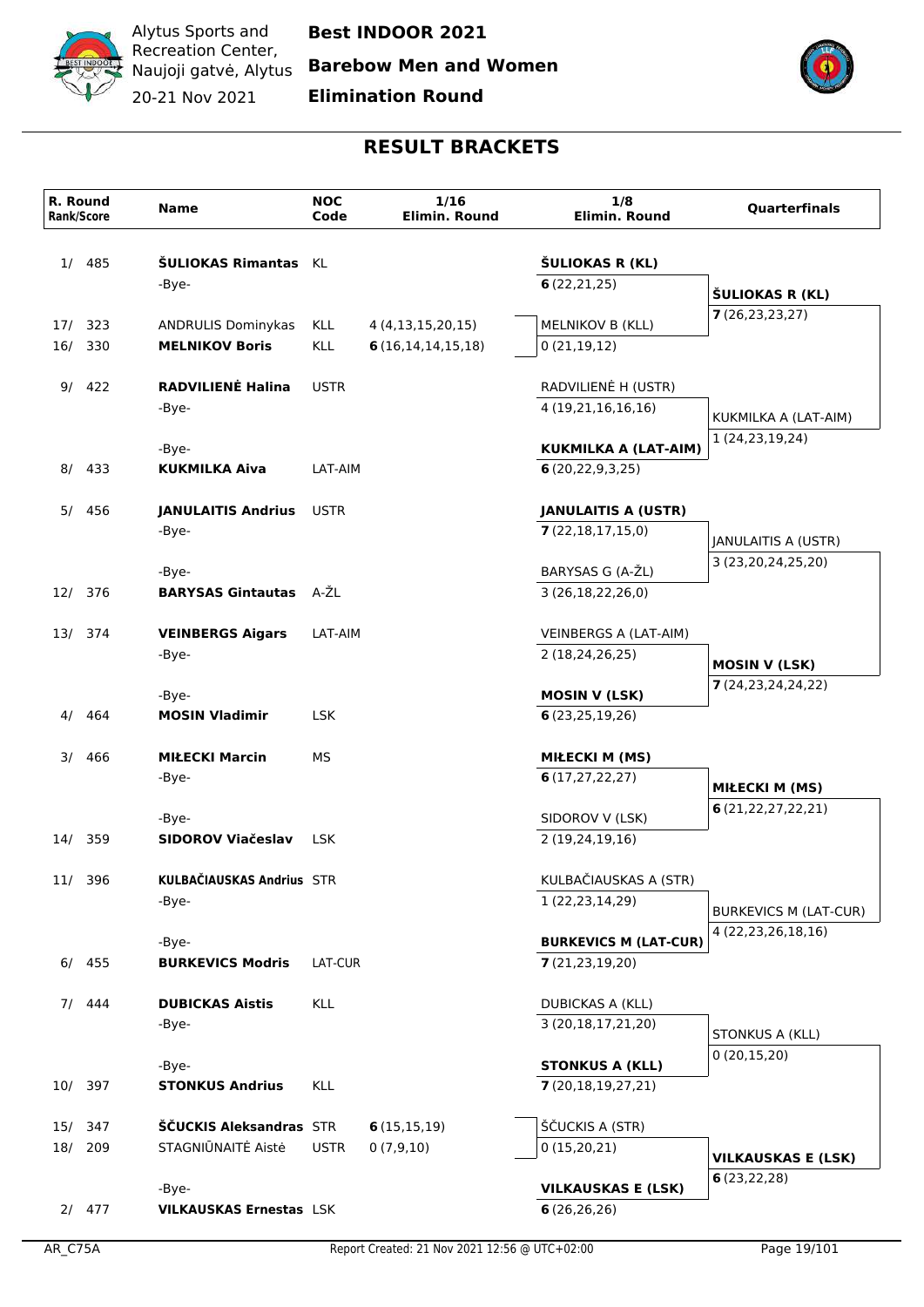

**Best INDOOR 2021**

**Longbow Men and Women**

**Final Round**



#### **RESULT BRACKETS**

<span id="page-19-0"></span>

#### **POCIUS T (PSTR)**

**6** (12,19,20,15,20)

**BRONZE**

POCIUS T (PSTR)



| <b>Final Rank</b> |                         |             |           |
|-------------------|-------------------------|-------------|-----------|
|                   | 1 NOVADS Kristaps       | LAT-SAV     |           |
|                   | 2 MOSIN Vladimir        | LSK         |           |
|                   | 3 POCIUS Tomas          | <b>PSTR</b> |           |
|                   | 4 GORBUNOV Jurij        | <b>PSTR</b> |           |
|                   | 5 KARPAVIČIUS Vytas     | <b>USTR</b> | 5(87)     |
|                   | 6 SIMANOVSKIS Raimonds  | LAT-SAV     | 2(56)     |
|                   | 7 RUNIŠKOVS Aleksejs    | LAT-AMA     | 2(50)     |
|                   | 8 NAUMAVIČIUS Vitalijus | <b>STR</b>  | (51)<br>0 |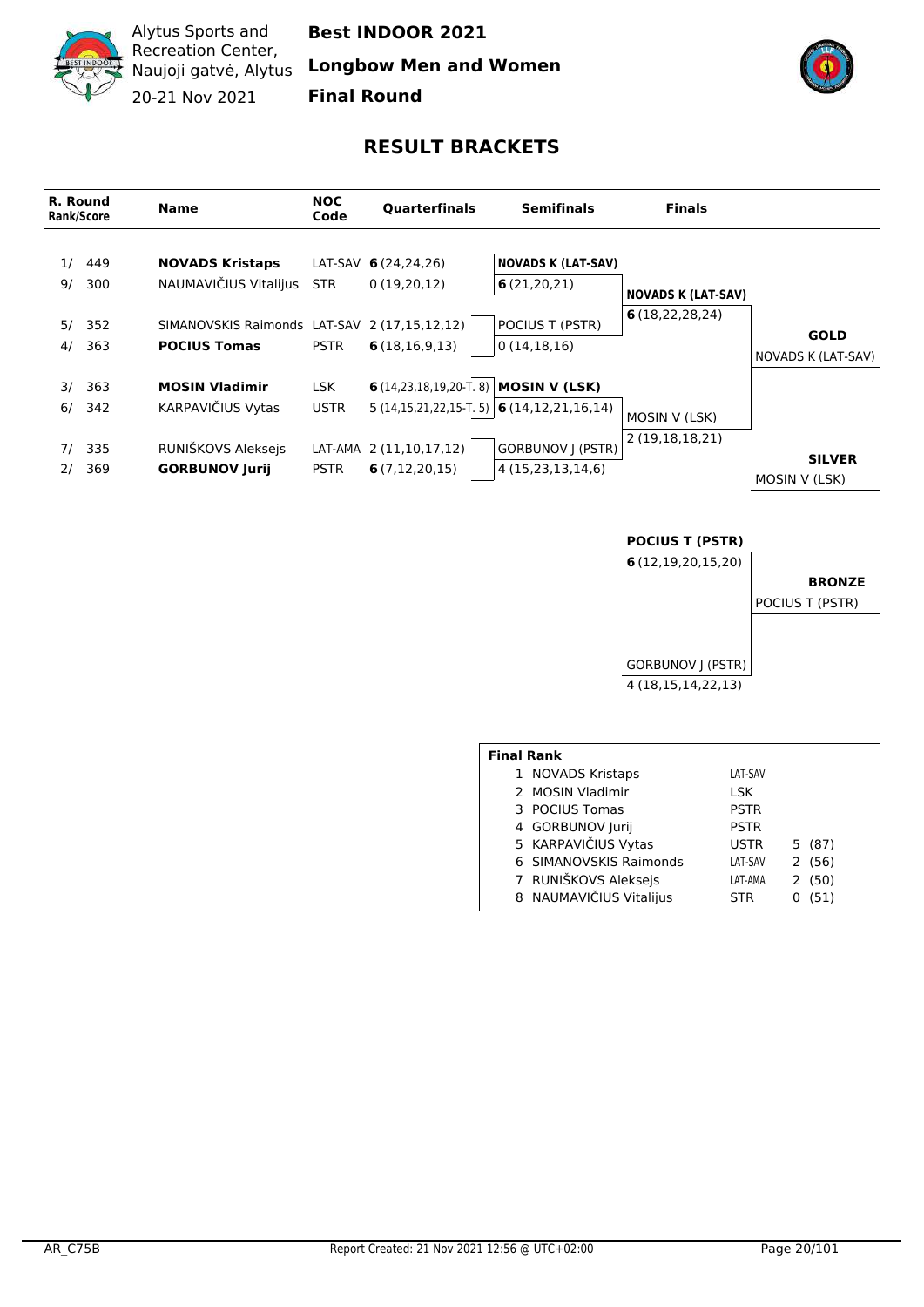

**Longbow Men and Women**

**Elimination Round**



|     | R. Round<br><b>Rank/Score</b> | <b>Name</b>                               | <b>NOC</b><br>Code | 1/8<br>Elimin. Round  | <b>Quarterfinals</b>           |
|-----|-------------------------------|-------------------------------------------|--------------------|-----------------------|--------------------------------|
| 1/  | 449                           | <b>NOVADS Kristaps</b>                    |                    | LAT-SAV 6(26,24,26)   | <b>NOVADS K (LAT-SAV)</b>      |
| 16/ | 231                           | STAGNIŪNIENĖ Ramunė USTR                  |                    | 0(16,17,8)            | 6(24, 24, 26)                  |
| 9/  | 300                           | <b>NAUMAVIČIUS Vitalijus STR</b>          |                    | 6(18,20,20)           | NAUMAVIČIUS V (STR)            |
| 8/  | 332                           | <b>BRUSOKAS Rimantas</b>                  | <b>USTR</b>        | 0(12,19,16)           | 0(19,20,12)                    |
|     | 5/352                         | SIMANOVSKIS Raimonds LAT-SAV 6 (13,22,17) |                    |                       | SIMANOVSKIS R (LAT-SAV)        |
| 12/ | 277                           | SEKORSKAS Egidijus                        | <b>STR</b>         | 0(11,10,9)            | 2(17, 15, 12, 12)              |
|     | 13/ 259                       | VEČKYS Žydrūnas                           | <b>LSK</b>         | 0(10,9,15)            | <b>POCIUS T (PSTR)</b>         |
| 4/  | 363                           | <b>POCIUS Tomas</b>                       | <b>PSTR</b>        | 6(21, 18, 17)         | 6(18,16,9,13)                  |
|     | 3/363                         | <b>MOSIN Vladimir</b>                     | <b>LSK</b>         | 6(17, 14, 11, 14, 26) | <b>MOSIN V (LSK)</b>           |
| 14/ | 251                           | <b>BARAUSKAS Arūnas</b>                   | <b>STR</b>         | 4 (16,13,20,18,19)    | $6(14,23,18,19,20-T.8)$        |
|     | 11/ 293                       | GRIGIENĖ Aida                             | <b>STR</b>         | 3(13, 17, 5, 17, 7)   | KARPAVIČIUS V (USTR)           |
| 6/  | 342                           | <b>KARPAVIČIUS Vytas</b>                  | <b>USTR</b>        | 7(25,11,15,17,24)     | $5(14, 15, 21, 22, 15 - T, 5)$ |
|     | 7/335                         | RUNIŠKOVS Aleksejs LAT-AMA 6 (15,21,21)   |                    |                       | RUNIŠKOVS A (LAT-AMA)          |
| 10/ | 295                           | BRŪZGA Arūnas                             | <b>USTR</b>        | 0(5,6,11)             | 2(11,10,17,12)                 |
| 15/ | 236                           | <b>DIJOKAS Marius</b>                     | <b>USTR</b>        | 4 (7,21,17,12,9)      | <b>GORBUNOV J (PSTR)</b>       |
| 2/  | 369                           | <b>GORBUNOV Jurij</b>                     | <b>PSTR</b>        | 6(21,10,2,19,13)      | 6(7, 12, 20, 15)               |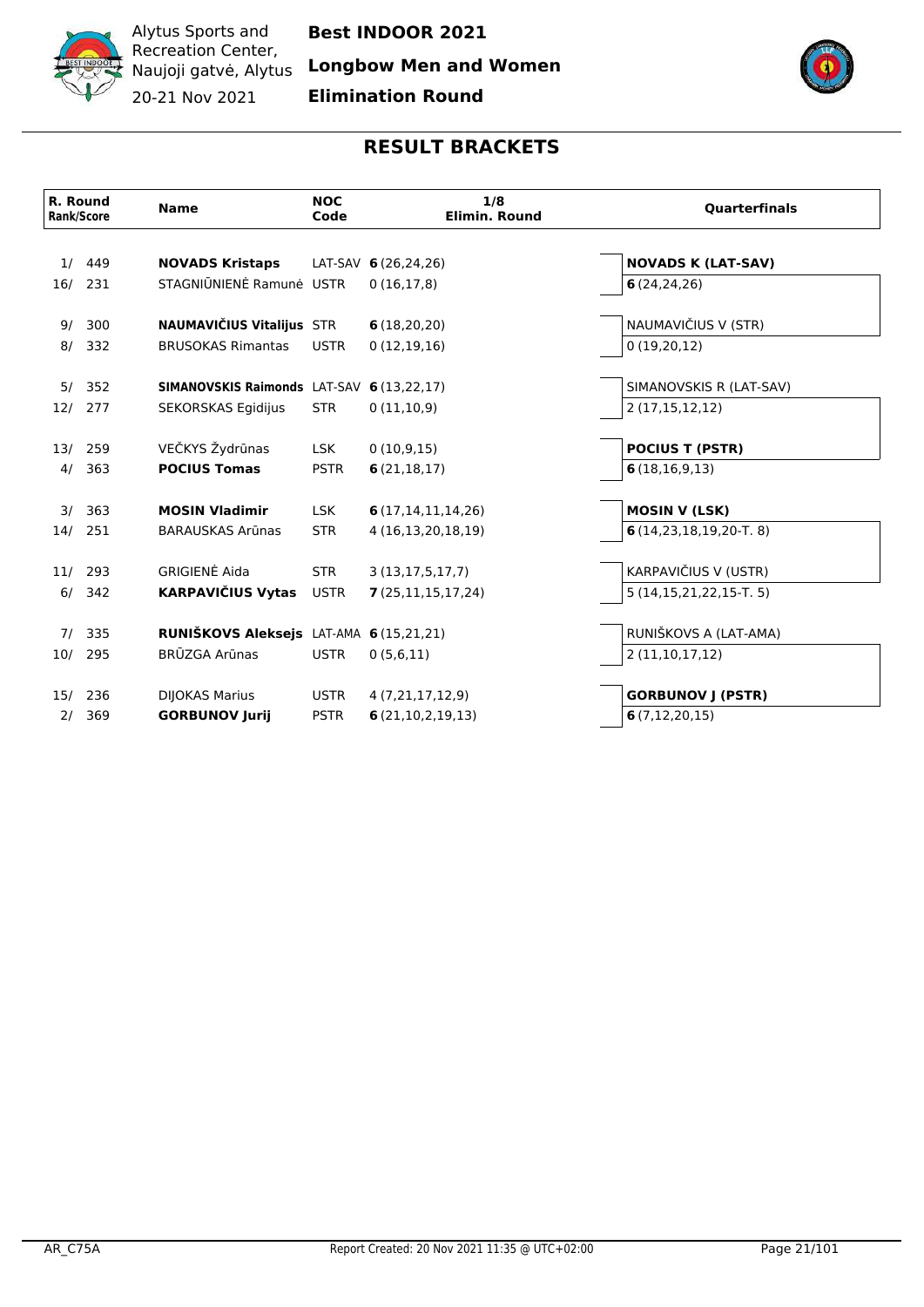

Alytus Sports and Recreation Center, Naujoji gatvė, Alytus **Recurve Men**

**Best INDOOR 2021**

20-21 Nov 2021 **Qualification Round**



<span id="page-21-0"></span>

| <b>Rank</b> | <b>Back No. Name</b> |                           | <b>NOC</b> | 18m-1 18m-2           | 10's | 9's | <b>Score</b> |  |
|-------------|----------------------|---------------------------|------------|-----------------------|------|-----|--------------|--|
| 1           |                      | 8A STARZYCKI Piotr        | МT         | 287 / 1 292 / 1       | 41   | 17  | 579          |  |
| 2           |                      | 7A SIERAKOWSKI Kacper     | MT         | 284 / 2 289 / 2       | 35   | 23  | 573          |  |
| 3           | 8B                   | ŠLIAUTERIS Modestas       | АŠ         | 282 / 3 288 / 3       | 34   | 22  | 570          |  |
| 4           | 5A                   | PIETRUSIŃSKI Ludwik       | MT         | 281/4<br>277/4        | 27   | 26  | 558          |  |
| 5           | 6А                   | SPUTO Jerzy               | MT         | 271 /10 281 / 5       | 28   | 25  | 552          |  |
| 6           | 5D                   | KAŠĖTA Ramūnas            | <b>KSA</b> | 275 / 5 273 / 8       | 23   | 24  | 548          |  |
| 7           | 11B                  | JANČIUKAS Dominykas       | ASRC-ŽL    | 273 / 6 270 / 9       | 20   | 28  | 543          |  |
| 8           | 5В                   | MORKELIUNAS Ignas         | KL         | 263 /12<br>276 / 6    | 19   | 23  | 539          |  |
| 9           | 10B                  | KIRŠYS Darius             | АŠ         | 272 / 8<br>263 /11    | 17   | 25  | 535          |  |
| 10          | 5C                   | BAGDANAVIČIUS Dovydas     | LSK        | 272 / 9 259 /15       | 22   | 26  | 531          |  |
| 11          | 7D                   | <b>LEVICKAS Vilius</b>    | <b>KSA</b> | 272/7<br>257 /17      | 18   | 27  | 529          |  |
| 12          | 10A                  | VAIČEKAUSKIS Vidmantas    | <b>KLL</b> | 261 /14 267 /10       | 15   | 27  | 528          |  |
| 13          | 10C                  | ŠULIOKAS Domantas         | GAJA-KL    | 256 /18<br>271 /11    | 18   | 21  | 527          |  |
| 14          | 9D                   | PERCOVS Andrejs           | LAT-AIM    | 262 /13 262 /12       | 13   | 26  | 524          |  |
| 15          | 6D                   | MARGELEVIČIUS Povilas     | <b>KSA</b> | 247 /19<br>274 / 7    | 13   | 28  | 521          |  |
| 16          | 8C                   | <b>MALDUTIS Gintaras</b>  | <b>LSK</b> | 261 /13<br>/15<br>259 | 13   | 22  | 520          |  |
| 17          | 6C                   | BAGARAUSKAS Arvydas       | <b>LSK</b> | 256 /19<br>254 /16    | 9    | 22  | 510          |  |
| 18          | 11A                  | REČIŪGA Romualdas         | <b>HAR</b> | /18 260 /14<br>249    | 6    | 29  | 509          |  |
| 19          | 6B                   | PETRAUSKAS Algimantas     | KL         | /21 252 /20<br>244    | 9    | 17  | 496          |  |
| 20          | 7C                   | ČIUPAILA Regimantas       | <b>LSK</b> | /22 259 /16<br>236    | 13   | 17  | 495          |  |
| 21          | 10D                  | OZOLIŅŠ Arturs            | LAT-AIM    | 227 /23 249 /21       | 6    | 17  | 476          |  |
| 22          | 9C                   | MOCKEVIČIUS Nedas         | ŽL         | 249 /17 220 /25       | 11   | 10  | 469          |  |
| 23          | 8D                   | <b>TENSONS Augusts</b>    | LAT-AIM    | 245<br>120<br>223 /24 | 10   | 19  | 468          |  |
| 24          | 9 <sub>B</sub>       | JUOZAITIS Valdas          | АŠ         | /24 233 /23<br>222    | 3    | 21  | 455          |  |
| 25          | 9Α                   | BOGUŽIS Mindaugas         | KLL        | 205<br>/25 244 /22    | 8    | 17  | 449          |  |
| 26          | 7Β                   | ŪSAS Arvydas              | KL         | 184<br>/27 208 /26    | 6    | 8   | 392          |  |
| 27          | 11C                  | <b>BUKAUSKAS Vytautas</b> | <b>STR</b> | 201 /27<br>184<br>/28 | 5    | 13  | 385          |  |
| 28          | 11D                  | SKUŁA Krzysztof           | <b>MS</b>  | 200<br>/26 157 /28    | 2    | 13  | 357          |  |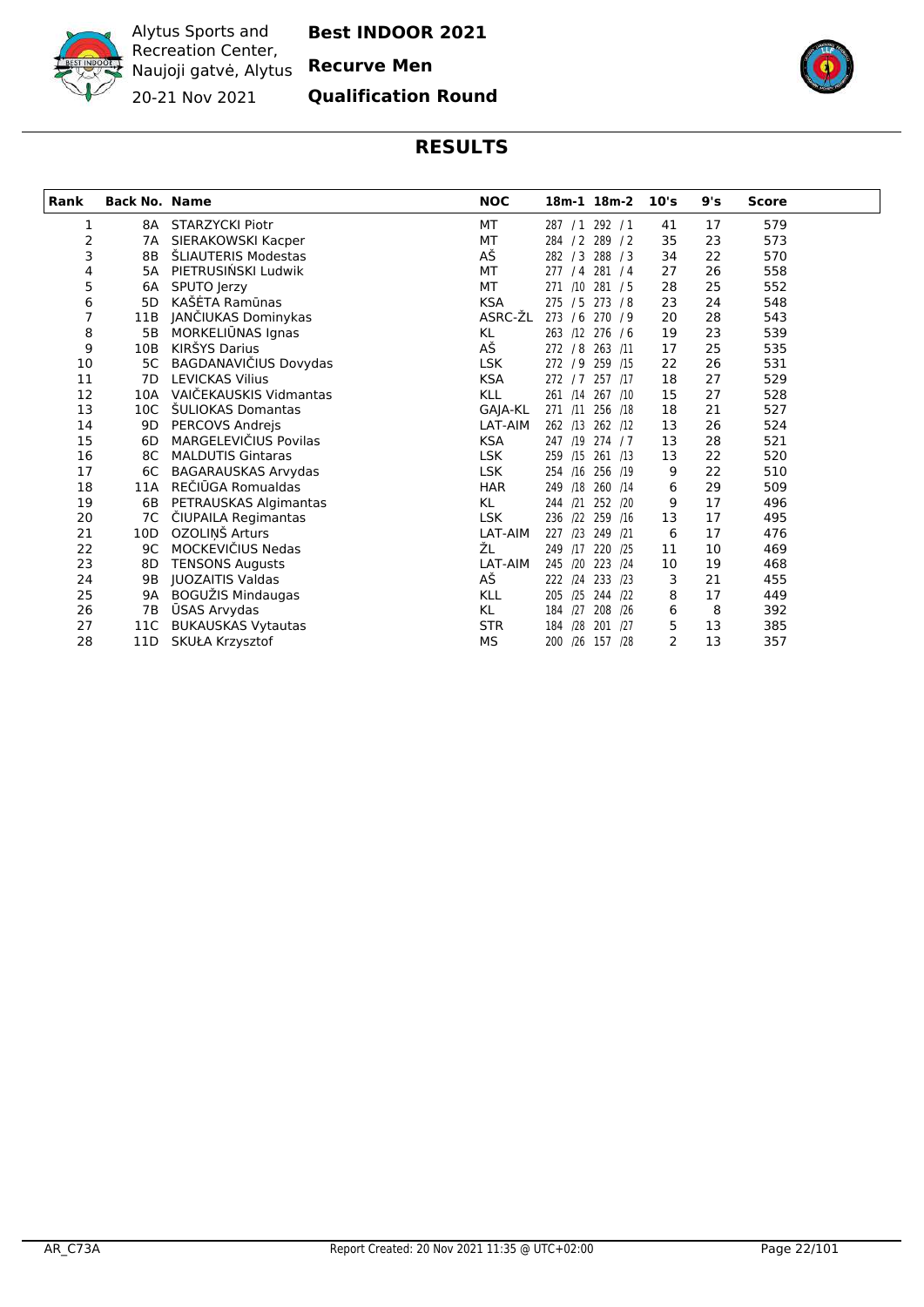

**Best INDOOR 2021**

**Recurve Women**

**Qualification Round**



<span id="page-22-0"></span>

| Rank | <b>Back No. Name</b> |                        | <b>NOC</b>      |            | 18m-1 18m-2      | 10's | 9's | <b>Score</b> |
|------|----------------------|------------------------|-----------------|------------|------------------|------|-----|--------------|
|      | 2D                   | <b>BACZYK Zuzanna</b>  | МT              |            | 281 / 1 280 / 1  | 29   | 24  | 561          |
| 2    | 3В                   | SEMIONOVA Juliana      | LSK             |            | 272 / 2 272 / 4  | 22   | 21  | 544          |
| 3    | 3C.                  | RUNIŠKOVA Marta        | LAT-AMA         |            | 267 / 3 273 / 3  | 26   | 19  | 540          |
| 4    | 3D.                  | VEČKYTĖ Meda Viktorija | <b>VMSC-LSK</b> |            | 261 / 5 272 / 5  | 13   | 32  | 533          |
| 5    | 4B                   | RAMANAUSKAITĖ Paulina  | ASRC-ŽL         |            | 265 / 4 266 / 6  | 19   | 21  | 531          |
| 6    | 1D                   | ZAJAC Magdalena        | МT              |            | 253 / 8 274 / 2  | 18   | 25  | 527          |
|      | 2C                   | KREICBERGA Anete       | LAT-AMI         |            | 254 / 7 256 / 8  | 9    | 24  | 510          |
| 8    | 1В                   | KAČONIENĖ Laima        | <b>LSK</b>      |            | 260 / 6 247 /11  | 12   | 25  | 507          |
| 9    | 2B                   | ČIUPAILIENĖ Dalia      | <b>LSK</b>      |            | 248 / 9 249 / 10 | 12   | 15  | 497          |
| 10   |                      | 4C GRZYB Agnieszka     | МS              |            | 232 /11 258 / 7  | 7    | 23  | 490          |
| 11   | 1C                   | BARKAUSKAITĖ Julija    | <b>KLL</b>      |            | 243 /10 240 /13  | 10   | 16  | 483          |
| 12   | 3A                   | ABROMAVIČIENĖ Kristina | <b>KLL</b>      |            | 228 /12 253 / 9  | 14   | 18  | 481          |
| 13   | 4A                   | KUZMIENĖ Laila         | <b>KLL</b>      |            | 190 /13 243 /12  | 7    | 15  | 433          |
| 14   | 1A                   | ANDRULIENĖ Vika        | <b>KLL</b>      | /14<br>154 | 190 /14          | 3    |     | 344          |
| 15   | 2A                   | ŽELVYTĖ Ieva           | <b>KLL</b>      |            | 143 /15 167 /15  | 3    | 5   | 310          |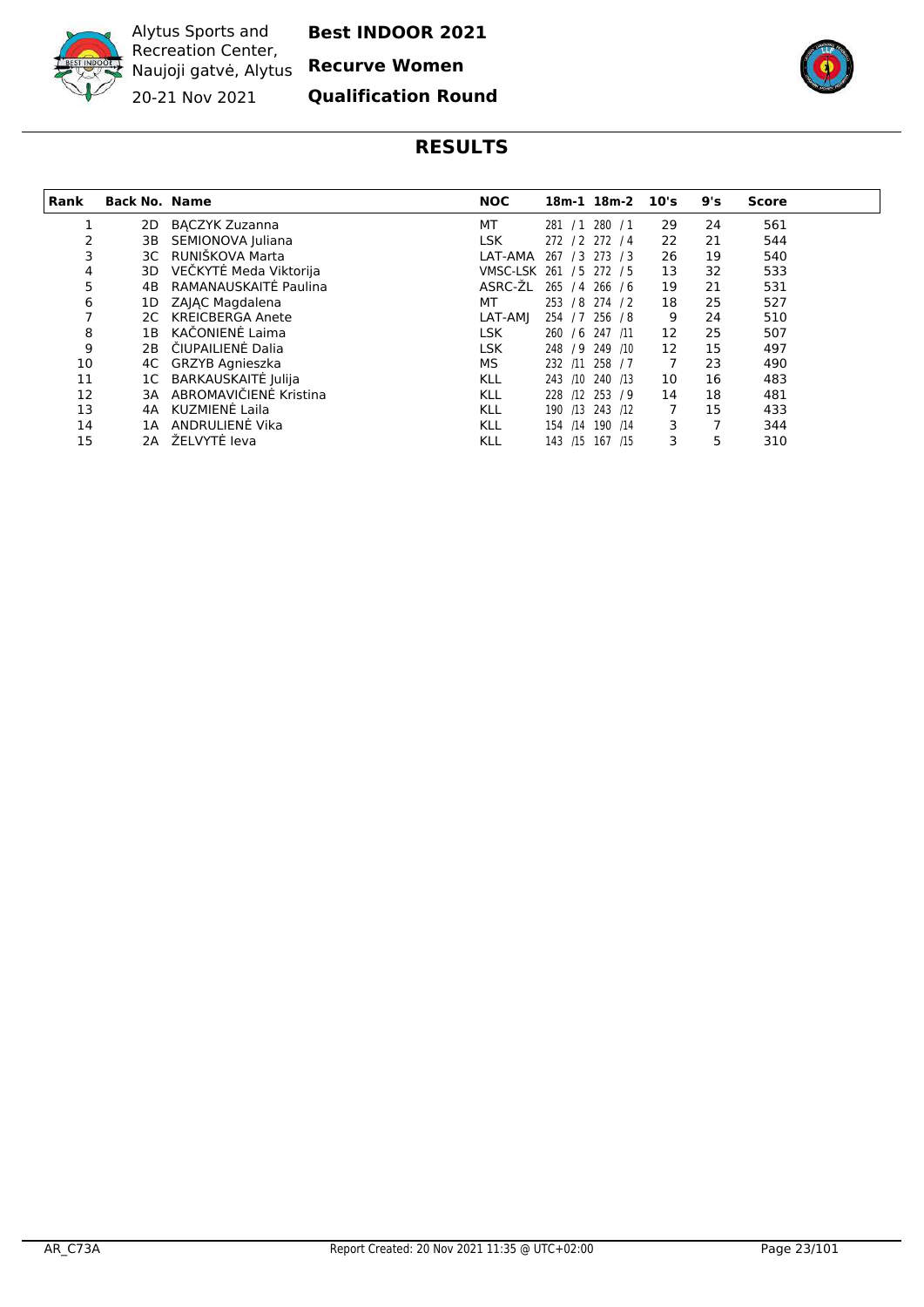

**Best INDOOR 2021**

**Compound Men and Women**

**Qualification Round**



<span id="page-23-0"></span>

| <b>Rank</b> | <b>Back No. Name</b> |                                | <b>NOC</b>     |            | 18m-1 18m-2 10's |    | 9's | <b>Score</b> |  |
|-------------|----------------------|--------------------------------|----------------|------------|------------------|----|-----|--------------|--|
|             | 14D                  | ŠIGAUSKAS Vladas               | <b>KSA</b>     | 288        | $/1$ 283 $/4$    | 40 | 19  | 571          |  |
|             | 16A                  | <b>GRIGARAVIČIUS Marius</b>    | <b>ULK</b>     | /3<br>284  | 286/1            | 30 | 30  | 570          |  |
| 3           | 13D                  | KARPAVIČIUS Žydrūnas           | <b>KSA</b>     | 280<br>/6  | 286/1            | 27 | 32  | 566          |  |
| 4           | 12C                  | <b>LIEKIS Tomas</b>            | <b>LSK</b>     | 284        | /2 280 /5        | 26 | 32  | 564          |  |
| 5           | 12D                  | PRAPUOLENIS Arvydas            | <b>KSA</b>     | 280<br>/6  | 284/3            | 26 | 31  | 564          |  |
| 6           | 14B                  | <b>KONDRATSYEN Konstantsin</b> | <b>STR</b>     | 282        | /4 280 /5        | 24 | 34  | 562          |  |
|             | 15A                  | KOSTECKAS Justinas             | <b>ULK</b>     |            | 282 / 5 277 / 9  | 21 | 37  | 559          |  |
| 8           | 13B                  | <b>LASITSA Renat</b>           | <b>STR</b>     |            | 279 / 9 277 / 9  | 18 | 40  | 556          |  |
| 9           | 12A                  | <b>KAVALIAUSKAS Giedrius</b>   | A-ŽL           | 280        | /8 274 /12       | 18 | 33  | 554          |  |
| 10          | 16D                  | <b>BUTKUS Edmundas</b>         | АŠ             |            | 276 /11 278 /8   | 16 | 42  | 554          |  |
| 11          | 12B                  | ANTANAITYTĖ - GARŠKIENĖ Jolita | <b>LSK</b>     | 274 /13    | 278 / 7          | 17 | 38  | 552          |  |
| 12          | 16C                  | ANIŠČENKO Aleksandr            | <b>LSK</b>     | 274        | /12 277 /11      | 16 | 40  | 551          |  |
| 13          | 13A                  | <b>BARANAUSKAS Rolandas</b>    | A-ŽL           | 272<br>/14 | 273 /13          | 24 | 33  | 545          |  |
| 14          | 15C.                 | <b>MEDNE Viva</b>              | LAT-FWA        | 278<br>/10 | 267 /15          | 15 | 36  | 545          |  |
| 15          | 14A                  | <b>VENGELIS Linas</b>          | A-ŽL           | 266<br>/15 | 271 /14          | 9  | 43  | 537          |  |
| 16          | 15B                  | <b>NAVICKAS Robertas</b>       | ŽL             | 265<br>/16 | 262 /16          | 9  | 35  | 527          |  |
| 17          | 16B                  | RUNIŠKOVS Daņila               | LAT-AMA        | 257<br>/17 | 258 /17          | 2  | 34  | 515          |  |
| 18          | 15D                  | <b>BURKEVICS Aleksis</b>       | <b>LAT-CUR</b> | 240<br>/18 | 253 /18          | 4  | 35  | 493          |  |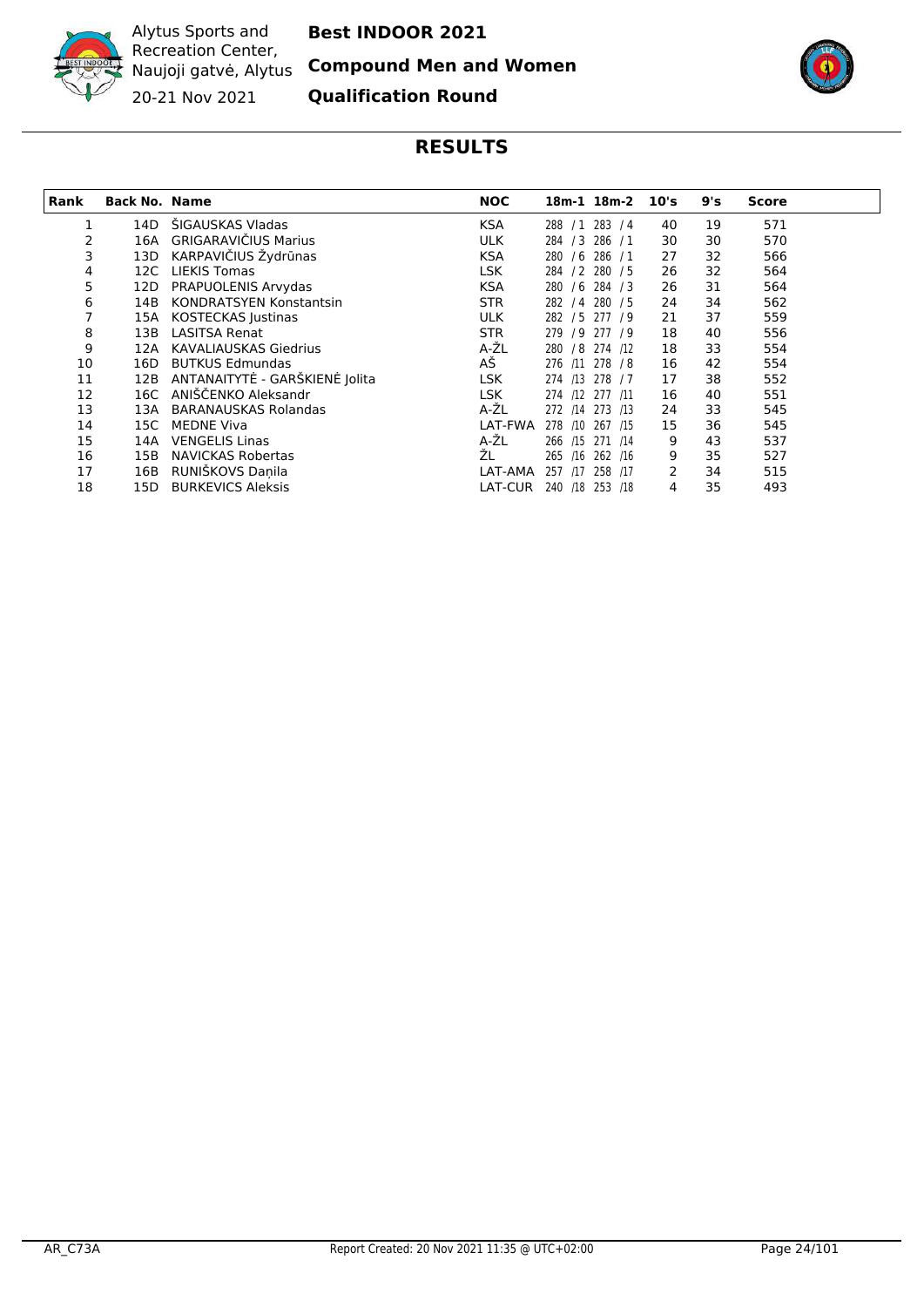

**Best INDOOR 2021**

**Barebow Men and Women**

**Qualification Round**



<span id="page-24-0"></span>

| Rank | <b>Back No. Name</b> |                            | <b>NOC</b>     | 18m-1 18m-2 10's      |    | 9's | <b>Score</b> |
|------|----------------------|----------------------------|----------------|-----------------------|----|-----|--------------|
|      | 17D                  | <b>SULIOKAS Rimantas</b>   | KL             | 242 / 1 243 / 3       | 12 | 17  | 485          |
| 2    | 17A                  | <b>VILKAUSKAS Ernestas</b> | <b>LSK</b>     | 225 / 4 252 / 1       | 7  | 15  | 477          |
| 3    | 21B                  | <b>MIŁECKI Marcin</b>      | MS.            | 230 / 2 236 / 4       | 5. | 13  | 466          |
| 4    | 20A                  | <b>MOSIN Vladimir</b>      | LSK            | 219 / 8 245 / 2       | 6  | 13  | 464          |
| 5    | 17B                  | <b>JANULAITIS Andrius</b>  | <b>USTR</b>    | /5 233 /5<br>223      | 6  | 14  | 456          |
| 6    | 21A                  | <b>BURKEVICS Modris</b>    | <b>LAT-CUR</b> | 226 / 7<br>229<br>/3  | 8  | 14  | 455          |
|      | 17C                  | <b>DUBICKAS Aistis</b>     | <b>KLL</b>     | 217 / 9 227 / 6       | 5  | 13  | 444          |
| 8    | 21C                  | KUKMILKA Aiva              | LAT-AIM        | 220 / 7 213 / 8       | 6  | 9   | 433          |
| 9    | 19B                  | RADVILIENĖ Halina          | <b>USTR</b>    | 223 / 6 199 /10       | 4  | 10  | 422          |
| 10   | 18D.                 | <b>STONKUS Andrius</b>     | <b>KLL</b>     | 195 /12 202 / 9       | 5  | 13  | 397          |
| 11   | 21D                  | KULBAČIAUSKAS Andrius      | <b>STR</b>     | /10 196 /11<br>200    | 5  | 11  | 396          |
| 12   | 20B                  | <b>BARYSAS Gintautas</b>   | A-ŽL           | 195 /12<br>181<br>/15 | 4  | 6   | 376          |
| 13   | 20C                  | <b>VEINBERGS Aigars</b>    | LAT-AIM        | 186 /13<br>188<br>/13 | 2  | 11  | 374          |
| 14   | 19A                  | SIDOROV Viačeslav          | <b>LSK</b>     | 198<br>161 /17<br>/11 | 3  | 7   | 359          |
| 15   | 19D                  | ŠČUCKIS Aleksandras        | <b>STR</b>     | 164 /16<br>183<br>/14 | 4  | 8   | 347          |
| 16   | 18C .                | <b>MELNIKOV Boris</b>      | <b>KLL</b>     | 157<br>173 /15<br>/16 | 4  | 2   | 330          |
| 17   | 19C                  | <b>ANDRULIS Dominykas</b>  | <b>KLL</b>     | 143<br>180 /14<br>/17 | 4  | 2   | 323          |
| 18   | 18B                  | STAGNIŪNAITĖ Aistė         | <b>USTR</b>    | 100 /18 109 /18       | 0  |     | 209          |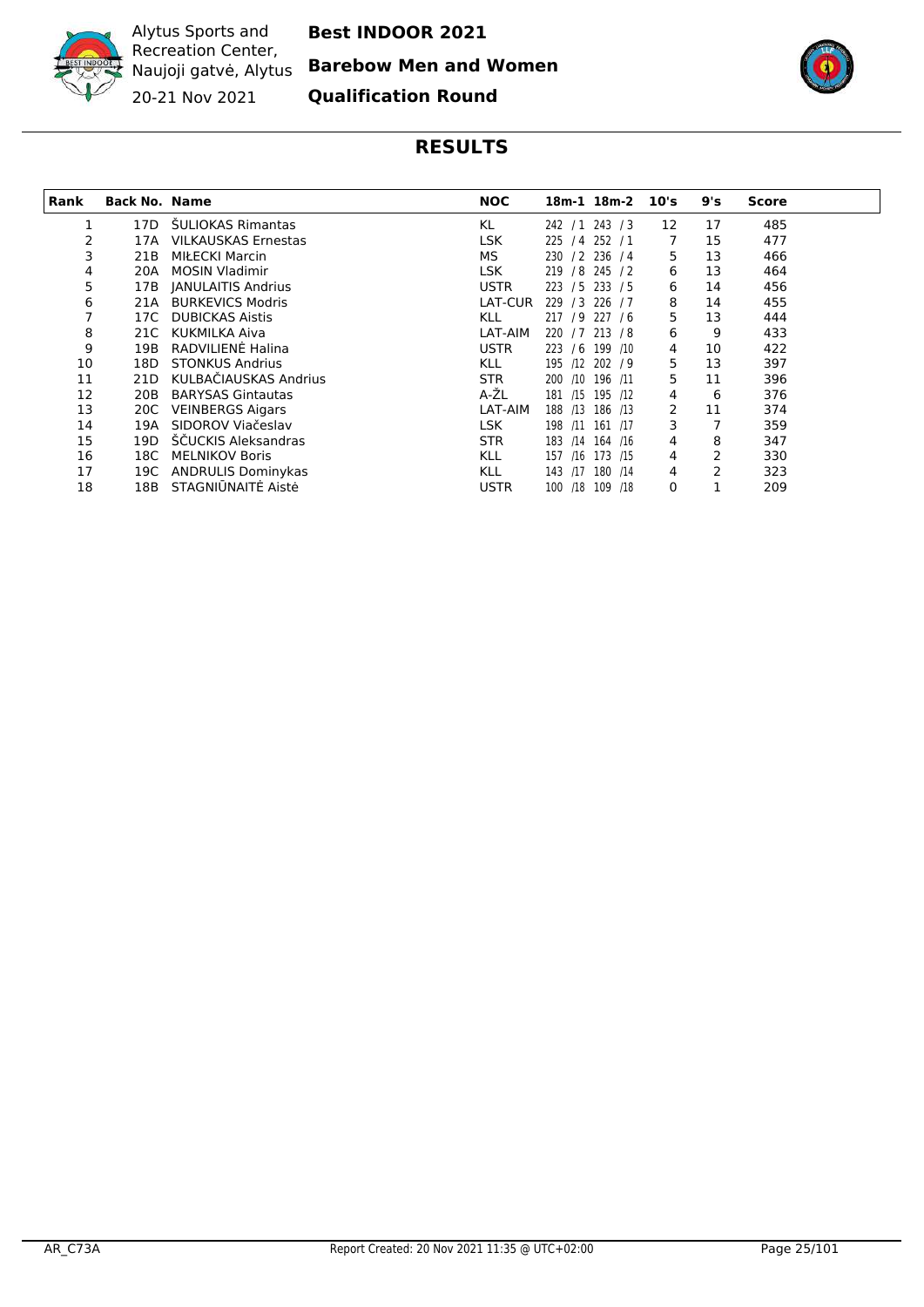

**Best INDOOR 2021**

**Longbow Men and Women**

**Qualification Round**



<span id="page-25-0"></span>

| Rank | <b>Back No. Name</b> |                          | <b>NOC</b>  | 18m-1 18m-2 10's       |   | 9's | <b>Score</b> |
|------|----------------------|--------------------------|-------------|------------------------|---|-----|--------------|
|      | 23D                  | <b>NOVADS Kristaps</b>   | LAT-SAV     | 223 / 1 226 / 1        | 9 | 11  | 449          |
|      | 25D                  | <b>GORBUNOV Jurij</b>    | <b>PSTR</b> | /3 181 /6<br>188       | 4 | 6   | 369          |
| 3    | 24C -                | <b>MOSIN Vladimir</b>    | LSK         | 181 / 4 182 / 5        | 6 | 5   | 363          |
| 4    | 25C -                | <b>POCIUS Tomas</b>      | <b>PSTR</b> | 166 / 5 197 / 2        | 2 | 7   | 363          |
| 5    | 22D                  | SIMANOVSKIS Raimonds     | LAT-SAV     | 197 / 2 155 /10        | 6 | 4   | 352          |
| 6    | 24A                  | KARPAVIČIUS Vytas        | <b>USTR</b> | 165 / 6 177 / 7        | 4 | 2   | 342          |
|      | 24D                  | RUNIŠKOVS Aleksejs       | LAT-AMA     | 151 / 9 184 / 4        | 4 | 8   | 335          |
| 8    | 23A                  | <b>BRUSOKAS Rimantas</b> | <b>USTR</b> | 163 / 7 169 / 8        |   | 3   | 332          |
| 9    | 24B                  | NAUMAVIČIUS Vitalijus    | <b>STR</b>  | 112 /15 188 / 3        | 3 |     | 300          |
| 10   | 22A                  | <b>BRŪZGA Arūnas</b>     | <b>USTR</b> | 155 / 8 140 /12        |   | 6   | 295          |
| 11   | 25B                  | GRIGIENĖ Aida            | <b>STR</b>  | 142 /10 151 /11        | 3 | 5   | 293          |
| 12   | 22B                  | SEKORSKAS Egidijus       | <b>STR</b>  | 156 / 9<br>121<br>/14  |   | 5   | 277          |
| 13   |                      | 23C VEČKYS Žydrūnas      | <b>LSK</b>  | $/12$ 130 $/13$<br>129 |   | 5   | 259          |
| 14   | 23B                  | <b>BARAUSKAS Arūnas</b>  | <b>STR</b>  | 126 /14<br>125<br>/13  | 2 | 4   | 251          |
| 15   | 25A                  | <b>DIJOKAS Marius</b>    | <b>USTR</b> | 104 /16<br>132 /11     |   | 4   | 236          |
| 16   |                      | 22C STAGNIŪNIENĖ Ramunė  | <b>USTR</b> | 109 /16 122 /15        | 3 |     | 231          |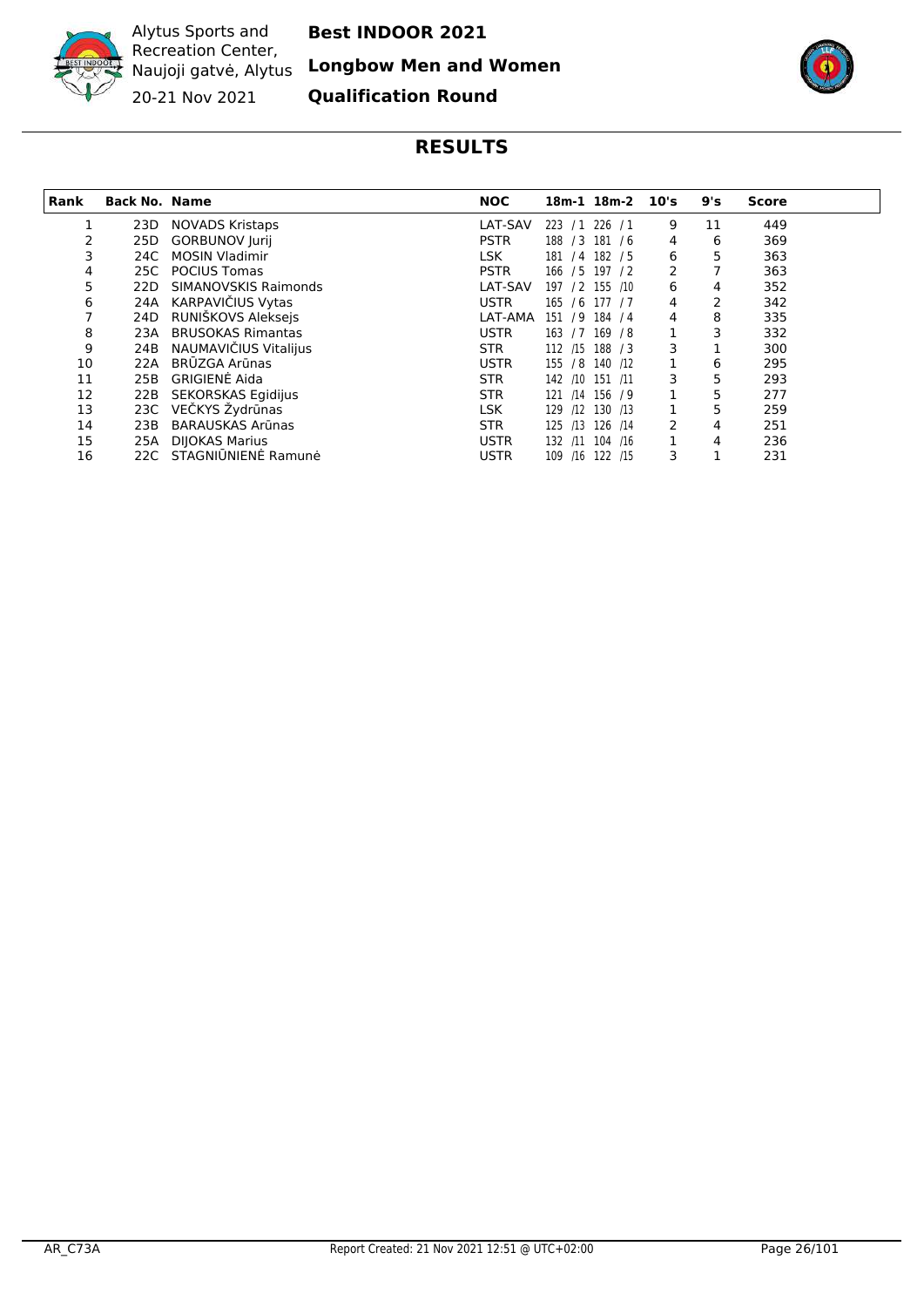

### **Final Ranking Teams**



<span id="page-26-0"></span>

| Rank           | <b>NOC</b>      |                                | <b>Name</b>                                                              |
|----------------|-----------------|--------------------------------|--------------------------------------------------------------------------|
| $\mathbf{1}$   | MT <sub>2</sub> | Marymont 2                     | <b>BĄCZYK Zuzanna</b><br>ZAJĄC Magdalena<br>SIERAKOWSKI Kacper           |
| $\overline{2}$ | <b>MT</b>       | Marymont                       | PIETRUSIŃSKI Ludwik<br>SPUTO Jerzy<br><b>STARZYCKI Piotr</b>             |
| 3              | <b>LSK</b>      | Lankininkų sporto klubas       | KAČONIENĖ Laima<br>SEMIONOVA Juliana<br>VEČKYTĖ Meda Viktorija           |
| 4              | <b>LSKM</b>     | Lankininkų sporto klubas Vyrai | BAGARAUSKAS Arvydas<br>BAGDANAVIČIUS Dovydas<br><b>MALDUTIS Gintaras</b> |
| 5              | <b>KSA</b>      | Kauno sporto asociacija        | KAŠĖTA Ramūnas<br><b>LEVICKAS Vilius</b><br>MARGELEVIČIUS Povilas        |
| 6              | KL              | Kauno lankininkai              | MORKELIŪNAS Ignas<br>PETRAUSKAS Algimantas<br>ŠULIOKAS Domantas          |
| $\overline{7}$ | ŽL              | Žaliasis lankas                | RAMANAUSKAITĖ Paulina<br>JANČIUKAS Dominykas<br>MOCKEVIČIUS Nedas        |
| 8              | AŠ              | Auksinis šaulys                | <b>JUOZAITIS Valdas</b><br>KIRŠYS Darius<br>ŠLIAUTERIS Modestas          |
| 9              | FL.             | <b>Family Team</b>             | ČIUPAILIENĖ Dalia<br>ČIUPAILA Regimantas<br>SKUŁA Krzysztof              |
|                | <b>KLLM</b>     | Klaipėdos lankininkai Vyrai    | <b>BOGUŽIS Mindaugas</b><br>REČIŪGA Romualdas<br>VAIČEKAUSKIS Vidmantas  |
|                | <b>KLLW</b>     | Klaipėdos lankininkės          | ABROMAVIČIENĖ Kristina<br>BARKAUSKAITĖ Julija<br>KUZMIENĖ Laila          |
|                | LAT-AIM         | AiM Archery                    | OZOLINŠ Arturs<br>PERCOVS Andrejs<br><b>TENSONS Augusts</b>              |
|                |                 | LAT-AMA Amazones               | <b>GRZYB Agnieszka</b><br><b>KREICBERGA Anete</b><br>RUNIŠKOVA Marta     |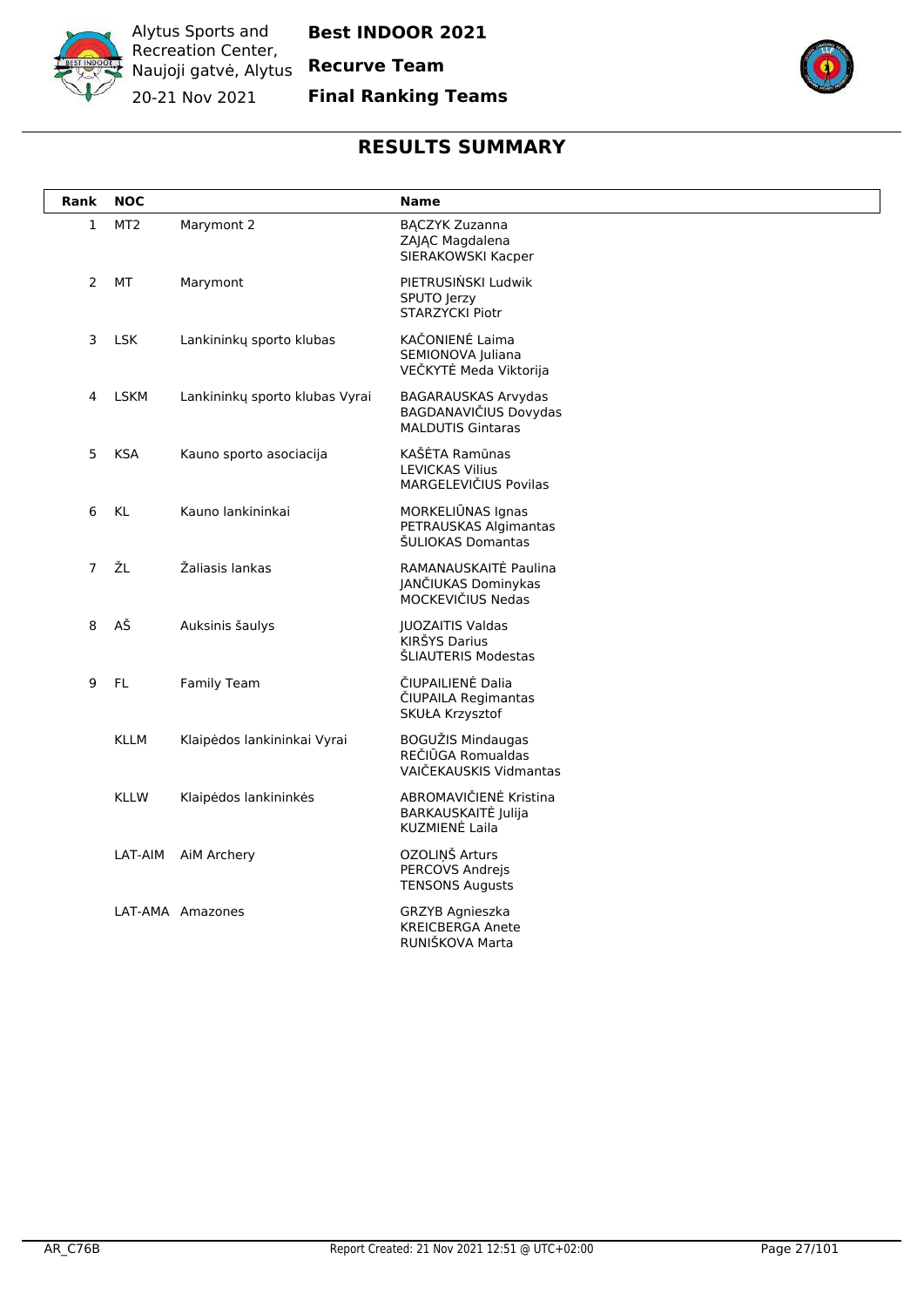

### **Final Ranking Teams**



<span id="page-27-0"></span>

| Rank           | <b>NOC</b>  |                          | <b>Name</b>                                                                      |
|----------------|-------------|--------------------------|----------------------------------------------------------------------------------|
| 1              | <b>BLT</b>  | <b>Baltic Barbow</b>     | KUKMILKA Aiva<br><b>BURKEVICS Modris</b><br>ŠULIOKAS Rimantas                    |
| $\overline{2}$ | LSK         | Lankininky sporto klubas | <b>MOSIN Vladimir</b><br>SIDOROV Viačeslav<br><b>VILKAUSKAS Ernestas</b>         |
| 3              | <b>KLL</b>  | Klaipėdos lankininkai    | <b>DUBICKAS Aistis</b><br><b>MELNIKOV Boris</b><br><b>STONKUS Andrius</b>        |
| 4              | UB          | <b>United Barebow</b>    | <b>ANDRULIS Dominykas</b><br><b>BARYSAS Gintautas</b><br><b>VEINBERGS Aigars</b> |
| 5              | <b>STR</b>  | Strėlė                   | KULBAČIAUSKAS Andrius<br><b>MIŁECKI Marcin</b><br>ŠČUCKIS Aleksandras            |
| 6              | <b>USTR</b> | Ugninė strėlė            | RADVILIENĖ Halina<br>STAGNIŪNAITĖ Aistė<br><b>JANULAITIS Andrius</b>             |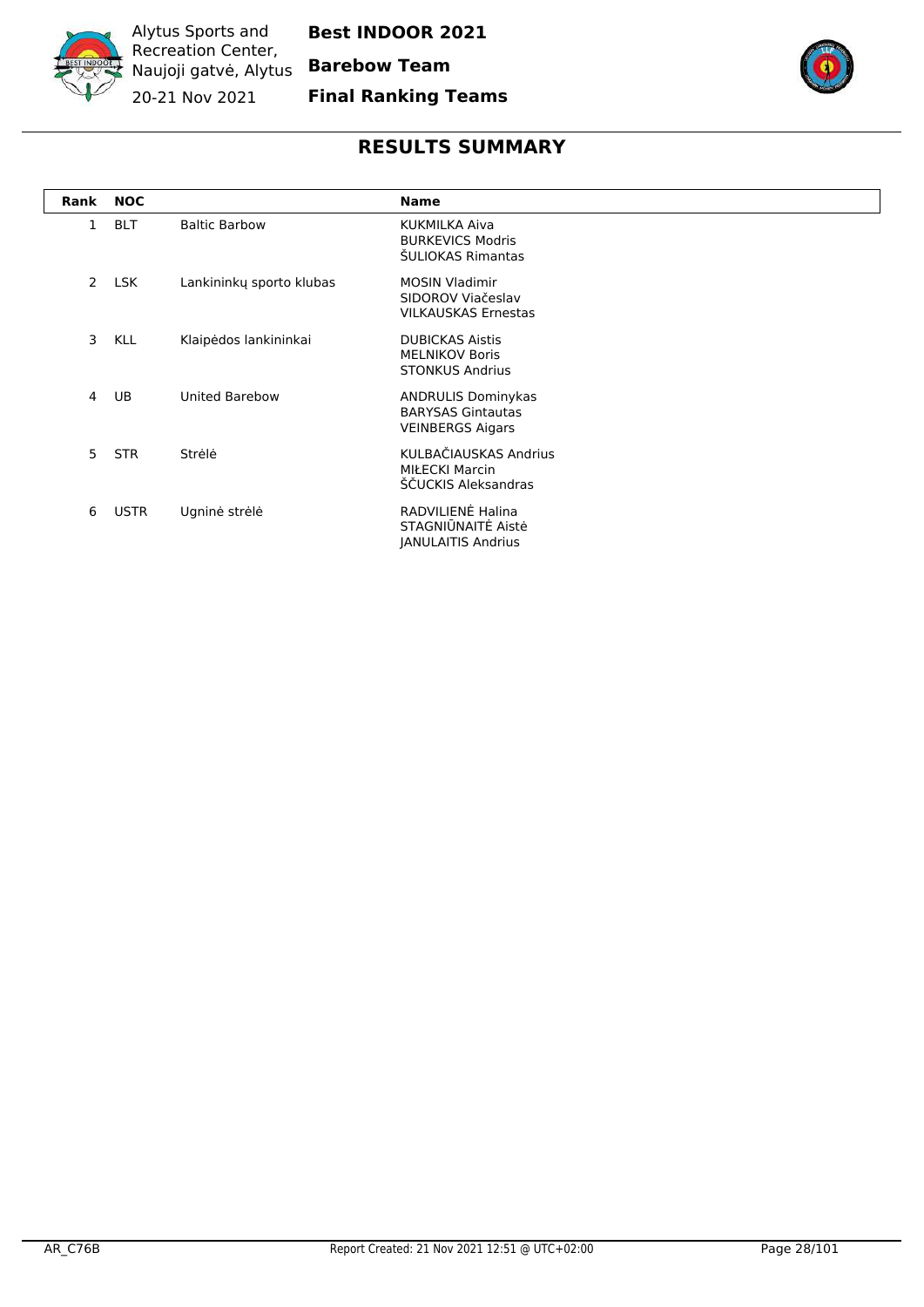

**Best INDOOR 2021**

**Final Ranking Teams**



<span id="page-28-0"></span>

| Rank          | <b>NOC</b> |                          | <b>Name</b>                                                                          |
|---------------|------------|--------------------------|--------------------------------------------------------------------------------------|
| 1             | <b>KSA</b> | Kauno sporto asociacija  | KARPAVIČIUS Žydrūnas<br>PRAPUOLENIS Arvydas<br>ŠIGAUSKAS Vladas                      |
| $\mathcal{P}$ | A-ŽL       | Alytupis-Žaliasis lankas | <b>BARANAUSKAS Rolandas</b><br><b>KAVALIAUSKAS Giedrius</b><br><b>VENGELIS Linas</b> |
| 3             | <b>ULK</b> | Utenos lankininku klubas | ANIŠČENKO Aleksandr<br><b>GRIGARAVIČIUS Marius</b><br><b>KOSTECKAS Justinas</b>      |
| 4             | LAT        | Latvia                   | <b>MEDNE Viva</b><br><b>BURKEVICS Aleksis</b><br>RUNIŠKOVS Daņila                    |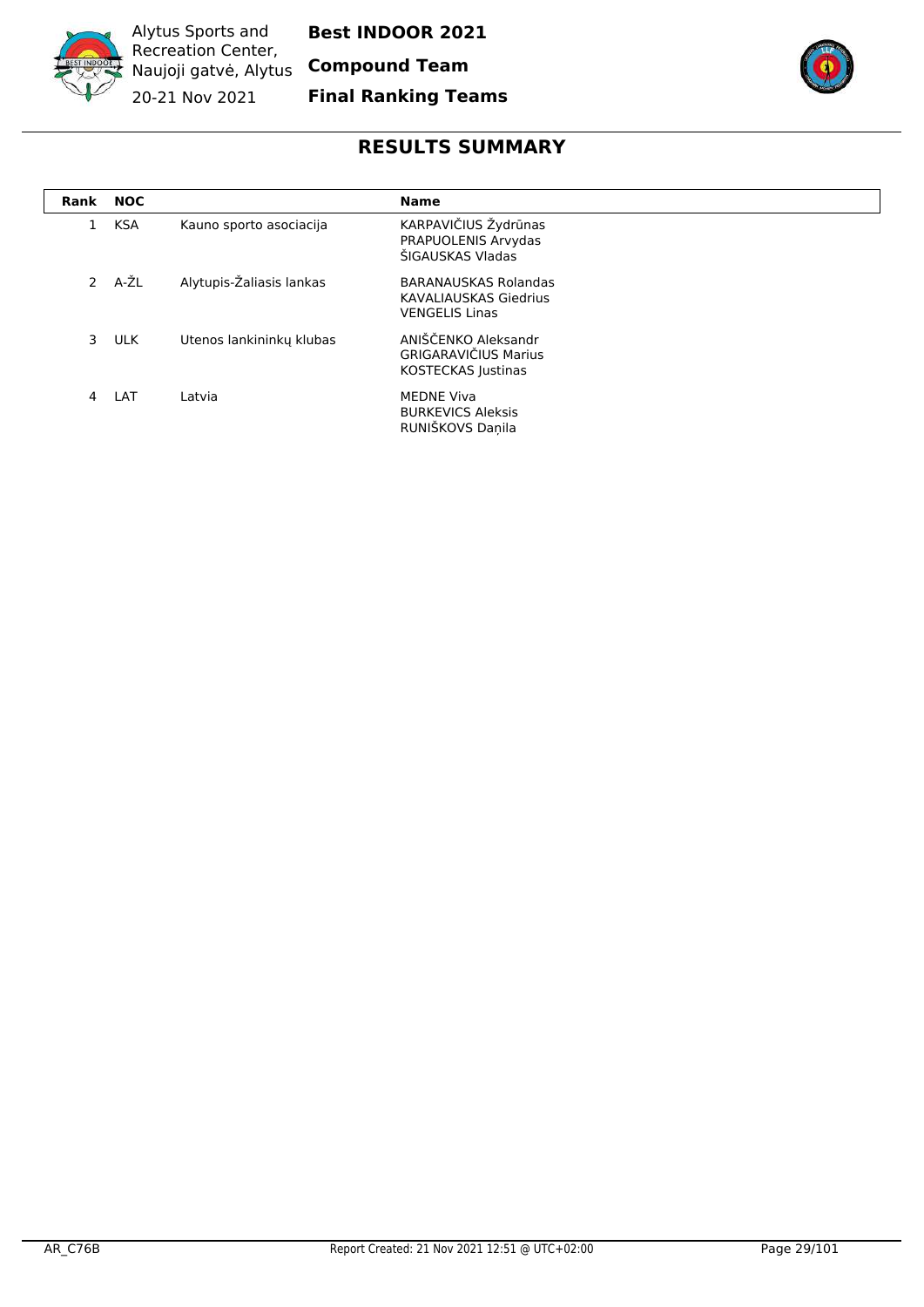

**Final Ranking Teams**



<span id="page-29-0"></span>

| Rank          | <b>NOC</b>  |                | <b>Name</b>                                                                 |
|---------------|-------------|----------------|-----------------------------------------------------------------------------|
|               | LAT         | Latvia         | <b>NOVADS Kristaps</b><br>RUNIŠKOVS Aleksejs<br><b>SIMANOVSKIS Raimonds</b> |
| $\mathcal{P}$ | <b>PSTR</b> | Perkūno strėlė | <b>GORBUNOV Jurij</b><br><b>POCIUS Tomas</b><br>VEČKYS Žydrūnas             |
| 3             | <b>USTR</b> | Ugninė strėlė  | STAGNIŪNIENĖ Ramunė<br><b>BRUSOKAS Rimantas</b><br>KARPAVIČIUS Vytas        |
| 4             | <b>PRT</b>  | Portugalai     | <b>GRIGIENĖ Aida</b><br>BRŪZGA Arūnas<br><b>DIJOKAS Marius</b>              |
| 5.            | <b>STR</b>  | Strėlė         | BARAUSKAS Arūnas<br>NAUMAVIČIUS Vitalijus<br><b>SEKORSKAS Egidijus</b>      |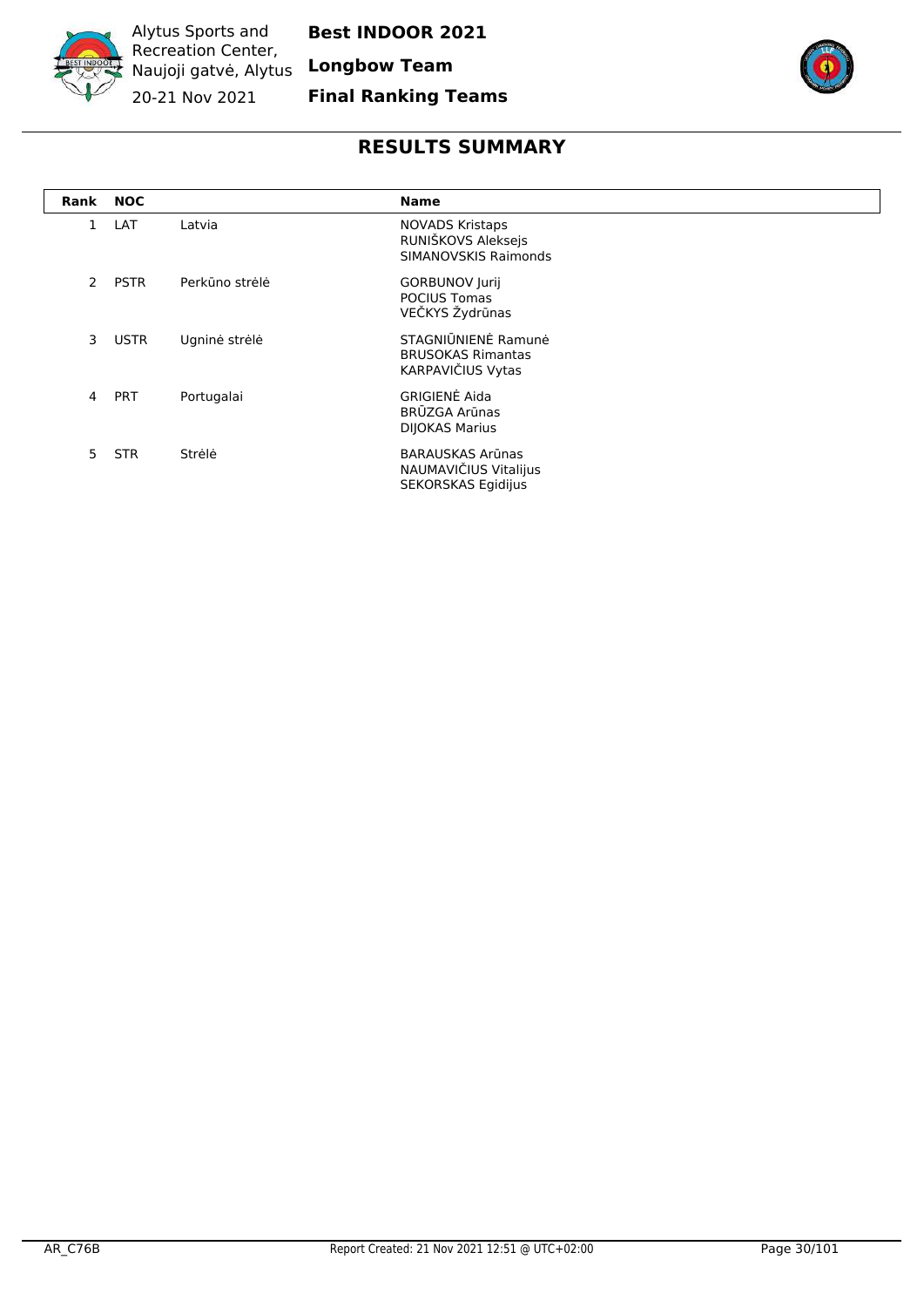

**Recurve Team**

**Result Brackets**



<span id="page-30-0"></span>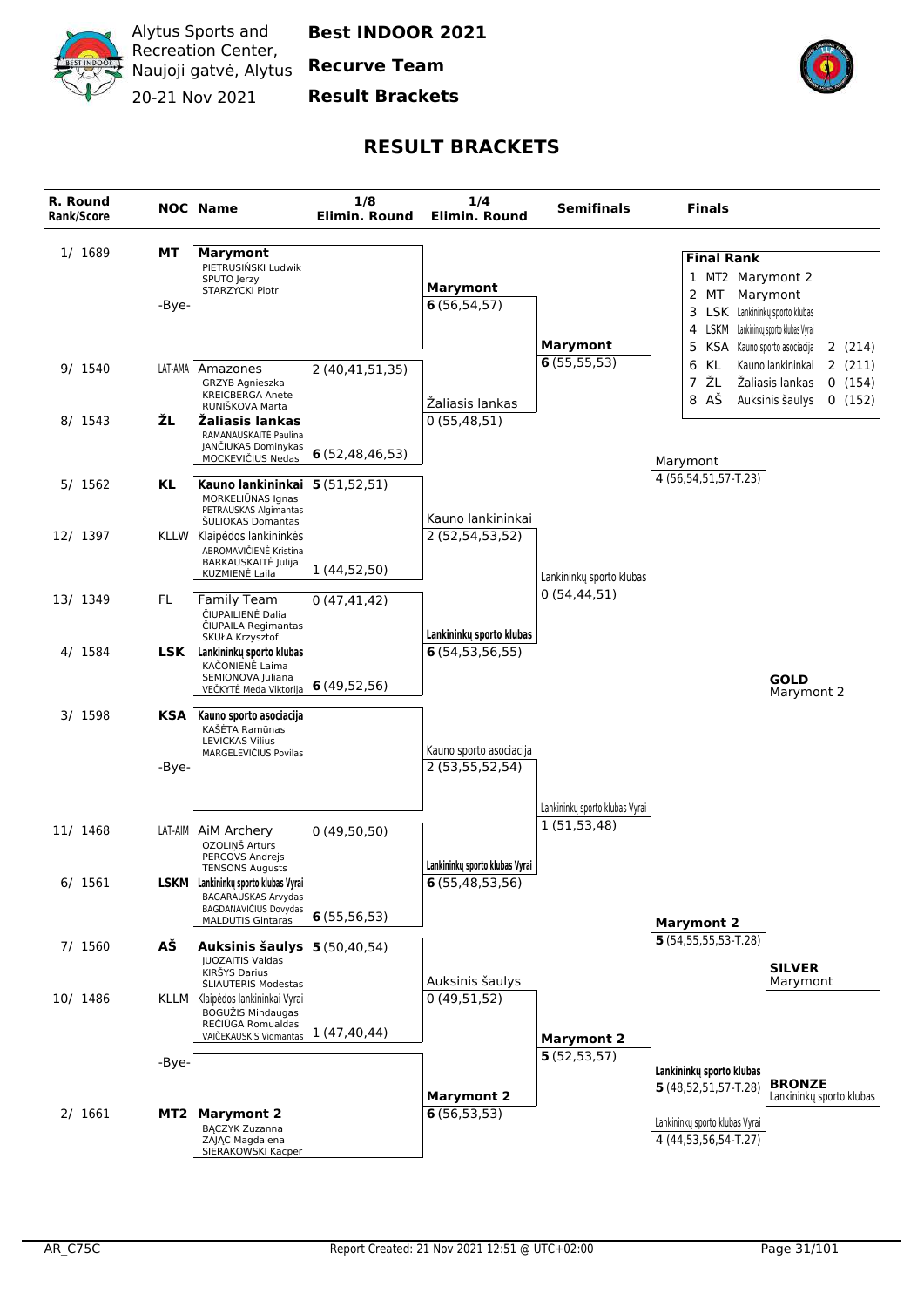

**Barebow Team**

#### **Result Brackets**



<span id="page-31-0"></span>

| <b>Final Rank</b> |  |                                |  |         |  |  |  |
|-------------------|--|--------------------------------|--|---------|--|--|--|
|                   |  | <b>BLT</b> Baltic Barbow       |  |         |  |  |  |
|                   |  | 2 LSK Lankininkų sporto klubas |  |         |  |  |  |
|                   |  | 3 KLL Klaipėdos lankininkai    |  |         |  |  |  |
|                   |  | 4 UB United Barebow            |  |         |  |  |  |
|                   |  | 5 STR Strele                   |  | 4 (151) |  |  |  |
|                   |  | 6 USTR Ugninė strėlė 3 (123)   |  |         |  |  |  |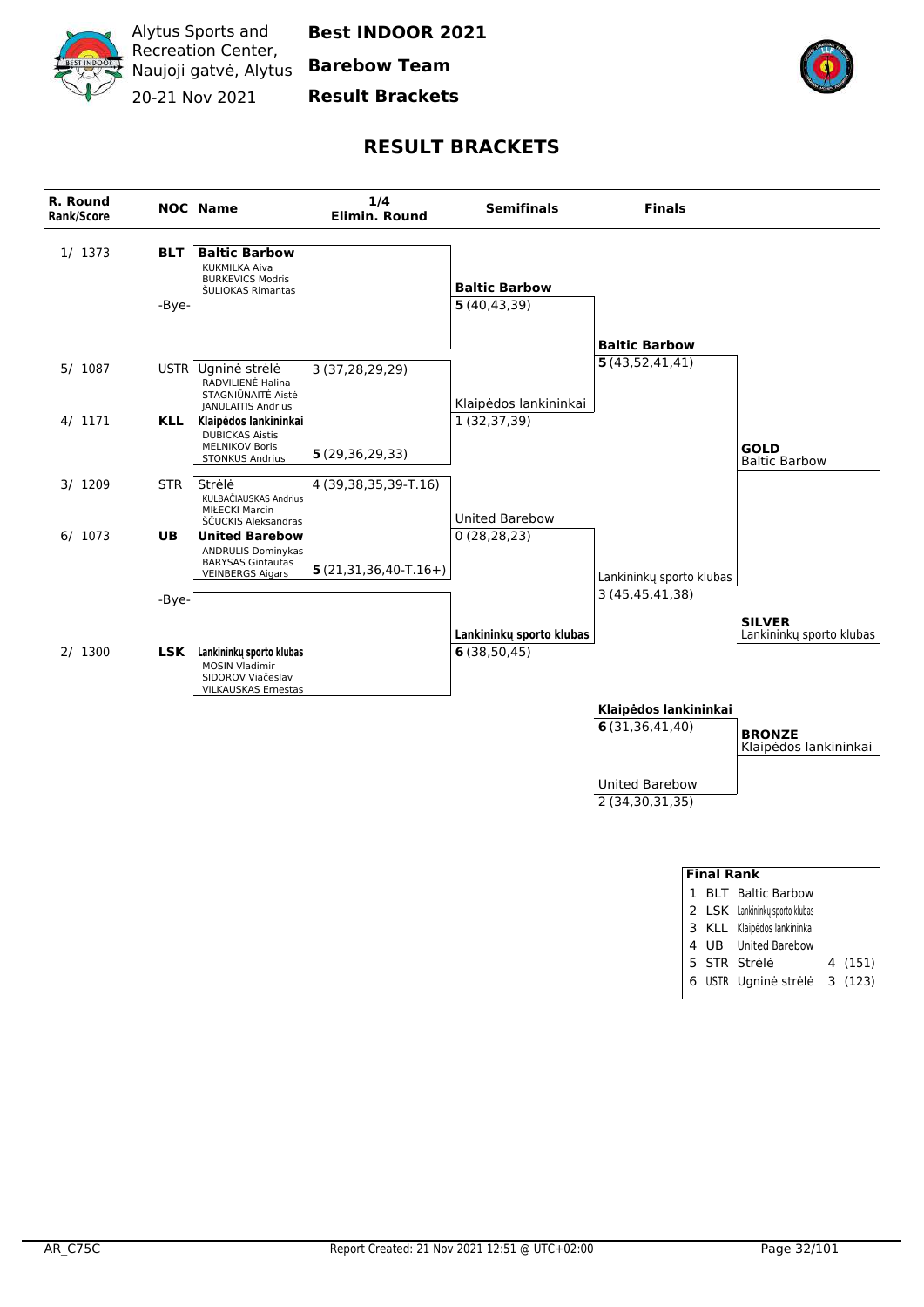

**Best INDOOR 2021**

**Compound Team**

**Result Brackets**



#### **RESULT BRACKETS**

<span id="page-32-0"></span>



| 199                             | <b>BRONZE</b><br>Utenos lankininku klubas |
|---------------------------------|-------------------------------------------|
| Utenos lankininku klubas<br>218 |                                           |

#### **Final Rank**

- 1 KSA Kauno sporto asociacija
- 2 A-ŽL Alytupis-Žaliasis lankas
- 3 ULK Utenos lankininkų klubas
- 4 LAT Latvia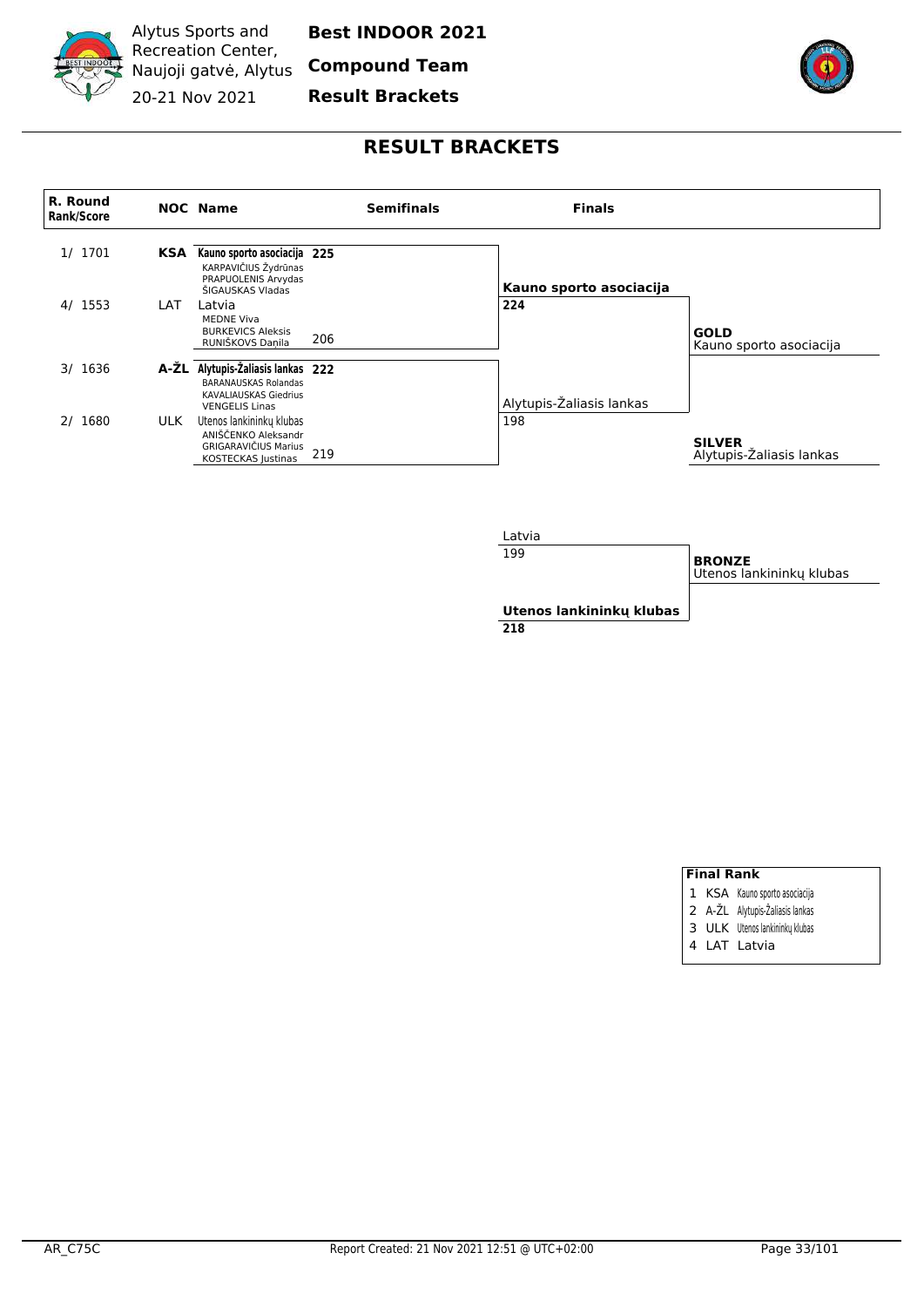

**Longbow Team**

#### **Result Brackets**



<span id="page-33-0"></span>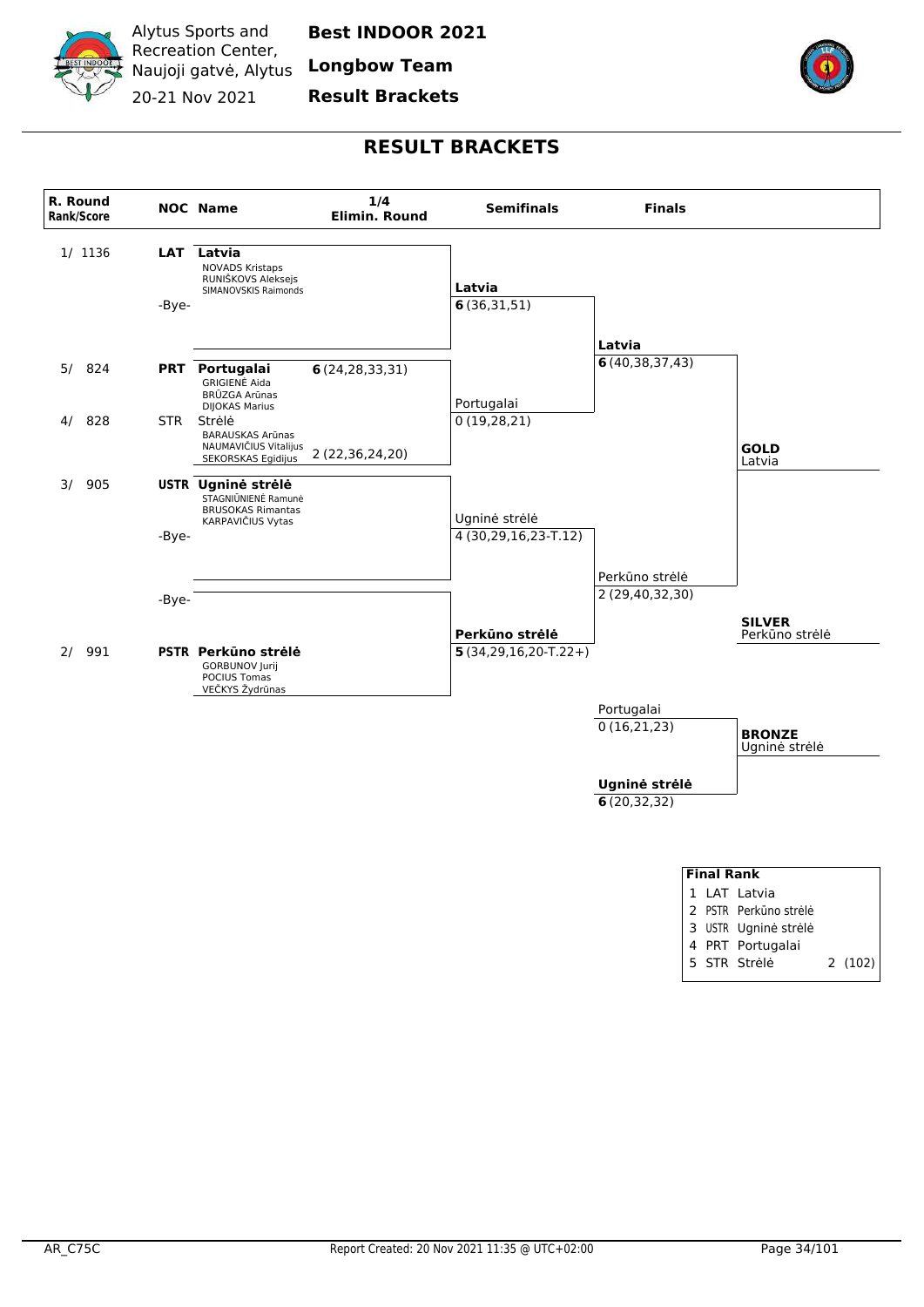

### **Qualification Round**



<span id="page-34-0"></span>

| Rank | <b>NOC</b>                                                  | <b>Name</b>                                                          | <b>Individual</b><br><b>Total</b> | Team<br><b>Total</b> |  |
|------|-------------------------------------------------------------|----------------------------------------------------------------------|-----------------------------------|----------------------|--|
|      | 1 MT - Marymont                                             | PIETRUSIŃSKI Ludwik<br>SPUTO Jerzy<br>STARZYCKI Piotr                | 558<br>552<br>579                 | 1689                 |  |
|      | 2 MT2 - Marymont 2                                          | <b>BĄCZYK Zuzanna</b><br>ZAJĄC Magdalena<br>SIERAKOWSKI Kacper       | 561<br>527<br>573                 | 1661                 |  |
|      | 3 KSA - Kauno sporto asociacija                             | KAŠĖTA Ramūnas<br><b>LEVICKAS Vilius</b><br>MARGELEVIČIUS Povilas    | 548<br>529<br>521                 | 1598                 |  |
|      | 4 LSK - Lankininkų sporto klubas                            | KAČONIENĖ Laima<br>SEMIONOVA Juliana<br>VEČKYTĖ Meda Viktorija       | 507<br>544<br>533                 | 1584                 |  |
|      | 5 KL - Kauno lankininkai                                    | MORKELIŪNAS Ignas<br>PETRAUSKAS Algimantas<br>ŠULIOKAS Domantas      | 539<br>496<br>527                 | 1562                 |  |
|      | 6 LSKM - Lankininkų sporto klubas Vyrai BAGARAUSKAS Arvydas | BAGDANAVIČIUS Dovydas<br><b>MALDUTIS Gintaras</b>                    | 510<br>531<br>520                 | 1561                 |  |
|      | 7 AŠ - Auksinis šaulys                                      | <b>JUOZAITIS Valdas</b><br>KIRŠYS Darius<br>ŠLIAUTERIS Modestas      | 455<br>535<br>570                 | 1560                 |  |
|      | 8 ŽL - Žaliasis lankas                                      | RAMANAUSKAITĖ Paulina<br>JANČIUKAS Dominykas<br>MOCKEVIČIUS Nedas    | 531<br>543<br>469                 | 1543                 |  |
| 9    | LAT-AMA - Amazones                                          | <b>GRZYB Agnieszka</b><br><b>KREICBERGA Anete</b><br>RUNIŠKOVA Marta | 490<br>510<br>540                 | 1540                 |  |
| 10   | KLLM - Klaipėdos lankininkai Vyrai BOGUŽIS Mindaugas        | REČIŪGA Romualdas<br>VAIČEKAUSKIS Vidmantas                          | 449<br>509<br>528                 | 1486                 |  |
|      | 11 LAT-AIM - AiM Archery                                    | OZOLIŅŠ Arturs<br><b>PERCOVS Andreis</b><br><b>TENSONS Augusts</b>   | 476<br>524<br>468                 | 1468                 |  |
|      | 12 KLLW - Klaipėdos lankininkės                             | ABROMAVIČIENĖ Kristina<br>BARKAUSKAITĖ Julija<br>KUZMIENĖ Laila      | 481<br>483<br>433                 | 1397                 |  |
|      | 13 FL - Family Team                                         | ČIUPAILIENĖ Dalia<br>CIUPAILA Regimantas<br>SKUŁA Krzysztof          | 497<br>495<br>357                 | 1349                 |  |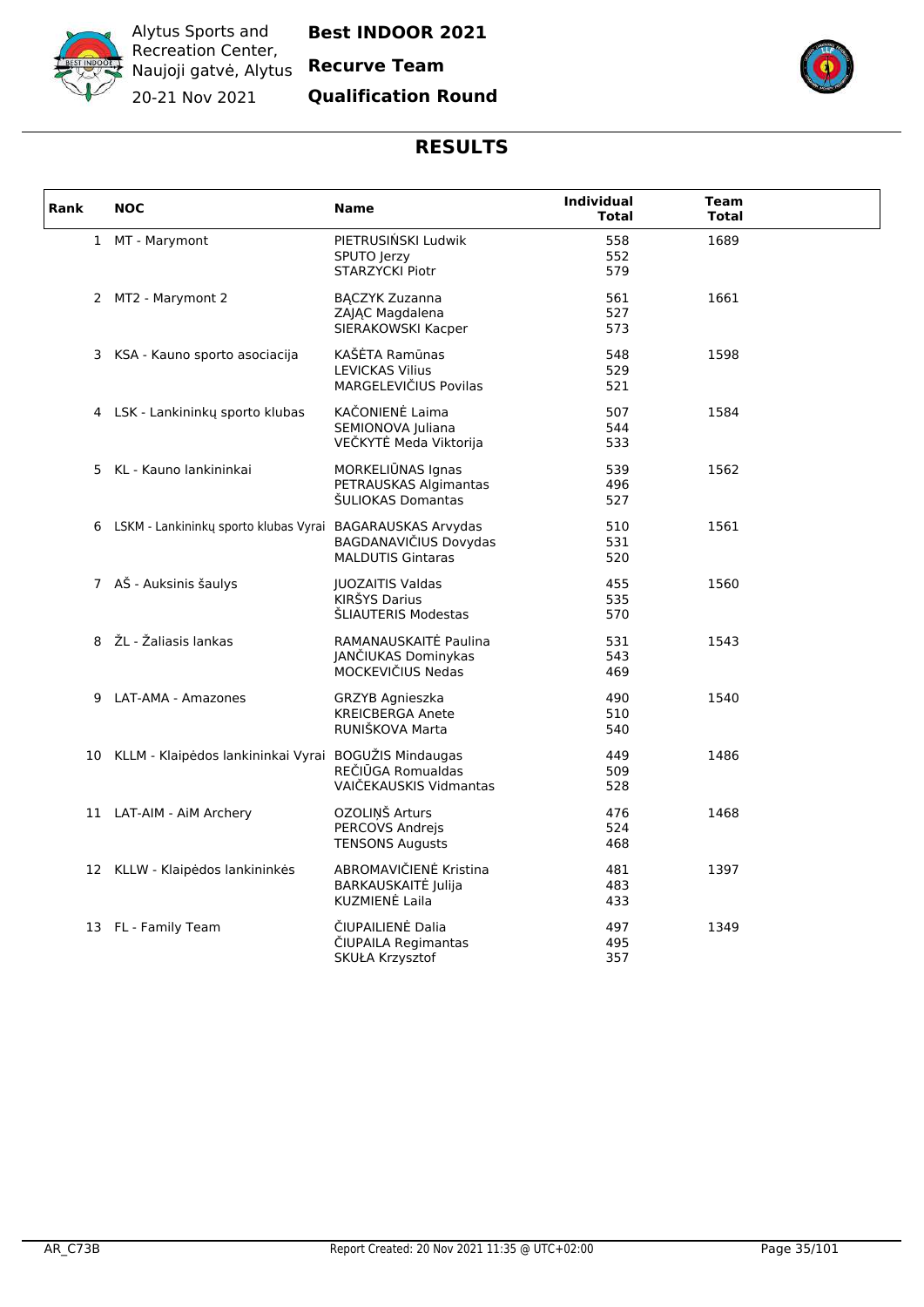

**Best INDOOR 2021**

# **Qualification Round**



<span id="page-35-0"></span>

| Rank | <b>NOC</b>                       | <b>Name</b>                | <b>Individual</b><br><b>Total</b> | <b>Team</b><br><b>Total</b> |  |
|------|----------------------------------|----------------------------|-----------------------------------|-----------------------------|--|
|      | 1 BLT - Baltic Barbow            | KUKMILKA Aiva              |                                   | 1373                        |  |
|      |                                  | <b>BURKEVICS Modris</b>    | 433<br>455                        |                             |  |
|      |                                  | <b>SULIOKAS Rimantas</b>   |                                   |                             |  |
|      |                                  |                            | 485                               |                             |  |
|      | 2 LSK - Lankininky sporto klubas | <b>MOSIN Vladimir</b>      | 464                               | 1300                        |  |
|      |                                  | SIDOROV Viačeslav          | 359                               |                             |  |
|      |                                  | <b>VILKAUSKAS Ernestas</b> | 477                               |                             |  |
|      |                                  |                            |                                   |                             |  |
|      | 3 STR - Strėlė                   | KULBAČIAUSKAS Andrius      | 396                               | 1209                        |  |
|      |                                  | <b>MIŁECKI Marcin</b>      | 466                               |                             |  |
|      |                                  | ŠČUCKIS Aleksandras        | 347                               |                             |  |
| 4    | KLL - Klaipėdos lankininkai      | <b>DUBICKAS Aistis</b>     | 444                               | 1171                        |  |
|      |                                  | <b>MELNIKOV Boris</b>      | 330                               |                             |  |
|      |                                  | <b>STONKUS Andrius</b>     | 397                               |                             |  |
|      |                                  |                            |                                   |                             |  |
| 5    | USTR - Ugninė strėlė             | RADVILIENĖ Halina          | 422                               | 1087                        |  |
|      |                                  | STAGNIŪNAITĖ Aistė         | 209                               |                             |  |
|      |                                  | <b>JANULAITIS Andrius</b>  | 456                               |                             |  |
|      |                                  |                            |                                   |                             |  |
| 6    | UB - United Barebow              | <b>ANDRULIS Dominykas</b>  | 323                               | 1073                        |  |
|      |                                  | <b>BARYSAS Gintautas</b>   | 376                               |                             |  |
|      |                                  | <b>VEINBERGS Aigars</b>    | 374                               |                             |  |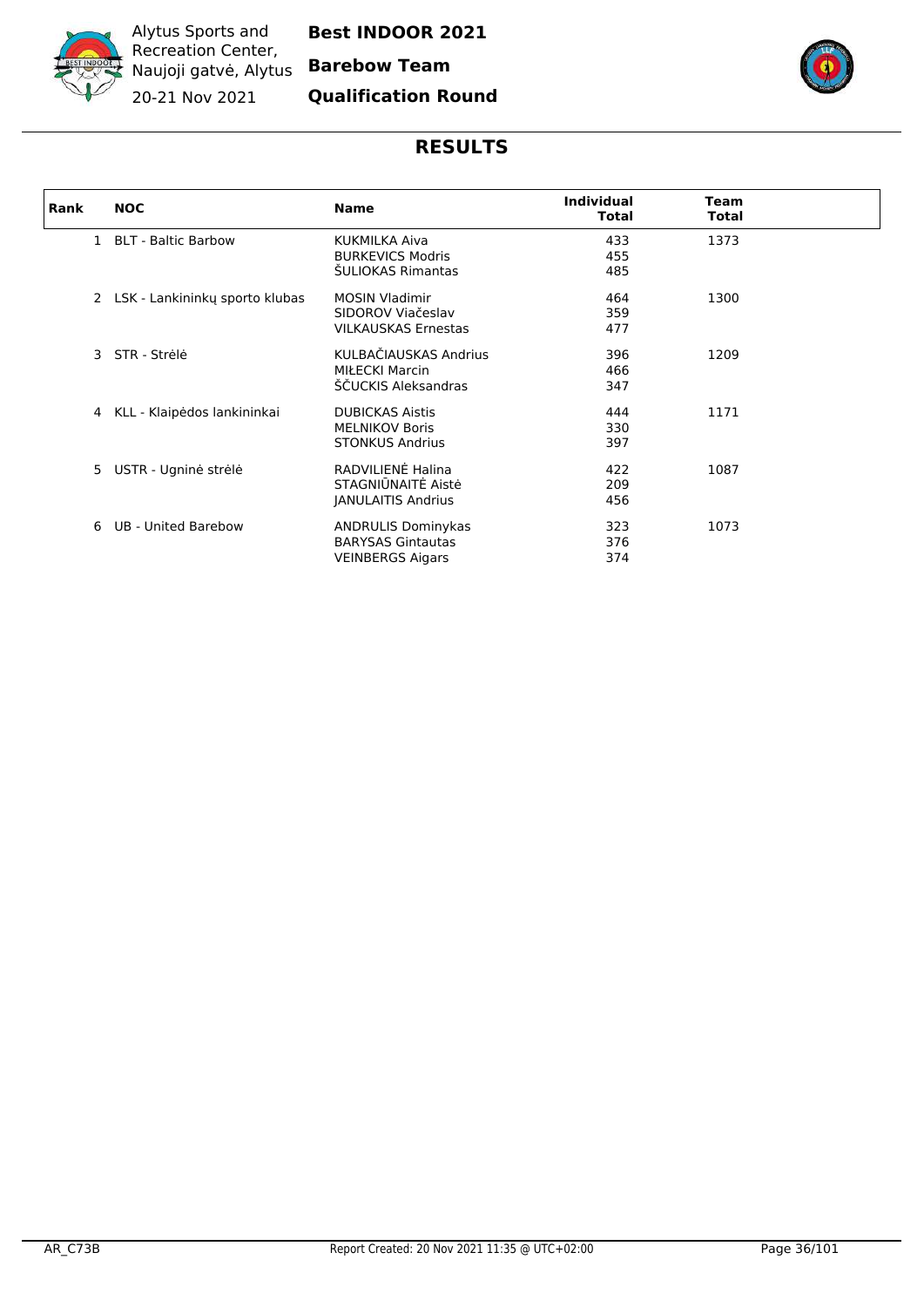

Alytus Sports and Recreation Center, Naujoji gatvė, Alytus 20-21 Nov 2021

**Best INDOOR 2021**

**Compound Team**

**Qualification Round**



# **RESULTS**

| Rank | <b>NOC</b>                        | <b>Name</b>                                                                          | <b>Individual</b><br><b>Total</b> | Team<br><b>Total</b> |  |
|------|-----------------------------------|--------------------------------------------------------------------------------------|-----------------------------------|----------------------|--|
|      | 1 KSA - Kauno sporto asociacija   | KARPAVIČIUS Žydrūnas<br>PRAPUOLENIS Arvydas<br>ŠIGAUSKAS Vladas                      | 566<br>564<br>571                 | 1701                 |  |
|      | 2 ULK - Utenos lankininku klubas  | ANIŠČENKO Aleksandr<br><b>GRIGARAVIČIUS Marius</b><br>KOSTECKAS Justinas             | 551<br>570<br>559                 | 1680                 |  |
|      | 3 A-ŽL - Alytupis-Žaliasis lankas | <b>BARANAUSKAS Rolandas</b><br><b>KAVALIAUSKAS Giedrius</b><br><b>VENGELIS Linas</b> | 545<br>554<br>537                 | 1636                 |  |
| 4    | LAT - Latvia                      | <b>MEDNE Viva</b><br><b>BURKEVICS Aleksis</b><br>RUNIŠKOVS Daņila                    | 545<br>493<br>515                 | 1553                 |  |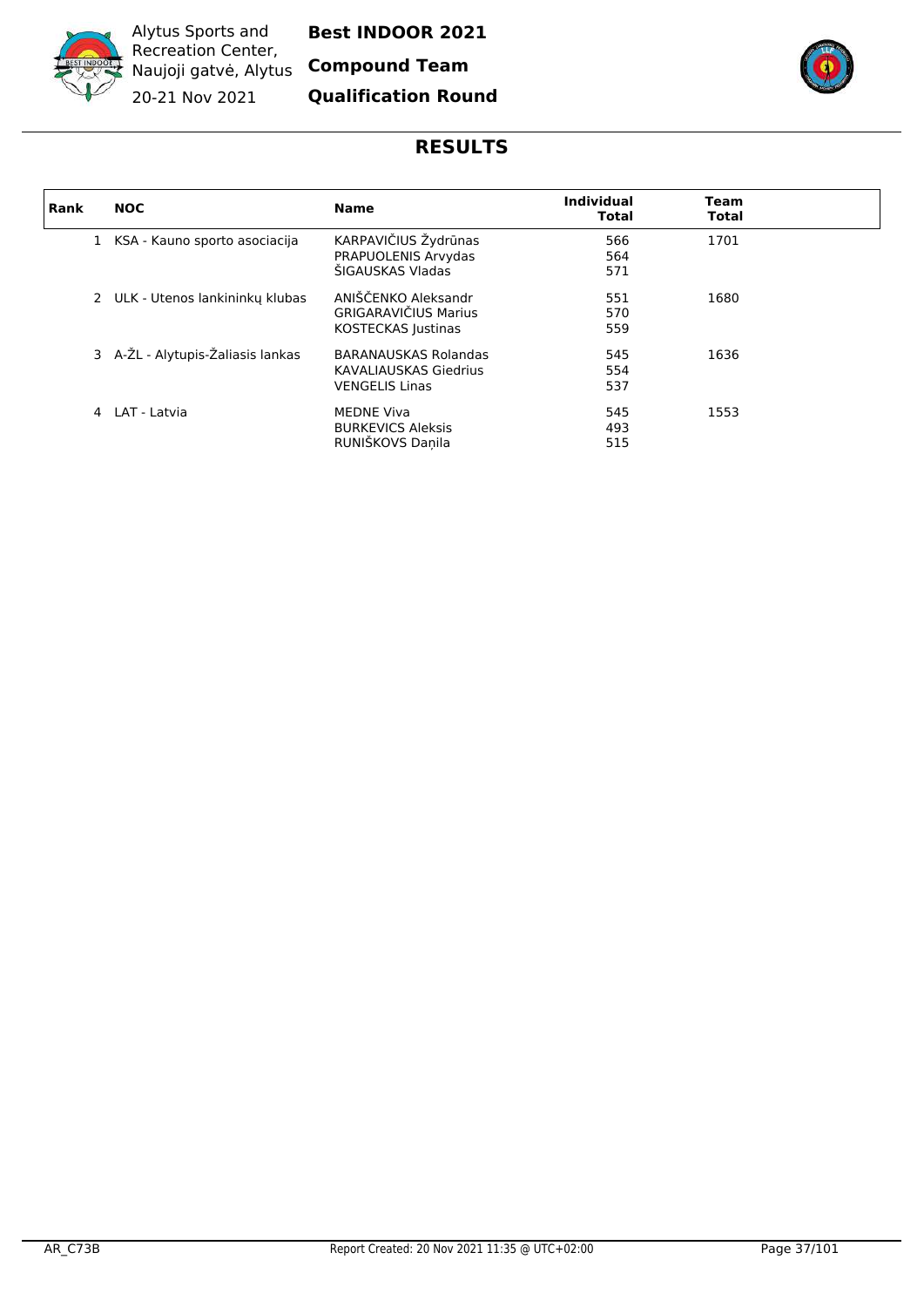

**Longbow Team**

## **Qualification Round**



## **RESULTS**

| Rank | <b>NOC</b>              | <b>Name</b>               | <b>Individual</b><br><b>Total</b> | Team<br>Total |
|------|-------------------------|---------------------------|-----------------------------------|---------------|
|      | 1 LAT - Latvia          | <b>NOVADS Kristaps</b>    | 449                               | 1136          |
|      |                         | RUNIŠKOVS Aleksejs        | 335                               |               |
|      |                         | SIMANOVSKIS Raimonds      | 352                               |               |
|      | 2 PSTR - Perkūno strėlė | <b>GORBUNOV Jurij</b>     | 369                               | 991           |
|      |                         | <b>POCIUS Tomas</b>       | 363                               |               |
|      |                         | VEČKYS Žydrūnas           | 259                               |               |
|      |                         |                           |                                   |               |
| 3    | USTR - Ugninė strėlė    | STAGNIŪNIENĖ Ramunė       | 231                               | 905           |
|      |                         | <b>BRUSOKAS Rimantas</b>  | 332                               |               |
|      |                         | KARPAVIČIUS Vytas         | 342                               |               |
| 4    | STR - Strėlė            | <b>BARAUSKAS Arūnas</b>   | 251                               | 828           |
|      |                         |                           |                                   |               |
|      |                         | NAUMAVIČIUS Vitalijus     | 300                               |               |
|      |                         | <b>SEKORSKAS Egidijus</b> | 277                               |               |
|      | 5 PRT - Portugalai      | <b>GRIGIENĖ Aida</b>      | 293                               | 824           |
|      |                         | BRŪZGA Arūnas             | 295                               |               |
|      |                         | <b>DIJOKAS Marius</b>     | 236                               |               |
|      |                         |                           |                                   |               |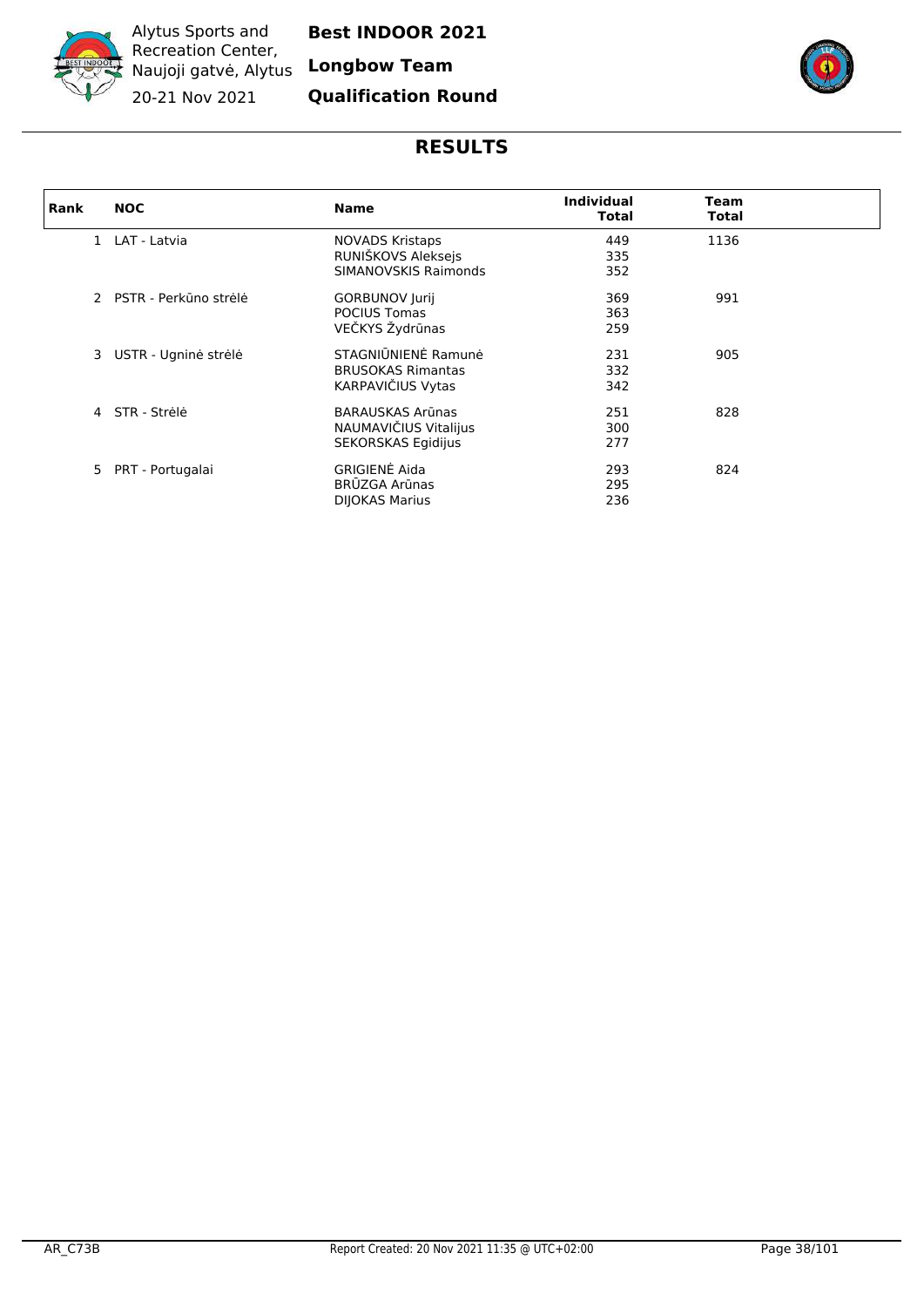



**Individual Matches Scorecards**



 $\overline{\phantom{a}}$ 

#### **Gold Medal Match**

Sun 21 Nov 2021 Starting Time: 14:40

| Target:  |                                        |
|----------|----------------------------------------|
| Athlete: | <b>STARZYCKI Piotr (MT - Marymont)</b> |
| Bib:     | 1002                                   |

Target: 2

 $\Box$ 

Athlete: **ŠLIAUTERIS Modestas (AŠ - Auksinis šaulys)**<br>Bib: LTU0190 LTU0190

|   |    | Arrows |    | Tot. | Set Po |
|---|----|--------|----|------|--------|
|   | q  |        |    | 27   |        |
| 2 | 10 | 10     | 10 | 30   |        |
| 3 | 8  | 10     | 9  | 27   |        |
|   | 10 |        |    | 28   |        |
|   | 10 |        |    | 28   |        |
|   |    |        |    |      |        |

| Set Points |  |
|------------|--|
| 2          |  |
| 2          |  |
| D          |  |
| N          |  |
| 0          |  |
|            |  |

|   |    |        |    |      |            |                   |   | Winner |        |    |      |
|---|----|--------|----|------|------------|-------------------|---|--------|--------|----|------|
|   |    | Arrows |    | Tot. | Set Points | <b>Set Points</b> |   |        | Arrows |    | Tot. |
|   | 9  | 9      | 9  | 27   |            |                   |   | 8      | 9      | 9  | 26   |
| 2 | 10 | 10     | 10 | 30   |            |                   | っ | 9      | 10     | 10 | 29   |
| 3 | 8  | 10     | 9  | 27   |            | h                 | っ | 9      | 10     | 10 | 29   |
| 4 | 10 | 9      | 9  | 28   |            | ∍                 | 4 | 9      | 10     | 10 | 29   |
| 5 | 10 | 9      | 9  | 28   |            | ∍                 | 5 | 10     | 10     | 9  | 29   |
|   |    |        |    |      |            |                   |   |        |        |    |      |

#### **Bronze Medal Match**

Sun 21 Nov 2021 Starting Time: 10:30

| Target:<br>Athlete:<br>Bib: | 10<br>PIETRUSIŃSKI Ludwik (MT - Marymont)<br>1007 | Target: 11<br>Athlete:<br>Bib: | <b>SIERAKOWSKI Kacper (MT - Marymont)</b><br>9028 |
|-----------------------------|---------------------------------------------------|--------------------------------|---------------------------------------------------|
|                             |                                                   |                                | - - - -                                           |

| Arrows | Set Points<br>Tot. |  |  |  |  |
|--------|--------------------|--|--|--|--|
|        |                    |  |  |  |  |
|        |                    |  |  |  |  |
|        |                    |  |  |  |  |
|        |                    |  |  |  |  |
|        |                    |  |  |  |  |
|        |                    |  |  |  |  |

|        |      |            | Winner     |  |        |      |  |  |  |  |  |
|--------|------|------------|------------|--|--------|------|--|--|--|--|--|
| Arrows | Tot. | Set Points | Set Points |  | Arrows | Tot. |  |  |  |  |  |
|        |      |            |            |  |        |      |  |  |  |  |  |
|        |      |            |            |  |        |      |  |  |  |  |  |
|        |      |            |            |  |        |      |  |  |  |  |  |
|        |      |            |            |  |        |      |  |  |  |  |  |
|        |      |            |            |  |        |      |  |  |  |  |  |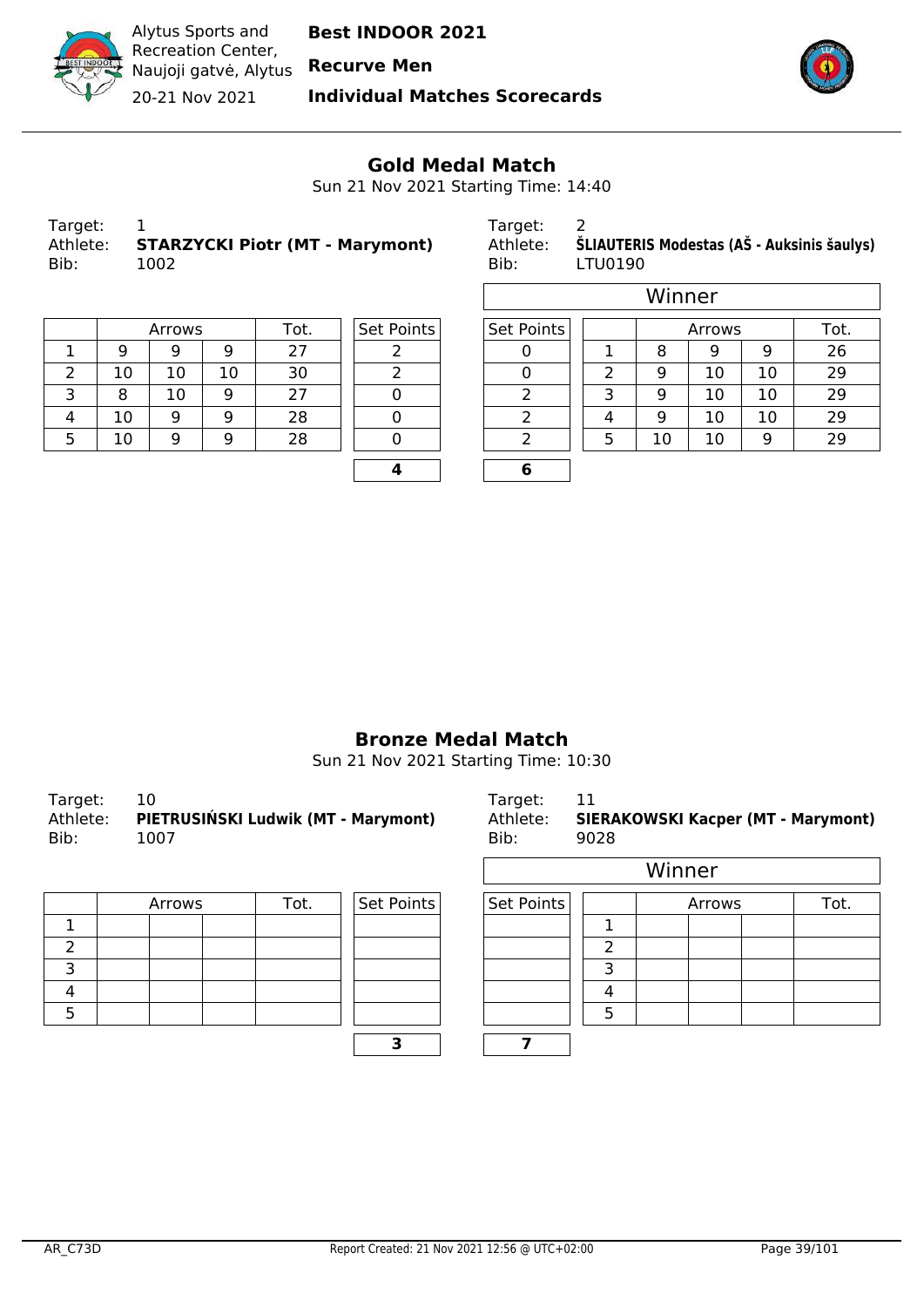

**Individual Matches Scorecards**



#### **Semifinal Match**

Sun 21 Nov 2021 Starting Time: 10:00

| Target:<br>Athlete:<br>Bib: | 5<br>Target:<br>Athlete:<br><b>STARZYCKI Piotr (MT - Marymont)</b><br>Bib:<br>1002 |        | 6<br>PIETRUSIŃSKI Ludwik (MT - Marymont)<br>1007 |            |            |   |        |  |      |
|-----------------------------|------------------------------------------------------------------------------------|--------|--------------------------------------------------|------------|------------|---|--------|--|------|
|                             |                                                                                    | Winner |                                                  |            |            |   |        |  |      |
|                             | Arrows                                                                             |        | Tot.                                             | Set Points | Set Points |   | Arrows |  | Tot. |
| 1                           |                                                                                    |        |                                                  |            |            |   |        |  |      |
| 2                           |                                                                                    |        |                                                  |            |            | ำ |        |  |      |
| 3                           |                                                                                    |        |                                                  |            |            | 3 |        |  |      |
| 4                           |                                                                                    |        |                                                  |            |            | 4 |        |  |      |
| 5                           |                                                                                    |        |                                                  |            |            | 5 |        |  |      |
|                             |                                                                                    |        |                                                  |            |            |   |        |  |      |

| Target:  |                                     |
|----------|-------------------------------------|
| Athlete: | PIETRUSIŃSKI Ludwik (MT - Marymont) |
| Bib:     | 1007                                |

| Arrows | Tot. | Set Points | Set Points |  | Arrows | Tot. |
|--------|------|------------|------------|--|--------|------|
|        |      |            |            |  |        |      |
|        |      |            |            |  |        |      |
|        |      |            |            |  |        |      |
|        |      |            |            |  |        |      |
|        |      |            |            |  |        |      |
|        |      |            |            |  |        |      |

#### **Semifinal Match**

Sun 21 Nov 2021 Starting Time: 10:00

| .<br>Athlete:<br>Bib: | ŠLIAUTERIS Modestas (AŠ - Auksinis šaulys)<br>LTU0190 |        | .<br>Athlete:<br>Bib: | <b>SIERAKOWSKI Kacper (MT - Marymo</b><br>9028 |   |        |      |
|-----------------------|-------------------------------------------------------|--------|-----------------------|------------------------------------------------|---|--------|------|
|                       |                                                       | Winner |                       |                                                |   |        |      |
|                       | Arrows                                                | Tot.   | Set Points            | Set Points                                     |   | Arrows | Tot. |
|                       |                                                       |        |                       |                                                |   |        |      |
| $\overline{2}$        |                                                       |        |                       |                                                | っ |        |      |
| 3                     |                                                       |        |                       |                                                | 3 |        |      |
| 4                     |                                                       |        |                       |                                                | 4 |        |      |
| 5                     |                                                       |        |                       |                                                | 5 |        |      |

Target: 7 Target: 8 **WSKI Kacper (MT - Marymont)** 

| Points | Set Points |  | Arrows | Tot. |
|--------|------------|--|--------|------|
|        |            |  |        |      |
|        |            |  |        |      |
|        |            |  |        |      |
|        |            |  |        |      |
|        |            |  |        |      |
|        |            |  |        |      |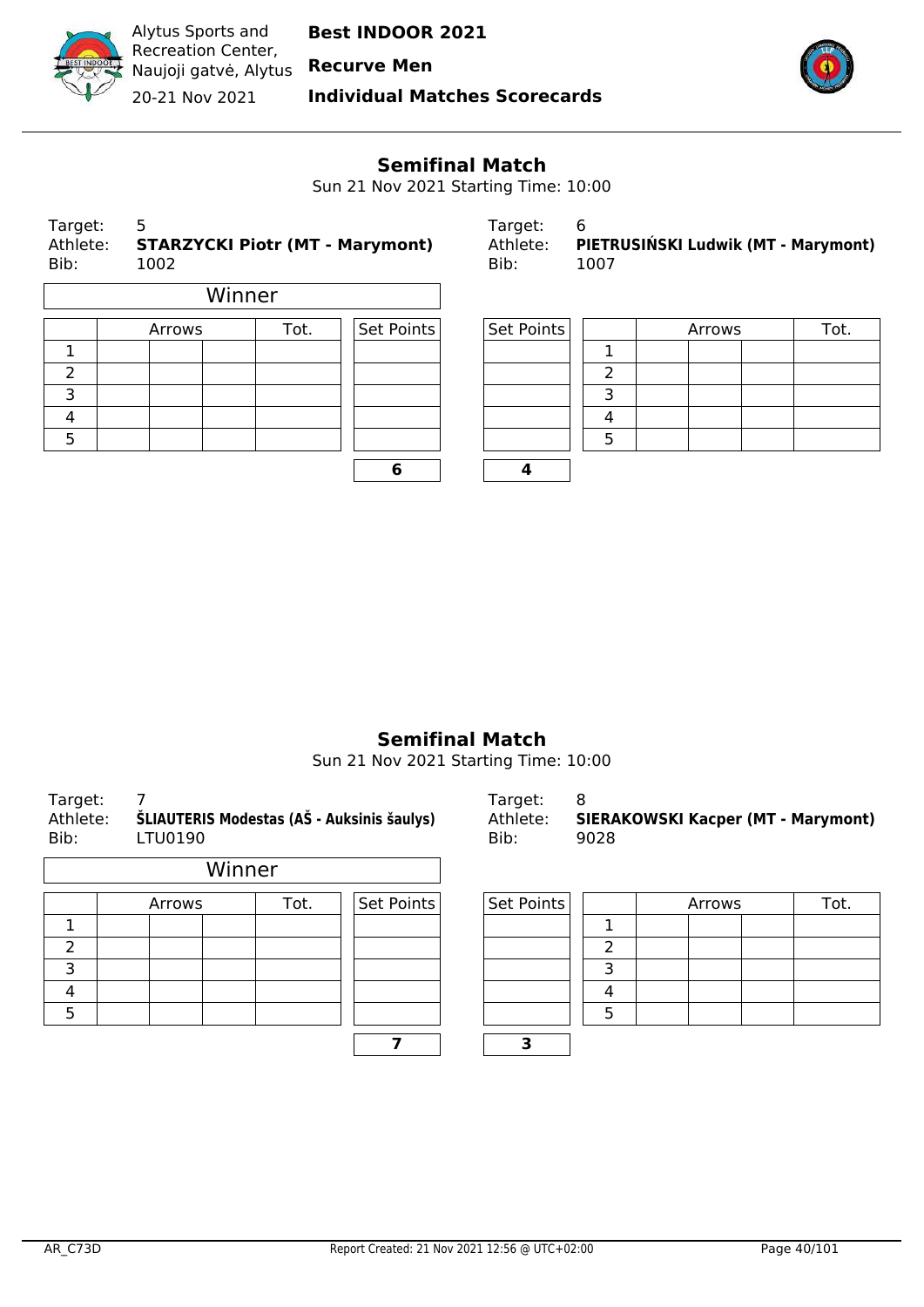

**Individual Matches Scorecards**



## **Quarterfinal Match**

Sun 21 Nov 2021 Starting Time: 09:00

| Target:<br>Athlete:<br>Bib: | 5А<br><b>STARZYCKI Piotr (MT - Marymont)</b><br>1002 |        |      | Target:<br>Athlete:<br>Bib: | 5B<br>LTU0354 |   | KIRŠYS Darius (AŠ - Auksinis šaulys) |      |
|-----------------------------|------------------------------------------------------|--------|------|-----------------------------|---------------|---|--------------------------------------|------|
|                             |                                                      | Winner |      |                             |               |   |                                      |      |
|                             | Arrows                                               |        | Tot. | Set Points                  | Set Points    |   | Arrows                               | Tot. |
|                             |                                                      |        |      |                             |               |   |                                      |      |
| $\overline{2}$              |                                                      |        |      |                             |               | っ |                                      |      |
| 3                           |                                                      |        |      |                             |               | З |                                      |      |
| 4                           |                                                      |        |      |                             |               | 4 |                                      |      |
| 5                           |                                                      |        |      |                             |               | 5 |                                      |      |

| b |  |
|---|--|

| Target:  | 5B                                   |
|----------|--------------------------------------|
| Athlete: | KIRŠYS Darius (AŠ - Auksinis šaulys) |
| Bib:     | LTU0354                              |

| Arrows | Tot. | Set Points | Set Points |  | Arrows | Tot. |
|--------|------|------------|------------|--|--------|------|
|        |      |            |            |  |        |      |
|        |      |            |            |  |        |      |
|        |      |            |            |  |        |      |
|        |      |            |            |  |        |      |
|        |      |            |            |  |        |      |
|        |      | w          |            |  |        |      |

#### **Quarterfinal Match**

Sun 21 Nov 2021 Starting Time: 09:00

| Target:<br>Bib: | 6A<br>Athlete: SPUTO Jerzy (MT - Marymont)<br>1004 | Target:<br>Athlete:<br>Bib: | 6В<br>PIETRUSIŃSKI Ludwik (MT - Marymont)<br>1007 |
|-----------------|----------------------------------------------------|-----------------------------|---------------------------------------------------|
|                 |                                                    |                             | Winner                                            |

| Arrows | Tot. | Set Points | Set Points |  |
|--------|------|------------|------------|--|
|        |      |            |            |  |
|        |      |            |            |  |
|        |      |            |            |  |
|        |      |            |            |  |
|        |      |            |            |  |
|        |      |            |            |  |

| Auliele.<br>Bib: | <b>PIETNOSINSKI LUUWIK (MT - MATYMONT)</b><br>1007 |
|------------------|----------------------------------------------------|
|                  | Winner                                             |
|                  |                                                    |

|        |      |            |            | . |        |      |
|--------|------|------------|------------|---|--------|------|
| Arrows | Tot. | Set Points | Set Points |   | Arrows | Tot. |
|        |      |            |            |   |        |      |
|        |      |            |            |   |        |      |
|        |      |            |            |   |        |      |
|        |      |            |            |   |        |      |
|        |      |            |            |   |        |      |
|        |      |            |            |   |        |      |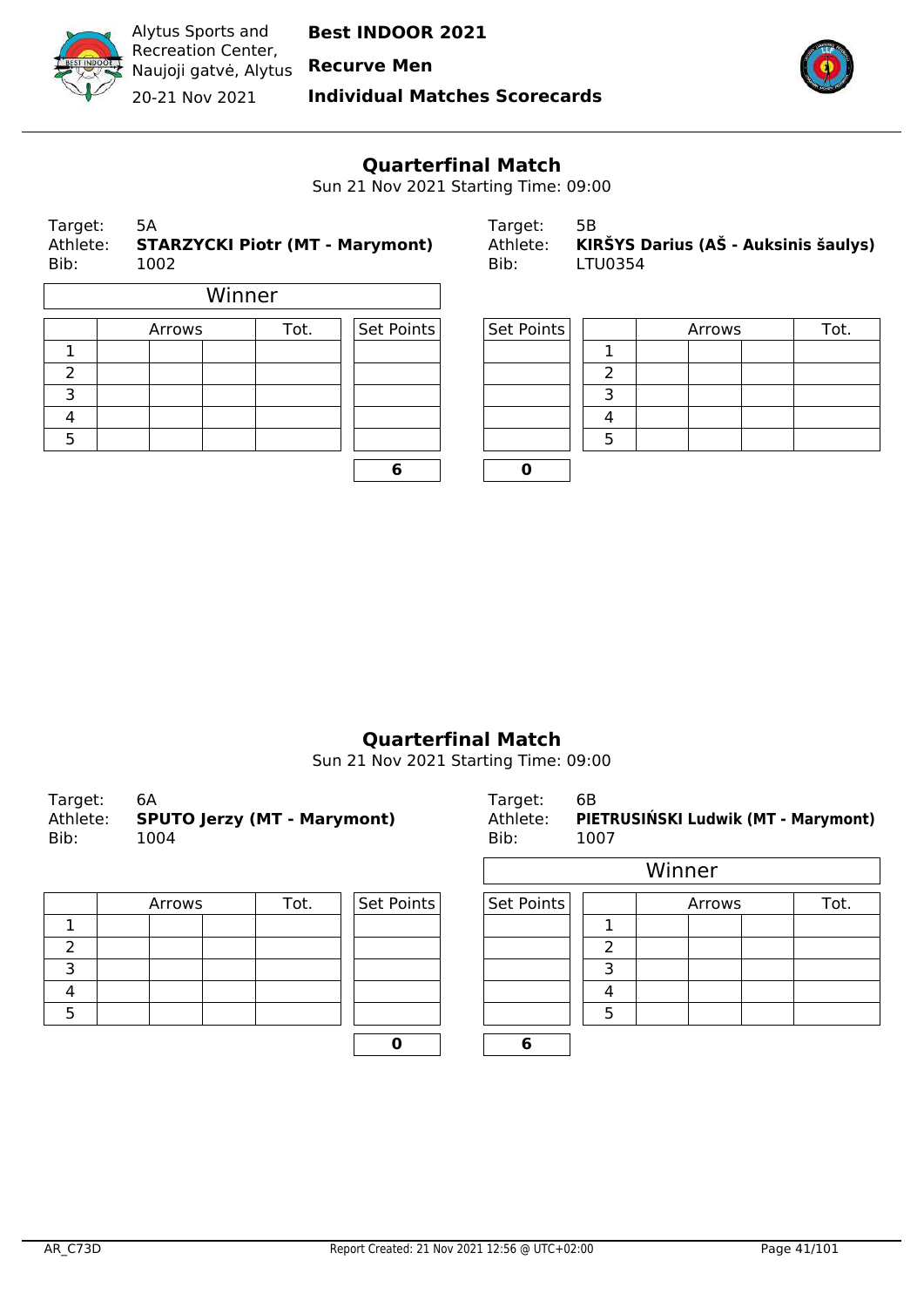

**Individual Matches Scorecards**



## **Quarterfinal Match**

Sun 21 Nov 2021 Starting Time: 09:00

| Target:<br>Athlete:<br>Bib: | 7Α<br>ŠLIAUTERIS Modestas (AŠ - Auksinis šaulys)<br>LTU0190 |        |      | Target:<br>Athlete:<br>Bib: | 7В<br>LTU0091 |    | KAŠĖTA Ramūnas (KSA - Kauno sporto asociacija) |      |
|-----------------------------|-------------------------------------------------------------|--------|------|-----------------------------|---------------|----|------------------------------------------------|------|
|                             |                                                             | Winner |      |                             |               |    |                                                |      |
|                             | Arrows                                                      |        | Tot. | Set Points                  | Set Points    |    | Arrows                                         | Tot. |
| 1                           |                                                             |        |      |                             |               |    |                                                |      |
| 2                           |                                                             |        |      |                             |               | ົາ |                                                |      |
| 3                           |                                                             |        |      |                             |               | З  |                                                |      |
| 4                           |                                                             |        |      |                             |               | 4  |                                                |      |
| 5                           |                                                             |        |      |                             |               | 5  |                                                |      |

| 6 | 7 |
|---|---|

| Target:  |                                                |
|----------|------------------------------------------------|
| Athlete: | KAŠĖTA Ramūnas (KSA - Kauno sporto asociacija) |
| Bib:     | LTU0091                                        |

| Arrows | Tot. | Set Points | Set Points |  | Arrows | Tot. |
|--------|------|------------|------------|--|--------|------|
|        |      |            |            |  |        |      |
|        |      |            |            |  |        |      |
|        |      |            |            |  |        |      |
|        |      |            |            |  |        |      |
|        |      |            |            |  |        |      |
|        |      | о          |            |  |        |      |

#### **Quarterfinal Match**

Sun 21 Nov 2021 Starting Time: 09:00

| Target:  | 8A                                                   | Target:  | 8B                                        |
|----------|------------------------------------------------------|----------|-------------------------------------------|
| Athlete: | JANČIUKAS Dominykas (ASRC-ŽL - ASRC-Žaliasis lankas) | Athlete: | <b>SIERAKOWSKI Kacper (MT - Marymont)</b> |
| Bib:     | LTU0077                                              | Bib:     | 9028                                      |
|          |                                                      |          | <i>Minner</i>                             |

| Arrows | Tot. | Set Points | Set Points |  |
|--------|------|------------|------------|--|
|        |      |            |            |  |
|        |      |            |            |  |
|        |      |            |            |  |
|        |      |            |            |  |
|        |      |            |            |  |
|        |      |            |            |  |

| FU0077 |      |            | Bib:       | 9028 |        |        |      |
|--------|------|------------|------------|------|--------|--------|------|
|        |      |            |            |      | Winner |        |      |
| Arrows | Tot. | Set Points | Set Points |      |        | Arrows | Tot. |
|        |      |            |            |      |        |        |      |
|        |      |            |            |      |        |        |      |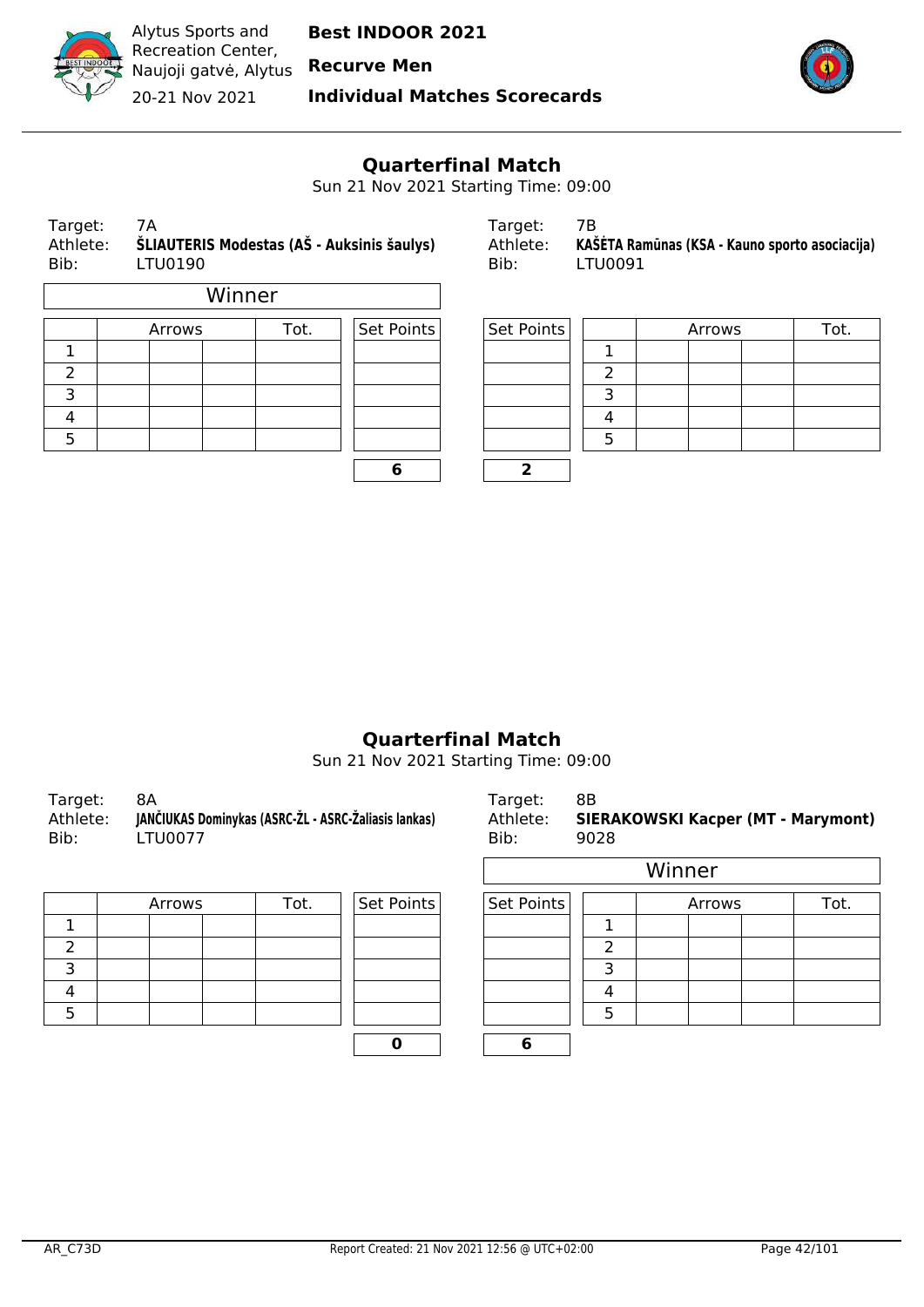

**Recurve Men**

**Individual Matches Scorecards**



# **Eighth of Final Match**

Sat 20 Nov 2021 Starting Time: 15:30

| Target:<br>Athlete:<br>Bib: |  | 1A<br>1002 |        | <b>STARZYCKI Piotr (MT - Marymont)</b> | Target:<br>Athlete:<br>Bib: | 1B<br>LTU0119 |  | MALDUTIS Gintaras (LSK - Lankininku sporto klubas) |      |
|-----------------------------|--|------------|--------|----------------------------------------|-----------------------------|---------------|--|----------------------------------------------------|------|
|                             |  |            | Winner |                                        |                             |               |  |                                                    |      |
|                             |  | Arrows     |        | Set Points<br>Tot.                     |                             | Set Points    |  | Arrows                                             | Tot. |
|                             |  |            |        |                                        |                             |               |  |                                                    |      |
| 2                           |  |            |        |                                        |                             |               |  |                                                    |      |
| 3                           |  |            |        |                                        |                             | ∍             |  |                                                    |      |

| 6 | n |
|---|---|
|   |   |

| Target.  |                                                    |
|----------|----------------------------------------------------|
| Athlete: | MALDUTIS Gintaras (LSK - Lankininku sporto klubas) |
| Bib:     | LTU0119                                            |

|   | Arrows | Tot. | Set Points | Set Points |   | Arrows |  | Tot. |
|---|--------|------|------------|------------|---|--------|--|------|
| ┻ |        |      |            |            |   |        |  |      |
| ∠ |        |      |            |            |   |        |  |      |
| 3 |        |      |            |            |   |        |  |      |
| 4 |        |      |            |            | 4 |        |  |      |
| 5 |        |      |            |            |   |        |  |      |
|   |        |      |            |            |   |        |  |      |

#### **Eighth of Final Match**

Sat 20 Nov 2021 Starting Time: 15:30

| 2A<br>Target:<br>Athlete:<br>KIRŠYS Darius (AŠ - Auksinis šaulys)<br>Bib:<br>LTU0354 |  |        |        |      |            |  | Target:<br>Athlete:<br>Bib: | 2B<br>LTU0264 |        | BOGUŽIS Mindaugas (KLL - Klaipėdos lankininkai) |
|--------------------------------------------------------------------------------------|--|--------|--------|------|------------|--|-----------------------------|---------------|--------|-------------------------------------------------|
|                                                                                      |  |        | Winner |      |            |  |                             |               |        |                                                 |
|                                                                                      |  | Arrows |        | Tot. | Set Points |  | Set Points                  |               | Arrows | Tot.                                            |
|                                                                                      |  |        |        |      |            |  |                             |               |        |                                                 |
| $\overline{\phantom{a}}$                                                             |  |        |        |      |            |  |                             | າ             |        |                                                 |
| 3                                                                                    |  |        |        |      |            |  |                             | 3             |        |                                                 |
| 4                                                                                    |  |        |        |      |            |  |                             | Δ             |        |                                                 |
|                                                                                      |  |        |        |      |            |  |                             |               |        |                                                 |

**6 0**

5 | | | | | | | | | | | 5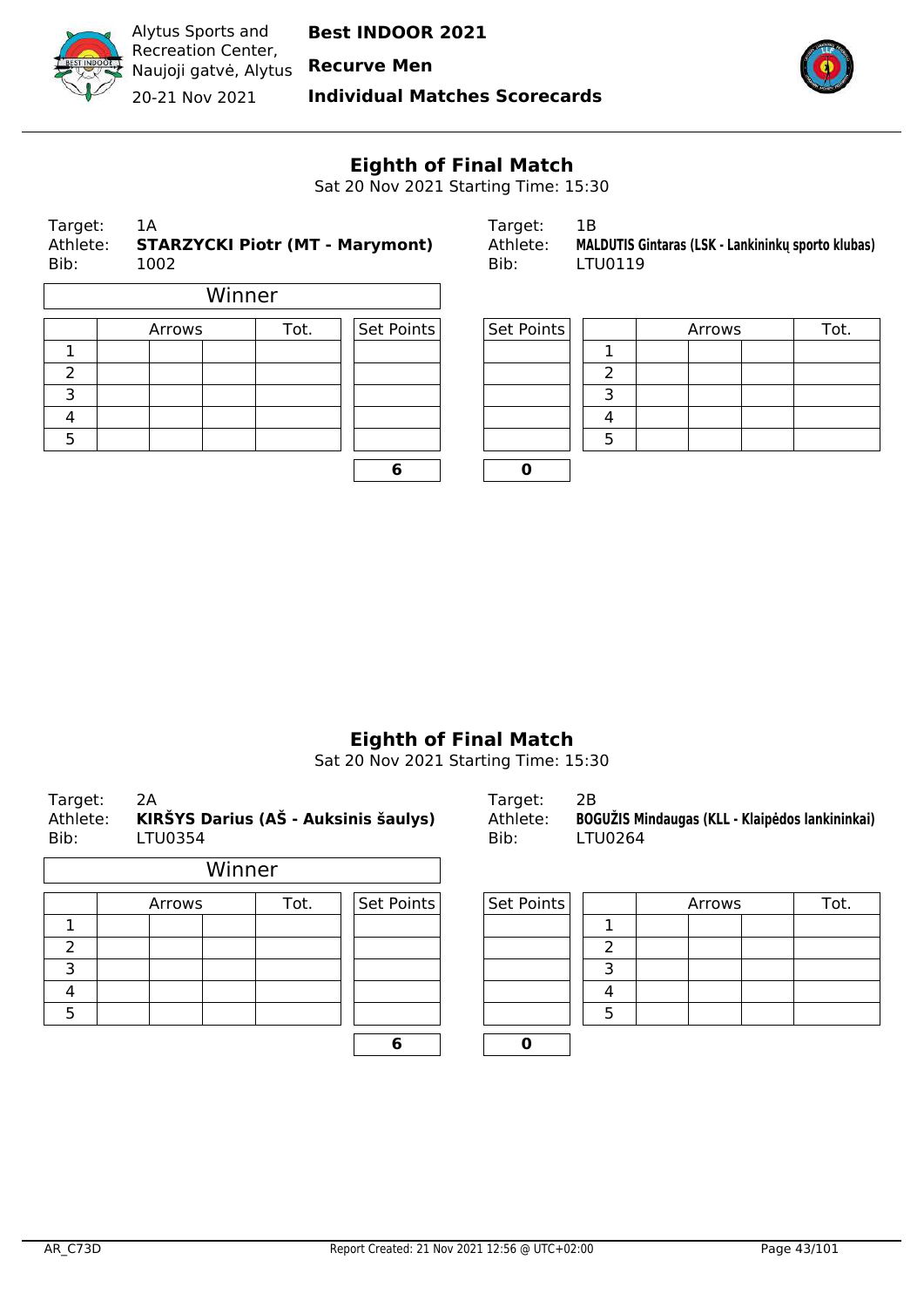

**Individual Matches Scorecards**



# **Eighth of Final Match**

Sat 20 Nov 2021 Starting Time: 15:30

| Target:<br>Athlete:<br>Bib: | 3A<br>1004 |        | <b>SPUTO Jerzy (MT - Marymont)</b> |            | Target:<br>Athlete:<br>Bib: |  | VAIČEKAUSK<br>LTU0203 |  |  | 3B |  |  |
|-----------------------------|------------|--------|------------------------------------|------------|-----------------------------|--|-----------------------|--|--|----|--|--|
|                             |            |        | Winner                             |            |                             |  |                       |  |  |    |  |  |
|                             |            | Arrows | Tot.                               | Set Points | Set Points                  |  |                       |  |  |    |  |  |
| 1                           |            |        |                                    |            |                             |  | 1                     |  |  |    |  |  |
| $\overline{2}$              |            |        |                                    |            |                             |  | $\overline{2}$        |  |  |    |  |  |
| 3                           |            |        |                                    |            |                             |  | 3                     |  |  |    |  |  |
| 4                           |            |        |                                    |            |                             |  | 4                     |  |  |    |  |  |
| 5                           |            |        |                                    |            |                             |  | 5                     |  |  |    |  |  |
|                             |            |        |                                    | 6          | 2                           |  |                       |  |  |    |  |  |

| Target: | - 3A                                        | Target:  |                                                      |
|---------|---------------------------------------------|----------|------------------------------------------------------|
|         | Athlete: <b>SPUTO Jerzy (MT - Marymont)</b> | Athlete: | VAIČEKAUSKIS Vidmantas (KLL - Klaipėdos lankininkai) |
| Bib:    | 1004                                        | Bib:     | LTU0203                                              |

| Arrows | Tot. | Set Points | Set Points |  | Arrows | Tot. |
|--------|------|------------|------------|--|--------|------|
|        |      |            |            |  |        |      |
|        |      |            |            |  |        |      |
|        |      |            |            |  |        |      |
|        |      |            |            |  |        |      |
|        |      |            |            |  |        |      |
|        |      |            |            |  |        |      |

## **Eighth of Final Match**

Sat 20 Nov 2021 Starting Time: 15:30

| Target:<br>Athlete:<br>Bib: | 4Α<br>ŠULIOKAS Domantas (GAJA-KL - Gaja-Kauno lankininkai)<br>LTU0327 | Target:<br>Bib: | - 4B<br>Athlete: PIETRUSIŃSKI Ludwik (MT - Marymont)<br>1007 |
|-----------------------------|-----------------------------------------------------------------------|-----------------|--------------------------------------------------------------|
|-----------------------------|-----------------------------------------------------------------------|-----------------|--------------------------------------------------------------|

| Arrows | Tot. | Set Points | Set Points |  |
|--------|------|------------|------------|--|
|        |      |            |            |  |
|        |      |            |            |  |
|        |      |            |            |  |
|        |      |            |            |  |
|        |      |            |            |  |
|        |      |            |            |  |

| <b>FU0327</b> |      |            | Bib:       | 1007 |        |        |      |
|---------------|------|------------|------------|------|--------|--------|------|
|               |      |            |            |      | Winner |        |      |
| Arrows        | Tot. | Set Points | Set Points |      |        | Arrows | Tot. |
|               |      |            |            |      |        |        |      |
|               |      |            |            |      |        |        |      |
|               |      |            |            |      |        |        |      |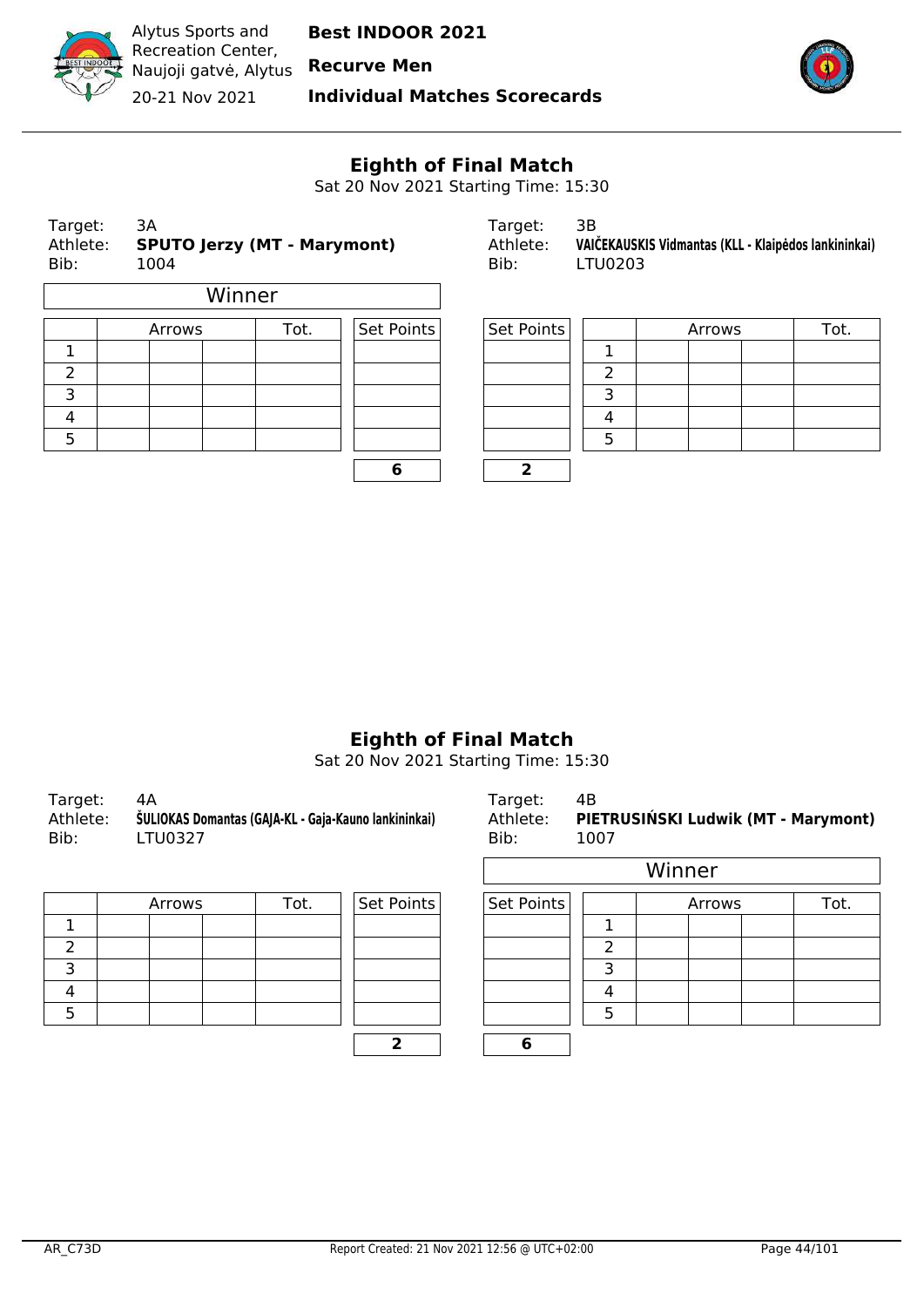

**Recurve Men**

**Individual Matches Scorecards**



# **Eighth of Final Match**

Sat 20 Nov 2021 Starting Time: 15:30

| 5Α<br>Target:<br>ŠLIAUTERIS Modestas (AŠ - Auksinis šaulys)<br>Athlete:<br>Bib:<br>LTU0190 |        |        |            | Target:<br>Athlete:<br>Bib: | 5B<br>PERCOVS Andrejs (LAT-AIM - AiM Archery)<br>LV00677 |        |  |      |  |
|--------------------------------------------------------------------------------------------|--------|--------|------------|-----------------------------|----------------------------------------------------------|--------|--|------|--|
|                                                                                            |        | Winner |            |                             |                                                          |        |  |      |  |
|                                                                                            | Arrows | Tot.   | Set Points | Set Points                  |                                                          | Arrows |  | Tot. |  |
|                                                                                            |        |        |            |                             |                                                          |        |  |      |  |
| 2                                                                                          |        |        |            |                             |                                                          |        |  |      |  |
| 3                                                                                          |        |        |            |                             |                                                          |        |  |      |  |
|                                                                                            |        |        |            |                             |                                                          |        |  |      |  |

| 6 | 0 |
|---|---|
|   |   |
|   |   |
|   |   |
|   |   |

| Target:  | 56.                                            |
|----------|------------------------------------------------|
| Athlete: | <b>PERCOVS Andrejs (LAT-AIM - AIM Archery)</b> |
| Bib:     | LV00677                                        |

|        | Arrows | Tot. | Set Points | Set Points |  | Arrows | Tot. |
|--------|--------|------|------------|------------|--|--------|------|
|        |        |      |            |            |  |        |      |
| ے      |        |      |            |            |  |        |      |
| ∍<br>⊃ |        |      |            |            |  |        |      |
| 4      |        |      |            |            |  |        |      |
|        |        |      |            |            |  |        |      |
|        |        |      |            |            |  |        |      |

## **Eighth of Final Match**

Sat 20 Nov 2021 Starting Time: 15:30

| Target:  | 6A                                       | Target:  | 6B                                             |
|----------|------------------------------------------|----------|------------------------------------------------|
| Athlete: | MOCKEVIČIUS Nedas (ŽL - Žaliasis lankas) | Athlete: | KAŠĖTA Ramūnas (KSA - Kauno sporto asociacija) |
| Bib:     | LTU0312                                  | Bib:     | LTU0091                                        |
|          |                                          |          |                                                |

| Arrows | Tot. | Set Points | Set Points |  |
|--------|------|------------|------------|--|
|        |      |            |            |  |
|        |      |            |            |  |
|        |      |            |            |  |
|        |      |            |            |  |
|        |      |            |            |  |
|        |      |            |            |  |

| .      |      |                              | - - - -    | - - - - - - - - |        |      |  |  |
|--------|------|------------------------------|------------|-----------------|--------|------|--|--|
|        |      |                              | Winner     |                 |        |      |  |  |
| Arrows | Tot. | $\sqrt{\mathsf{Set}}$ Points | Set Points |                 | Arrows | Tot. |  |  |
|        |      |                              |            |                 |        |      |  |  |
|        |      |                              |            | ∍               |        |      |  |  |
|        |      |                              |            | 3               |        |      |  |  |
|        |      |                              |            |                 |        |      |  |  |
|        |      |                              |            | 5               |        |      |  |  |
|        |      |                              |            |                 |        |      |  |  |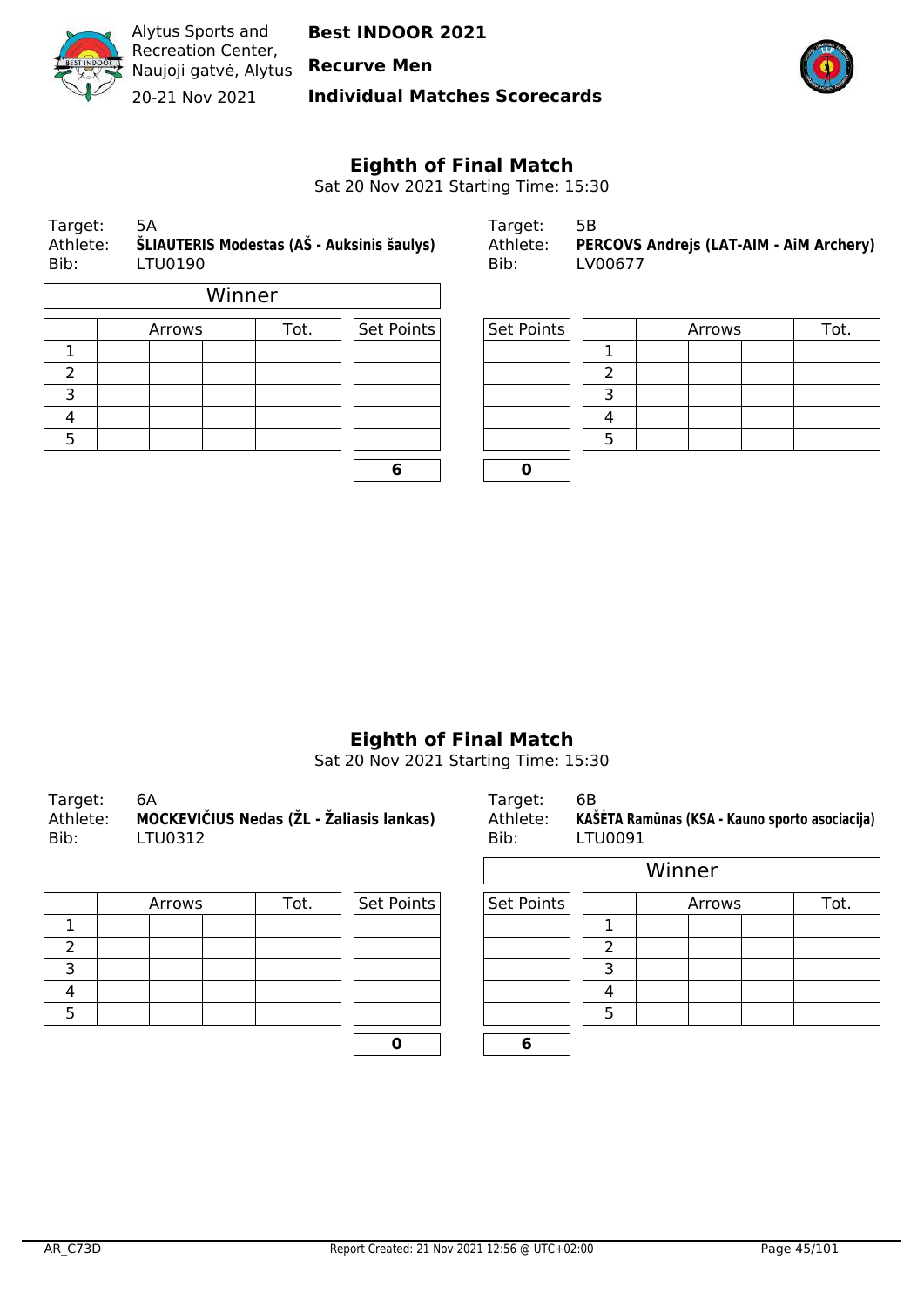

**Recurve Men**

**Individual Matches Scorecards**



# **Eighth of Final Match**

Sat 20 Nov 2021 Starting Time: 15:30

| Target:<br>Athlete:<br>Bib: | 7Α<br>JANČIUKAS Dominykas (ASRC-ŽL - ASRC-Žaliasis lankas)<br><b>LTU0077</b> |        |            | Target:<br>Athlete:<br>Bib: | 7В<br><b>BAGDANAVIČ</b><br>LTU0010 |
|-----------------------------|------------------------------------------------------------------------------|--------|------------|-----------------------------|------------------------------------|
|                             |                                                                              | Winner |            |                             |                                    |
|                             | Arrows                                                                       | Tot.   | Set Points | Set Points                  |                                    |
|                             |                                                                              |        |            |                             |                                    |
| $\mathcal{P}$               |                                                                              |        |            |                             | 2                                  |
| $\overline{\phantom{0}}$    |                                                                              |        |            |                             | ∍                                  |

| 6 | 2 |
|---|---|
|   |   |
|   |   |
|   |   |
|   |   |

| Target:  |                                                      | Tardet:  |                                                        |
|----------|------------------------------------------------------|----------|--------------------------------------------------------|
| Athlete: | JANČIUKAS Dominykas (ASRC-ŽL - ASRC-Žaliasis lankas) | Athlete: | BAGDANAVIČIUS Dovydas (LSK - Lankininkų sporto klubas) |
| Bib:     | LTU0077                                              | Bib:     | LTU0010                                                |

|   | Arrows | Tot. | Set Points | Set Points |  | Arrows | Tot. |
|---|--------|------|------------|------------|--|--------|------|
|   |        |      |            |            |  |        |      |
| ے |        |      |            |            |  |        |      |
| ∍ |        |      |            |            |  |        |      |
| 4 |        |      |            |            |  |        |      |
|   |        |      |            |            |  |        |      |
|   |        |      | o          |            |  |        |      |

## **Eighth of Final Match**

Sat 20 Nov 2021 Starting Time: 15:30

| Target:<br>Athlete:<br>Bib: | - 8A<br>MARGELEVIČIUS Povilas (KSA - Kauno sporto asociacija)<br>LTU0267 | Target: 8B<br>Bib: | Athlete: SIERAKOWSKI Kacper (MT - Marymont)<br>9028 |
|-----------------------------|--------------------------------------------------------------------------|--------------------|-----------------------------------------------------|
|-----------------------------|--------------------------------------------------------------------------|--------------------|-----------------------------------------------------|

| Arrows | Tot. | Set Points | Set Points |  |
|--------|------|------------|------------|--|
|        |      |            |            |  |
|        |      |            |            |  |
|        |      |            |            |  |
|        |      |            |            |  |
|        |      |            |            |  |
|        |      |            |            |  |

| <b>TU0267</b> |      | .          | Bib:       | 9028 |        |        | . . | - -  |
|---------------|------|------------|------------|------|--------|--------|-----|------|
|               |      |            |            |      | Winner |        |     |      |
| Arrows        | Tot. | Set Points | Set Points |      |        | Arrows |     | Tot. |
|               |      |            |            |      |        |        |     |      |
|               |      |            |            |      |        |        |     |      |
|               |      |            |            |      |        |        |     |      |
|               |      |            |            |      |        |        |     |      |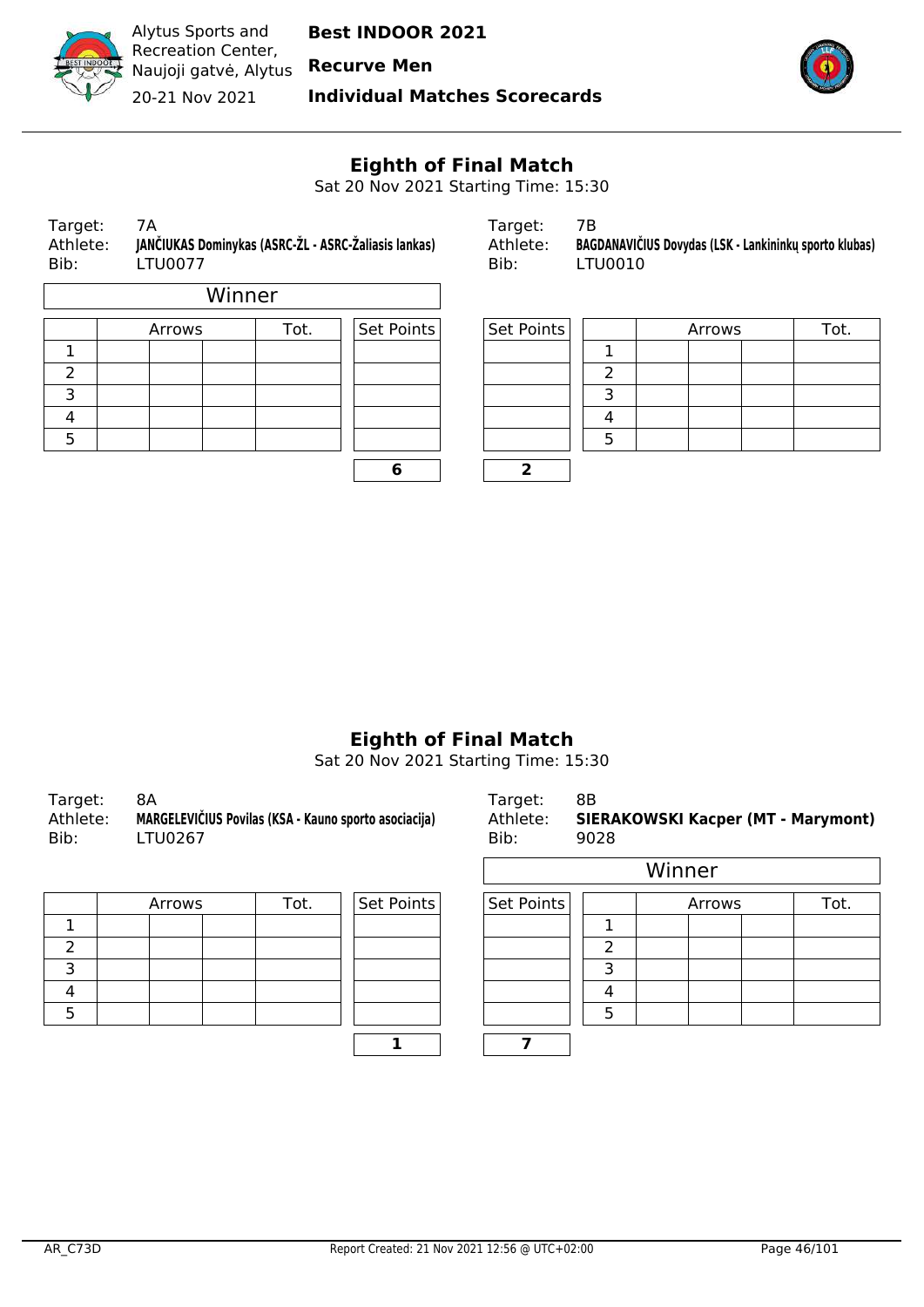

Alytus Sports and Recreation Center, Naujoji gatvė, Alytus 20-21 Nov 2021

**Best INDOOR 2021**

**Recurve Men**

**Individual Matches Scorecards**



#### **1/16 of Final Match**

Sat 20 Nov 2021 Starting Time: 15:00

| Target:  | 2A                                                   |
|----------|------------------------------------------------------|
| Athlete: | BAGARAUSKAS Arvydas (LSK - Lankininku sporto klubas) |
| Bib:     | LTU0009                                              |

Target: 2B Athlete: **MALDUTIS Gintaras (LSK - Lankininkų sporto klubas)**<br>Bib: LTU0119 LTU0119

|  | Arrows | Tot. | Set Points | Set Points |  |
|--|--------|------|------------|------------|--|
|  |        |      |            |            |  |
|  |        |      |            |            |  |
|  |        |      |            |            |  |
|  |        |      |            |            |  |
|  |        |      |            |            |  |

| Set Points | Set Po |
|------------|--------|
|            |        |
|            |        |
|            |        |
|            |        |
|            |        |
|            |        |
| 2          |        |

|        |      |            |            |   | Winner |      |
|--------|------|------------|------------|---|--------|------|
| Arrows | Tot. | Set Points | Set Points |   | Arrows | Tot. |
|        |      |            |            |   |        |      |
|        |      |            |            |   |        |      |
|        |      |            |            |   |        |      |
|        |      |            |            |   |        |      |
|        |      |            |            | Б |        |      |
|        |      |            | 6          |   |        |      |

## **1/16 of Final Match**

Sat 20 Nov 2021 Starting Time: 15:00

| Target:<br>Athlete:<br>Bib: | 3A<br>LTU0354 | KIRŠYS Darius (AŠ - Auksinis šaulys) |            | Target:<br>Athlete:<br>Bib: | 3B<br>LTU0280 | JUOZAITIS Valdas (AŠ - Auksinis šaulys) |      |
|-----------------------------|---------------|--------------------------------------|------------|-----------------------------|---------------|-----------------------------------------|------|
|                             |               | Winner                               |            |                             |               |                                         |      |
|                             | Arrows        | Tot.                                 | Set Points | Set Points                  |               | Arrows                                  | Tot. |
| 1                           |               |                                      |            |                             | 1             |                                         |      |
| $\overline{2}$              |               |                                      |            |                             | 2             |                                         |      |
| 3                           |               |                                      |            |                             | 3             |                                         |      |
| 4                           |               |                                      |            |                             | 4             |                                         |      |
| 5                           |               |                                      |            |                             | 5             |                                         |      |

**6 0**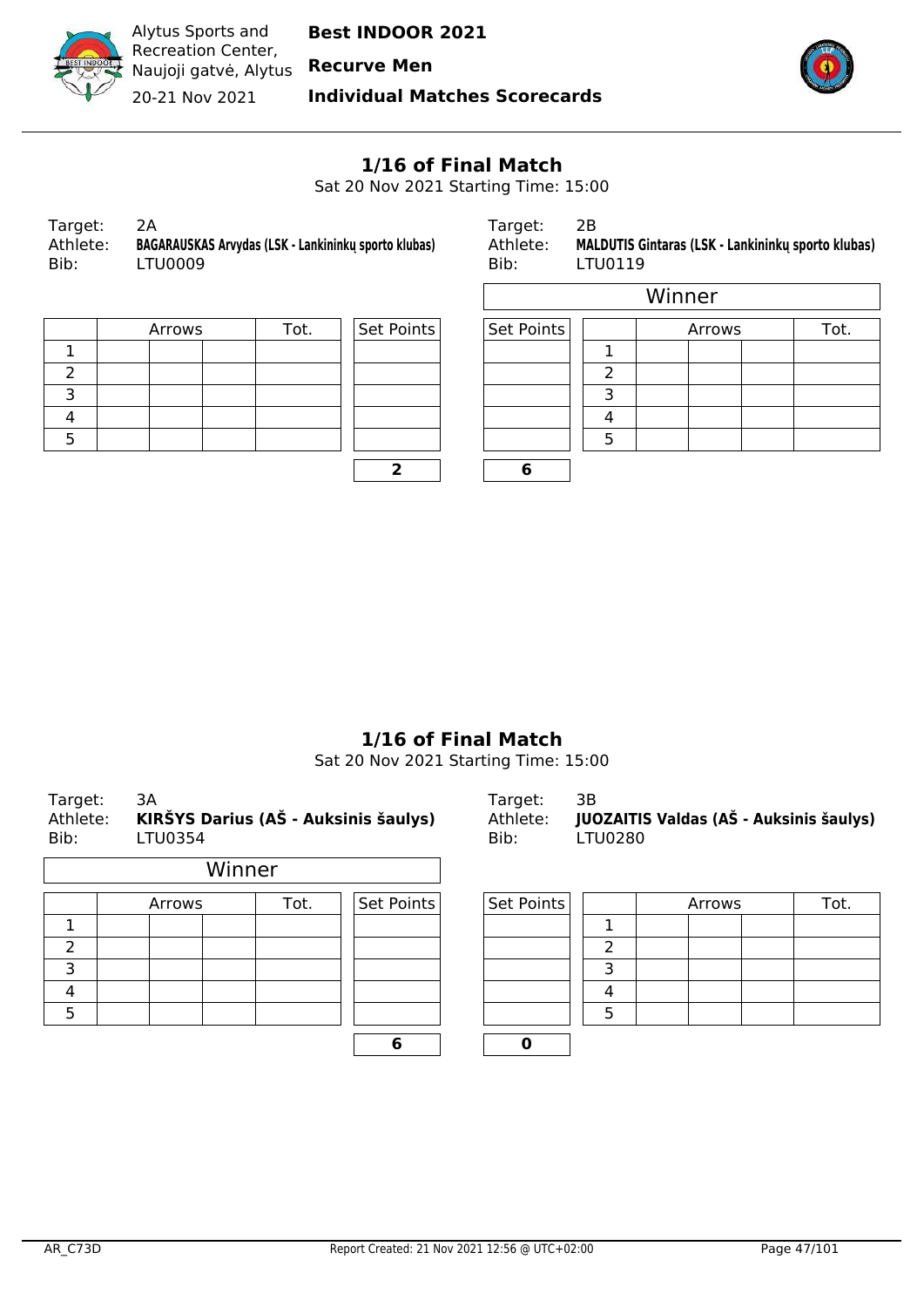

**Individual Matches Scorecards**



# **1/16 of Final Match**

Sat 20 Nov 2021 Starting Time: 15:00

| 4A<br>Target:<br>BOGUŽIS Mindaugas (KLL - Klaipėdos lankininkai)<br>Athlete:<br>Bib:<br>LTU0264 |                       |        | Target:<br>Athlete:<br>Bib: | 4B<br>MORKELIŪNAS Ignas (KL - Kauno lankininkai)<br>LTU0129 |       |   |        |      |
|-------------------------------------------------------------------------------------------------|-----------------------|--------|-----------------------------|-------------------------------------------------------------|-------|---|--------|------|
|                                                                                                 |                       | Winner |                             |                                                             |       |   |        |      |
|                                                                                                 | Arrows                | Tot.   | Set Points                  | Set Points                                                  |       |   | Arrows | Tot. |
| 1                                                                                               |                       |        |                             |                                                             | 1     |   |        |      |
| $\overline{2}$                                                                                  |                       |        |                             |                                                             | 2     |   |        |      |
| 3                                                                                               |                       |        |                             |                                                             | 3     |   |        |      |
| 4                                                                                               |                       |        |                             |                                                             | 4     |   |        |      |
| 5                                                                                               |                       |        |                             |                                                             | 5     |   |        |      |
| S.0.1                                                                                           | 8                     |        |                             | 0                                                           | S.0.1 | 7 |        |      |
|                                                                                                 | Closest to the center |        | 6                           | 5                                                           |       |   |        |      |
|                                                                                                 |                       |        |                             |                                                             |       |   |        |      |

#### **1/16 of Final Match**

Sat 20 Nov 2021 Starting Time: 15:00

| Target:<br>Athlete:<br>Bib: | 5A<br><b>SPUTO Jerzy (MT - Marymont)</b><br>1004 |        |      | Target:<br>Athlete:<br>Bib: | 5B<br>43087 |   | SKUŁA Krzysztof (MS - MKŁ Strzała) |      |
|-----------------------------|--------------------------------------------------|--------|------|-----------------------------|-------------|---|------------------------------------|------|
|                             |                                                  | Winner |      |                             |             |   |                                    |      |
|                             | Arrows                                           |        | Tot. | Set Points                  | Set Points  |   | Arrows                             | Tot. |
| 1                           |                                                  |        |      |                             |             |   |                                    |      |
| 2                           |                                                  |        |      |                             |             | 2 |                                    |      |
| 3                           |                                                  |        |      |                             |             | 3 |                                    |      |
| $\overline{4}$              |                                                  |        |      |                             |             | 4 |                                    |      |
| 5                           |                                                  |        |      |                             |             | 5 |                                    |      |
|                             |                                                  |        |      | 6                           | 2           |   |                                    |      |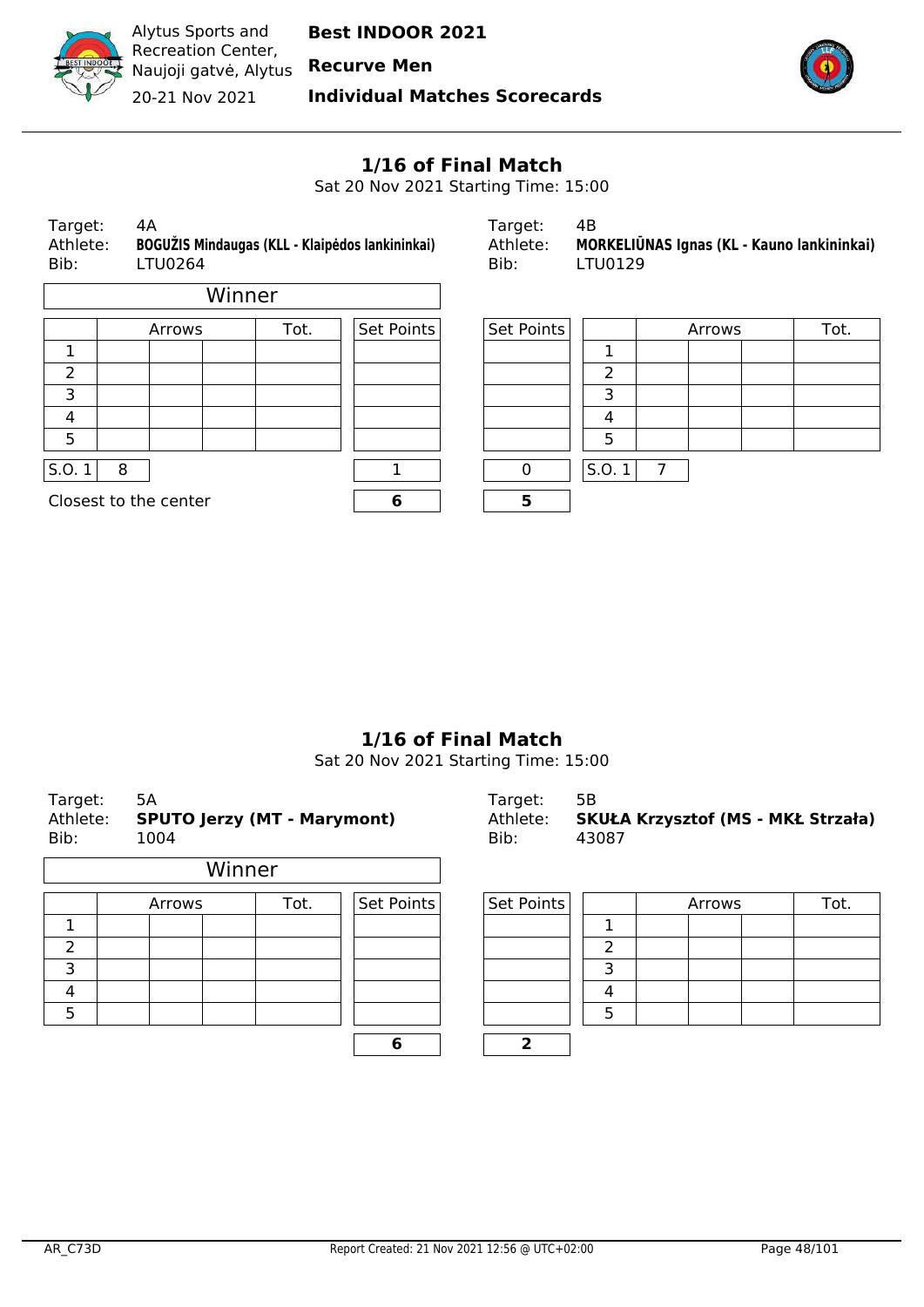

**Recurve Men**

**Individual Matches Scorecards**



#### **1/16 of Final Match**

Sat 20 Nov 2021 Starting Time: 15:00

| Target:<br>Bib: | 6А<br>Athlete: OZOLINŠ Arturs (LAT-AIM - AIM Archery)<br>LV00866 |
|-----------------|------------------------------------------------------------------|
|                 |                                                                  |
|                 |                                                                  |

Target: 6B Athlete: **VAIČEKAUSKIS Vidmantas (KLL - Klaipėdos lankininkai)**<br>Bib: LTU0203 LTU0203

| Arrows | Tot. | Set Points | Set Points |  |
|--------|------|------------|------------|--|
|        |      |            |            |  |
|        |      |            |            |  |
|        |      |            |            |  |
|        |      |            |            |  |
|        |      |            |            |  |
|        |      |            |            |  |

|        |      |            |            |   | Winner |      |
|--------|------|------------|------------|---|--------|------|
| Arrows | Tot. | Set Points | Set Points |   | Arrows | Tot. |
|        |      |            |            |   |        |      |
|        |      |            |            | ∍ |        |      |
|        |      |            |            |   |        |      |
|        |      |            |            |   |        |      |
|        |      |            |            | 5 |        |      |
|        |      |            |            |   |        |      |

#### **1/16 of Final Match**

Sat 20 Nov 2021 Starting Time: 15:00

| Target:<br>Athlete:<br>Bib: | 7A<br>ŠULIOKAS Domantas (GAJA-KL - Gaja-Kauno lankininkai)<br>LTU0327 |        |        |      |            | Target:<br>Athlete:<br>Bib: | 7B | <b>ČIUPAILA Re</b><br>LTU0039 |  |
|-----------------------------|-----------------------------------------------------------------------|--------|--------|------|------------|-----------------------------|----|-------------------------------|--|
|                             |                                                                       |        | Winner |      |            |                             |    |                               |  |
|                             |                                                                       | Arrows |        | Tot. | Set Points | Set Points                  |    |                               |  |
| 1                           |                                                                       |        |        |      |            |                             |    |                               |  |
| 2                           |                                                                       |        |        |      |            |                             |    | 2                             |  |
| 3                           |                                                                       |        |        |      |            |                             |    | 3                             |  |
| 4                           |                                                                       |        |        |      |            |                             |    | 4                             |  |
| 5                           |                                                                       |        |        |      |            |                             |    | 5                             |  |

Arrows Tot. Set Points Set Points Arrows Tot.

| 6 |  |  |  |  |
|---|--|--|--|--|
|   |  |  |  |  |
|   |  |  |  |  |
|   |  |  |  |  |
|   |  |  |  |  |
|   |  |  |  |  |

Athlete: **ŠULIOKAS Domantas (GAJA-KL - Gaja-Kauno lankininkai)** Athlete: **ČIUPAILA Regimantas (LSK - Lankininkų sporto klubas)**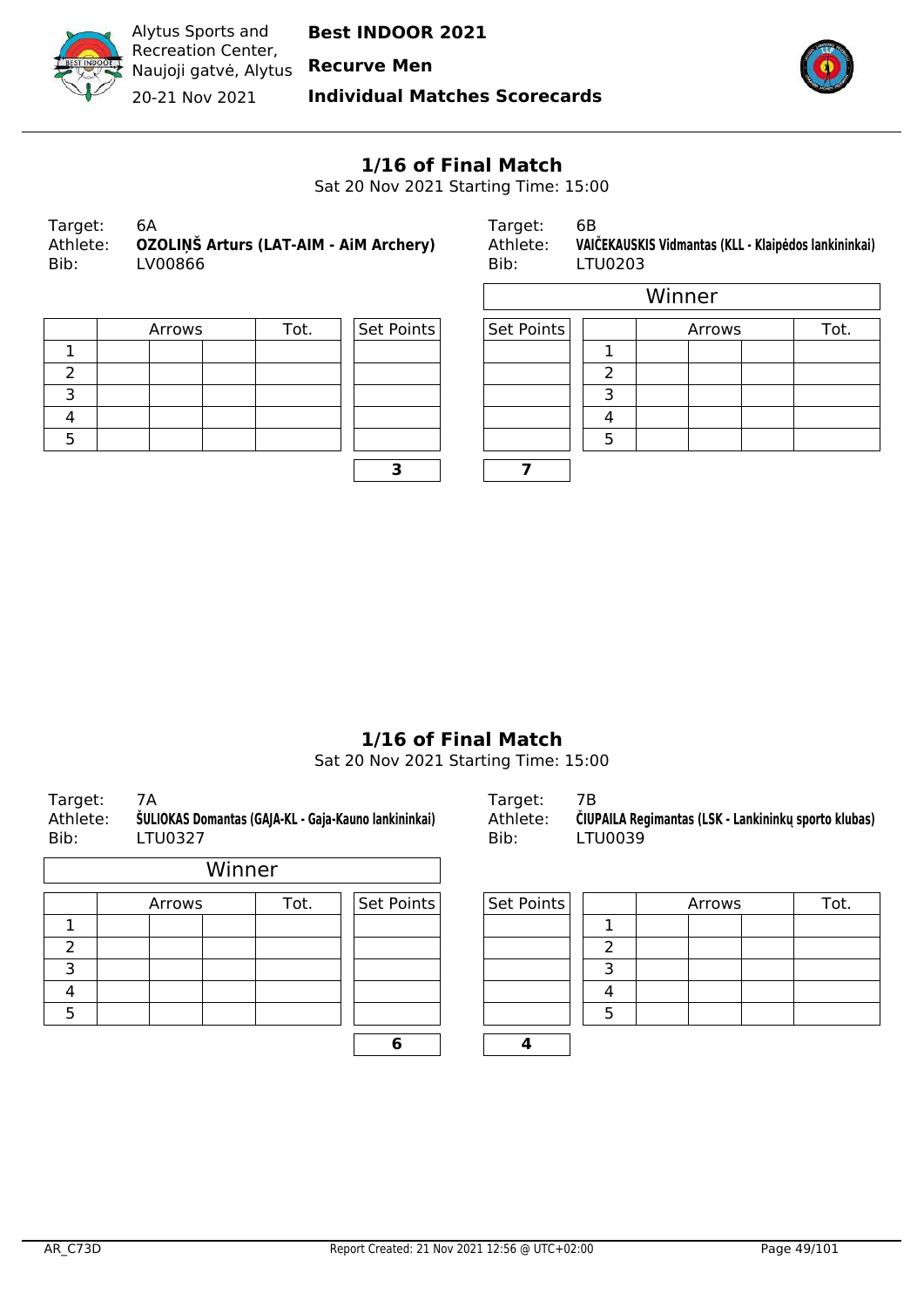

Alytus Sports and Recreation Center, Naujoji gatvė, Alytus **Recurve Men** 20-21 Nov 2021

**Best INDOOR 2021**

**Individual Matches Scorecards**



 $\overline{\phantom{0}}$ 

#### **1/16 of Final Match**

Sat 20 Nov 2021 Starting Time: 15:00

| Target:  | 10A                                            | Tarı |
|----------|------------------------------------------------|------|
| Athlete: | PETRAUSKAS Algimantas (KL - Kauno lankininkai) | Ath  |
| Bib:     | LTU0147                                        | Bib: |
|          |                                                |      |

Target: 10B<br>Athlete: **PER(** Athlete: **PERCOVS Andrejs (LAT-AIM - AiM Archery)**<br>Bib: LV00677 LV00677

| Arrows | Tot. | Set Points | Set Points |  |
|--------|------|------------|------------|--|
|        |      |            |            |  |
|        |      |            |            |  |
|        |      |            |            |  |
|        |      |            |            |  |
|        |      |            |            |  |
|        |      |            |            |  |

| Set Points | Set Po |
|------------|--------|
|            |        |
|            |        |
|            |        |
|            |        |
|            |        |
|            |        |

|        |      |            |            |   | Winner |      |
|--------|------|------------|------------|---|--------|------|
| Arrows | Tot. | Set Points | Set Points |   | Arrows | Tot. |
|        |      |            |            |   |        |      |
|        |      |            |            | ົ |        |      |
|        |      |            |            | ∍ |        |      |
|        |      |            |            | Δ |        |      |
|        |      |            |            | 5 |        |      |
|        |      |            | 6          |   |        |      |

#### **1/16 of Final Match**

Sat 20 Nov 2021 Starting Time: 15:00

| Target:<br>Athlete:<br>Bib: | 11A<br>LEVICKAS Vilius (KSA - Kauno sporto asociacija)<br>LTU0288 | Target:<br>Bib: | -11B<br>Athlete: MOCKEVIČIUS Nedas (ŽL - Žaliasis lankas)<br>LTU0312 |
|-----------------------------|-------------------------------------------------------------------|-----------------|----------------------------------------------------------------------|
|                             |                                                                   |                 | $\mathbf{A}$                                                         |

|  | Arrows |  | Set Points<br>Tot. |  | Set Points |  |
|--|--------|--|--------------------|--|------------|--|
|  |        |  |                    |  |            |  |
|  |        |  |                    |  |            |  |
|  |        |  |                    |  |            |  |
|  |        |  |                    |  |            |  |
|  |        |  |                    |  |            |  |
|  |        |  |                    |  |            |  |

| <b>UUZ88</b> |      |            | BID:       | LIUU312 |        |      |  |  |
|--------------|------|------------|------------|---------|--------|------|--|--|
|              |      |            | Winner     |         |        |      |  |  |
| Arrows       | Tot. | Set Points | Set Points |         | Arrows | Tot. |  |  |
|              |      |            |            |         |        |      |  |  |
|              |      |            |            | 2       |        |      |  |  |
|              |      |            |            | 3       |        |      |  |  |
|              |      |            |            | Λ       |        |      |  |  |
|              |      |            |            | 5       |        |      |  |  |
|              |      |            | 6          |         |        |      |  |  |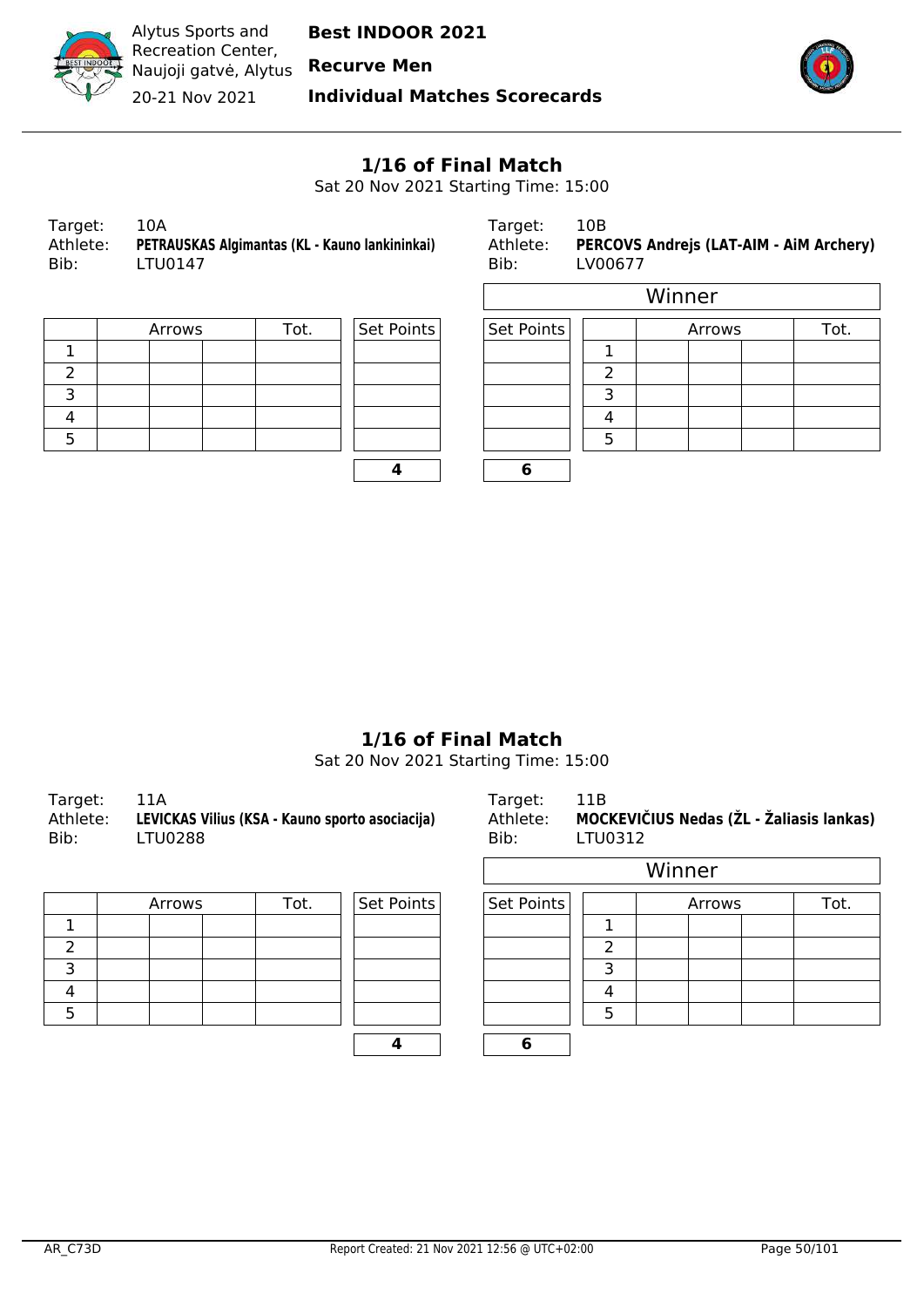

**Recurve Men**

**Individual Matches Scorecards**



 $\overline{\phantom{a}}$ 

#### **1/16 of Final Match**

Sat 20 Nov 2021 Starting Time: 15:00

 $\Gamma$ 

| Target:  | 12A                                      |
|----------|------------------------------------------|
| Athlete: | <b>BUKAUSKAS Vytautas (STR - Strėlė)</b> |
| Bib:     | LTU0363                                  |
|          |                                          |

Target: 12B Athlete: **KAŠĖTA Ramūnas (KSA - Kauno sporto asociacija)** <br>Bib: LTU0091 LTU0091

| Arrows | Tot. | Set Points | Set Points |  |
|--------|------|------------|------------|--|
|        |      |            |            |  |
|        |      |            |            |  |
|        |      |            |            |  |
|        |      |            |            |  |
|        |      |            |            |  |
|        |      |            |            |  |

|        |      |            |            | Winner |        |      |  |  |  |  |
|--------|------|------------|------------|--------|--------|------|--|--|--|--|
| Arrows | Tot. | Set Points | Set Points |        | Arrows | Tot. |  |  |  |  |
|        |      |            |            |        |        |      |  |  |  |  |
|        |      |            |            |        |        |      |  |  |  |  |
|        |      |            |            | っ      |        |      |  |  |  |  |
|        |      |            |            |        |        |      |  |  |  |  |
|        |      |            |            | 5      |        |      |  |  |  |  |
|        |      |            | О          |        |        |      |  |  |  |  |

#### **1/16 of Final Match**

Sat 20 Nov 2021 Starting Time: 15:00

| Target:<br>Athlete:<br>Bib: | 13A<br>JANČIUKAS Dominykas (ASRC-ŽL - ASRC-Žaliasis lankas)<br>LTU0077 |        |            | Target:<br>Athlete:<br>Bib: | 13B<br><b>ŪSAS Arvydas (KL - Kauno lankininkai)</b><br>LTU0202 |        |      |  |  |  |
|-----------------------------|------------------------------------------------------------------------|--------|------------|-----------------------------|----------------------------------------------------------------|--------|------|--|--|--|
|                             |                                                                        | Winner |            |                             |                                                                |        |      |  |  |  |
|                             | Arrows                                                                 | Tot.   | Set Points | Set Points                  |                                                                | Arrows | Tot. |  |  |  |
|                             |                                                                        |        |            |                             |                                                                |        |      |  |  |  |
| 2                           |                                                                        |        |            |                             | 2                                                              |        |      |  |  |  |
| 3                           |                                                                        |        |            |                             | 3                                                              |        |      |  |  |  |
| 4                           |                                                                        |        |            |                             | 4                                                              |        |      |  |  |  |
| 5                           |                                                                        |        |            |                             | 5                                                              |        |      |  |  |  |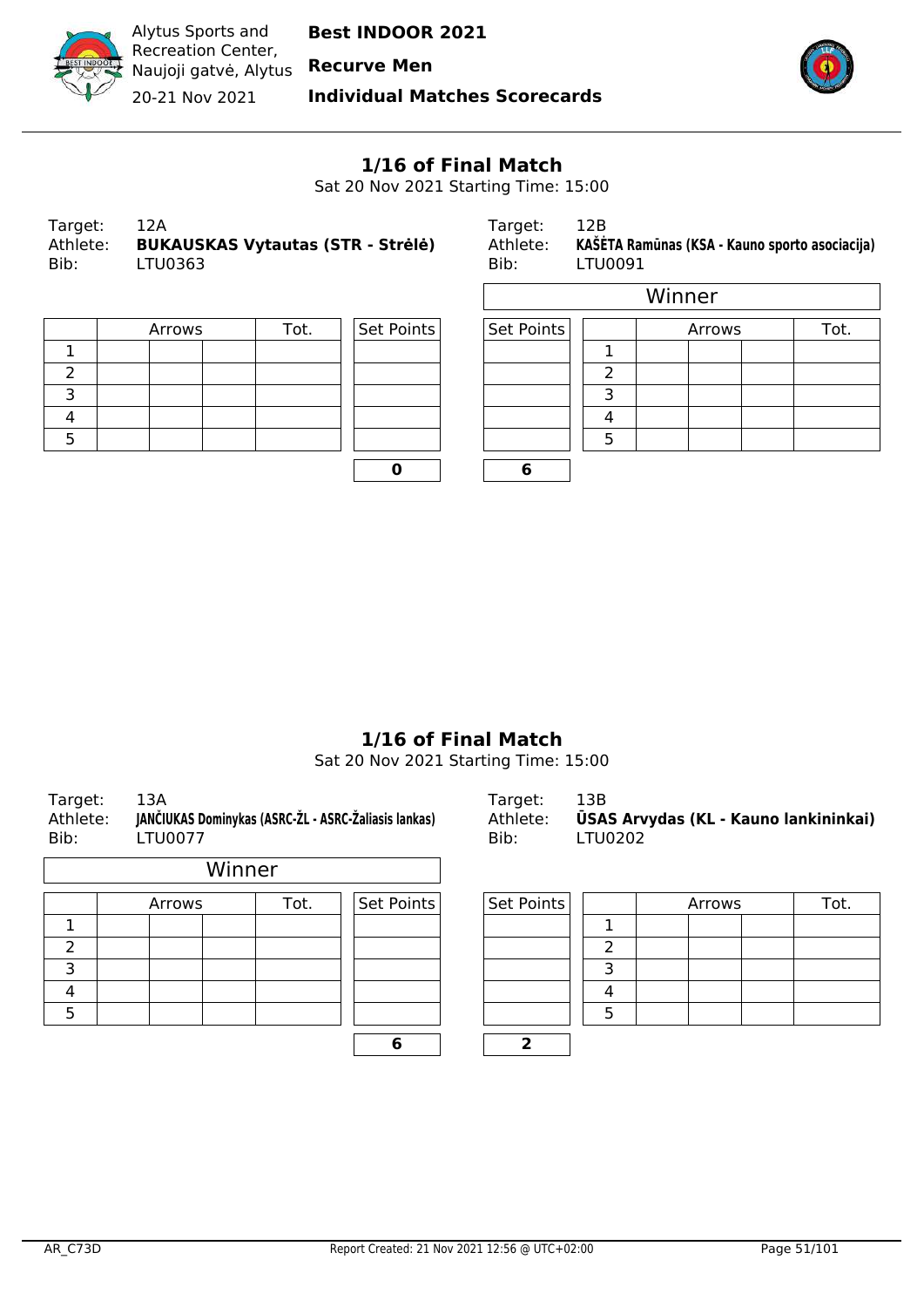

Alytus Sports and Recreation Center, Naujoji gatvė, Alytus 20-21 Nov 2021

**Best INDOOR 2021**

**Recurve Men**

**Individual Matches Scorecards**



l,

#### **1/16 of Final Match**

Sat 20 Nov 2021 Starting Time: 15:00

 $\Gamma$ 

| Target:  | 14A                                            |
|----------|------------------------------------------------|
| Athlete: | <b>TENSONS Augusts (LAT-AIM - AIM Archery)</b> |
| Bib:     | LV00902                                        |

Target: 14B Athlete: **BAGDANAVIČIUS Dovydas (LSK - Lankininkų sporto klubas)**<br>Bib: LTU0010 LTU0010

| Arrows | Tot. | Set Points | Set Points |  |
|--------|------|------------|------------|--|
|        |      |            |            |  |
|        |      |            |            |  |
|        |      |            |            |  |
|        |      |            |            |  |
|        |      |            |            |  |
|        |      |            |            |  |

|        |      |            |            | Winner |        |      |  |  |  |  |
|--------|------|------------|------------|--------|--------|------|--|--|--|--|
| Arrows | Tot. | Set Points | Set Points |        | Arrows | Tot. |  |  |  |  |
|        |      |            |            |        |        |      |  |  |  |  |
|        |      |            |            | ำ      |        |      |  |  |  |  |
|        |      |            |            | っ      |        |      |  |  |  |  |
|        |      |            |            | 4      |        |      |  |  |  |  |
|        |      |            |            |        |        |      |  |  |  |  |
|        |      |            | 6          |        |        |      |  |  |  |  |

#### **1/16 of Final Match**

Sat 20 Nov 2021 Starting Time: 15:00

| Athlete:<br>Bib: | MARGELEVIČIUS Povilas (KSA - Kauno sporto asociacija)<br>LTU0267 |        |            | Athlete:<br>Bib: | REČIŪGA Romualdas (HAR - Harmon<br>LTU0161 |        |      |  |  |
|------------------|------------------------------------------------------------------|--------|------------|------------------|--------------------------------------------|--------|------|--|--|
|                  |                                                                  | Winner |            |                  |                                            |        |      |  |  |
|                  | Arrows                                                           | Tot.   | Set Points | Set Points       |                                            | Arrows | Tot. |  |  |
|                  |                                                                  |        |            |                  |                                            |        |      |  |  |
| 2                |                                                                  |        |            |                  | າ                                          |        |      |  |  |
| 3                |                                                                  |        |            |                  | 3                                          |        |      |  |  |
| 4                |                                                                  |        |            |                  | 4                                          |        |      |  |  |
| 5                |                                                                  |        |            |                  | 5                                          |        |      |  |  |
|                  |                                                                  |        | 6          |                  |                                            |        |      |  |  |

Target: 15A Target: 15B **aldas (HAR - Harmonija)**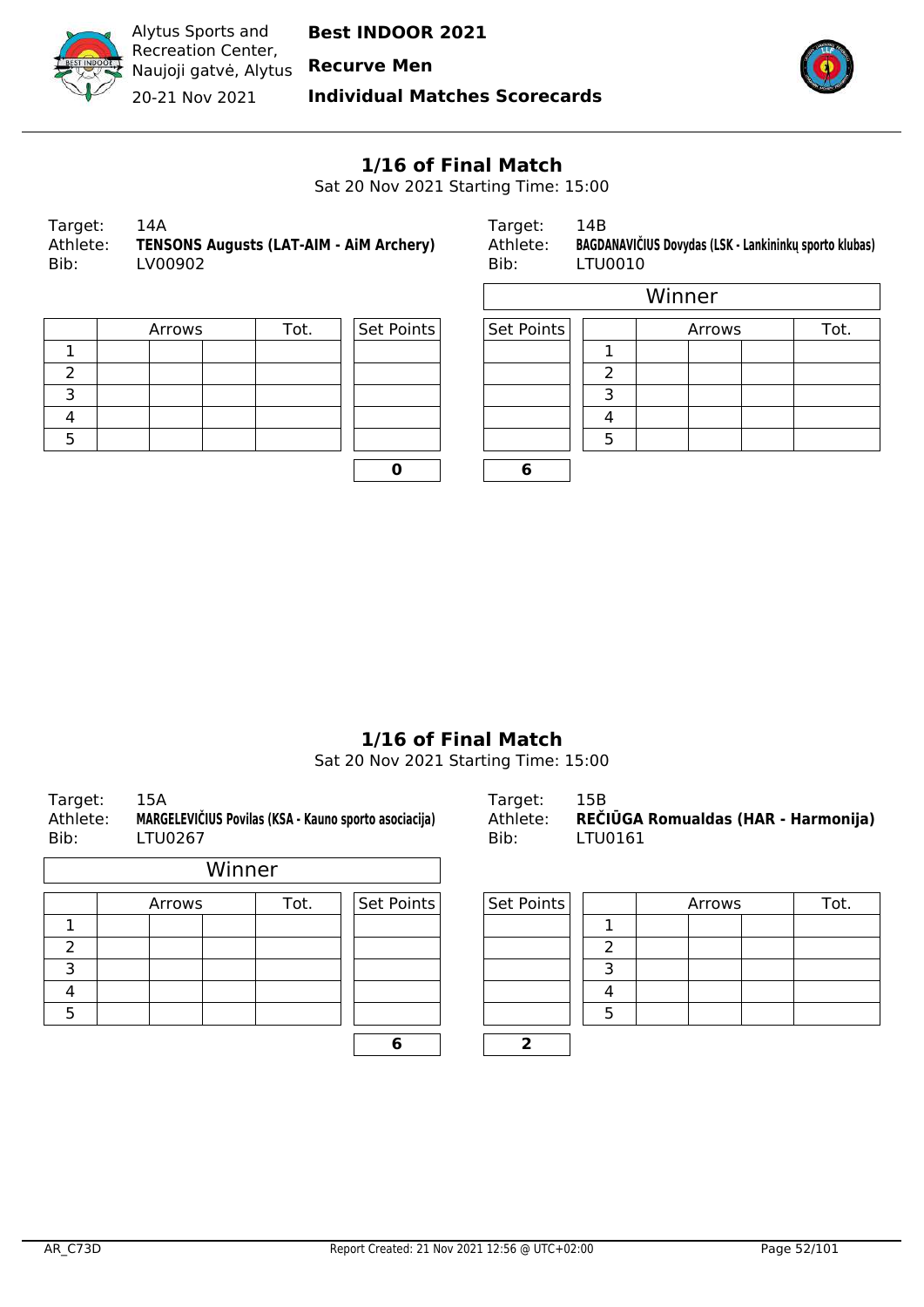

20-21 Nov 2021

**Individual Matches Scorecards**



#### **Gold Medal Match**

Sun 21 Nov 2021 Starting Time: 14:20

| Target:<br>Athlete:<br>Bib: | <b>BACZYK Zuzanna (MT - Marymont)</b><br>1005 | Target:<br>Athlete:<br>Bib: | -2<br>-SI |
|-----------------------------|-----------------------------------------------|-----------------------------|-----------|
|                             | \ A I !                                       |                             |           |

|                | Winner |            |                   |    |   |        |   |     |    |    |    |
|----------------|--------|------------|-------------------|----|---|--------|---|-----|----|----|----|
| Tot.<br>Arrows |        | Set Points | <b>Set Points</b> |    |   | Arrows |   | Tot |    |    |    |
|                | 10     | 10         | 10                | 30 |   |        |   | 10  | 9  | 10 | 29 |
|                | 10     | 10         | 10                | 30 |   |        |   | 10  | 10 | 10 | 30 |
| 3              | 10     | 9          | 9                 | 28 |   |        |   | 8   | 8  | 9  | 25 |
| 4              | 9      | 9          | 10                | 28 |   |        | 4 | 9   | 10 | 10 | 29 |
| 5              | 9      | 10         | 9                 | 28 |   |        |   | 10  | 10 | 8  | 28 |
|                |        |            |                   |    | c | л      |   |     |    |    |    |

| Target:  |                                                    |
|----------|----------------------------------------------------|
| Athlete: | SEMIONOVA Juliana (LSK - Lankininku sporto klubas) |
| Bib:     | LTU0174                                            |

| Arrows |    | Tot. | Set Points | Set Points |  | Arrows |    |    | Tot. |
|--------|----|------|------------|------------|--|--------|----|----|------|
| 10     | 10 | 30   |            |            |  | 10     | 9  | 10 | 29   |
| 10     | 10 | 30   |            |            |  | 10     | 10 | 10 | 30   |
| 9      | 9  | 28   |            |            |  | 8      | 8  | 9  | 25   |
| 9      | 10 | 28   |            |            |  | 9      | 10 | 10 | 29   |
| 10     | 9  | 28   |            |            |  | 10     | 10 | 8  | 28   |
|        |    |      |            |            |  |        |    |    |      |

#### **Bronze Medal Match**

Sun 21 Nov 2021 Starting Time: 10:30

| Athlete:<br>Bib: | <b>LTU0209</b> |        | VECKYTE Meda Viktorija (VMSC-LSK - Vilniaus miesto sporto centras) | Athlete:<br>Bib: | <b>RUNI</b><br>LV00 |
|------------------|----------------|--------|--------------------------------------------------------------------|------------------|---------------------|
|                  |                | Winner |                                                                    |                  |                     |
|                  | Arrows         | Tot.   | Set Points                                                         | Set Points       |                     |
|                  |                |        |                                                                    |                  | 1                   |
|                  |                |        |                                                                    |                  | 2                   |
|                  |                |        |                                                                    |                  | 3                   |
|                  |                |        |                                                                    |                  | 4                   |
|                  |                |        |                                                                    |                  | 5                   |

Target: 7 Target: 8 Athlete: **RUNIŠKOVA Marta (LAT-AMA - Amazones)** Bib: LV00820

| Arrows | Tot. | Set Points | Set Points |  | Arrows | Tot. |
|--------|------|------------|------------|--|--------|------|
|        |      |            |            |  |        |      |
|        |      |            |            |  |        |      |
|        |      |            |            |  |        |      |
|        |      |            |            |  |        |      |
|        |      |            |            |  |        |      |
|        |      |            |            |  |        |      |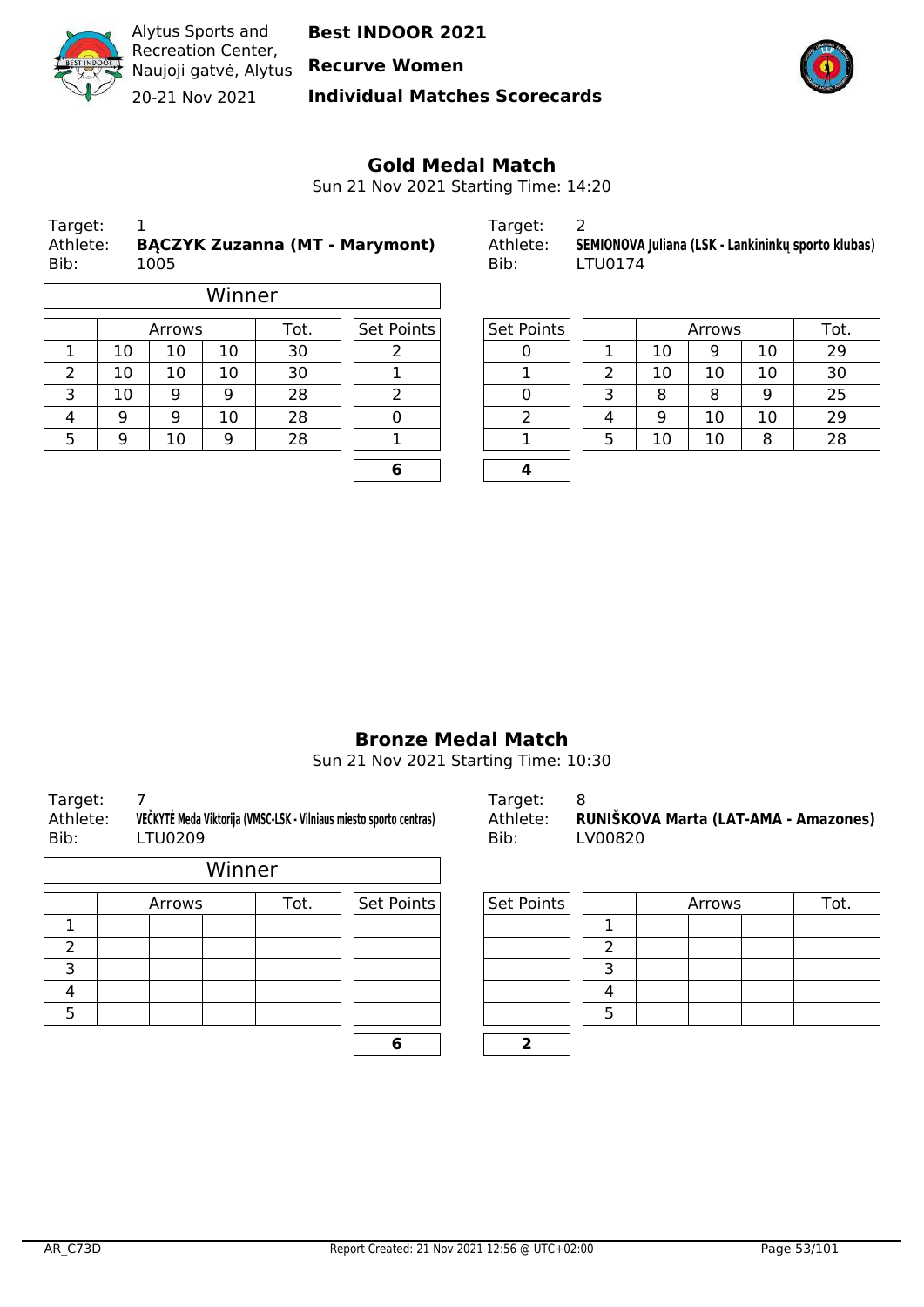

20-21 Nov 2021

**Individual Matches Scorecards**



#### **Semifinal Match**

Sun 21 Nov 2021 Starting Time: 10:00

| Target:<br>Athlete:<br>Bib: | 1               | 1005   |  |      | <b>BACZYK Zuzanna (MT - Marymont)</b> | Target:<br>Athlete:<br>Bib: | 2     | VEČKYTĖ Meda Viktorija (VMSC-LSK - Vilniaus miesto sporto centras)<br>LTU0209 |        |  |      |
|-----------------------------|-----------------|--------|--|------|---------------------------------------|-----------------------------|-------|-------------------------------------------------------------------------------|--------|--|------|
| Winner                      |                 |        |  |      |                                       |                             |       |                                                                               |        |  |      |
|                             |                 | Arrows |  | Tot. | Set Points                            | Set Points                  |       |                                                                               | Arrows |  | Tot. |
| 1                           |                 |        |  |      |                                       |                             | 1     |                                                                               |        |  |      |
| $\overline{2}$              |                 |        |  |      |                                       |                             | 2     |                                                                               |        |  |      |
| 3                           |                 |        |  |      |                                       |                             | 3     |                                                                               |        |  |      |
| 4                           |                 |        |  |      |                                       |                             | 4     |                                                                               |        |  |      |
| 5                           |                 |        |  |      |                                       |                             | 5     |                                                                               |        |  |      |
| S.O.1                       | 10 <sup>°</sup> |        |  |      |                                       | $\mathbf 0$                 | S.0.1 | 7                                                                             |        |  |      |
|                             |                 |        |  |      | 6                                     | 5                           |       |                                                                               |        |  |      |
|                             |                 |        |  |      |                                       |                             |       |                                                                               |        |  |      |

#### **Semifinal Match**

Sun 21 Nov 2021 Starting Time: 10:00

| Target:<br>Athlete:<br>Bib: | RUNIŠKOVA Marta (LAT-AMA - Amazones)<br>LV00820 | Target:<br>Athlete:<br>Bib: | 4<br>SEMIONOVA Juliana (LSK - Lankininku sporto klubas)<br>LTU0174 |
|-----------------------------|-------------------------------------------------|-----------------------------|--------------------------------------------------------------------|
|                             |                                                 |                             | $111: -22$                                                         |

| Arrows | Set Points<br>Set Points |  |  |
|--------|--------------------------|--|--|
|        |                          |  |  |
|        |                          |  |  |
|        |                          |  |  |
|        |                          |  |  |
|        |                          |  |  |
|        |                          |  |  |

| .      |      |            | ----       | ------         |        |      |  |  |  |  |
|--------|------|------------|------------|----------------|--------|------|--|--|--|--|
|        |      |            | Winner     |                |        |      |  |  |  |  |
| Arrows | Tot. | Set Points | Set Points |                | Arrows | Tot. |  |  |  |  |
|        |      |            |            | 1              |        |      |  |  |  |  |
|        |      |            |            | $\overline{2}$ |        |      |  |  |  |  |
|        |      |            |            | 3              |        |      |  |  |  |  |
|        |      |            |            | 4              |        |      |  |  |  |  |
|        |      |            |            | 5              |        |      |  |  |  |  |
|        |      |            | 6          |                |        |      |  |  |  |  |
|        |      |            |            |                |        |      |  |  |  |  |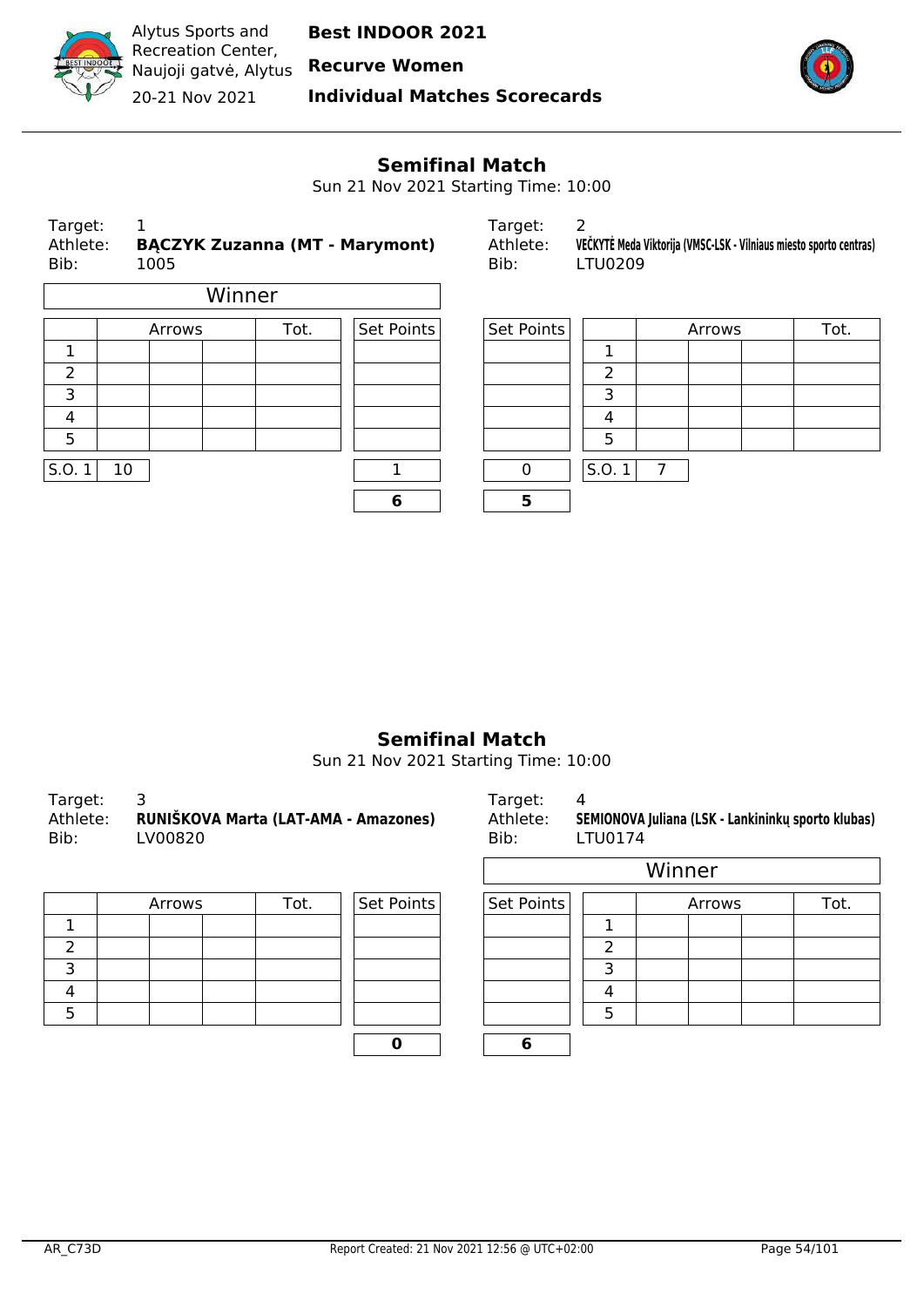

 $\mathbf{L}$ 

**Best INDOOR 2021**

20-21 Nov 2021

**Individual Matches Scorecards**



## **Quarterfinal Match**

Sun 21 Nov 2021 Starting Time: 09:00

| Target:<br>Athlete:<br>Bib: |  | 1A<br>1005 | Target:<br>Athlete:<br><b>BĄCZYK Zuzanna (MT - Marymont)</b><br>Bib: |                    | 1B<br>KAČONIENĖ Laima (LSK - Lankininkų sporto klubas)<br>LTU0356 |            |    |  |        |  |      |
|-----------------------------|--|------------|----------------------------------------------------------------------|--------------------|-------------------------------------------------------------------|------------|----|--|--------|--|------|
|                             |  |            | Winner                                                               |                    |                                                                   |            |    |  |        |  |      |
|                             |  | Arrows     |                                                                      | Set Points<br>Tot. |                                                                   | Set Points |    |  | Arrows |  | Tot. |
|                             |  |            |                                                                      |                    |                                                                   |            |    |  |        |  |      |
| 2                           |  |            |                                                                      |                    |                                                                   |            | າ  |  |        |  |      |
| 3                           |  |            |                                                                      |                    |                                                                   |            | 3  |  |        |  |      |
| 4                           |  |            |                                                                      |                    |                                                                   |            | 4  |  |        |  |      |
| п.                          |  |            |                                                                      |                    |                                                                   |            | п. |  |        |  |      |

| 6 |  |
|---|--|

| Target:  |                                                  |
|----------|--------------------------------------------------|
| Athlete: | KAČONIENĖ Laima (LSK - Lankininkų sporto klubas) |
| Bib:     | LTU0356                                          |

|        | Arrows | Tot. | Set Points | Set Points |  | Arrows |  |  |
|--------|--------|------|------------|------------|--|--------|--|--|
|        |        |      |            |            |  |        |  |  |
| ے      |        |      |            |            |  |        |  |  |
| ∍<br>⊃ |        |      |            |            |  |        |  |  |
| 4      |        |      |            |            |  |        |  |  |
| 5      |        |      |            |            |  |        |  |  |
|        |        |      |            |            |  |        |  |  |

#### **Quarterfinal Match**

Sun 21 Nov 2021 Starting Time: 09:00

| Target: 2A<br>Athlete:<br>Bib: | ABROMAVIČIENĖ Kristina (KLL - Klaipėdos lankininkai)<br>LTU0263 | Target:<br>Athlete:<br>Bib: | - 2B<br>VEČKYTĖ Meda Viktorija (VMSC-LSK - Vilniaus m<br>LTU0209 |
|--------------------------------|-----------------------------------------------------------------|-----------------------------|------------------------------------------------------------------|
|--------------------------------|-----------------------------------------------------------------|-----------------------------|------------------------------------------------------------------|

| Set Points<br>Tot.<br>Arrows |  | Set Points |  |  |
|------------------------------|--|------------|--|--|
|                              |  |            |  |  |
|                              |  |            |  |  |
|                              |  |            |  |  |
|                              |  |            |  |  |
|                              |  |            |  |  |
|                              |  |            |  |  |

| FU0263 |      | ROMAVIČIENĖ Kristina (KLL - Klaipėdos lankininkai) | Athlete:<br>Bib: | <b>LTU0209</b> |        |        | VEČKYTĖ Meda Viktorija (VMSC-LSK - Vilniaus miesto sporto centras) |
|--------|------|----------------------------------------------------|------------------|----------------|--------|--------|--------------------------------------------------------------------|
|        |      |                                                    |                  |                | Winner |        |                                                                    |
| Arrows | Tot. | Set Points                                         | Set Points       |                |        | Arrows | Tot.                                                               |
|        |      |                                                    |                  |                |        |        |                                                                    |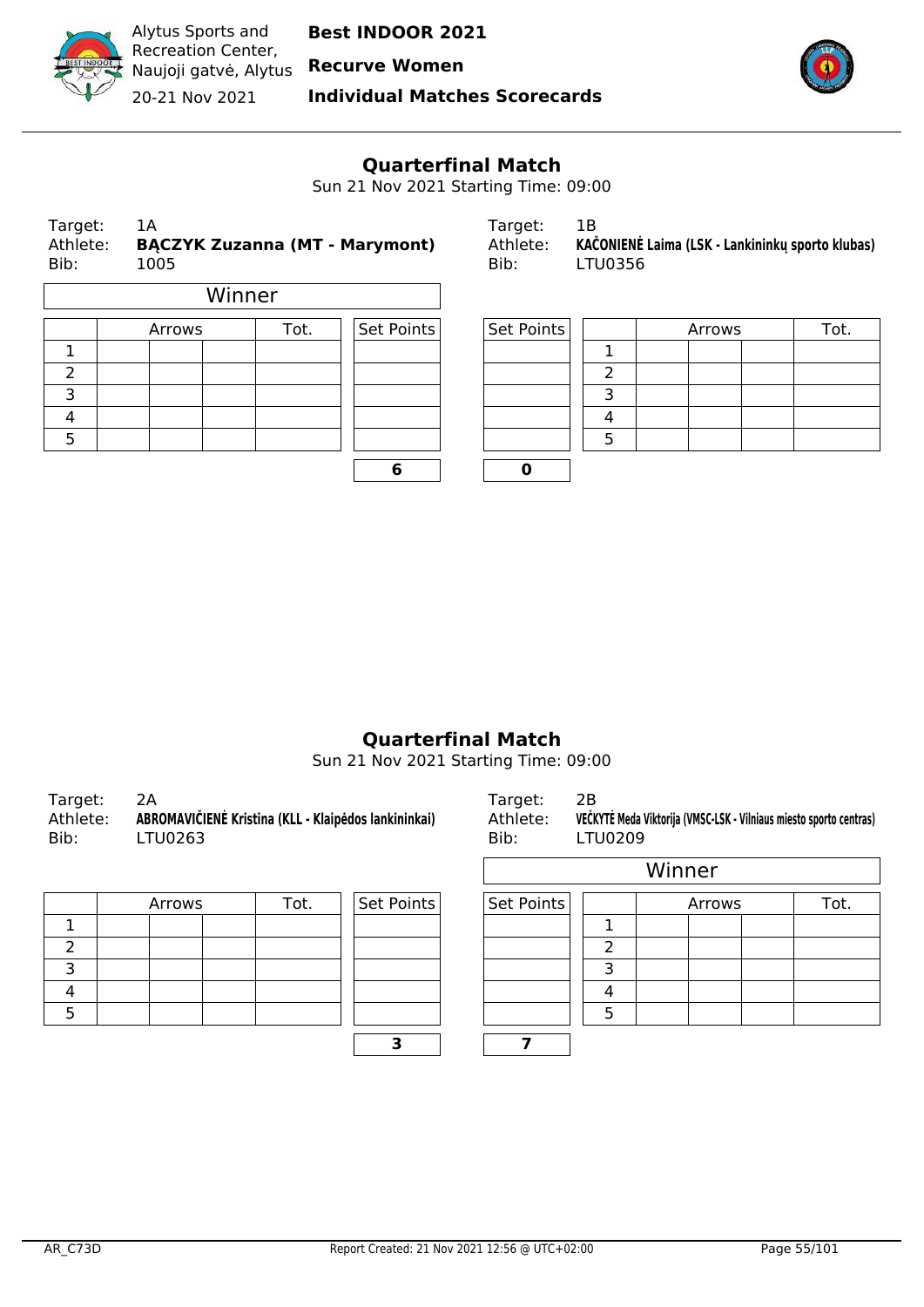

20-21 Nov 2021

**Individual Matches Scorecards**



## **Quarterfinal Match**

Sun 21 Nov 2021 Starting Time: 09:00

| Target:<br>3A<br>RUNIŠKOVA Marta (LAT-AMA - Amazones)<br>Athlete:<br>Bib:<br>LV00820 |        |      |            | Target:<br>Athlete:<br>Bib: | 3B<br>1001 | ZAJĄC Magdalena (MT - Marymont) |      |
|--------------------------------------------------------------------------------------|--------|------|------------|-----------------------------|------------|---------------------------------|------|
|                                                                                      | Winner |      |            |                             |            |                                 |      |
|                                                                                      | Arrows | Tot. | Set Points | Set Points                  |            | Arrows                          | Tot. |
|                                                                                      |        |      |            |                             |            |                                 |      |
| 2                                                                                    |        |      |            |                             | ົາ         |                                 |      |
| 3                                                                                    |        |      |            |                             | 3          |                                 |      |
| 4                                                                                    |        |      |            |                             | 4          |                                 |      |
| 5                                                                                    |        |      |            |                             | 5          |                                 |      |
|                                                                                      |        |      | $\epsilon$ | $\mathbf{a}$                |            |                                 |      |

| Target:  | 3В                                     |
|----------|----------------------------------------|
| Athlete: | <b>ZAJAC Magdalena (MT - Marymont)</b> |
| Bib:     | 1001                                   |

| Arrows | Tot. | Set Points | Set Points |  | Arrows | Tot. |
|--------|------|------------|------------|--|--------|------|
|        |      |            |            |  |        |      |
|        |      |            |            |  |        |      |
|        |      |            |            |  |        |      |
|        |      |            |            |  |        |      |
|        |      |            |            |  |        |      |
|        |      |            |            |  |        |      |

#### **Quarterfinal Match**

Sun 21 Nov 2021 Starting Time: 09:00

| Target:  | 4A                                        | Target:  | 4В                                                 |
|----------|-------------------------------------------|----------|----------------------------------------------------|
| Athlete: | <b>GRZYB Agnieszka (MS - MKŁ Strzała)</b> | Athlete: | SEMIONOVA Juliana (LSK - Lankininku sporto klubas) |
| Bib:     | 43097                                     | Bib:     | LTU0174                                            |
|          |                                           |          | .                                                  |

| Arrows | Tot. | Set Points | Set Points |  |
|--------|------|------------|------------|--|
|        |      |            |            |  |
|        |      |            |            |  |
|        |      |            |            |  |
|        |      |            |            |  |
|        |      |            |            |  |
|        |      |            |            |  |

| , כטכ  |      |            | .טוט       | L100117 |        |      |
|--------|------|------------|------------|---------|--------|------|
|        |      |            |            |         | Winner |      |
| Arrows | Tot. | Set Points | Set Points |         | Arrows | Tot. |
|        |      |            |            |         |        |      |
|        |      |            |            | ว       |        |      |
|        |      |            |            | З       |        |      |
|        |      |            |            | 4       |        |      |
|        |      |            |            | 5       |        |      |
|        |      | 1          | 7          |         |        |      |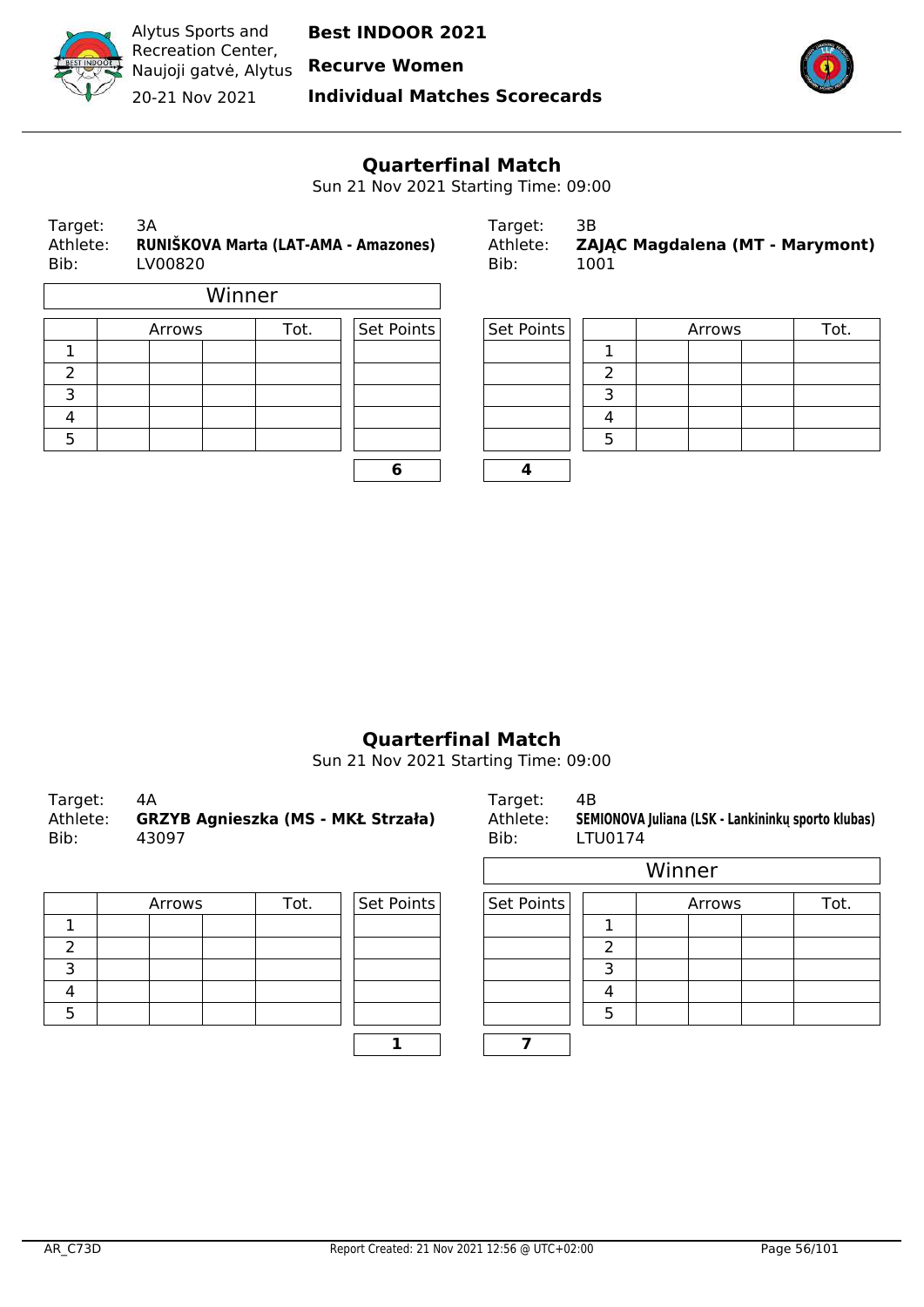

**Recurve Women**

20-21 Nov 2021

**Individual Matches Scorecards**



 $\overline{\phantom{0}}$ 

## **Eighth of Final Match**

Sat 20 Nov 2021 Starting Time: 14:30

| Target:          | 2A                                                            |  |
|------------------|---------------------------------------------------------------|--|
| Athlete:<br>Bib: | ČIUPAILIENĖ Dalia (LSK - Lankininkų sporto klubas)<br>LTU0040 |  |
|                  |                                                               |  |

Target: 2B Athlete: **KAČONIENĖ Laima (LSK - Lankininkų sporto klubas)**<br>Bib: LTU0356 LTU0356

| Arrows | Set Points | Set Points |  |  |  |
|--------|------------|------------|--|--|--|
|        |            |            |  |  |  |
|        |            |            |  |  |  |
|        |            |            |  |  |  |
|        |            |            |  |  |  |
|        |            |            |  |  |  |
|        |            |            |  |  |  |

|        |      |            |            | Winner |        |      |  |
|--------|------|------------|------------|--------|--------|------|--|
| Arrows | Tot. | Set Points | Set Points |        | Arrows | Tot. |  |
|        |      |            |            |        |        |      |  |
|        |      |            |            |        |        |      |  |
|        |      |            |            | っ      |        |      |  |
|        |      |            |            |        |        |      |  |
|        |      |            |            |        |        |      |  |
|        |      |            | О          |        |        |      |  |

## **Eighth of Final Match**

Sat 20 Nov 2021 Starting Time: 14:30

| Target: 3A<br>Athlete:<br>Bib: | RAMANAUSKAITĖ Paulina (ASRC-ŽL - ASRC-Žaliasis lankas)<br>LTU0158 | Target:<br>Bib: | - 3B<br>Athlete: ABROMAVIČIENĖ Kristina (KLL - Klaipėdos lankininkai)<br><b>LTU0263</b> |
|--------------------------------|-------------------------------------------------------------------|-----------------|-----------------------------------------------------------------------------------------|
|--------------------------------|-------------------------------------------------------------------|-----------------|-----------------------------------------------------------------------------------------|

| Arrows | Tot. | Set Points | Set Points |  |
|--------|------|------------|------------|--|
|        |      |            |            |  |
|        |      |            |            |  |
|        |      |            |            |  |
|        |      |            |            |  |
|        |      |            |            |  |
|        |      |            |            |  |

|      |            | DIU.<br><b>LIUUZUJ</b> |   |        |      |
|------|------------|------------------------|---|--------|------|
|      |            | Winner                 |   |        |      |
| Tot. | Set Points | Set Points             |   | Arrows | Tot. |
|      |            |                        |   |        |      |
|      |            |                        | 2 |        |      |
|      |            |                        | 3 |        |      |
|      |            |                        | 4 |        |      |
|      |            |                        | 5 |        |      |
|      |            |                        |   |        |      |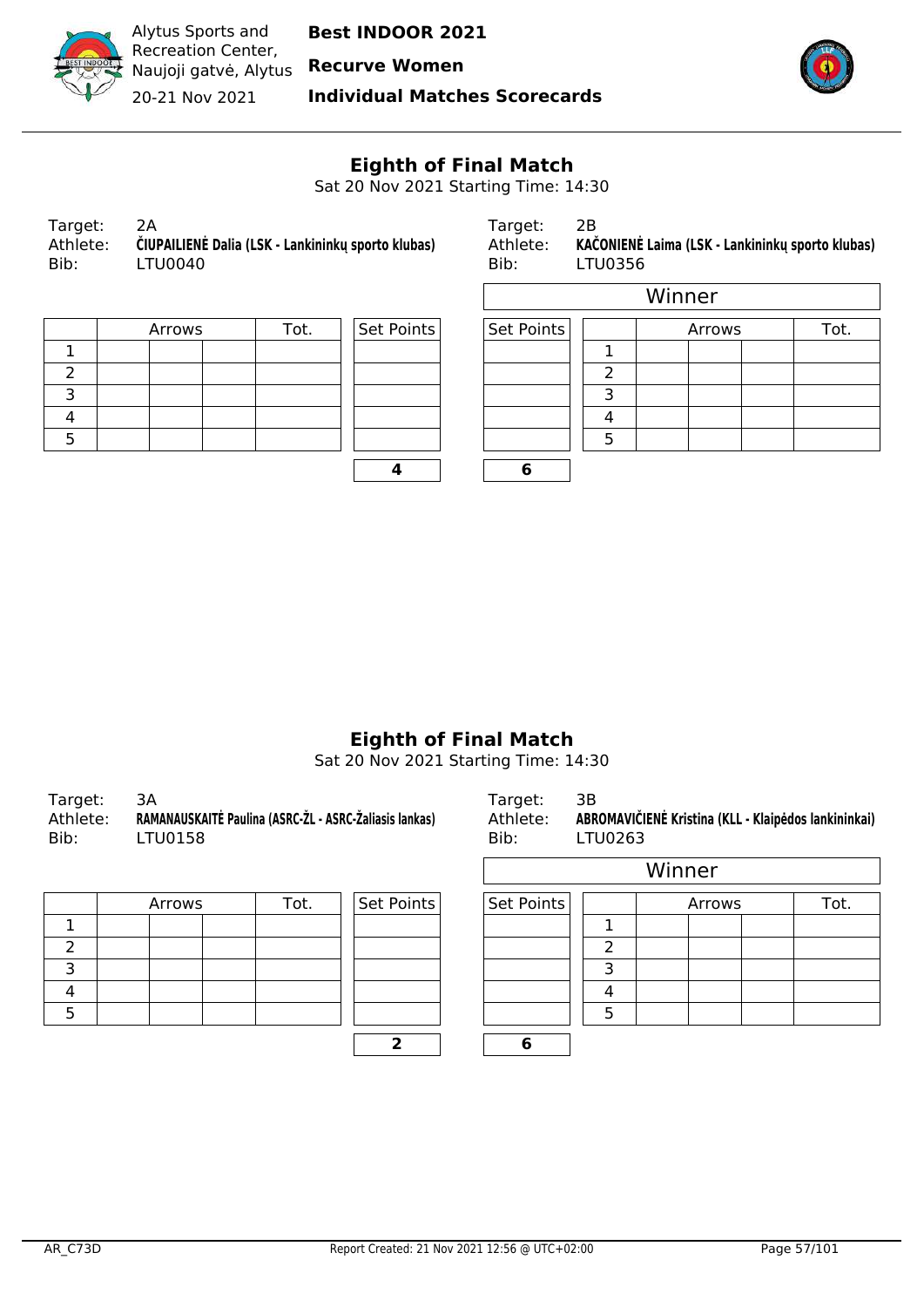

**Recurve Women**

20-21 Nov 2021

**Individual Matches Scorecards**



 $\overline{\mathbb{I}}$ 

## **Eighth of Final Match**

Sat 20 Nov 2021 Starting Time: 14:30

 $\overline{\Gamma}$ 

| Target:          | 4А                                                      |
|------------------|---------------------------------------------------------|
| Athlete:<br>Bib: | KUZMIENĖ Laila (KLL - Klaipėdos lankininkai)<br>LTU0103 |
|                  |                                                         |

Target: 4B Athlete: **VEČKYTĖ Meda Viktorija (VMSC-LSK - Vilniaus miesto sporto centras)**<br>Bib: LTU0209 LTU0209

| Arrows | Tot. | Set Points | Set Points |  |
|--------|------|------------|------------|--|
|        |      |            |            |  |
|        |      |            |            |  |
|        |      |            |            |  |
|        |      |            |            |  |
|        |      |            |            |  |
|        |      |            |            |  |

| Set Points | Set Po |
|------------|--------|
|            |        |
|            |        |
|            |        |
|            |        |
|            |        |
| ,          |        |
|            |        |

|        |      |            |            | Winner |        |      |  |
|--------|------|------------|------------|--------|--------|------|--|
| Arrows | Tot. | Set Points | Set Points |        | Arrows | Tot. |  |
|        |      |            |            |        |        |      |  |
|        |      |            |            |        |        |      |  |
|        |      |            |            | っ      |        |      |  |
|        |      |            |            |        |        |      |  |
|        |      |            |            | 5      |        |      |  |
|        |      |            | 6          |        |        |      |  |

## **Eighth of Final Match**

Sat 20 Nov 2021 Starting Time: 14:30

| Target:<br>Athlete:<br>Bib: | 5A<br>RUNIŠKOVA Marta (LAT-AMA - Amazones)<br>LV00820 |        |            | Target:<br>Athlete:<br>Bib: | 5В<br><b>LTU0007</b> |        | ANDRULIENĖ Vika (KLL - Klaipėdos lankininkai) |
|-----------------------------|-------------------------------------------------------|--------|------------|-----------------------------|----------------------|--------|-----------------------------------------------|
|                             |                                                       | Winner |            |                             |                      |        |                                               |
|                             | Arrows                                                | Tot.   | Set Points | Set Points                  |                      | Arrows | Tot.                                          |
| 1                           |                                                       |        |            |                             |                      |        |                                               |
| 2                           |                                                       |        |            |                             | າ                    |        |                                               |
| 3                           |                                                       |        |            |                             | 3                    |        |                                               |
| 4                           |                                                       |        |            |                             | 4                    |        |                                               |
| 5                           |                                                       |        |            |                             | 5                    |        |                                               |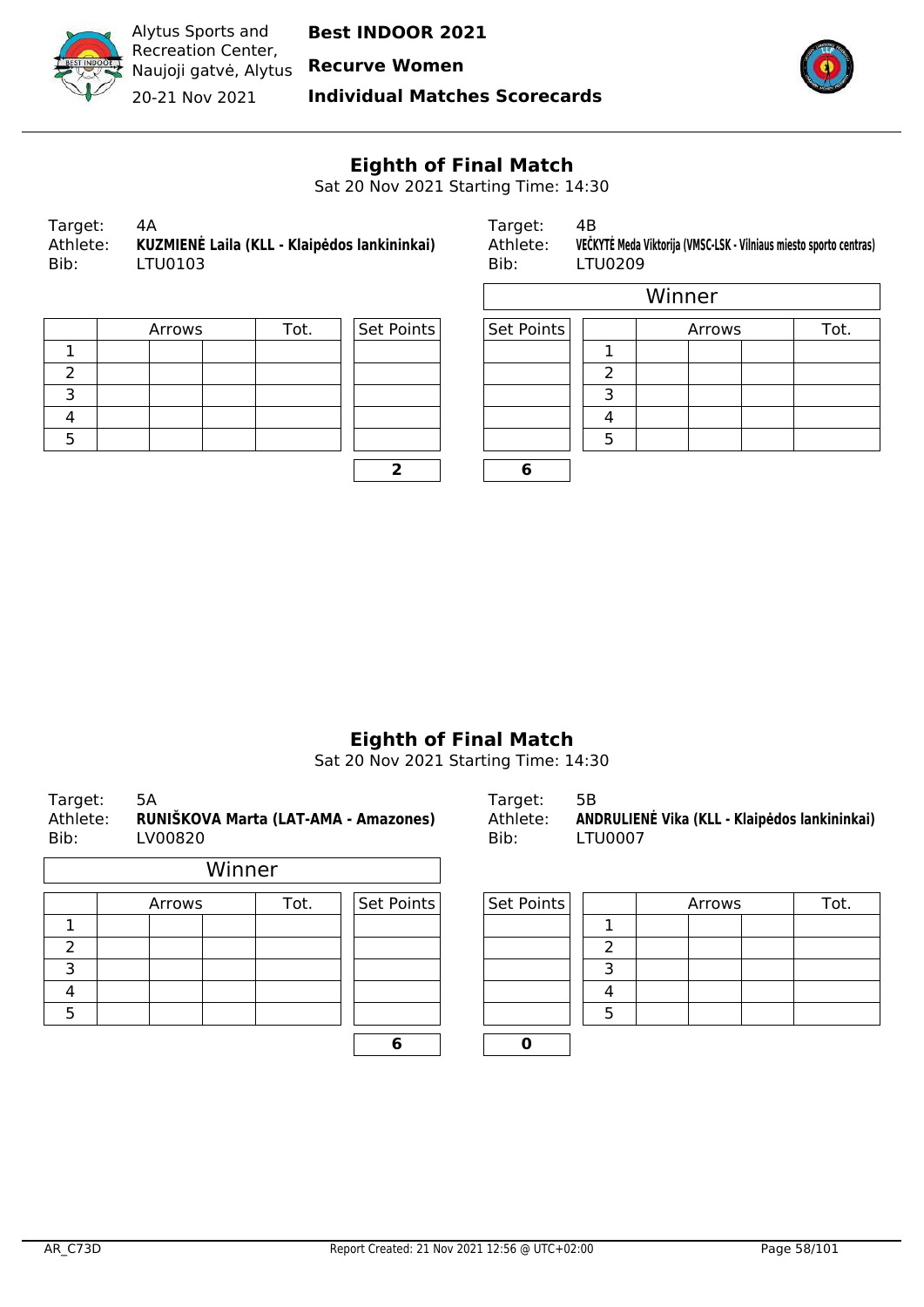

20-21 Nov 2021

**Individual Matches Scorecards**



 $\overline{\phantom{0}}$ 

## **Eighth of Final Match**

Sat 20 Nov 2021 Starting Time: 14:30

 $\overline{a}$ 

| Target:<br>6A<br>Athlete:<br>Bib: | BARKAUSKAITĖ Julija (KLL - Klaipėdos lankininkai)<br>LTU0310 | Target:<br>Athlete:<br>Bib: | - 6B<br><b>ZAJA</b><br>1001 |
|-----------------------------------|--------------------------------------------------------------|-----------------------------|-----------------------------|
|-----------------------------------|--------------------------------------------------------------|-----------------------------|-----------------------------|

Target: 6B Athlete: **ZAJĄC Magdalena (MT - Marymont)** Bib:  $1001$ 

| Arrows | Tot. | Set Points | Set Points |  |
|--------|------|------------|------------|--|
|        |      |            |            |  |
|        |      |            |            |  |
|        |      |            |            |  |
|        |      |            |            |  |
|        |      |            |            |  |
|        |      |            |            |  |

| Set Points | Set Po |
|------------|--------|
|            |        |

|        |      |            |            |   | Winner |      |
|--------|------|------------|------------|---|--------|------|
| Arrows | Tot. | Set Points | Set Points |   | Arrows | Tot. |
|        |      |            |            |   |        |      |
|        |      |            |            | ำ |        |      |
|        |      |            |            |   |        |      |
|        |      |            |            |   |        |      |
|        |      |            |            |   |        |      |
|        |      |            | o          |   |        |      |

## **Eighth of Final Match**

Sat 20 Nov 2021 Starting Time: 14:30

| Target:<br>Bib: | 7A<br>Athlete: KREICBERGA Anete (LAT-AMJ - Amazones / Jūrmala)<br>LV00037 | Target:<br>Bib: | 7B<br>Athlete: GRZYB Agnieszka (MS - MKŁ Strzała)<br>43097 |
|-----------------|---------------------------------------------------------------------------|-----------------|------------------------------------------------------------|
|-----------------|---------------------------------------------------------------------------|-----------------|------------------------------------------------------------|

| Set Points<br>Tot.<br>Arrows |  | Set Points |  |   |
|------------------------------|--|------------|--|---|
|                              |  |            |  |   |
|                              |  |            |  |   |
|                              |  |            |  | っ |
|                              |  |            |  |   |
|                              |  |            |  |   |
|                              |  |            |  |   |

| Bib: | Athlete: GRZYB Agnieszka (MS - MKŁ Strzała)<br>43097 |
|------|------------------------------------------------------|
|      | <i>Minner</i>                                        |

|        |      |            |            |   | Winner |      |
|--------|------|------------|------------|---|--------|------|
| Arrows | Tot. | Set Points | Set Points |   | Arrows | Tot. |
|        |      |            |            |   |        |      |
|        |      |            |            |   |        |      |
|        |      |            |            |   |        |      |
|        |      |            |            |   |        |      |
|        |      |            |            | ᄃ |        |      |
|        |      |            | o          |   |        |      |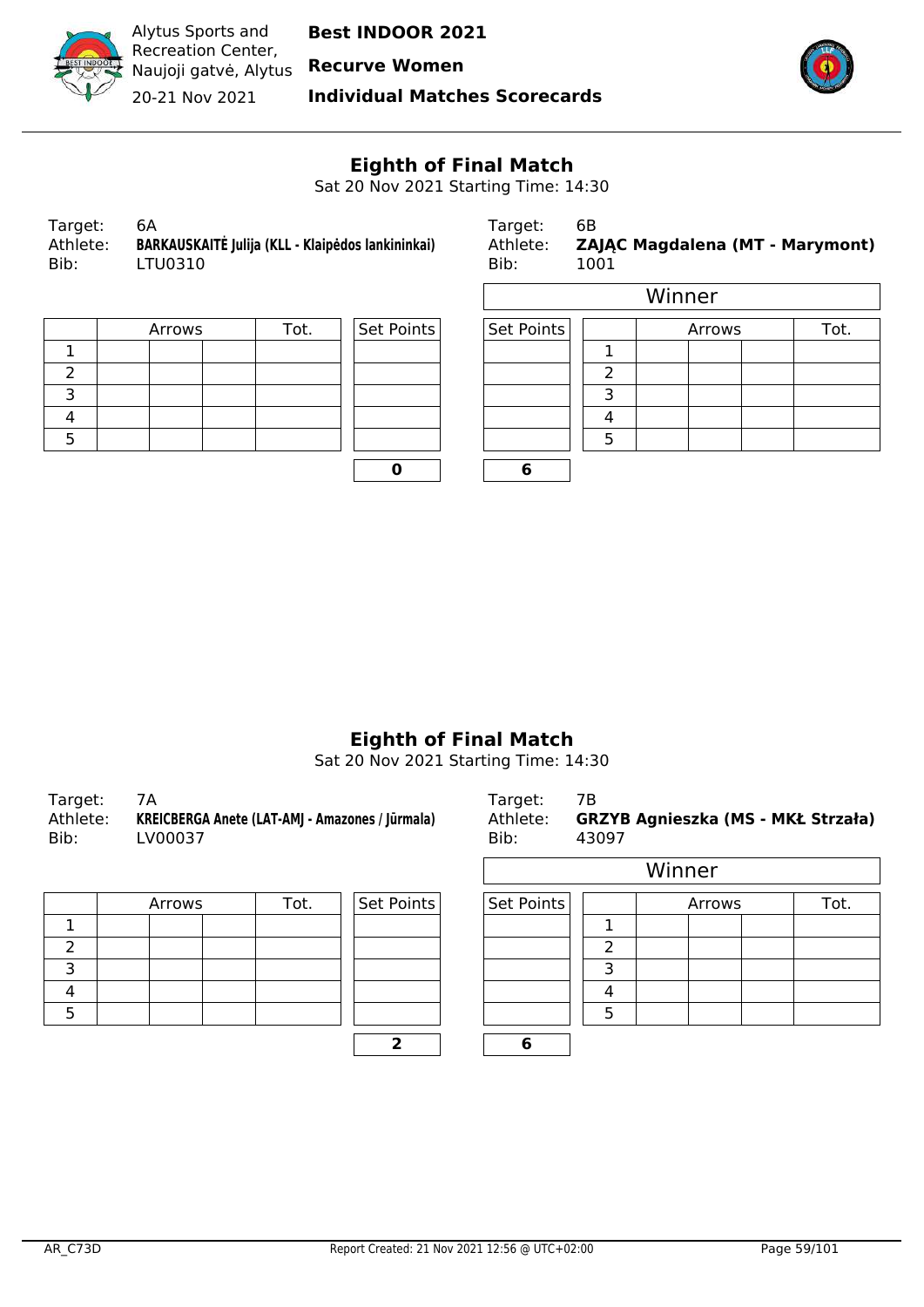

Alytus Sports and Recreation Center, Naujoji gatvė, Alytus

**Best INDOOR 2021**

**Recurve Women**

20-21 Nov 2021

**Individual Matches Scorecards**



# **Eighth of Final Match**

Sat 20 Nov 2021 Starting Time: 14:30

r

| Target:  | 8A                                         |
|----------|--------------------------------------------|
| Athlete: | ŽELVYTĖ Ieva (KLL - Klaipėdos lankininkai) |
| Bib:     | LTU0366                                    |

Target: 8B Athlete: **SEMIONOVA Juliana (LSK - Lankininkų sporto klubas)**<br>Bib: LTU0174 LTU0174

| Arrows | Tot. | Set Points | Set Points |  |
|--------|------|------------|------------|--|
|        |      |            |            |  |
|        |      |            |            |  |
|        |      |            |            |  |
|        |      |            |            |  |
|        |      |            |            |  |
|        |      |            |            |  |

| Set Points |  |
|------------|--|
|            |  |
|            |  |
|            |  |
|            |  |
|            |  |
|            |  |

|        |      |            |            |   | Winner |      |
|--------|------|------------|------------|---|--------|------|
| Arrows | Tot. | Set Points | Set Points |   | Arrows | Tot. |
|        |      |            |            |   |        |      |
|        |      |            |            |   |        |      |
|        |      |            |            | ₹ |        |      |
|        |      |            |            | 4 |        |      |
|        |      |            |            | 5 |        |      |
|        |      | ר          | 6          |   |        |      |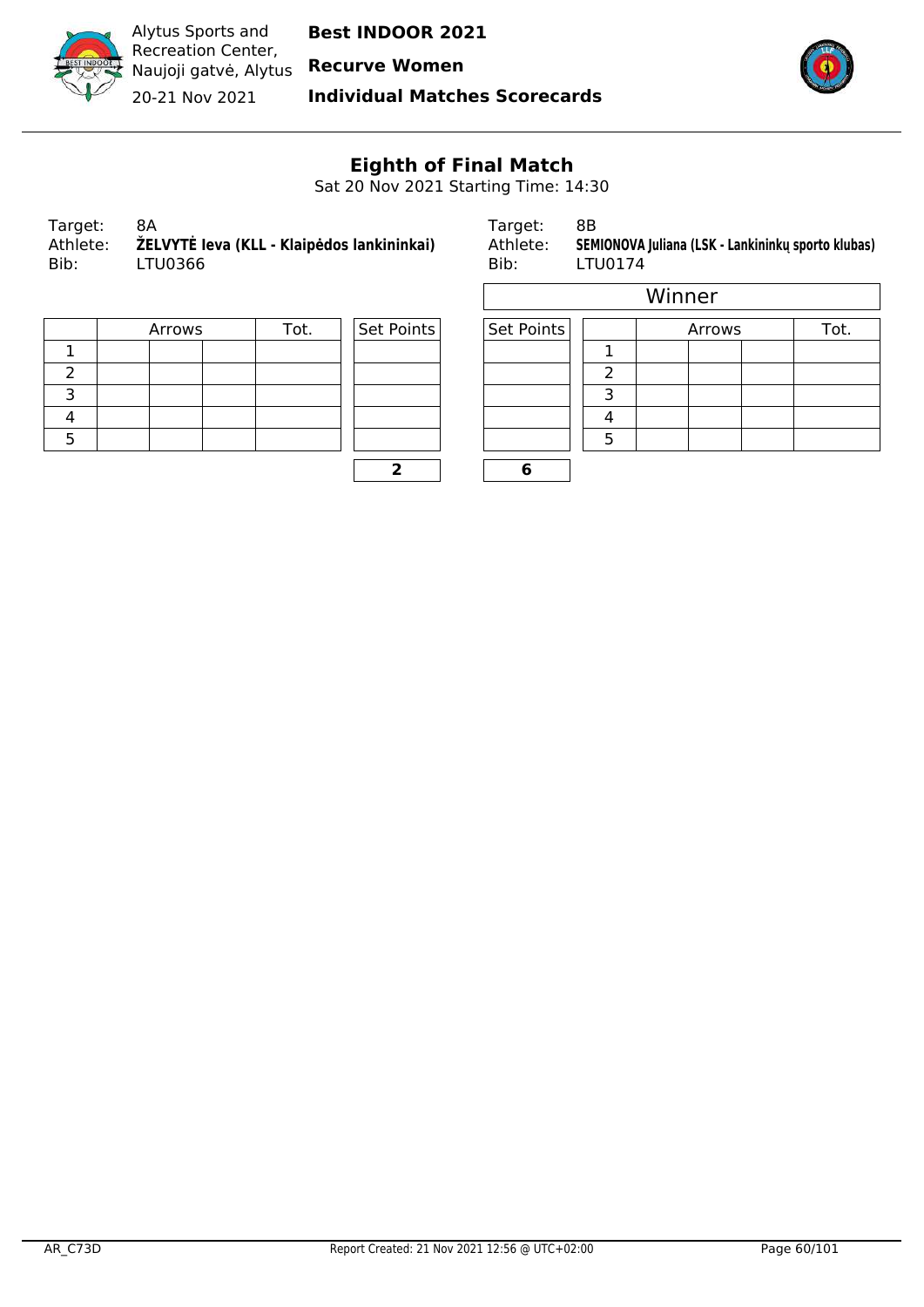

Naujoji gatvė, Alytus **Compound Men and Women**



Recreation Center, 20-21 Nov 2021

Alytus Sports and

**Individual Matches Scorecards**



#### **Gold Medal Match**

Sun 21 Nov 2021 Starting Time: 14:00

 $\overline{\phantom{a}}$ 

| Target:  |  |
|----------|--|
| Athlete: |  |

|        |    |        | Winner |      |       |       |   |    |        |    |     |
|--------|----|--------|--------|------|-------|-------|---|----|--------|----|-----|
|        |    | Arrows |        | Tot. | Total | Total |   |    | Arrows |    | Tot |
| ᅩ      | 10 | 10     | 10     | 30   | 30    | 27    |   | 9  | 9      | 9  | 27  |
| っ<br>∠ | 10 | 10     | 10     | 30   | 60    | 55    | っ | 10 | 10     | 8  | 28  |
| 3      | 10 | 10     | 10     | 30   | 90    | 85    | 3 | 10 | 10     | 10 | 30  |
| 4      | 10 | 10     | 10     | 30   | 120   | 114   | 4 | 10 | 9      | 10 | 29  |
| 5      | 9  | 10     | 10     | 29   | 149   | 142   | 5 | 10 | 9      | 9  | 28  |
|        |    |        |        |      | 149   | 142   |   |    |        |    |     |

| Target:  |                                                    | Target:  |                                                      |
|----------|----------------------------------------------------|----------|------------------------------------------------------|
| Athlete: | . ŠIGAUSKAS Vladas (KSA - Kauno sporto asociacija) | Athlete: | KARPAVIČIUS Žydrūnas (KSA - Kauno sporto asociacija) |
| Bib:     | LTU0177                                            | Bib:     | LTU0090                                              |

| Arrows |    | Tot. | Total | Total |   |    | Arrows |    | Tot. |
|--------|----|------|-------|-------|---|----|--------|----|------|
| 10     | 10 | 30   | 30    | 27    |   |    | 9      | 9  | 27   |
| 10     | 10 | 30   | 60    | 55    |   | 10 | 10     | 8  | 28   |
| 10     | 10 | 30   | 90    | 85    |   | 10 | 10     | 10 | 30   |
| 10     | 10 | 30   | 120   | 114   | 4 | 10 | 9      | 10 | 29   |
| 10     | 10 | 29   | 149   | 142   | 5 | 10 | 9      | 9  | 28   |
|        |    |      | 149   | 142   |   |    |        |    |      |

#### **Bronze Medal Match**

Sun 21 Nov 2021 Starting Time: 10:30

| Target:<br>Bib: | 13<br>BARANAUSKAS Rolandas (A-ŽL - Alytupis-Žaliasis lankas)<br>Athlete:<br>LTU0013 |        |       |       | 14 | GRIGARAVIČIUS Marius (ULK - Utenos lankininkų klubas)<br>LTU0068 |      |  |  |  |  |
|-----------------|-------------------------------------------------------------------------------------|--------|-------|-------|----|------------------------------------------------------------------|------|--|--|--|--|
|                 |                                                                                     | Winner |       |       |    |                                                                  |      |  |  |  |  |
|                 | Arrows                                                                              | Tot.   | Total | Total |    | Arrows                                                           | Tot. |  |  |  |  |
| ٦               |                                                                                     |        |       |       |    |                                                                  |      |  |  |  |  |
| 2               |                                                                                     |        |       |       | າ  |                                                                  |      |  |  |  |  |
| 3               |                                                                                     |        |       |       | 3  |                                                                  |      |  |  |  |  |
| 4               |                                                                                     |        |       |       | 4  |                                                                  |      |  |  |  |  |
| 5               |                                                                                     |        |       |       | 5  |                                                                  |      |  |  |  |  |

| Athlete:    | <b>GRIGARAVIČIUS Marius (ULK - Utenos lankininku klubas)</b> |  |  |  |  |  |
|-------------|--------------------------------------------------------------|--|--|--|--|--|
| Bib:        | LTU0068                                                      |  |  |  |  |  |
| <b>DILC</b> |                                                              |  |  |  |  |  |

|       |                | <b>DNS</b> |  |  |  |  |  |  |
|-------|----------------|------------|--|--|--|--|--|--|
| Total | Tot.<br>Arrows |            |  |  |  |  |  |  |
|       |                |            |  |  |  |  |  |  |
|       |                |            |  |  |  |  |  |  |
|       |                |            |  |  |  |  |  |  |
|       |                |            |  |  |  |  |  |  |
|       |                |            |  |  |  |  |  |  |
|       |                |            |  |  |  |  |  |  |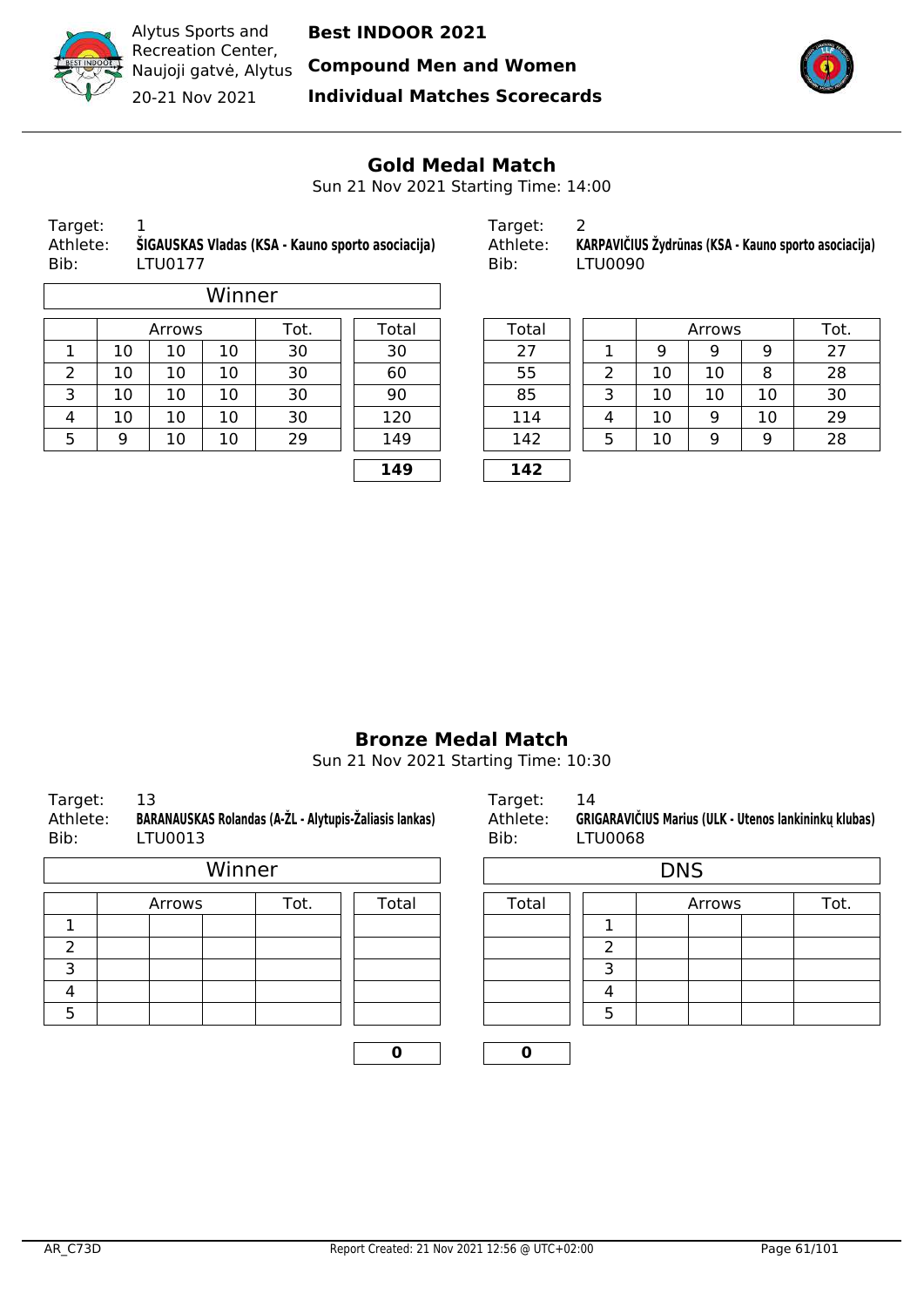

**Compound Men and Women**

Recreation Center, Naujoji gatvė, Alytus 20-21 Nov 2021

Alytus Sports and

**Individual Matches Scorecards**



## **Semifinal Match**

Sun 21 Nov 2021 Starting Time: 10:00

| Target:<br>Athlete:<br>Bib: |  | 9<br>ŠIGAUSKAS Vladas (KSA - Kauno sporto asociacija)<br>LTU0177 |  |      |       | Target:<br>Athlete:<br>Bib: |  | 10<br>BARANAUSKAS Rolandas (A-ŽL - Alytupis-Žaliasis lankas)<br>LTU0013 |  |        |  |      |  |
|-----------------------------|--|------------------------------------------------------------------|--|------|-------|-----------------------------|--|-------------------------------------------------------------------------|--|--------|--|------|--|
| Winner                      |  |                                                                  |  |      |       |                             |  |                                                                         |  |        |  |      |  |
|                             |  | Arrows                                                           |  | Tot. | Total | Total                       |  |                                                                         |  | Arrows |  | Tot. |  |
|                             |  |                                                                  |  |      |       |                             |  |                                                                         |  |        |  |      |  |
| 2                           |  |                                                                  |  |      |       |                             |  | ົ                                                                       |  |        |  |      |  |
| 3                           |  |                                                                  |  |      |       |                             |  | 3                                                                       |  |        |  |      |  |
| 4                           |  |                                                                  |  |      |       |                             |  | 4                                                                       |  |        |  |      |  |

| raryct.  | 1 V J                                                  |
|----------|--------------------------------------------------------|
| Athlete: | BARANAUSKAS Rolandas (A-ŽL - Alytupis-Žaliasis lankas) |
| Bib:     | LTU0013                                                |

|   | Tot.<br>Arrows |  | Total |  |     |   | Arrows | Tot. |
|---|----------------|--|-------|--|-----|---|--------|------|
| ┻ |                |  |       |  |     |   |        |      |
| 2 |                |  |       |  |     |   |        |      |
| 3 |                |  |       |  |     | ∽ |        |      |
| 4 |                |  |       |  |     | 4 |        |      |
| 5 |                |  |       |  |     |   |        |      |
|   |                |  | 145   |  | 139 |   |        |      |

## **Semifinal Match**

Sun 21 Nov 2021 Starting Time: 10:00

| Target:<br>Athlete:<br>Bib: | 11<br>KARPAVIČIUS Žydrūnas (KSA - Kauno sporto asociacija)<br>LTU0090 |        |       | Target:<br>Athlete:<br>Bib: | 12<br><b>LTU0068</b> | GRIGARAVIČIUS Marius (ULK - Utenos lankininkų klubas) |      |
|-----------------------------|-----------------------------------------------------------------------|--------|-------|-----------------------------|----------------------|-------------------------------------------------------|------|
|                             |                                                                       | Winner |       |                             |                      | <b>DNS</b>                                            |      |
|                             | Arrows                                                                | Tot.   | Total | Total                       |                      | Arrows                                                | Tot. |
|                             |                                                                       |        |       |                             |                      |                                                       |      |
| 2                           |                                                                       |        |       |                             | 2                    |                                                       |      |
| 3                           |                                                                       |        |       |                             | 3                    |                                                       |      |
| 4                           |                                                                       |        |       |                             | 4                    |                                                       |      |
| 5                           |                                                                       |        |       |                             | 5                    |                                                       |      |
|                             |                                                                       |        | 0     | 0                           |                      |                                                       |      |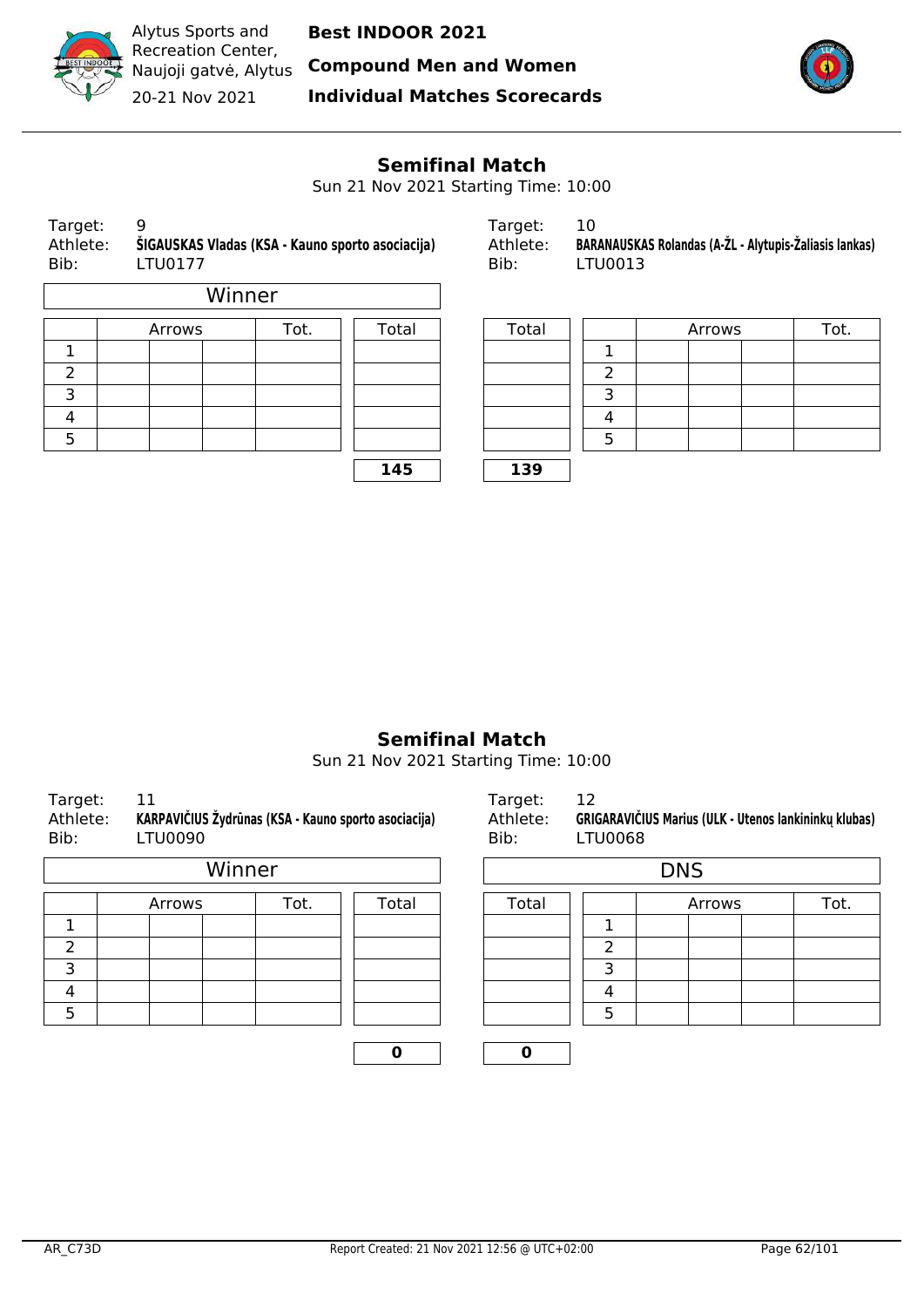

**Compound Men and Women**



Recreation Center, Naujoji gatvė, Alytus 20-21 Nov 2021

Alytus Sports and

**Individual Matches Scorecards**



## **Quarterfinal Match**

Sun 21 Nov 2021 Starting Time: 09:00

| Target:<br>Athlete:<br>Bib: | 9Α<br>LTU0177 | ŠIGAUSKAS Vladas (KSA - Kauno sporto asociacija) |      |       |  | Target:<br>Athlete:<br>Bib: | 9Β<br>1009 | LASITSA Renat (STR - Strėlė) |  |
|-----------------------------|---------------|--------------------------------------------------|------|-------|--|-----------------------------|------------|------------------------------|--|
|                             |               | Winner                                           |      |       |  |                             |            |                              |  |
|                             | Arrows        |                                                  | Tot. | Total |  | Total                       |            | Arrows                       |  |
|                             |               |                                                  |      |       |  |                             |            |                              |  |
| 2                           |               |                                                  |      |       |  |                             | 2          |                              |  |
| 3                           |               |                                                  |      |       |  |                             | 3          |                              |  |
| 4                           |               |                                                  |      |       |  |                             | 4          |                              |  |
| 5                           |               |                                                  |      |       |  |                             | 5          |                              |  |

**146 138**

| Target:  | 9В                                  |
|----------|-------------------------------------|
| Athlete: | <b>LASITSA Renat (STR - Strėlė)</b> |
| Bib:     | 1009                                |

| Arrows | Tot. | Total | Total |  | Arrows | Tot. |
|--------|------|-------|-------|--|--------|------|
|        |      |       |       |  |        |      |
|        |      |       |       |  |        |      |
|        |      |       |       |  |        |      |
|        |      |       |       |  |        |      |
|        |      |       |       |  |        |      |
|        |      | 1AC   | 120   |  |        |      |

## **Quarterfinal Match**

Sun 21 Nov 2021 Starting Time: 09:00

| - 10A<br>Target:<br>PRAPUOLENIS Arvydas (KSA - Kauno sporto asociacija)<br>Athlete:<br>Bib:<br>LTU0154 | Target:<br>Athlete:<br>Bib: | 10B<br>BARANAUSKAS Rolandas (A-ŽL - Alytupis-Žaliasis lankas)<br>LTU0013 |
|--------------------------------------------------------------------------------------------------------|-----------------------------|--------------------------------------------------------------------------|
|--------------------------------------------------------------------------------------------------------|-----------------------------|--------------------------------------------------------------------------|

| Arrows |  | Tot. | Total | Total |  |
|--------|--|------|-------|-------|--|
|        |  |      |       |       |  |
|        |  |      |       |       |  |
|        |  |      |       |       |  |
|        |  |      |       |       |  |
|        |  |      |       |       |  |

| APUOLENIS Arvydas (KSA - Kauno sporto asociacija)<br>FU0154 |      |       | <b>BARANAUSKAS Rolandas (A-ZL - Alytupis-Zaliasis lankas)</b><br>Athlete:<br>Bib:<br>LTU0013 |       |  |        |      |  |
|-------------------------------------------------------------|------|-------|----------------------------------------------------------------------------------------------|-------|--|--------|------|--|
|                                                             |      |       |                                                                                              |       |  | Winner |      |  |
| Arrows                                                      | Tot. | Total |                                                                                              | Total |  | Arrows | Tot. |  |
|                                                             |      |       |                                                                                              |       |  |        |      |  |

| . |  |  |  |
|---|--|--|--|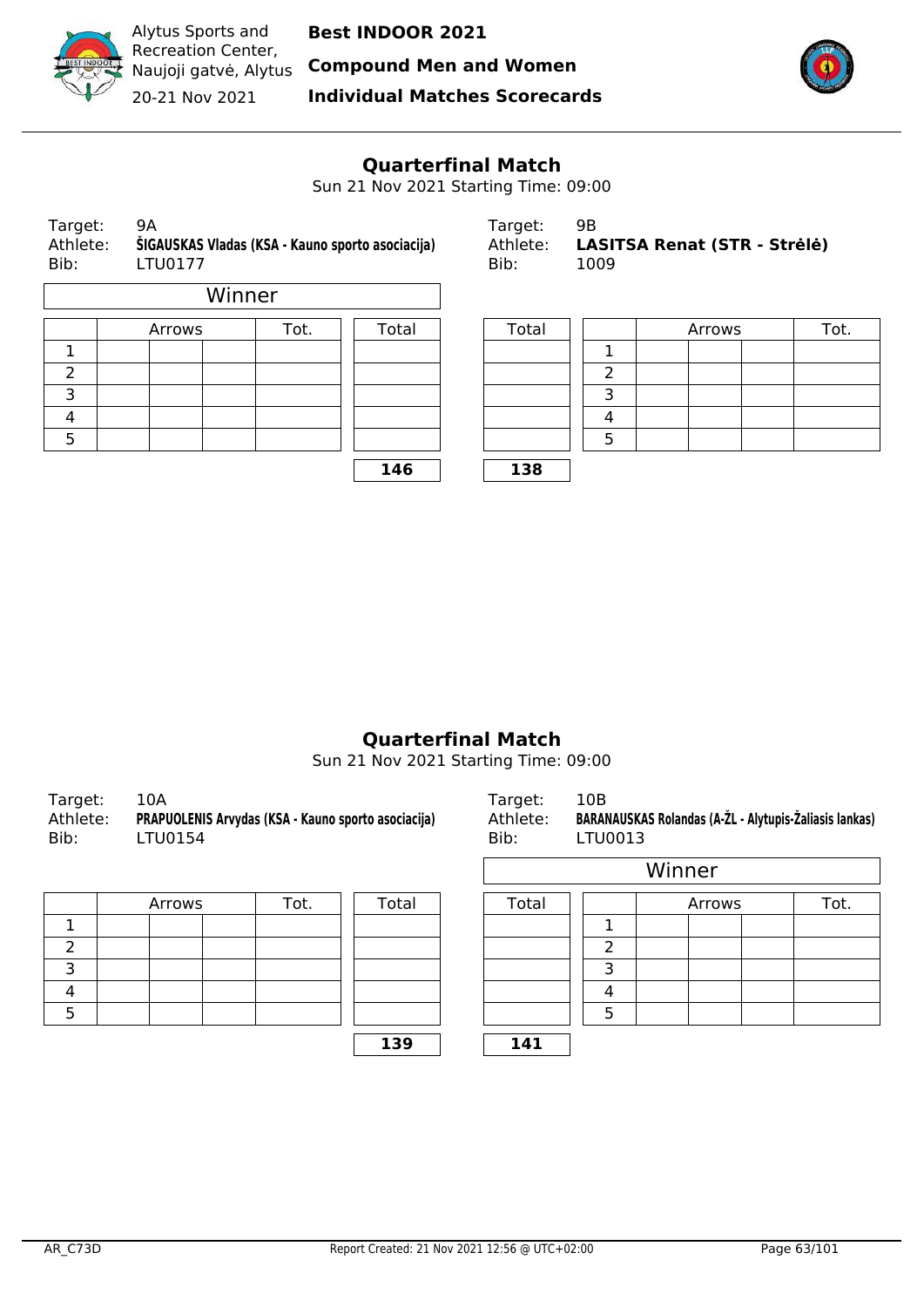

Alytus Sports and Recreation Center, 20-21 Nov 2021

**Best INDOOR 2021**

Naujoji gatvė, Alytus **Compound Men and Women**

**Individual Matches Scorecards**



## **Quarterfinal Match**

Sun 21 Nov 2021 Starting Time: 09:00

| Target:<br>Athlete:<br>Bib: | 11A<br>KARPAVIČIUS Žydrūnas (KSA - Kauno sporto asociacija)<br><b>LTU0090</b> |      | Target:<br>Athlete:<br>Bib: | 11B<br><b>KOND</b><br>1008 |                |
|-----------------------------|-------------------------------------------------------------------------------|------|-----------------------------|----------------------------|----------------|
|                             | Winner                                                                        |      |                             |                            |                |
|                             | Arrows                                                                        | Tot. | Total                       | Total                      |                |
| 1                           |                                                                               |      |                             |                            | $\mathbf 1$    |
| 2                           |                                                                               |      |                             |                            | $\overline{2}$ |
| 3                           |                                                                               |      |                             |                            | 3              |
| 4                           |                                                                               |      |                             |                            | 4              |
| 5                           |                                                                               |      |                             | 5                          |                |

**143 141**

| Target: | -11A                                                          | Target:  | -11B                                   |
|---------|---------------------------------------------------------------|----------|----------------------------------------|
|         | Athlete: KARPAVIČIUS Žydrūnas (KSA - Kauno sporto asociacija) | Athlete: | KONDRATSYEN Konstantsin (STR - Strėlė) |
| Bib:    | LTU0090                                                       | Bib:     | 1008                                   |

| Arrows | Tot. | Total | Total      |  | Arrows | Tot. |
|--------|------|-------|------------|--|--------|------|
|        |      |       |            |  |        |      |
|        |      |       |            |  |        |      |
|        |      |       |            |  |        |      |
|        |      |       |            |  |        |      |
|        |      |       |            |  |        |      |
|        |      | 112   | <b>141</b> |  |        |      |

#### **Quarterfinal Match**

Sun 21 Nov 2021 Starting Time: 09:00

| Target:<br>Athlete:<br>Bib: |  | 12A<br>LTU0301 | KOSTECKAS Justinas (ULK - Utenos lankininkų klubas) |       | Target:<br>Athlete:<br>Bib: | 12B<br><b>LTU0068</b> | GRIGARAVIČIUS Marius (ULK - Utenos lankininkų klubas) |      |  |  |
|-----------------------------|--|----------------|-----------------------------------------------------|-------|-----------------------------|-----------------------|-------------------------------------------------------|------|--|--|
| <b>DNS</b>                  |  |                |                                                     |       |                             | <b>DNS</b>            |                                                       |      |  |  |
|                             |  | Arrows         | Tot.                                                | Total | Total                       |                       | Arrows                                                | Tot. |  |  |
| 1                           |  |                |                                                     |       |                             | 1                     |                                                       |      |  |  |
| $\overline{2}$              |  |                |                                                     |       |                             | $\overline{2}$        |                                                       |      |  |  |
| 3                           |  |                |                                                     |       |                             | 3                     |                                                       |      |  |  |
| 4                           |  |                |                                                     |       |                             | 4                     |                                                       |      |  |  |
| 5                           |  |                |                                                     |       |                             | 5                     |                                                       |      |  |  |
|                             |  |                |                                                     | 0     | 0                           |                       |                                                       |      |  |  |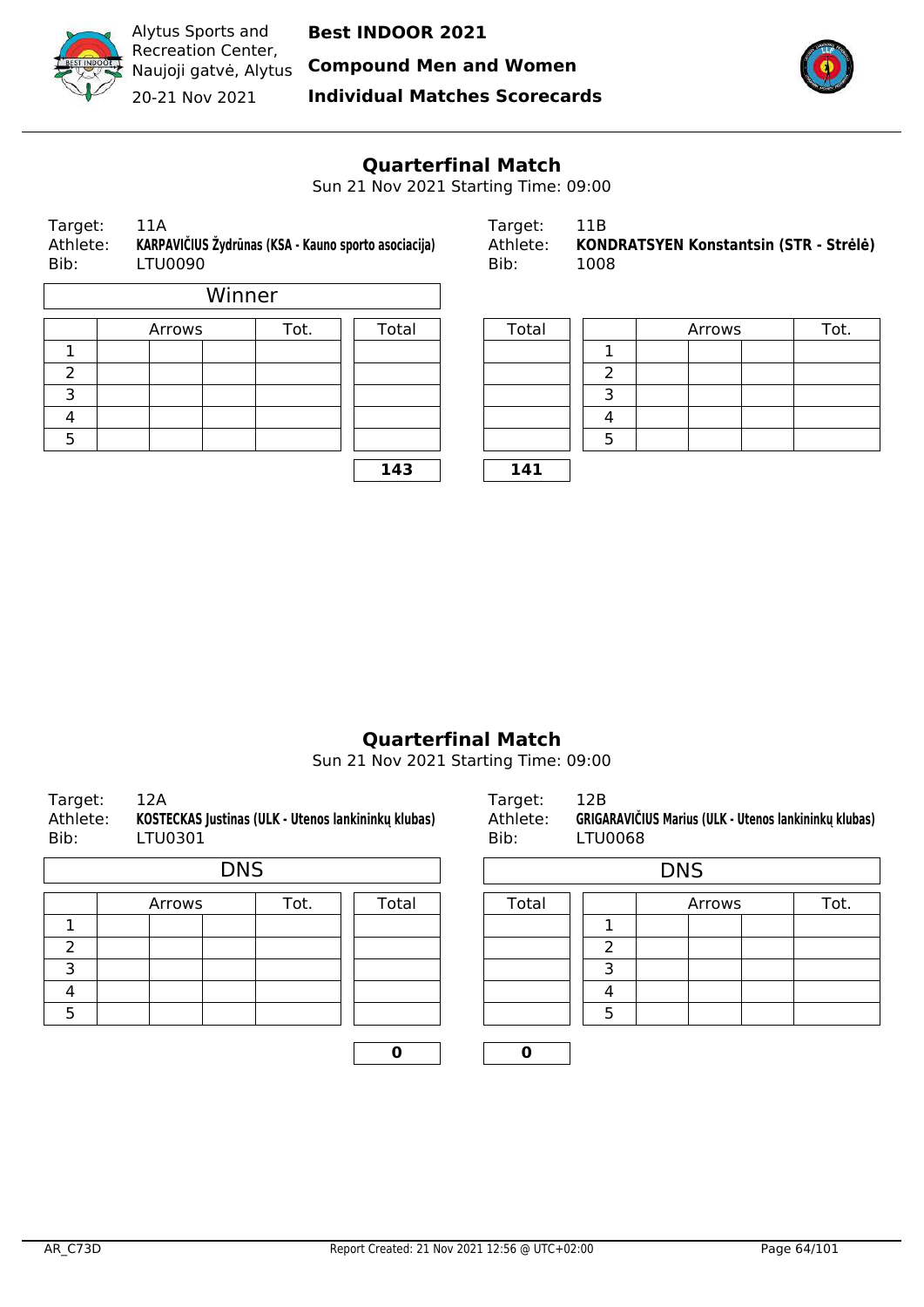

Alytus Sports and Recreation Center, Naujoji gatvė, Alytus 20-21 Nov 2021

**Best INDOOR 2021**

**Compound Men and Women**

**Individual Matches Scorecards**



# **Eighth of Final Match**

Sat 20 Nov 2021 Starting Time: 15:30

| Target:<br>Bib: | 17A<br>Athlete:<br>ŠIGAUSKAS Vladas (KSA - Kauno sporto asociacija)<br>LTU0177 |      |       |  | Target:<br>Athlete:<br>Bib: | 17B<br>RUNIŠKOVS Daņila (LAT-AMA - Amazones)<br>LV00912 |        |      |  |  |
|-----------------|--------------------------------------------------------------------------------|------|-------|--|-----------------------------|---------------------------------------------------------|--------|------|--|--|
|                 | Winner                                                                         |      |       |  |                             |                                                         |        |      |  |  |
|                 | Arrows                                                                         | Tot. | Total |  | Total                       |                                                         | Arrows | Tot. |  |  |
|                 |                                                                                |      |       |  |                             |                                                         |        |      |  |  |

|   | Arrows | Tot. | Total | Total |  |
|---|--------|------|-------|-------|--|
|   |        |      |       |       |  |
| ⌒ |        |      |       |       |  |
| ว |        |      |       |       |  |
| 4 |        |      |       |       |  |
|   |        |      |       |       |  |

**145 131**

| Target:  | 1/D                                   |
|----------|---------------------------------------|
| Athlete: | RUNIŠKOVS Daņila (LAT-AMA - Amazones) |
| Bib:     | LV00912                               |

| Arrows | Tot. | Total | Total |  | Arrows | Tot. |
|--------|------|-------|-------|--|--------|------|
|        |      |       |       |  |        |      |
|        |      |       |       |  |        |      |
|        |      |       |       |  |        |      |
|        |      |       |       |  |        |      |
|        |      |       |       |  |        |      |
|        |      | 145   | 131   |  |        |      |

## **Eighth of Final Match**

Sat 20 Nov 2021 Starting Time: 15:30

| Target:<br>18A<br>KAVALIAUSKAS Giedrius (A-ŽL - Alytupis-Žaliasis lankas)<br>Athlete:<br>Bib:<br>LTU0092 | Target:<br>Bib: | - 18B<br>Athlete: LASITSA Renat (STR - Strėlė)<br>1009<br>$111: -22$ |
|----------------------------------------------------------------------------------------------------------|-----------------|----------------------------------------------------------------------|
|----------------------------------------------------------------------------------------------------------|-----------------|----------------------------------------------------------------------|

| Arrows |  | Tot. | Total | Total |  |  |
|--------|--|------|-------|-------|--|--|
|        |  |      |       |       |  |  |
|        |  |      |       |       |  |  |
|        |  |      |       |       |  |  |
|        |  |      |       |       |  |  |
|        |  |      |       |       |  |  |

|        |      |       |       |   | Winner |      |
|--------|------|-------|-------|---|--------|------|
| Arrows | Tot. | Total | Total |   | Arrows | Tot. |
|        |      |       |       |   |        |      |
|        |      |       |       |   |        |      |
|        |      |       |       |   |        |      |
|        |      |       |       | 4 |        |      |
|        |      |       |       |   |        |      |
|        |      | 139   | 141   |   |        |      |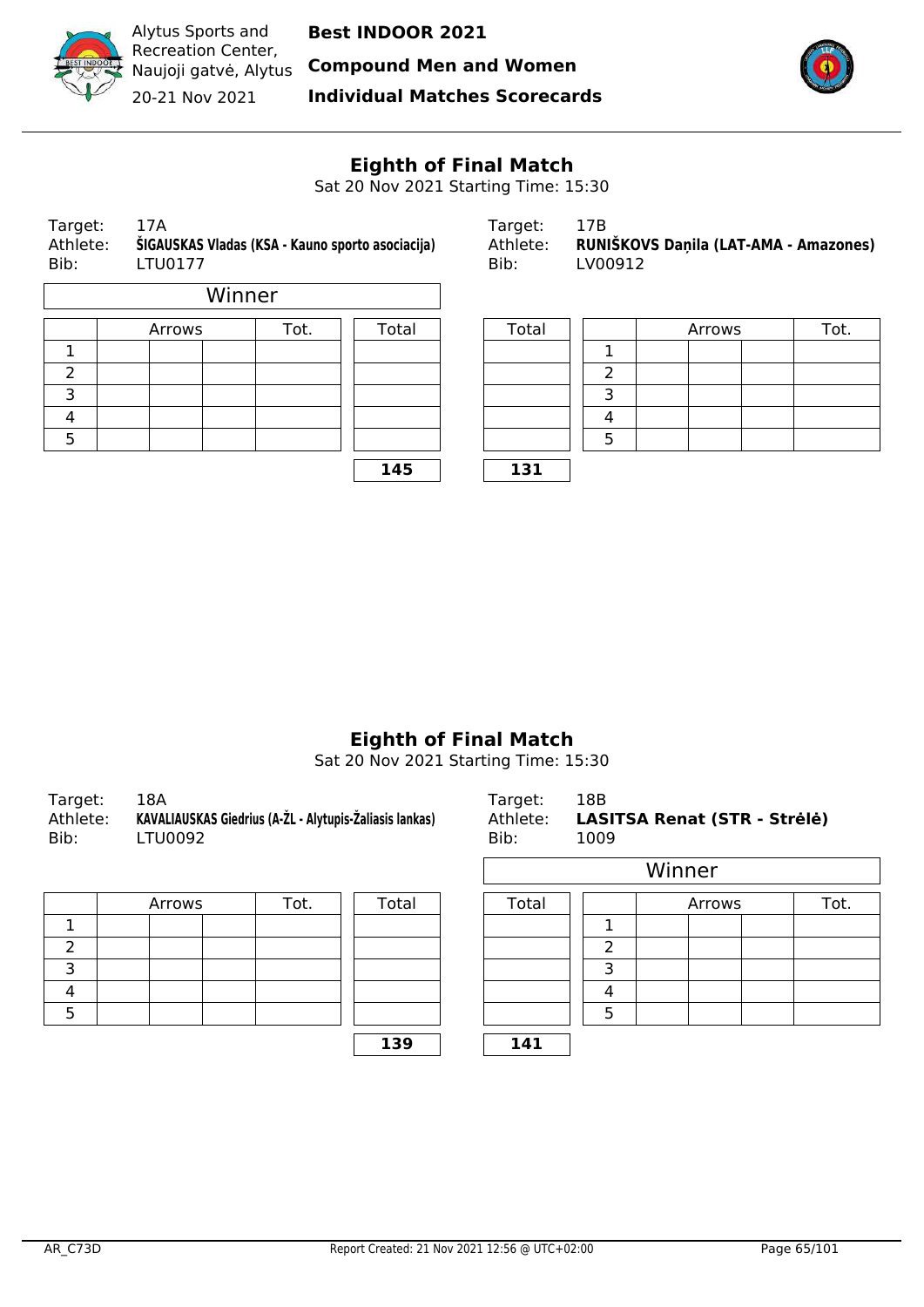

**Compound Men and Women**



Recreation Center, Naujoji gatvė, Alytus 20-21 Nov 2021

Alytus Sports and

**Individual Matches Scorecards**



# **Eighth of Final Match**

Sat 20 Nov 2021 Starting Time: 15:30

| Target:<br>Athlete:<br>Bib: | 19A<br>PRAPUOLENIS Arvydas (KSA - Kauno sporto asociacija)<br>LTU0154 |      |       | Target:<br>Athlete:<br>Bib: | 19B<br>ANIŠČENKO Aleksandr (LSK - Lankininkų sporto klubas)<br>LTU0302 |        |  |      |  |
|-----------------------------|-----------------------------------------------------------------------|------|-------|-----------------------------|------------------------------------------------------------------------|--------|--|------|--|
|                             | Winner                                                                |      |       |                             |                                                                        |        |  |      |  |
|                             | Arrows                                                                | Tot. | Total | Total                       |                                                                        | Arrows |  | Tot. |  |
|                             |                                                                       |      |       |                             |                                                                        |        |  |      |  |

|   | Arrows | Tot. | Total | Total |  |
|---|--------|------|-------|-------|--|
|   |        |      |       |       |  |
| ◠ |        |      |       |       |  |
|   |        |      |       |       |  |
| 4 |        |      |       |       |  |
| 5 |        |      |       |       |  |

**144 138**

| Target:  | 19B                                                  |
|----------|------------------------------------------------------|
| Athlete: | ANIŠČENKO Aleksandr (LSK - Lankininkų sporto klubas) |
| Bib:     | LTU0302                                              |

| Arrows | Tot. | Total | Total |  | Arrows | Tot. |
|--------|------|-------|-------|--|--------|------|
|        |      |       |       |  |        |      |
|        |      |       |       |  |        |      |
|        |      |       |       |  |        |      |
|        |      |       |       |  |        |      |
|        |      |       |       |  |        |      |
|        |      | 144   | 138   |  |        |      |

# **Eighth of Final Match**

Sat 20 Nov 2021 Starting Time: 15:30

| Target:<br>Athlete:<br>Bib: | 20A | LTU0013 |        |      | BARANAUSKAS Rolandas (A-ŽL - Alytupis-Žaliasis lankas) | Target:<br>Athlete:<br>Bib: | 20B<br>LIEKIS Tomas (LSK - Lankininkų sporto klubas)<br>LTU0111 |  |        |  |      |
|-----------------------------|-----|---------|--------|------|--------------------------------------------------------|-----------------------------|-----------------------------------------------------------------|--|--------|--|------|
|                             |     |         | Winner |      |                                                        |                             |                                                                 |  |        |  |      |
|                             |     | Arrows  |        | Tot. | Total                                                  | Total                       |                                                                 |  | Arrows |  | Tot. |
|                             |     |         |        |      |                                                        |                             | 1                                                               |  |        |  |      |
| 2                           |     |         |        |      |                                                        |                             | າ                                                               |  |        |  |      |
| 3                           |     |         |        |      |                                                        |                             | 3                                                               |  |        |  |      |
| 4                           |     |         |        |      |                                                        |                             | 4                                                               |  |        |  |      |
| 5                           |     |         |        |      |                                                        |                             | 5                                                               |  |        |  |      |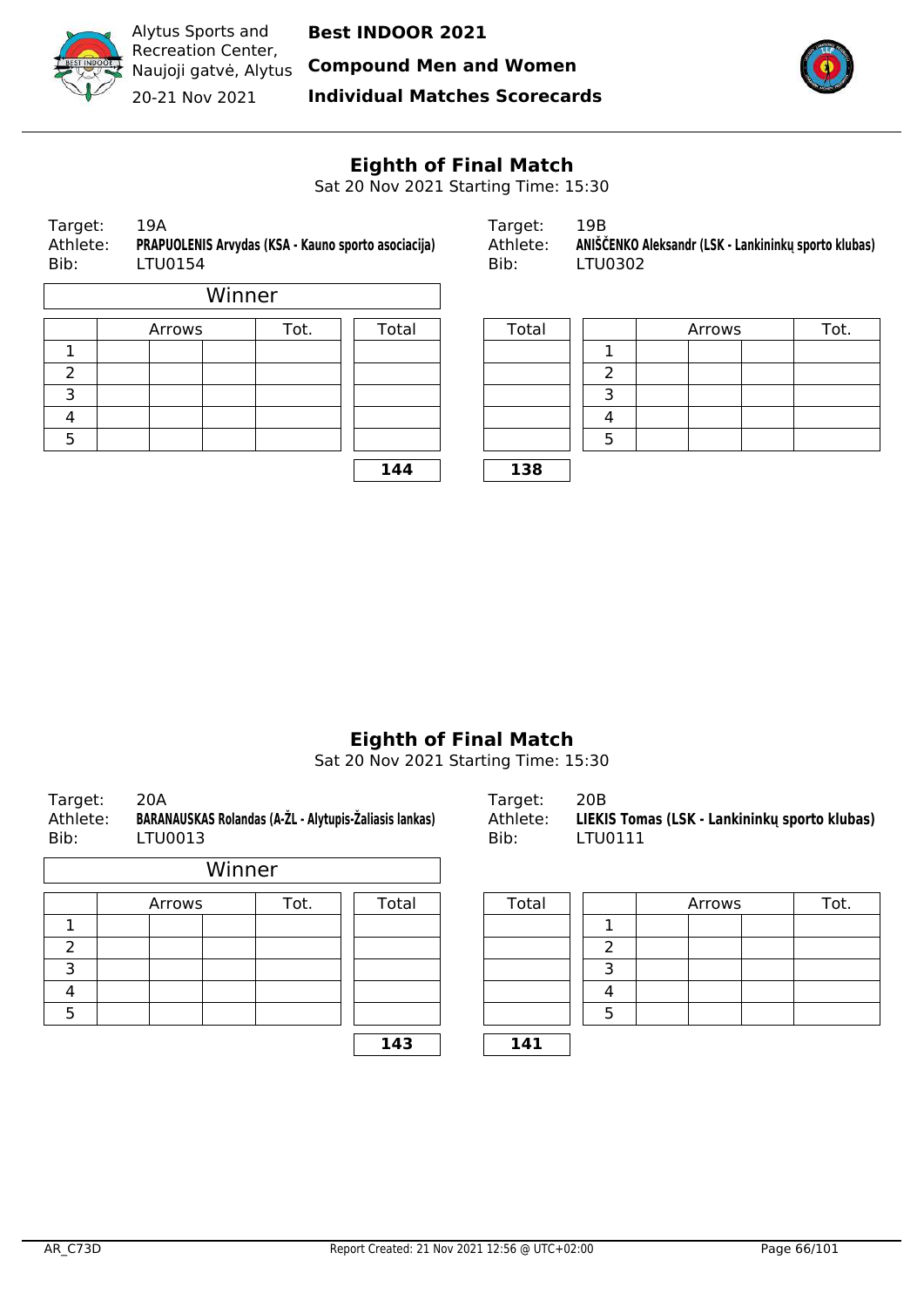

Alytus Sports and Recreation Center, Naujoji gatvė, Alytus 20-21 Nov 2021

**Best INDOOR 2021**

**Compound Men and Women**

**Individual Matches Scorecards**



# **Eighth of Final Match**

Sat 20 Nov 2021 Starting Time: 15:30

| Target:<br>Athlete:<br>Bib: | 21A<br>KARPAVIČIUS Žydrūnas (KSA - Kauno sporto asociacija)<br><b>LTU0090</b> |        |       | Target:<br>Athlete:<br>Bib: | 21B<br><b>MEDNE Vi</b><br>LV00307 |  |
|-----------------------------|-------------------------------------------------------------------------------|--------|-------|-----------------------------|-----------------------------------|--|
|                             |                                                                               | Winner |       |                             |                                   |  |
|                             | Arrows                                                                        | Tot.   | Total | Total                       |                                   |  |
|                             |                                                                               |        |       |                             |                                   |  |
| 2                           |                                                                               |        |       |                             | 2                                 |  |
| з                           |                                                                               |        |       |                             | 3                                 |  |

| Target:  | 21A                                                    | Tardet:  |                                                 |
|----------|--------------------------------------------------------|----------|-------------------------------------------------|
| Athlete: | . KARPAVIČIUS Žydrūnas (KSA - Kauno sporto asociacija) | Athlete: | <b>MEDNE Viva (LAT-FWA - Free Wind Archers)</b> |
| Bib:     | LTU0090                                                | Bib:     | LV00307                                         |

|        | Arrows | Tot. |     | Total |          | Arrows | Tot. |
|--------|--------|------|-----|-------|----------|--------|------|
| ┻      |        |      |     |       |          |        |      |
| ำ<br>∠ |        |      |     |       |          |        |      |
| 3      |        |      |     |       |          |        |      |
| 4      |        |      |     |       | $\Delta$ |        |      |
| 5      |        |      |     |       |          |        |      |
|        |        |      | 148 | 133   |          |        |      |

# **Eighth of Final Match**

Sat 20 Nov 2021 Starting Time: 15:30

| Target:  | 22A                                                             | Target:  | 22B                                    |
|----------|-----------------------------------------------------------------|----------|----------------------------------------|
| Athlete: | ANTANAITYTĖ - GARŠKIENĖ Jolita (LSK - Lankininkų sporto klubas) | Athlete: | KONDRATSYEN Konstantsin (STR - Strėlė) |
| Bib:     | LTU0271                                                         | Bib:     | 1008                                   |
|          |                                                                 |          | Winner                                 |

| Arrows |  | Tot. | Total | Total |  |
|--------|--|------|-------|-------|--|
|        |  |      |       |       |  |
|        |  |      |       |       |  |
|        |  |      |       |       |  |
|        |  |      |       |       |  |
|        |  |      |       |       |  |
|        |  |      |       |       |  |

| <b>TU0271</b> | <b>INITIO LE DAINVILITE JUILA (LUN - LAIINIIIIING SPULLO NIMAGS)</b> |       | AUTICLE.<br>Bib: | 1008 |        |        | <b>KUNUMATUTEN KUNSTANISMI (UTN - JUEIE)</b> |
|---------------|----------------------------------------------------------------------|-------|------------------|------|--------|--------|----------------------------------------------|
|               |                                                                      |       |                  |      | Winner |        |                                              |
| Arrows        | Tot.                                                                 | Total | Total            |      |        | Arrows | Tot.                                         |
|               |                                                                      |       |                  |      |        |        |                                              |
|               |                                                                      |       |                  |      |        |        |                                              |
|               |                                                                      |       |                  |      |        |        |                                              |
|               |                                                                      |       |                  |      |        |        |                                              |
|               |                                                                      |       |                  |      |        |        |                                              |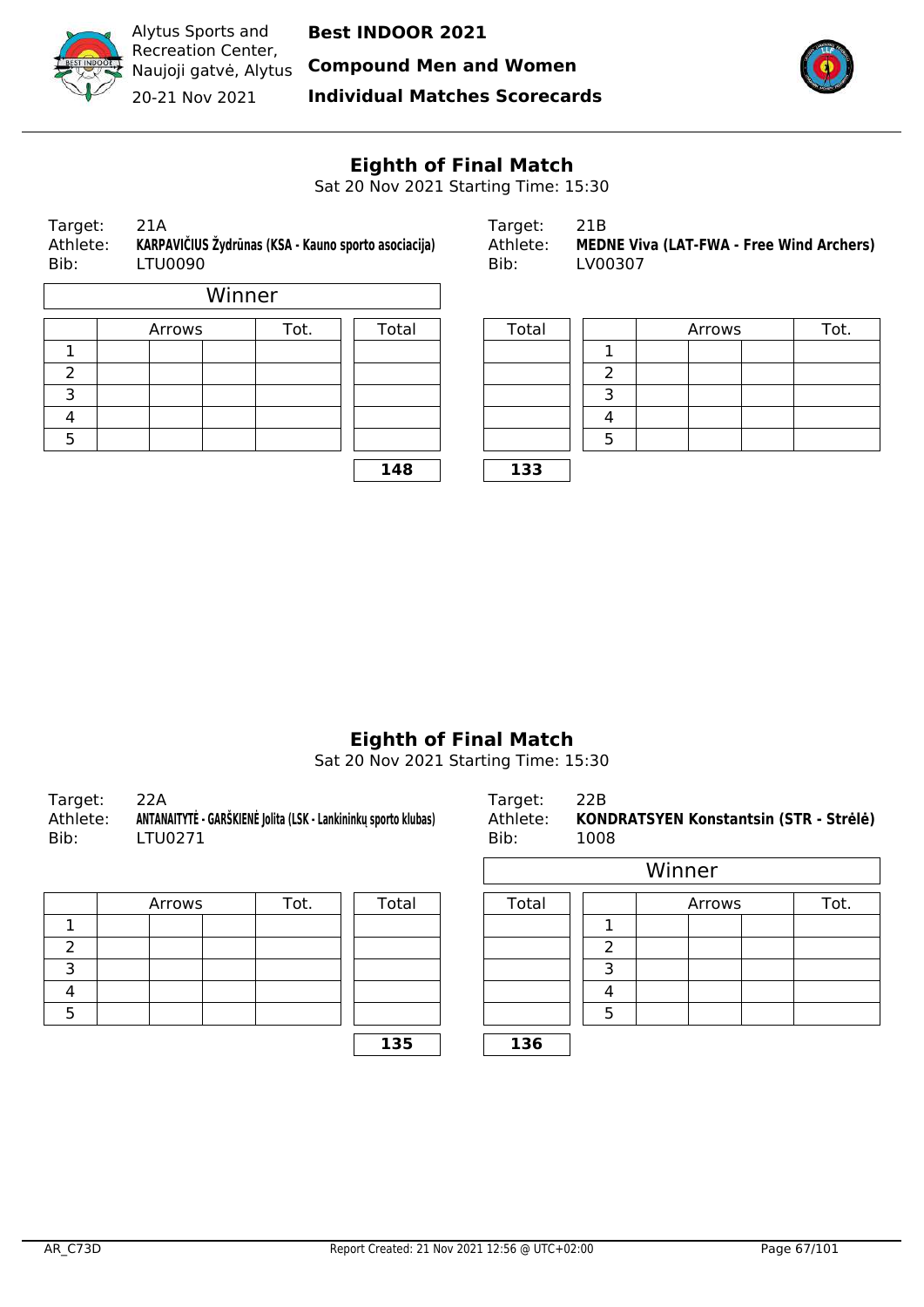

Alytus Sports and Recreation Center, Naujoji gatvė, Alytus 20-21 Nov 2021

**Best INDOOR 2021**

**Compound Men and Women**

**Individual Matches Scorecards**



#### **Eighth of Final Match**

Sat 20 Nov 2021 Starting Time: 15:30



## **Eighth of Final Match**

Sat 20 Nov 2021 Starting Time: 15:30

| Target:<br>-24A<br>Athlete: VENGELIS Linas (A-ŽL - Alytupis-Žaliasis lankas)<br>Bib:<br>LTU0211 | Target:<br>Athlete:<br>Bib: | 24B<br>GRIGARAVIČIUS Marius (ULK - Utenos lankininkų klubas)<br>LTU0068 |
|-------------------------------------------------------------------------------------------------|-----------------------------|-------------------------------------------------------------------------|
|-------------------------------------------------------------------------------------------------|-----------------------------|-------------------------------------------------------------------------|

| Arrows | Tot. | Total | Total |  |
|--------|------|-------|-------|--|
|        |      |       |       |  |
|        |      |       |       |  |
|        |      |       |       |  |
|        |      |       |       |  |
|        |      |       |       |  |
|        |      |       |       |  |

| FU0211 | :NGELIS Linas (A-ZL - Alytupis-Zaliasis lankas) |       | Athlete:<br>Bib: | LTU0068 |        |        | GRIGARAVICIUS Marius (ULK - Utenos lankininku klubas) |
|--------|-------------------------------------------------|-------|------------------|---------|--------|--------|-------------------------------------------------------|
|        |                                                 |       |                  |         | Winner |        |                                                       |
| Arrows | Tot.                                            | Total | Total            |         |        | Arrows | Tot.                                                  |
|        |                                                 |       |                  |         |        |        |                                                       |
|        |                                                 |       |                  |         |        |        |                                                       |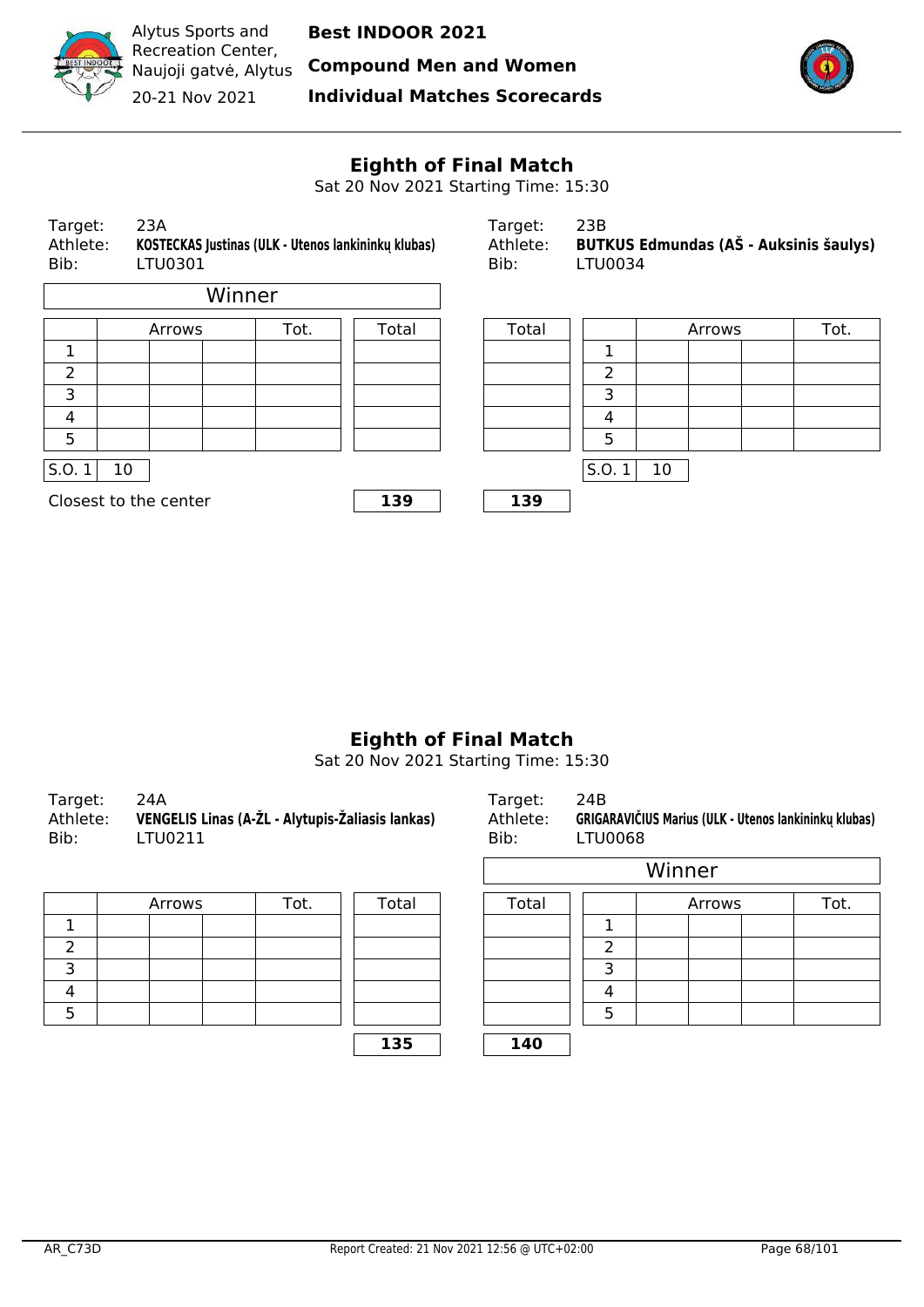

Naujoji gatvė, Alytus **Compound Men and Women**



Recreation Center, 20-21 Nov 2021

Alytus Sports and

**Individual Matches Scorecards**



## **1/16 of Final Match**

Sat 20 Nov 2021 Starting Time: 15:00

| Target:<br>Athlete:<br>Bib: | 18A<br>LV00912 |        |      | RUNIŠKOVS Daņila (LAT-AMA - Amazones) | Target:<br>Athlete:<br>Bib: | 18B<br>LTU0137           |        | NAVICKAS Robertas (ŽL - Žaliasis lankas) |
|-----------------------------|----------------|--------|------|---------------------------------------|-----------------------------|--------------------------|--------|------------------------------------------|
|                             |                | Winner |      |                                       |                             |                          |        |                                          |
|                             | Arrows         |        | Tot. | Total                                 | Total                       |                          | Arrows | Tot.                                     |
|                             |                |        |      |                                       |                             |                          |        |                                          |
| $\overline{2}$              |                |        |      |                                       |                             | $\overline{\phantom{a}}$ |        |                                          |
| 3                           |                |        |      |                                       |                             | 3                        |        |                                          |
| 4                           |                |        |      |                                       |                             | 4                        |        |                                          |
| 5                           |                |        |      |                                       |                             | 5                        |        |                                          |
|                             |                |        |      |                                       |                             |                          |        |                                          |

| Target:  | 18B                                      |
|----------|------------------------------------------|
| Athlete: | NAVICKAS Robertas (ŽL - Žaliasis lankas) |
| Bib:     | LTU0137                                  |

| Arrows | Tot. | Total | Total |          | Arrows | Tot. |
|--------|------|-------|-------|----------|--------|------|
|        |      |       |       |          |        |      |
|        |      |       |       |          |        |      |
|        |      |       |       |          |        |      |
|        |      |       |       | $\Delta$ |        |      |
|        |      |       |       |          |        |      |
|        |      | 131   | 130   |          |        |      |

## **1/16 of Final Match**

Sat 20 Nov 2021 Starting Time: 15:00

| Target:<br>Athlete:<br>Bib: | 24A<br>VENGELIS Linas (A-ŽL - Alytupis-Žaliasis lankas)<br>LTU0211 |      |       | Target:<br>Athlete:<br>Bib: | 24B<br>LV00385 | <b>BURKEVICS Aleksis (LAT-CUR - Curland)</b> |        |  |      |
|-----------------------------|--------------------------------------------------------------------|------|-------|-----------------------------|----------------|----------------------------------------------|--------|--|------|
|                             | Winner                                                             |      |       |                             |                |                                              |        |  |      |
|                             | Arrows                                                             | Tot. | Total | Total                       |                |                                              | Arrows |  | Tot. |
|                             |                                                                    |      |       |                             |                |                                              |        |  |      |
| 2                           |                                                                    |      |       |                             | ົາ             |                                              |        |  |      |
| 3                           |                                                                    |      |       |                             | 3              |                                              |        |  |      |
| 4                           |                                                                    |      |       |                             | 4              |                                              |        |  |      |
| 5                           |                                                                    |      |       |                             | 5              |                                              |        |  |      |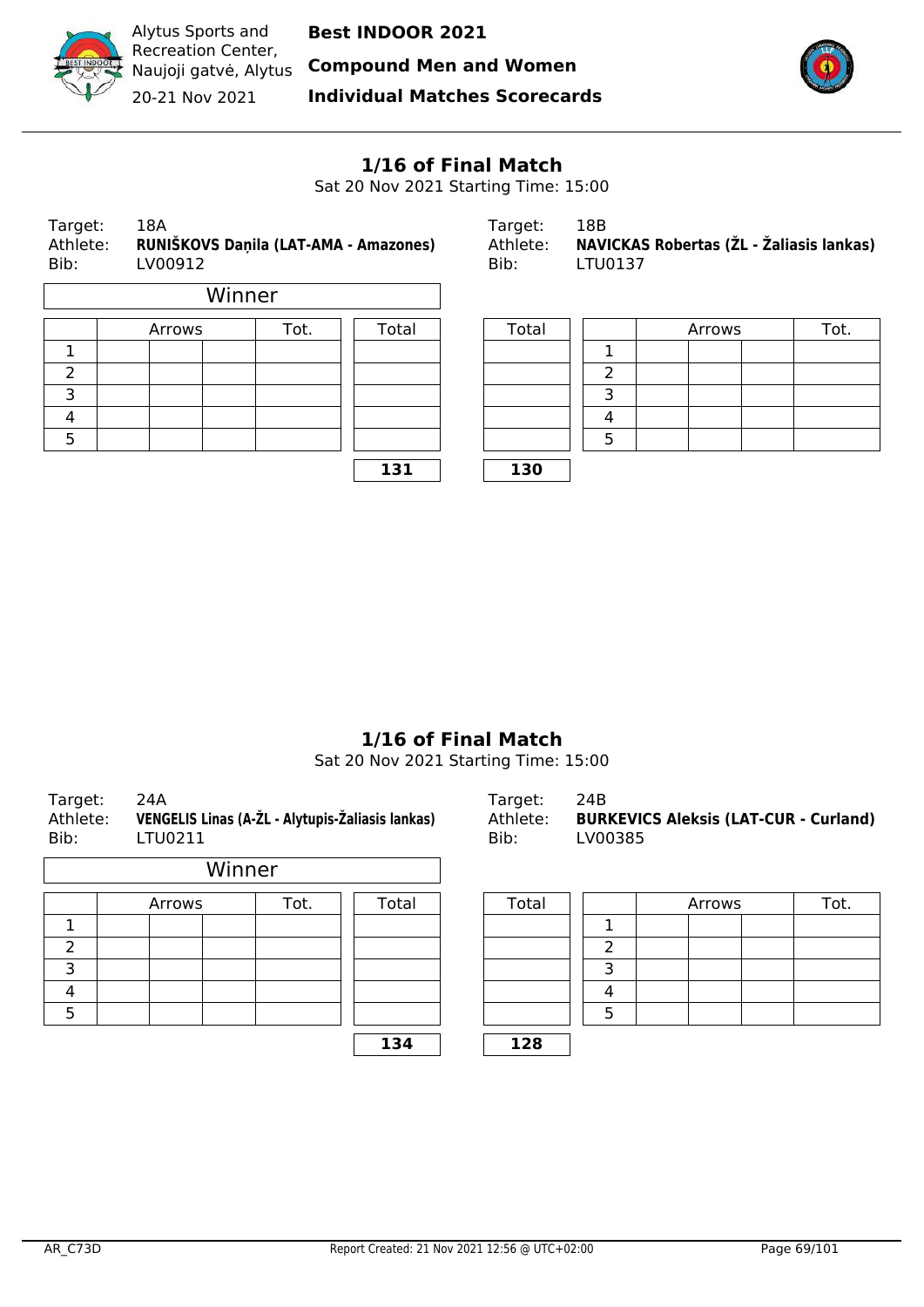

Naujoji gatvė, Alytus **Barebow Men and Women**



Recreation Center, 20-21 Nov 2021

**Individual Matches Scorecards**



 $\overline{\phantom{a}}$ 

#### **Gold Medal Match**

Sun 21 Nov 2021 Starting Time: 13:40

| Target:<br>Athlete:<br>Bib: | MOSIN Vladimir (LSK - Lankininku sporto klubas)<br>LTU0130 |
|-----------------------------|------------------------------------------------------------|
|                             |                                                            |
|                             |                                                            |

Target: 2

 $\overline{\phantom{a}}$ 

Athlete: **MOSIN Vladimir (LSK - Lankininkų sporto klubas)** Athlete: **VILKAUSKAS Ernestas (LSK - Lankininkų sporto klubas)** LTU0303

|    | Arrows | Tot. | Set Points | Set Points |  |
|----|--------|------|------------|------------|--|
|    |        |      |            |            |  |
| 10 |        |      |            |            |  |
|    |        |      |            |            |  |
|    |        |      |            |            |  |
|    |        |      |            |            |  |

| Set Points |  |
|------------|--|
|            |  |
| J          |  |
|            |  |
|            |  |
|            |  |
|            |  |

|   |        |   |      |            |            |   |        | Winner |    |      |    |
|---|--------|---|------|------------|------------|---|--------|--------|----|------|----|
|   | Arrows |   | Tot. | Set Points | Set Points |   | Arrows |        |    | Tot. |    |
|   | 9      |   | 8    | 20         |            |   |        |        | g  | 9    | 25 |
| 2 | 10     | 9 | 6    | 25         |            | ◠ |        |        | 10 | 9    | 26 |
| 3 |        | 8 | 8    | 23         |            |   | 3      | 8      | 8  | 8    | 24 |
| 4 |        |   |      |            |            |   | 4      |        |    |      |    |
| 5 |        |   |      |            |            |   | 5      |        |    |      |    |
|   |        |   |      |            |            |   |        |        |    |      |    |

#### **Bronze Medal Match**

Sun 21 Nov 2021 Starting Time: 10:30

| Target: 16 |                                                     | Target: 17 |                                            |
|------------|-----------------------------------------------------|------------|--------------------------------------------|
|            | Athlete: ŠULIOKAS Rimantas (KL - Kauno lankininkai) |            | Athlete: MIŁECKI Marcin (MS - MKŁ Strzała) |
| Bib:       | LTU0335                                             | Bib:       | WA20122                                    |

| Arrows | Tot. | Set Points | Set Points |  |
|--------|------|------------|------------|--|
|        |      |            |            |  |
|        |      |            |            |  |
|        |      |            |            |  |
|        |      |            |            |  |
|        |      |            |            |  |
|        |      |            |            |  |

| Target:  | - 17                                     |
|----------|------------------------------------------|
| Athlete: | <b>MIŁECKI Marcin (MS - MKŁ Strzała)</b> |
| Bib:     | WA20122                                  |

|        |      |            |            |   | Winner |      |
|--------|------|------------|------------|---|--------|------|
| Arrows | Tot. | Set Points | Set Points |   | Arrows | Tot. |
|        |      |            |            |   |        |      |
|        |      |            |            |   |        |      |
|        |      |            |            |   |        |      |
|        |      |            |            |   |        |      |
|        |      |            |            | 5 |        |      |
|        |      |            | 6          |   |        |      |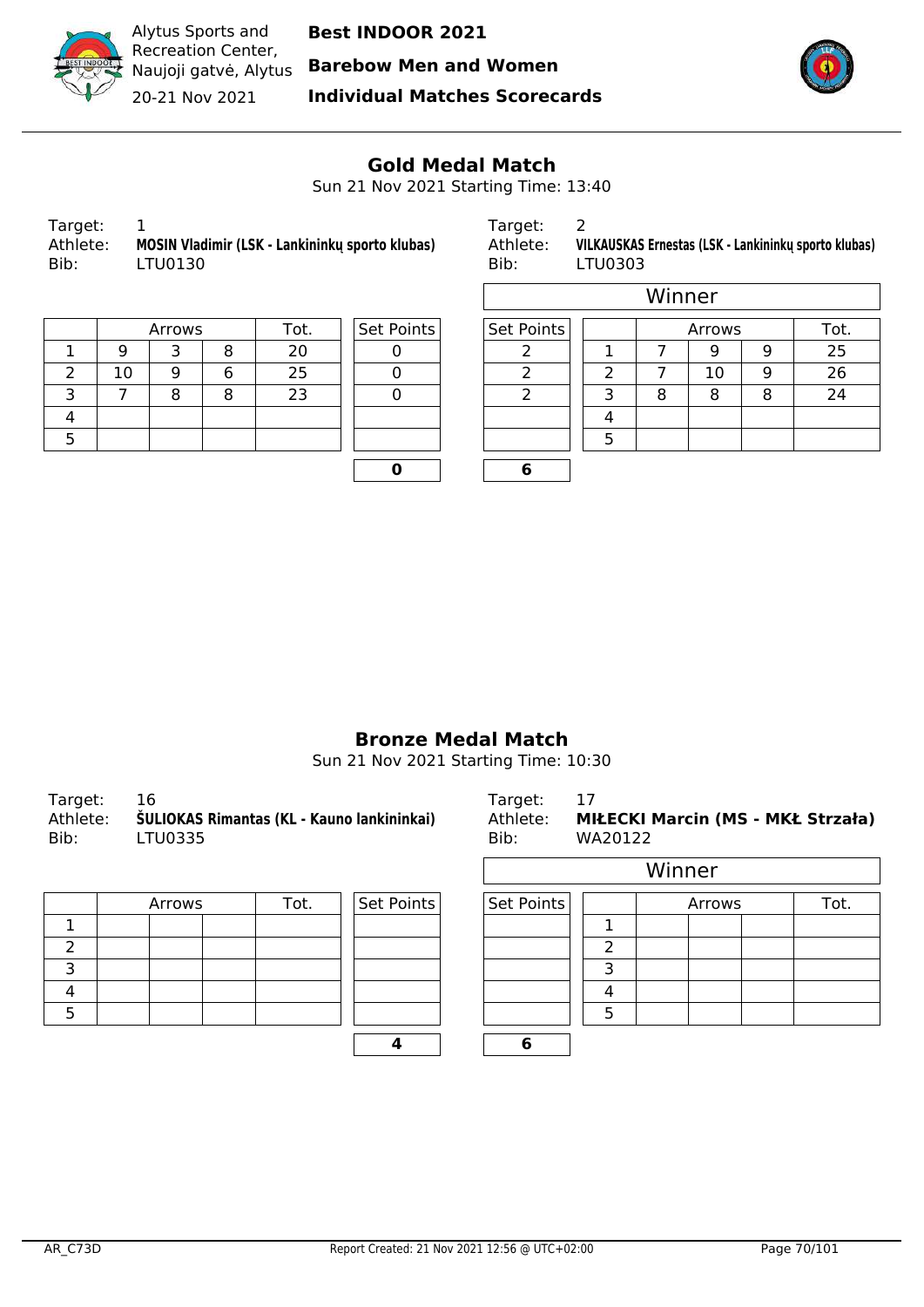

**Barebow Men and Women**



Recreation Center, Naujoji gatvė, Alytus 20-21 Nov 2021

Alytus Sports and

**Individual Matches Scorecards**



#### **Semifinal Match**

Sun 21 Nov 2021 Starting Time: 10:00

r

| Target:<br>13<br>ŠULIOKAS Rimantas (KL - Kauno lankininkai)<br>Athlete:<br>Bib:<br>LTU0335 |  |
|--------------------------------------------------------------------------------------------|--|
|--------------------------------------------------------------------------------------------|--|

Target: 14 Athlete: **MOSIN Vladimir (LSK - Lankininkų sporto klubas) Bib:** LTU0130 LTU0130

| Arrows |  | Set Points<br>Tot. |  |   |  |   |               |    |
|--------|--|--------------------|--|---|--|---|---------------|----|
|        |  |                    |  |   |  |   |               |    |
|        |  |                    |  |   |  |   | $\mathcal{P}$ |    |
|        |  |                    |  |   |  |   | っ             |    |
|        |  |                    |  |   |  |   |               |    |
|        |  |                    |  |   |  |   | 5             |    |
| 6      |  |                    |  |   |  |   | S.0.1         | -7 |
|        |  |                    |  | 5 |  | 6 |               |    |
|        |  |                    |  |   |  |   | Set Points    |    |

|        |      |            |            |        | Winner |      |  |
|--------|------|------------|------------|--------|--------|------|--|
| Arrows | Tot. | Set Points | Set Points | Arrows |        | Tot. |  |
|        |      |            |            |        |        |      |  |
|        |      |            |            | っ      |        |      |  |
|        |      |            |            | 3      |        |      |  |
|        |      |            |            | 4      |        |      |  |
|        |      |            |            | 5      |        |      |  |
|        |      |            |            | S.0.1  | 7      |      |  |
|        |      | 5          | 6          |        |        |      |  |

#### **Semifinal Match**

Sun 21 Nov 2021 Starting Time: 10:00

| Target:<br>Athlete:<br>Bib: |   | 15<br>MIŁECKI Marcin (MS - MKŁ Strzała)<br>WA20122 |  |      |            | Target:<br>Athlete:<br>Bib: | 16<br>LTU0303 |        |  | VILKAUSKAS Ernestas (LSK - Lankininkų sporto klubas) |  |  |
|-----------------------------|---|----------------------------------------------------|--|------|------------|-----------------------------|---------------|--------|--|------------------------------------------------------|--|--|
|                             |   |                                                    |  |      |            |                             |               | Winner |  |                                                      |  |  |
|                             |   | Arrows                                             |  | Tot. | Set Points | Set Points                  |               | Arrows |  | Tot.                                                 |  |  |
| 1                           |   |                                                    |  |      |            |                             | 1             |        |  |                                                      |  |  |
| $\overline{2}$              |   |                                                    |  |      |            |                             | 2             |        |  |                                                      |  |  |
| 3                           |   |                                                    |  |      |            |                             | 3             |        |  |                                                      |  |  |
| 4                           |   |                                                    |  |      |            |                             | 4             |        |  |                                                      |  |  |
| 5                           |   |                                                    |  |      |            |                             | 5             |        |  |                                                      |  |  |
| S.O.1                       | 9 |                                                    |  |      | ŋ          |                             | S.O.          | 10     |  |                                                      |  |  |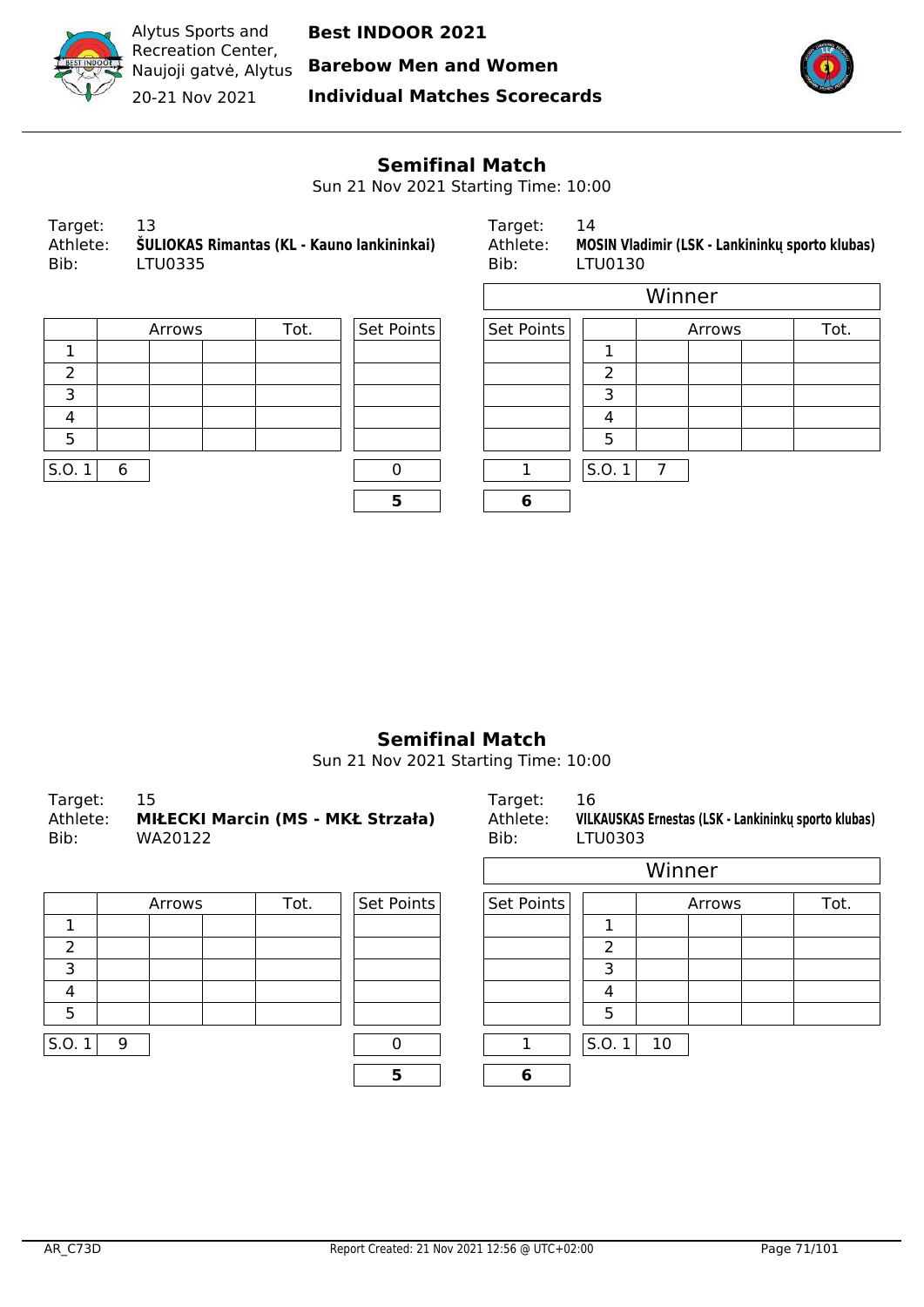

Alytus Sports and Recreation Center, 20-21 Nov 2021

**Best INDOOR 2021**

Naujoji gatvė, Alytus **Barebow Men and Women**

**Individual Matches Scorecards**



## **Quarterfinal Match**

Sun 21 Nov 2021 Starting Time: 09:00

| Target:<br>Athlete:<br>Bib: | 13A<br>LTU0335 |        | ŠULIOKAS Rimantas (KL - Kauno lankininkai) | Target:<br>Athlete:<br>Bib: | 13B<br>LV00857 |    |                |  | KUKMILKA Aiva (LAT-AIM - AiM Archery) |  |
|-----------------------------|----------------|--------|--------------------------------------------|-----------------------------|----------------|----|----------------|--|---------------------------------------|--|
|                             |                | Winner |                                            |                             |                |    |                |  |                                       |  |
|                             | Arrows         |        | Tot.                                       | Set Points                  | Set Points     |    | Tot.<br>Arrows |  |                                       |  |
|                             |                |        |                                            |                             |                |    |                |  |                                       |  |
| 2                           |                |        |                                            |                             |                |    |                |  |                                       |  |
| n.                          |                |        |                                            |                             |                | n. |                |  |                                       |  |

| Target:  | 1.3B                                  |
|----------|---------------------------------------|
| Athlete: | KUKMILKA Aiva (LAT-AIM - AIM Archery) |
| Bib:     | LV00857                               |

|   | Arrows | Tot. | Set Points | Set Points | Arrows |  | Tot. |
|---|--------|------|------------|------------|--------|--|------|
|   |        |      |            |            |        |  |      |
| ے |        |      |            |            |        |  |      |
| ∍ |        |      |            |            |        |  |      |
| 4 |        |      |            |            |        |  |      |
|   |        |      |            |            |        |  |      |
|   |        |      |            |            |        |  |      |

#### **Quarterfinal Match**

Sun 21 Nov 2021 Starting Time: 09:00

| Target:<br>Athlete:<br>Bib: | - 14A<br>JANULAITIS Andrius (USTR - Ugninė strėlė)<br>LTU0078 | Target:<br>Bib: | 14B<br>Athlete: MOSIN Vladimir (LSK - Lankininku sporto klubas)<br>LTU0130 |
|-----------------------------|---------------------------------------------------------------|-----------------|----------------------------------------------------------------------------|
|                             |                                                               |                 |                                                                            |

| Arrows | Tot. | Set Points | Set Points |  |
|--------|------|------------|------------|--|
|        |      |            |            |  |
|        |      |            |            |  |
|        |      |            |            |  |
|        |      |            |            |  |
|        |      |            |            |  |
|        |      |            |            |  |

| Athlete:<br>Bib: | MOSIN Vladimir (LSK - Lankininku sporto klubas)<br>LTU0130 |  |
|------------------|------------------------------------------------------------|--|
|                  | Winner                                                     |  |

|        |      |            |            | <i>v</i> unner |        |      |  |  |
|--------|------|------------|------------|----------------|--------|------|--|--|
| Arrows | Tot. | Set Points | Set Points |                | Arrows | Tot. |  |  |
|        |      |            |            |                |        |      |  |  |
|        |      |            |            |                |        |      |  |  |
|        |      |            |            |                |        |      |  |  |
|        |      |            |            |                |        |      |  |  |
|        |      |            |            |                |        |      |  |  |
|        |      |            |            |                |        |      |  |  |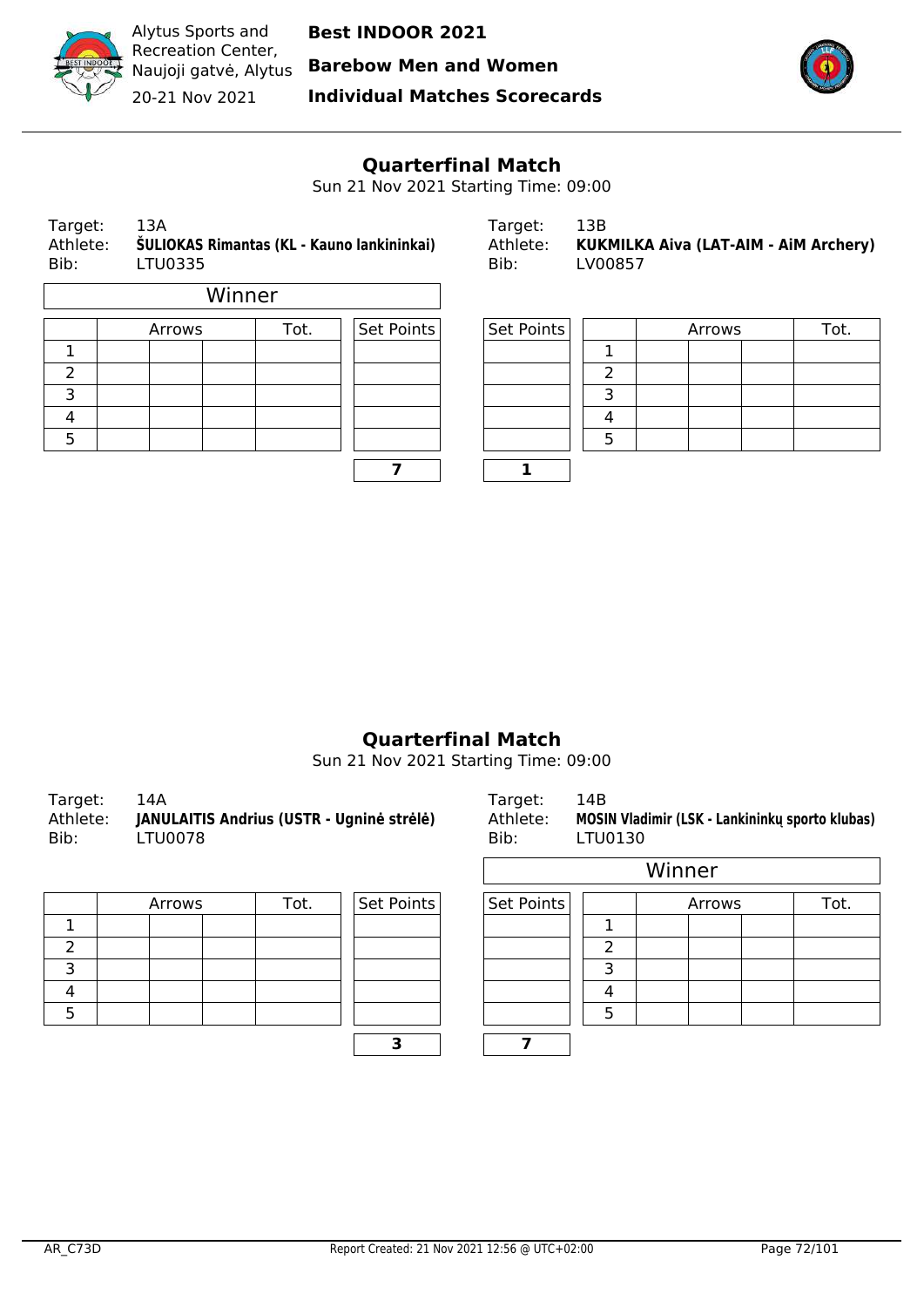

Alytus Sports and Recreation Center, 20-21 Nov 2021

**Best INDOOR 2021**

Naujoji gatvė, Alytus **Barebow Men and Women**

**Individual Matches Scorecards**



## **Quarterfinal Match**

Sun 21 Nov 2021 Starting Time: 09:00

| Target:<br>Athlete:<br>Bib: |  | 15A<br>MIŁECKI Marcin (MS - MKŁ Strzała)<br>WA20122 |        |      | Target:<br>Athlete:<br>Bib: |            | 15B<br><b>BURKEVICS Modris (LAT-CUR - Curland)</b><br>LV00377 |  |        |  |      |
|-----------------------------|--|-----------------------------------------------------|--------|------|-----------------------------|------------|---------------------------------------------------------------|--|--------|--|------|
|                             |  |                                                     | Winner |      |                             |            |                                                               |  |        |  |      |
|                             |  | Arrows                                              |        | Tot. | Set Points                  | Set Points |                                                               |  | Arrows |  | Tot. |
|                             |  |                                                     |        |      |                             |            |                                                               |  |        |  |      |
| $\mathcal{P}$               |  |                                                     |        |      |                             |            | $\overline{2}$                                                |  |        |  |      |
| 3                           |  |                                                     |        |      |                             |            | 3                                                             |  |        |  |      |
| 4                           |  |                                                     |        |      |                             |            | 4                                                             |  |        |  |      |
| 5                           |  |                                                     |        |      |                             |            | 5                                                             |  |        |  |      |
|                             |  |                                                     |        |      | 6                           |            |                                                               |  |        |  |      |

| Target:  | 15B                                         |
|----------|---------------------------------------------|
| Athlete: | <b>BURKEVICS Modris (LAT-CUR - Curland)</b> |
| Bib:     | LV00377                                     |

| Arrows | Tot. | Set Points | Set Points |  | Arrows | Tot. |
|--------|------|------------|------------|--|--------|------|
|        |      |            |            |  |        |      |
|        |      |            |            |  |        |      |
|        |      |            |            |  |        |      |
|        |      |            |            |  |        |      |
|        |      |            |            |  |        |      |
|        |      |            |            |  |        |      |

## **Quarterfinal Match**

Sun 21 Nov 2021 Starting Time: 09:00

| Target:  | 16A                                           | Target:  | 16B                                                  |
|----------|-----------------------------------------------|----------|------------------------------------------------------|
| Athlete: | STONKUS Andrius (KLL - Klaipėdos lankininkai) | Athlete: | VILKAUSKAS Ernestas (LSK - Lankininku sporto klubas) |
| Bib:     | 1006                                          | Bib:     | LTU0303                                              |
|          |                                               |          |                                                      |

| Arrows | Tot. | Set Points | Set Points |  |
|--------|------|------------|------------|--|
|        |      |            |            |  |
|        |      |            |            |  |
|        |      |            |            |  |
|        |      |            |            |  |
|        |      |            |            |  |
|        |      |            |            |  |

|        |      |            | Winner     |   |        |      |
|--------|------|------------|------------|---|--------|------|
| Arrows | Tot. | Set Points | Set Points |   | Arrows | Tot. |
|        |      |            |            |   |        |      |
|        |      |            |            | ົ |        |      |
|        |      |            |            | ∍ |        |      |
|        |      |            |            | Δ |        |      |
|        |      |            |            | 5 |        |      |
|        |      | 0          | 6          |   |        |      |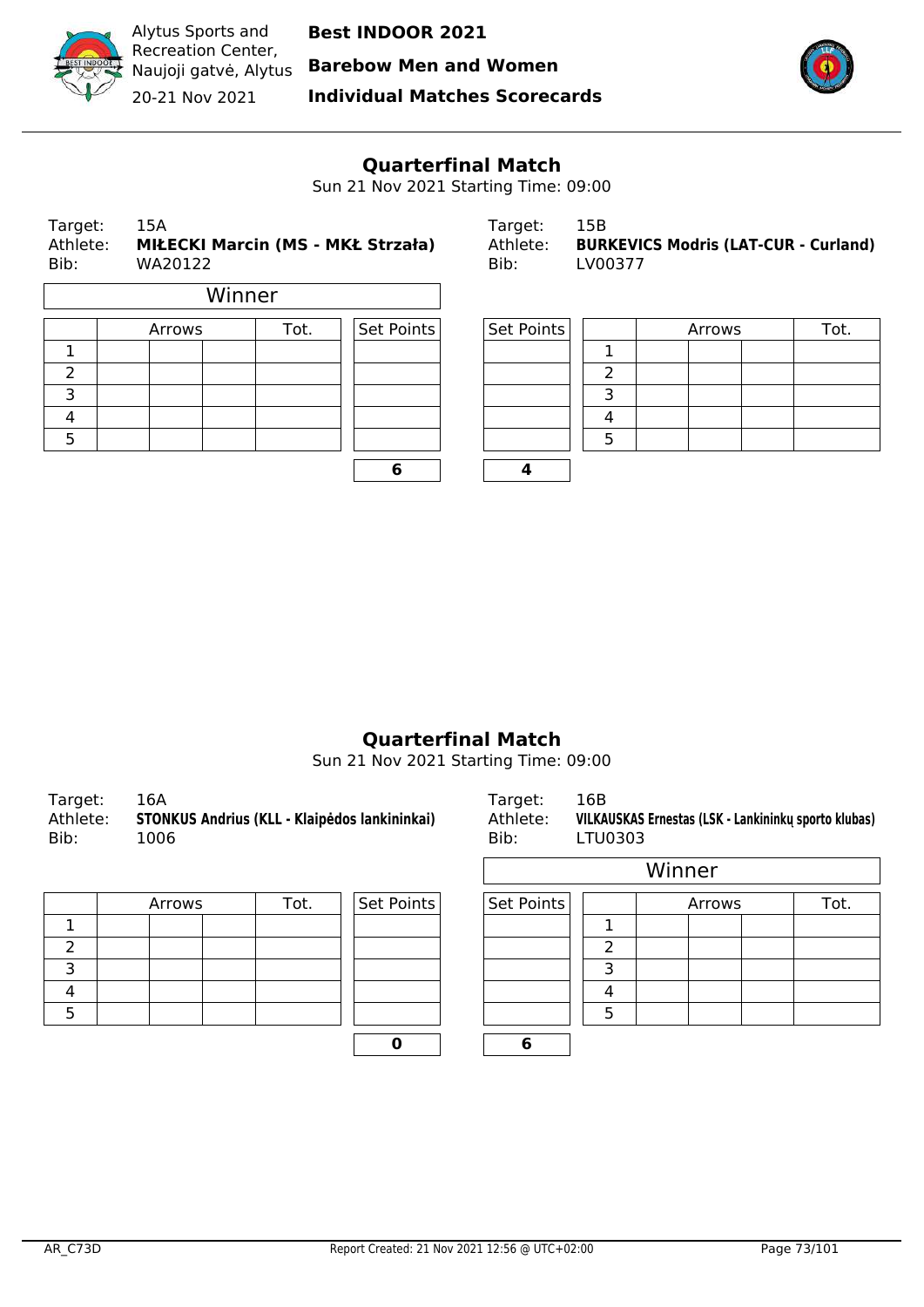

Alytus Sports and Recreation Center, Naujoji gatvė, Alytus 20-21 Nov 2021

**Best INDOOR 2021**

**Barebow Men and Women**

**Individual Matches Scorecards**



# **Eighth of Final Match**

Sat 20 Nov 2021 Starting Time: 15:30

| Target:<br>9Α<br>Athlete:<br>ŠULIOKAS Rimantas (KL - Kauno lankininkai)<br>Bib:<br>LTU0335 |  |        |        |      | Target:<br>Athlete:<br>Bib: | 9B<br>LTU0122 |   | MELNIKOV Boris (KLL - Klaipėdos lankininkai) |      |
|--------------------------------------------------------------------------------------------|--|--------|--------|------|-----------------------------|---------------|---|----------------------------------------------|------|
|                                                                                            |  |        | Winner |      |                             |               |   |                                              |      |
|                                                                                            |  | Arrows |        | Tot. | Set Points                  | Set Points    |   | Arrows                                       | Tot. |
|                                                                                            |  |        |        |      |                             |               |   |                                              |      |
| 2                                                                                          |  |        |        |      |                             |               |   |                                              |      |
| 3                                                                                          |  |        |        |      |                             |               | っ |                                              |      |

| 6 | т |
|---|---|

| Target:  | פופ                                          |
|----------|----------------------------------------------|
| Athlete: | MELNIKOV Boris (KLL - Klaipėdos lankininkai) |
| Bib:     | <b>LTU0122</b>                               |

|   | Arrows | Tot. | Set Points | Set Points<br>Arrows |  | Tot. |  |
|---|--------|------|------------|----------------------|--|------|--|
|   |        |      |            |                      |  |      |  |
| ے |        |      |            |                      |  |      |  |
|   |        |      |            |                      |  |      |  |
| 4 |        |      |            |                      |  |      |  |
|   |        |      |            |                      |  |      |  |
|   |        |      |            |                      |  |      |  |

# **Eighth of Final Match**

| Target:<br>Athlete:<br>Bib: | 10A<br>RADVILIENĖ Halina (USTR - Ugninė strėlė)<br>LTU0328 | Target:<br>Athlete:<br>Bib: | 10B<br>KUKMILKA Aiva (LAT-AIM - AIM Archery)<br>LV00857 |
|-----------------------------|------------------------------------------------------------|-----------------------------|---------------------------------------------------------|
|                             |                                                            |                             | Winner                                                  |
|                             |                                                            |                             |                                                         |

| Arrows | Tot. | Set Points | Set Points |  |
|--------|------|------------|------------|--|
|        |      |            |            |  |
|        |      |            |            |  |
|        |      |            |            |  |
|        |      |            |            |  |
|        |      |            |            |  |
|        |      |            |            |  |

| U0328  |      |            | BID:       | LV00857 |        |      |
|--------|------|------------|------------|---------|--------|------|
|        |      |            |            |         | Winner |      |
| Arrows | Tot. | Set Points | Set Points |         | Arrows | Tot. |
|        |      |            |            |         |        |      |
|        |      |            |            | ີ       |        |      |
|        |      |            |            | 3       |        |      |
|        |      |            |            | 4       |        |      |
|        |      |            |            | 5       |        |      |
|        |      |            | 6          |         |        |      |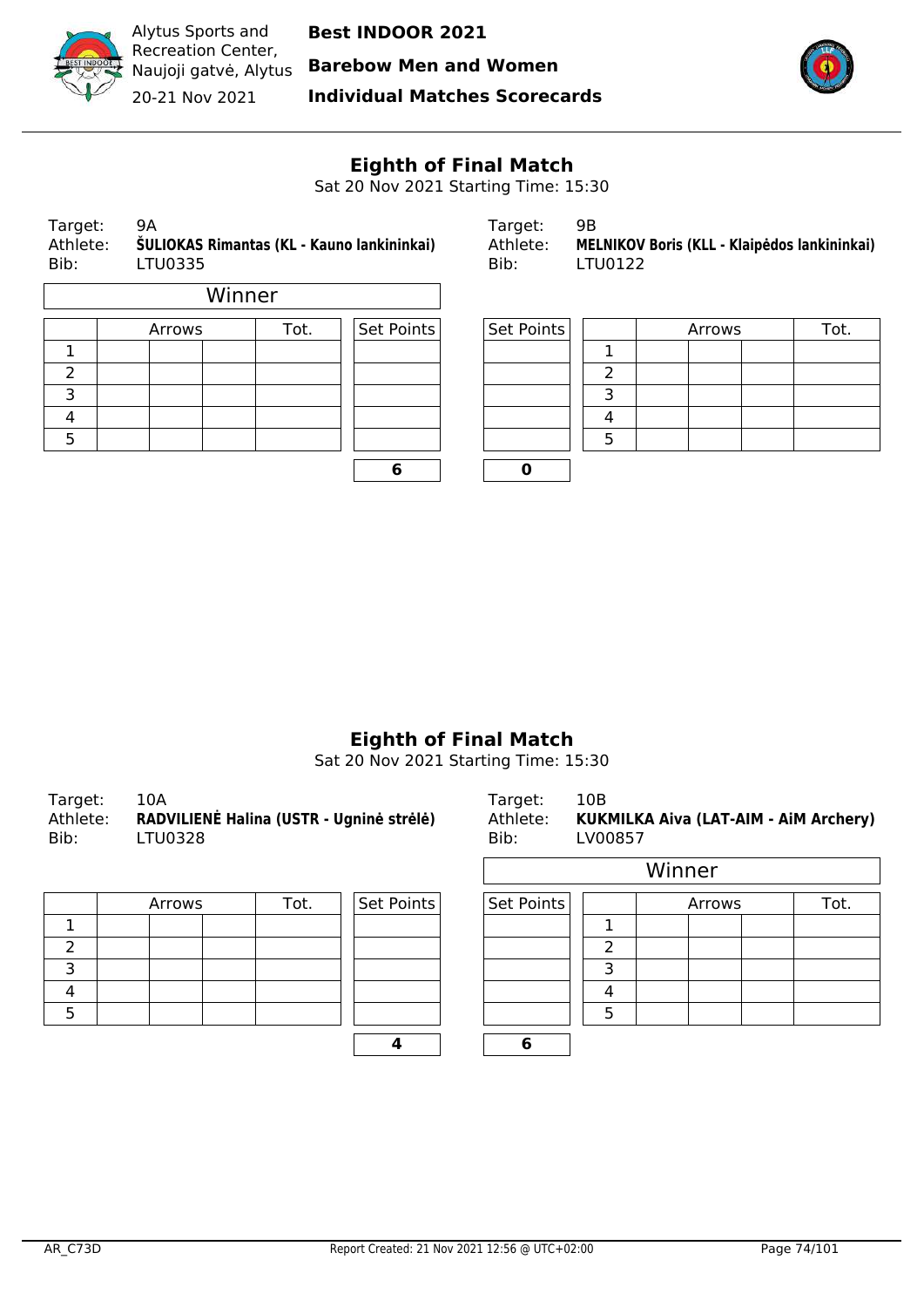

Alytus Sports and Recreation Center, Naujoji gatvė, Alytus 20-21 Nov 2021

**Best INDOOR 2021**

**Barebow Men and Women**

**Individual Matches Scorecards**



# **Eighth of Final Match**

Sat 20 Nov 2021 Starting Time: 15:30

| 11A<br>Target:<br>Athlete:<br>JANULAITIS Andrius (USTR - Ugninė strėlė)<br><b>LTU0078</b><br>Bib: |  |        |        | Target:<br>Athlete:<br>Bib: | 11B<br><b>BARYSAS Gi</b><br><b>LTU0018</b> |                   |   |  |
|---------------------------------------------------------------------------------------------------|--|--------|--------|-----------------------------|--------------------------------------------|-------------------|---|--|
|                                                                                                   |  |        | Winner |                             |                                            |                   |   |  |
|                                                                                                   |  | Arrows |        | Tot.                        | Set Points                                 | <b>Set Points</b> |   |  |
|                                                                                                   |  |        |        |                             |                                            |                   |   |  |
| $\mathcal{P}$                                                                                     |  |        |        |                             |                                            |                   | 2 |  |
| 3                                                                                                 |  |        |        |                             |                                            |                   | З |  |
|                                                                                                   |  |        |        |                             |                                            |                   |   |  |

|  | 3 |
|--|---|
|  |   |
|  |   |
|  |   |
|  |   |

| Target: | 11A                                                | Tardet:  |                                                     |
|---------|----------------------------------------------------|----------|-----------------------------------------------------|
|         | Athlete: JANULAITIS Andrius (USTR - Ugninė strėlė) | Athlete: | BARYSAS Gintautas (A-ŽL - Alytupis-Žaliasis lankas) |
| Bib:    | LTU0078                                            | Bib:     | LTU0018                                             |

|   | Arrows | Tot. | Set Points | Set Points |          | Arrows | Tot. |
|---|--------|------|------------|------------|----------|--------|------|
|   |        |      |            |            |          |        |      |
| ے |        |      |            |            |          |        |      |
|   |        |      |            |            |          |        |      |
| 4 |        |      |            |            | $\prime$ |        |      |
| כ |        |      |            |            |          |        |      |
|   |        |      |            |            |          |        |      |

## **Eighth of Final Match**

| 12A<br>Target:<br><b>VEINBERGS Aigars (LAT-AIM - AIM Archery)</b><br>Athlete:<br>Bib:<br>LV00858 | Target:<br>Bib: | 12B<br>Athlete: MOSIN Vladimir (LSK - Lankininku sporto klubas)<br>LTU0130 |
|--------------------------------------------------------------------------------------------------|-----------------|----------------------------------------------------------------------------|
|--------------------------------------------------------------------------------------------------|-----------------|----------------------------------------------------------------------------|

| Arrows | Tot. | Set Points | Set Points |  |
|--------|------|------------|------------|--|
|        |      |            |            |  |
|        |      |            |            |  |
|        |      |            |            |  |
|        |      |            |            |  |
|        |      |            |            |  |
|        |      |            |            |  |

| /00858 |      |            | Bib:       | LTU0130        |        |      |
|--------|------|------------|------------|----------------|--------|------|
|        |      |            |            |                | Winner |      |
| Arrows | Tot. | Set Points | Set Points |                | Arrows | Tot. |
|        |      |            |            |                |        |      |
|        |      |            |            | $\overline{2}$ |        |      |
|        |      |            |            | 3              |        |      |
|        |      |            |            | 4              |        |      |
|        |      |            |            | 5              |        |      |
|        |      | ר          | 6          |                |        |      |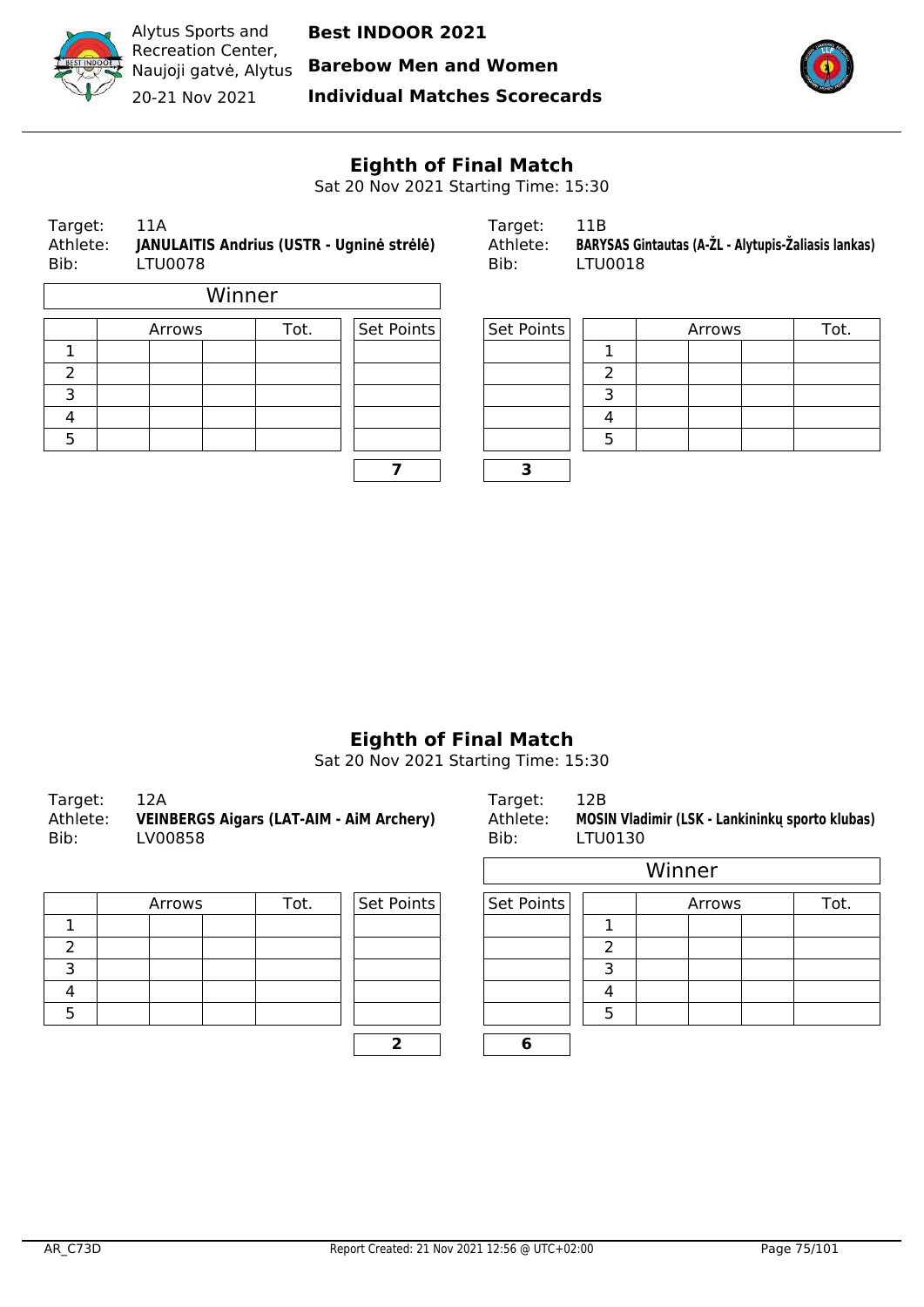

**Barebow Men and Women**



Recreation Center, Naujoji gatvė, Alytus 20-21 Nov 2021

**Individual Matches Scorecards**



# **Eighth of Final Match**

Sat 20 Nov 2021 Starting Time: 15:30

| Target:<br>Athlete:<br>Bib: | 13A<br>WA20122 |        |      | <b>MIŁECKI Marcin (MS - MKŁ Strzała)</b> | Target:<br>Athlete:<br>Bib: | 13B<br>LTU0348 |        | SIDOROV Viačeslav (LSK - Lankininkų sporto klubas) |
|-----------------------------|----------------|--------|------|------------------------------------------|-----------------------------|----------------|--------|----------------------------------------------------|
|                             |                | Winner |      |                                          |                             |                |        |                                                    |
|                             | Arrows         |        | Tot. | Set Points                               | Set Points                  |                | Arrows | Tot.                                               |
|                             |                |        |      |                                          |                             |                |        |                                                    |
| $\mathcal{P}$               |                |        |      |                                          |                             | າ              |        |                                                    |
| 3                           |                |        |      |                                          |                             | 3              |        |                                                    |
| 4                           |                |        |      |                                          |                             | 4              |        |                                                    |
| 5                           |                |        |      |                                          |                             | 5              |        |                                                    |

| 6 |  |
|---|--|

| Target:  | 13B                                                |
|----------|----------------------------------------------------|
| Athlete: | SIDOROV Viačeslav (LSK - Lankininku sporto klubas) |
| Bib:     | LTU0348                                            |

| Arrows | Tot. | $ $ Set Points $ $ | Set Points |  | Arrows | Tot. |
|--------|------|--------------------|------------|--|--------|------|
|        |      |                    |            |  |        |      |
|        |      |                    |            |  |        |      |
|        |      |                    |            |  |        |      |
|        |      |                    |            |  |        |      |
|        |      |                    |            |  |        |      |
|        |      |                    |            |  |        |      |

# **Eighth of Final Match**

| Target: 14A<br>Bib: | Athlete: KULBAČIAUSKAS Andrius (STR - Strėlė)<br>LTU0278 | Target:<br>Bib: | - 14B<br>Athlete: BURKEVICS Modris (LAT-CUR - Curland)<br>LV00377 |
|---------------------|----------------------------------------------------------|-----------------|-------------------------------------------------------------------|
|---------------------|----------------------------------------------------------|-----------------|-------------------------------------------------------------------|

| Arrows | Tot. | Set Points | Set Points |  |
|--------|------|------------|------------|--|
|        |      |            |            |  |
|        |      |            |            |  |
|        |      |            |            |  |
|        |      |            |            |  |
|        |      |            |            |  |
|        |      |            |            |  |

| UUZ 10 |      |            | DIU.       | LVUUS <i>II</i> |        |        |      |
|--------|------|------------|------------|-----------------|--------|--------|------|
|        |      |            |            |                 | Winner |        |      |
| Arrows | Tot. | Set Points | Set Points |                 |        | Arrows | Tot. |
|        |      |            |            |                 |        |        |      |
|        |      |            |            |                 |        |        |      |
|        |      |            |            |                 |        |        |      |
|        |      |            |            | 4               |        |        |      |
|        |      |            |            |                 |        |        |      |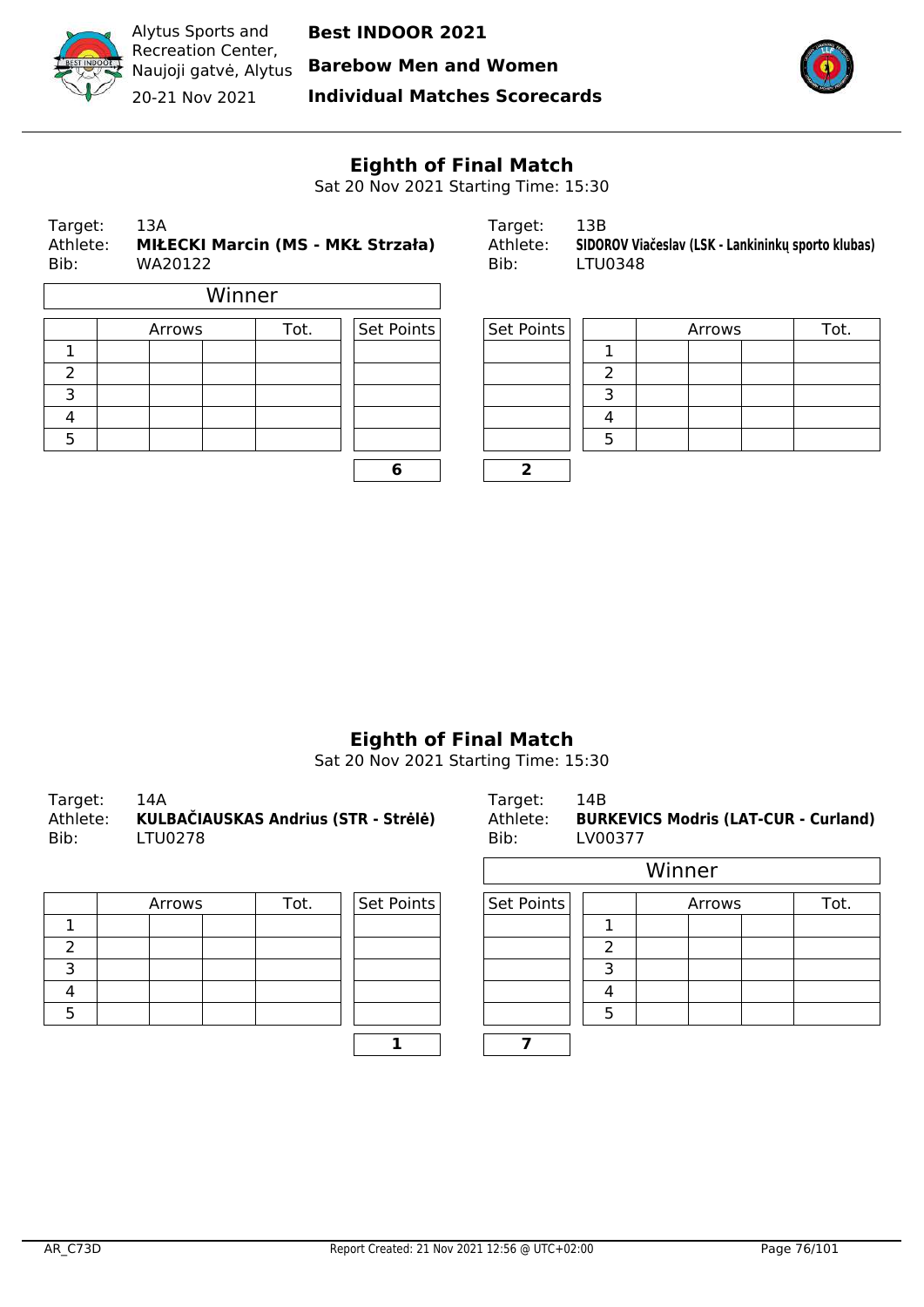

**Barebow Men and Women**

20-21 Nov 2021

**Individual Matches Scorecards**



h

## **Eighth of Final Match**

Sat 20 Nov 2021 Starting Time: 15:30

 $\overline{\phantom{0}}$ 

Target: 15B Athlete: **STONKUS Andrius (KLL - Klaipėdos lankininkai)** Bib:  $1006$ 

|  | Arrows | Tot. | Set Points | Set Points |  |
|--|--------|------|------------|------------|--|
|  |        |      |            |            |  |
|  |        |      |            |            |  |
|  |        |      |            |            |  |
|  |        |      |            |            |  |
|  |        |      |            |            |  |

| <b>Set Points</b> |  |
|-------------------|--|
|                   |  |
|                   |  |
|                   |  |
|                   |  |
|                   |  |
|                   |  |

|        |      |            |            |   | Winner |      |
|--------|------|------------|------------|---|--------|------|
| Arrows | Tot. | Set Points | Set Points |   | Arrows | Tot. |
|        |      |            |            |   |        |      |
|        |      |            |            | ົ |        |      |
|        |      |            |            | っ |        |      |
|        |      |            |            |   |        |      |
|        |      |            |            | ц |        |      |
|        |      | .,         |            |   |        |      |

# **Eighth of Final Match**

| Target:  | 16A                                | Target:  | 16B                                                  |
|----------|------------------------------------|----------|------------------------------------------------------|
| Athlete: | ŠČUCKIS Aleksandras (STR - Strėlė) | Athlete: | VILKAUSKAS Ernestas (LSK - Lankininku sporto klubas) |
| Bib:     | LTU0314                            | Bib:     | LTU0303                                              |

|  | Arrows |  | Set Points<br>Tot. |  |  | Set Points |  |
|--|--------|--|--------------------|--|--|------------|--|
|  |        |  |                    |  |  |            |  |
|  |        |  |                    |  |  |            |  |
|  |        |  |                    |  |  |            |  |
|  |        |  |                    |  |  |            |  |
|  |        |  |                    |  |  |            |  |
|  |        |  |                    |  |  |            |  |

|        |      |            |            |   | Winner |      |
|--------|------|------------|------------|---|--------|------|
| Arrows | Tot. | Set Points | Set Points |   | Arrows | Tot. |
|        |      |            |            |   |        |      |
|        |      |            |            |   |        |      |
|        |      |            |            | っ |        |      |
|        |      |            |            |   |        |      |
|        |      |            |            |   |        |      |
|        |      |            | 6          |   |        |      |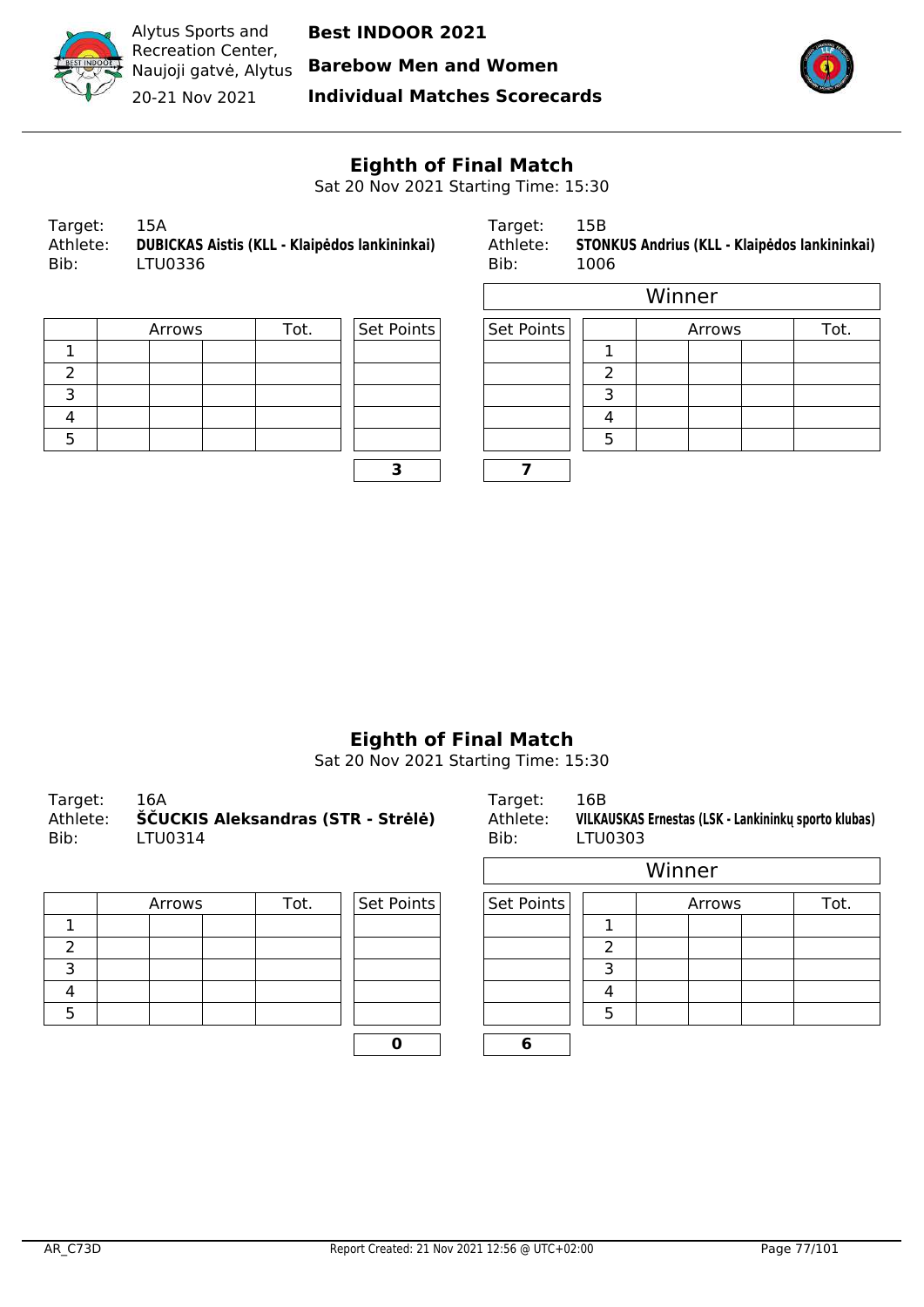

Alytus Sports and Recreation Center, Naujoji gatvė, Alytus 20-21 Nov 2021

**Best INDOOR 2021**

**Barebow Men and Women**

**Individual Matches Scorecards**



#### **1/16 of Final Match**

Sat 20 Nov 2021 Starting Time: 14:30

| Target:  | 18A                                              |
|----------|--------------------------------------------------|
| Athlete: | ANDRULIS Dominykas (KLL - Klaipėdos lankininkai) |
| Bib:     | LTU0008                                          |

Target: 18B Athlete: **MELNIKOV Boris (KLL - Klaipėdos lankininkai)**<br>Bib: LTU0122 LTU0122

|  | Arrows |  | Set Points<br>Tot. |  |  |  |
|--|--------|--|--------------------|--|--|--|
|  |        |  |                    |  |  |  |
|  |        |  |                    |  |  |  |
|  |        |  |                    |  |  |  |
|  |        |  |                    |  |  |  |
|  |        |  |                    |  |  |  |

| Set Points | Set Po |
|------------|--------|
|            |        |
|            |        |
|            |        |
|            |        |
|            |        |
|            |        |
|            |        |

|        |      |            | Winner     |   |        |      |  |  |  |  |  |  |
|--------|------|------------|------------|---|--------|------|--|--|--|--|--|--|
| Arrows | Tot. | Set Points | Set Points |   | Arrows | Tot. |  |  |  |  |  |  |
|        |      |            |            |   |        |      |  |  |  |  |  |  |
|        |      |            |            |   |        |      |  |  |  |  |  |  |
|        |      |            |            | っ |        |      |  |  |  |  |  |  |
|        |      |            |            |   |        |      |  |  |  |  |  |  |
|        |      |            |            | 5 |        |      |  |  |  |  |  |  |
|        |      |            | 6          |   |        |      |  |  |  |  |  |  |

## **1/16 of Final Match**

Sat 20 Nov 2021 Starting Time: 14:30

| Target:<br>Athlete:<br>Bib: | 25A<br>LTU0314 | ŠČUCKIS Aleksandras (STR - Strėlė) |            | Target:<br>Athlete:<br>Bib: | 25B<br>LTU0193 | STAGNIŪNAITĖ Aistė (USTR - Ugninė strėlė) |  |  |  |  |
|-----------------------------|----------------|------------------------------------|------------|-----------------------------|----------------|-------------------------------------------|--|--|--|--|
|                             |                | Winner                             |            |                             |                |                                           |  |  |  |  |
|                             | Arrows         | Tot.                               | Set Points | Set Points                  |                | Tot.<br>Arrows                            |  |  |  |  |
| 1.                          |                |                                    |            |                             | 1              |                                           |  |  |  |  |
| $\overline{\phantom{a}}$    |                |                                    |            |                             | $\overline{2}$ |                                           |  |  |  |  |
| 3                           |                |                                    |            |                             | 3              |                                           |  |  |  |  |
| $\overline{4}$              |                |                                    |            |                             | 4              |                                           |  |  |  |  |
| 5                           |                |                                    |            |                             | 5              |                                           |  |  |  |  |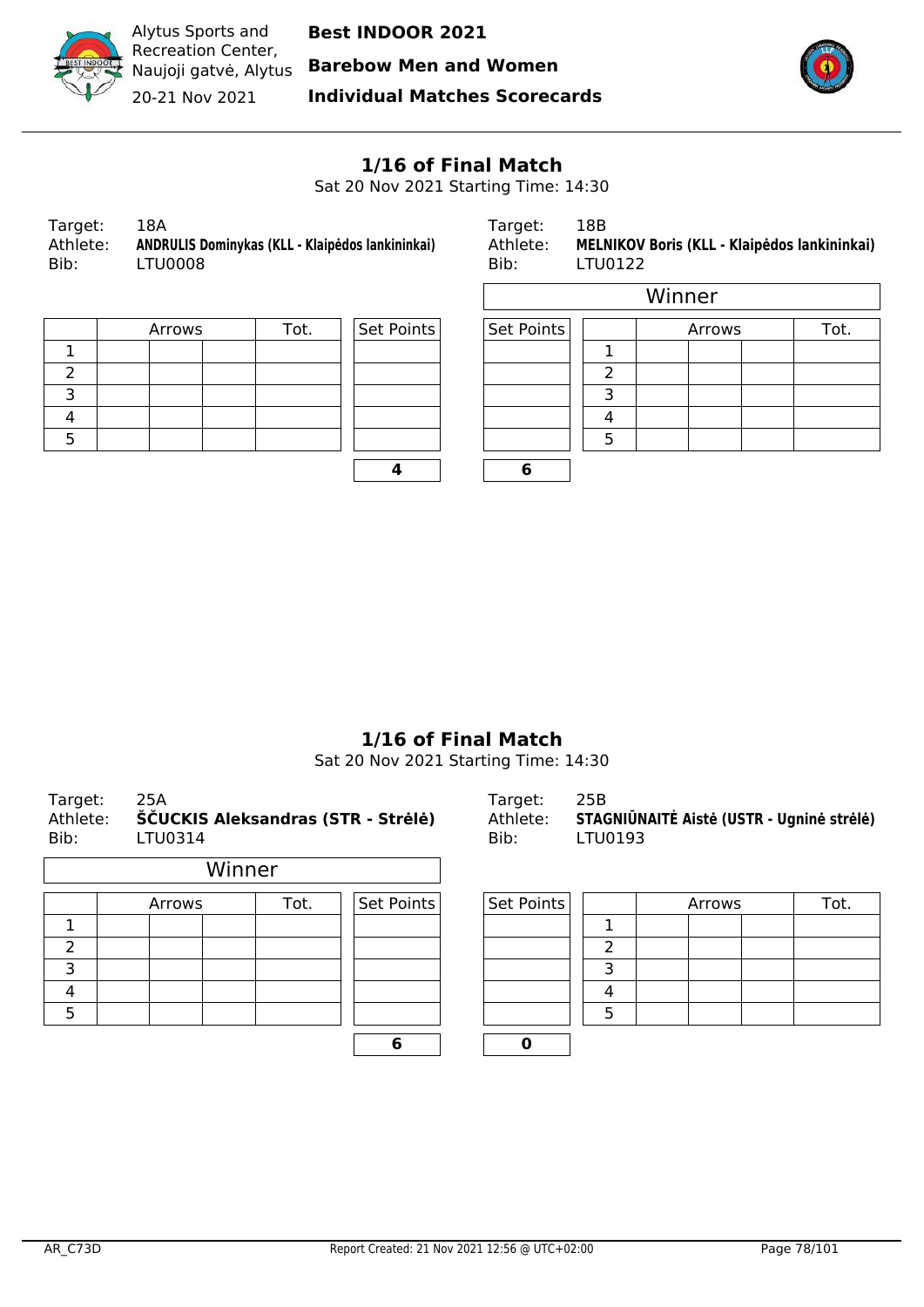

**Longbow Men and Women**

Recreation Center,

Naujoji gatvė, Alytus 20-21 Nov 2021

Alytus Sports and

**Individual Matches Scorecards**



#### **Gold Medal Match**

Sun 21 Nov 2021 Starting Time: 13:20

| Target:                             |  |
|-------------------------------------|--|
| $A + h I \rightarrow + \rightarrow$ |  |

Target: 1 Target: 2 Bib: LV00009

|                |   |    | Winner |            |            |  |        |     |   |    |    |
|----------------|---|----|--------|------------|------------|--|--------|-----|---|----|----|
| Tot.<br>Arrows |   |    |        | Set Points | Set Points |  | Arrows | Tot |   |    |    |
|                |   | 6  |        | 18         |            |  |        | 8   |   | 10 | 19 |
|                |   | 8  |        | 22         |            |  |        | ר   |   | 8  | 18 |
| ∍              | 8 | 10 | 10     | 28         |            |  |        |     | 8 | 3  | 18 |
| 4              | o | 6  | 10     | 24         |            |  | 4      |     | 8 | 8  | 21 |
| 5              |   |    |        |            |            |  |        |     |   |    |    |
|                |   |    |        |            |            |  |        |     |   |    |    |

| arget:   | ∠ |
|----------|---|
| \thlete: | N |

Athlete: **NOVADS Kristaps (LAT-SAV - Savage archer)** Athlete: **MOSIN Vladimir (LSK - Lankininkų sporto klubas)**

| Arrows |    | Tot. | Set Points | Set Points |  | Arrows |   | Tot. |    |
|--------|----|------|------------|------------|--|--------|---|------|----|
| 6      |    | 18   |            |            |  | 8      |   | 10   | 19 |
| 8      |    | 22   |            |            |  |        |   | 8    | 18 |
| 10     | 10 | 28   |            |            |  |        | 8 |      | 18 |
| 6      | 10 | 24   |            |            |  |        | 8 | 8    | 21 |
|        |    |      |            |            |  |        |   |      |    |
|        |    |      |            |            |  |        |   |      |    |

## **Bronze Medal Match**

Sun 21 Nov 2021 Starting Time: 10:30

| Target:<br>Athlete:<br>Bib: | 19<br>POCIUS Tomas (PSTR - Perkūno strėlė)<br>LTU0153 |        |        |  |  |      | Target:<br>Athlete:<br>Bib: | 20<br><b>GORBUNOV Jurij (PSTR - Perkūno strėlė)</b><br>1003 |  |            |  |  |        |  |      |
|-----------------------------|-------------------------------------------------------|--------|--------|--|--|------|-----------------------------|-------------------------------------------------------------|--|------------|--|--|--------|--|------|
|                             |                                                       |        | Winner |  |  |      |                             |                                                             |  |            |  |  |        |  |      |
|                             |                                                       | Arrows |        |  |  | Tot. |                             | Set Points                                                  |  | Set Points |  |  | Arrows |  | Tot. |
|                             |                                                       |        |        |  |  |      |                             |                                                             |  |            |  |  |        |  |      |
| 2                           |                                                       |        |        |  |  |      |                             | っ                                                           |  |            |  |  |        |  |      |
| 3                           |                                                       |        |        |  |  |      |                             | 3                                                           |  |            |  |  |        |  |      |
| 4                           |                                                       |        |        |  |  |      |                             | 4                                                           |  |            |  |  |        |  |      |
| 5                           |                                                       |        |        |  |  |      |                             | 5                                                           |  |            |  |  |        |  |      |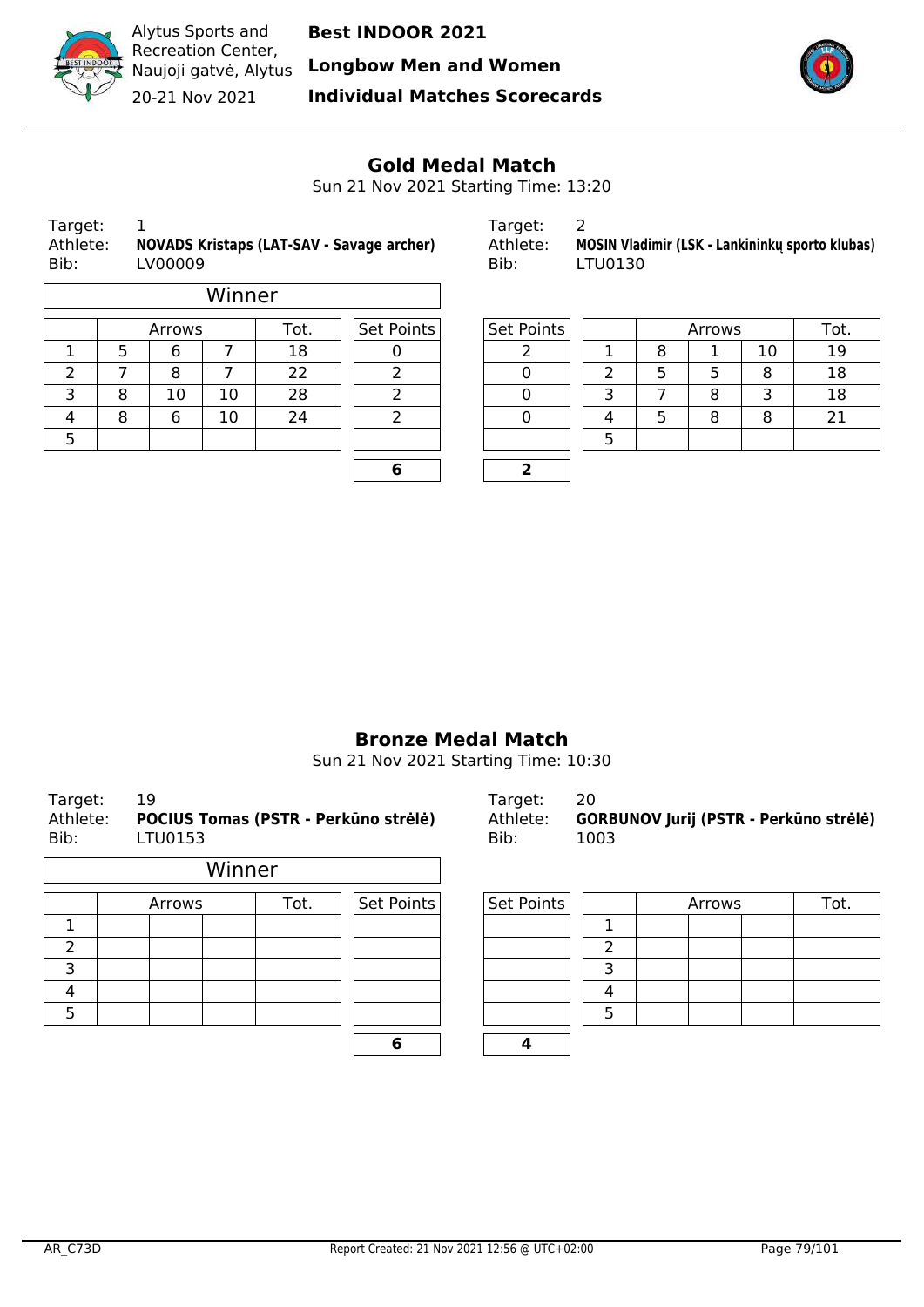

Naujoji gatvė, Alytus **Longbow Men and Women**

Recreation Center, 20-21 Nov 2021

Alytus Sports and

**Individual Matches Scorecards**



#### **Semifinal Match**

Sun 21 Nov 2021 Starting Time: 10:00

| Target:<br>Athlete:<br>Bib: | 17<br>LV00009 | NOVADS Kristaps (LAT-SAV - Savage archer) |            | Target:<br>Athlete:<br>Bib: | 18<br>POCIUS Tomas (PSTR - Perkūno strėlė)<br>LTU0153 |        |      |  |  |  |
|-----------------------------|---------------|-------------------------------------------|------------|-----------------------------|-------------------------------------------------------|--------|------|--|--|--|
|                             |               | Winner                                    |            |                             |                                                       |        |      |  |  |  |
|                             | Arrows        | Tot.                                      | Set Points | Set Points                  |                                                       | Arrows | Tot. |  |  |  |
|                             |               |                                           |            |                             |                                                       |        |      |  |  |  |
| 2                           |               |                                           |            |                             |                                                       |        |      |  |  |  |
| 3                           |               |                                           |            |                             | 3                                                     |        |      |  |  |  |
| $\overline{4}$              |               |                                           |            |                             | 4                                                     |        |      |  |  |  |
| 5                           |               |                                           |            |                             | 5                                                     |        |      |  |  |  |
|                             |               |                                           |            |                             |                                                       |        |      |  |  |  |

| Target: | 18                                            |
|---------|-----------------------------------------------|
|         | Athlete: POCIUS Tomas (PSTR - Perkūno strėlė) |
| Bib:    | LTU0153                                       |

| Tot.<br>Arrows |  | Set Points | Set Points | Arrows |  |  | Tot. |  |
|----------------|--|------------|------------|--------|--|--|------|--|
|                |  |            |            |        |  |  |      |  |
|                |  |            |            |        |  |  |      |  |
|                |  |            |            |        |  |  |      |  |
|                |  |            |            |        |  |  |      |  |
|                |  |            |            |        |  |  |      |  |
|                |  |            |            |        |  |  |      |  |

## **Semifinal Match**

Sun 21 Nov 2021 Starting Time: 10:00

| Target:<br>Athlete:<br>Bib: | 19<br>MOSIN Vladimir (LSK - Lankininkų sporto klubas)<br>LTU0130 |        |        |      |            |  | Target:<br>Athlete:<br>Bib: | 20<br>1003     |        | GORBUNOV Jurij (PSTR - Perkūno stré |
|-----------------------------|------------------------------------------------------------------|--------|--------|------|------------|--|-----------------------------|----------------|--------|-------------------------------------|
|                             |                                                                  |        | Winner |      |            |  |                             |                |        |                                     |
|                             |                                                                  | Arrows |        | Tot. | Set Points |  | Set Points                  |                | Arrows | Tot.                                |
| 1                           |                                                                  |        |        |      |            |  |                             | 1              |        |                                     |
| 2                           |                                                                  |        |        |      |            |  |                             | $\overline{2}$ |        |                                     |
| 3                           |                                                                  |        |        |      |            |  |                             | 3              |        |                                     |
| 4                           |                                                                  |        |        |      |            |  |                             | 4              |        |                                     |
| 5                           |                                                                  |        |        |      |            |  |                             | 5              |        |                                     |
|                             |                                                                  |        |        |      | 6          |  |                             |                |        |                                     |

Athlete: **MOSIN Vladimir (LSK - Lankininkų sporto klubas)** Athlete: **GORBUNOV Jurij (PSTR - Perkūno strėlė)**

| Set Points | Arrows | Tot. |
|------------|--------|------|
|            |        |      |
|            |        |      |
|            |        |      |
|            |        |      |
|            |        |      |
|            |        |      |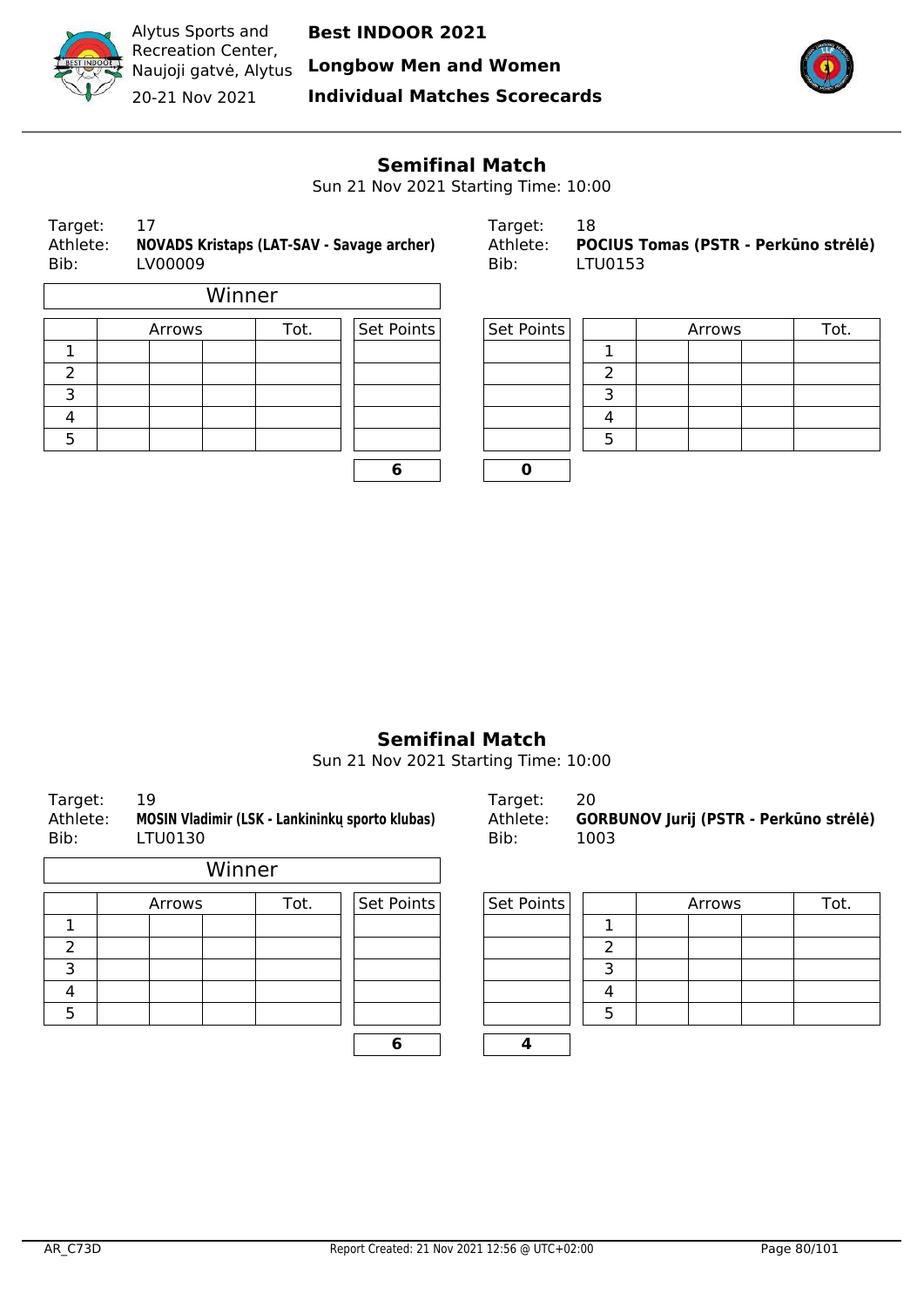

Alytus Sports and Recreation Center, 20-21 Nov 2021

**Best INDOOR 2021**

Naujoji gatvė, Alytus **Longbow Men and Women**

**Individual Matches Scorecards**



## **Quarterfinal Match**

Sun 21 Nov 2021 Starting Time: 09:00

| Target:<br>Athlete:<br>Bib: | 17A | LV00009 |        |      | <b>NOVADS Kristaps (LAT-SAV - Savage archer)</b> | Target:<br>Athlete:<br>Bib: | 17B<br>NAUMAVIČIUS Vitalijus (STR - Strėlė)<br>LTU0136 |  |        |      |  |  |
|-----------------------------|-----|---------|--------|------|--------------------------------------------------|-----------------------------|--------------------------------------------------------|--|--------|------|--|--|
|                             |     |         | Winner |      |                                                  |                             |                                                        |  |        |      |  |  |
|                             |     | Arrows  |        | Tot. | Set Points                                       | Set Points                  |                                                        |  | Arrows | Tot. |  |  |
|                             |     |         |        |      |                                                  |                             |                                                        |  |        |      |  |  |
| 2                           |     |         |        |      |                                                  |                             | っ                                                      |  |        |      |  |  |
| 3                           |     |         |        |      |                                                  |                             | 3                                                      |  |        |      |  |  |
| 4                           |     |         |        |      |                                                  |                             | 4                                                      |  |        |      |  |  |
| 5                           |     |         |        |      |                                                  |                             | 5                                                      |  |        |      |  |  |
|                             |     |         |        |      |                                                  |                             |                                                        |  |        |      |  |  |

| Target:  | 17B                                  |
|----------|--------------------------------------|
| Athlete: | NAUMAVIČIUS Vitalijus (STR - Strėlė) |
| Bib:     | LTU0136                              |

| Arrows | Tot. | Set Points | Set Points |  | Arrows |  | Tot. |
|--------|------|------------|------------|--|--------|--|------|
|        |      |            |            |  |        |  |      |
|        |      |            |            |  |        |  |      |
|        |      |            |            |  |        |  |      |
|        |      |            |            |  |        |  |      |
|        |      |            |            |  |        |  |      |
|        |      |            |            |  |        |  |      |

## **Quarterfinal Match**

Sun 21 Nov 2021 Starting Time: 09:00

| 18A<br>Target:<br>SIMANOVSKIS Raimonds (LAT-SAV - Savage archer)<br>Athlete:<br>Bib:<br>LV00885 | Target:<br>Athlete:<br>Bib: | 18B<br><b>POCIUS Tomas (PSTR - Perkūno strėlė)</b><br>LTU0153 |
|-------------------------------------------------------------------------------------------------|-----------------------------|---------------------------------------------------------------|
|-------------------------------------------------------------------------------------------------|-----------------------------|---------------------------------------------------------------|

| Arrows | Tot. | Set Points | Set Points |  |
|--------|------|------------|------------|--|
|        |      |            |            |  |
|        |      |            |            |  |
|        |      |            |            |  |
|        |      |            |            |  |
|        |      |            |            |  |
|        |      |            |            |  |

| .      |      |            |            | - - - - - - - |        |      |
|--------|------|------------|------------|---------------|--------|------|
|        |      |            |            |               | Winner |      |
| Arrows | Tot. | Set Points | Set Points |               | Arrows | Tot. |
|        |      |            |            |               |        |      |
|        |      |            |            | າ             |        |      |
|        |      |            |            | 3             |        |      |
|        |      |            |            | 4             |        |      |
|        |      |            |            | 5             |        |      |
|        |      | ר          | 6          |               |        |      |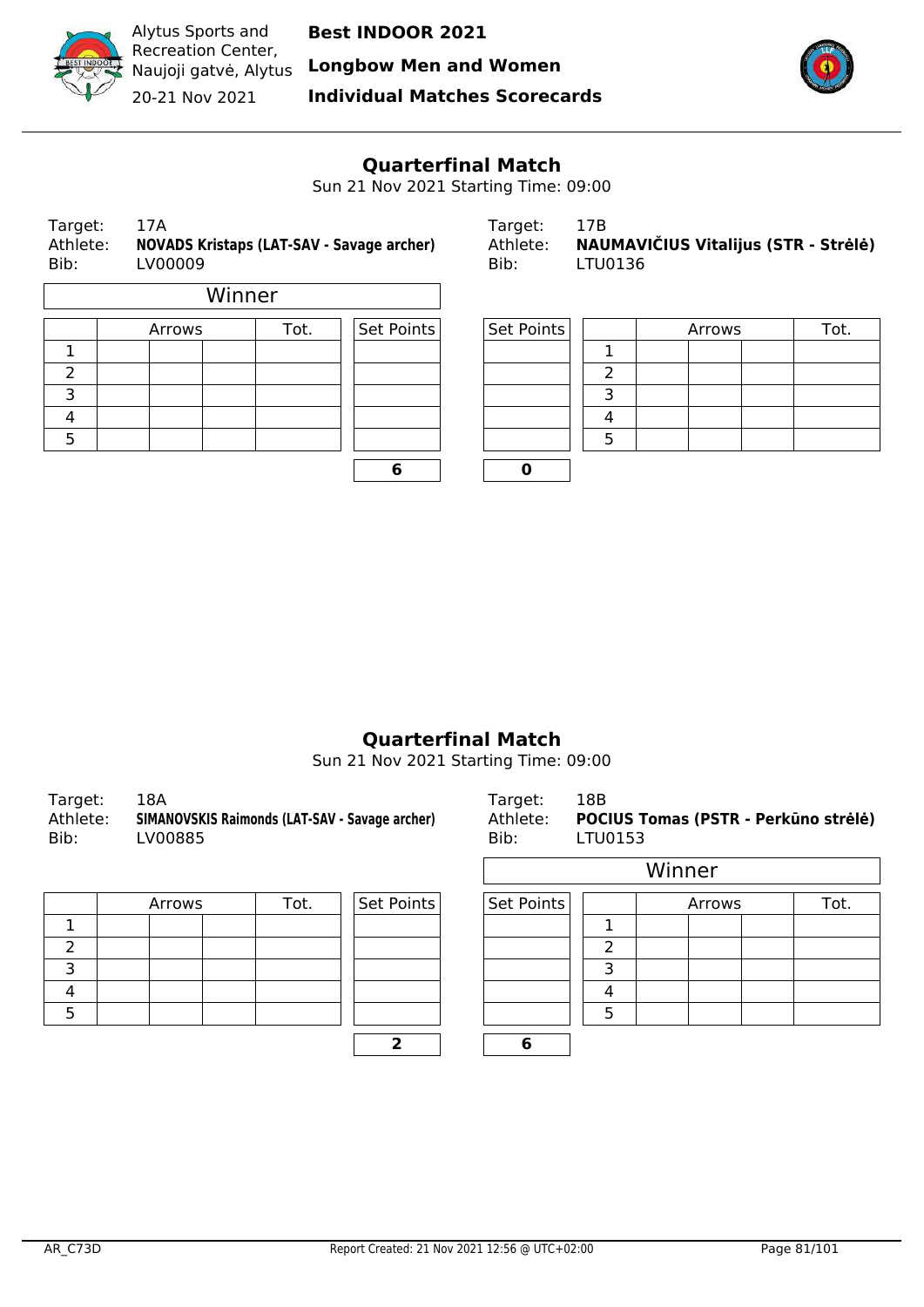

Alytus Sports and Recreation Center, 20-21 Nov 2021

**Best INDOOR 2021**

Naujoji gatvė, Alytus **Longbow Men and Women**

**Individual Matches Scorecards**



# **Quarterfinal Match**

Sun 21 Nov 2021 Starting Time: 09:00

| Target:<br>Athlete:<br>Bib: |   | 19A<br>LTU0130 |        |      | MOSIN Vladimir (LSK - Lankininku sporto klubas) | 19B<br>Target:<br>KARPAVIČIUS Vytas (USTR - Ugninė strėlė)<br>Athlete:<br><b>LTU0089</b><br>Bib: |       |   |        |  |      |
|-----------------------------|---|----------------|--------|------|-------------------------------------------------|--------------------------------------------------------------------------------------------------|-------|---|--------|--|------|
|                             |   |                | Winner |      |                                                 |                                                                                                  |       |   |        |  |      |
|                             |   | Arrows         |        | Tot. | Set Points                                      | Set Points                                                                                       |       |   | Arrows |  | Tot. |
| 1                           |   |                |        |      |                                                 |                                                                                                  |       |   |        |  |      |
| $\overline{2}$              |   |                |        |      |                                                 |                                                                                                  | 2     |   |        |  |      |
| 3                           |   |                |        |      |                                                 |                                                                                                  | 3     |   |        |  |      |
| $\overline{4}$              |   |                |        |      |                                                 |                                                                                                  | 4     |   |        |  |      |
| 5                           |   |                |        |      |                                                 |                                                                                                  | 5     |   |        |  |      |
| S.0.1                       | 8 |                |        |      | 1                                               | $\mathbf 0$                                                                                      | S.0.1 | 5 |        |  |      |
|                             |   |                |        |      | 6                                               | 5                                                                                                |       |   |        |  |      |
|                             |   |                |        |      |                                                 |                                                                                                  |       |   |        |  |      |

# **Quarterfinal Match**

Sun 21 Nov 2021 Starting Time: 09:00

| Target:<br>Bib: | 20A<br>Athlete: RUNIŠKOVS Aleksejs (LAT-AMA - Amazones)<br>LV00806 | Target:<br>Bib: | 20 <sub>B</sub><br>Athlete: GORBUNOV Jurij (PSTR - Perkūno strėlė)<br>1003 |
|-----------------|--------------------------------------------------------------------|-----------------|----------------------------------------------------------------------------|
|                 |                                                                    |                 | . . <i>.</i> .                                                             |

| Arrows | Tot. | Set Points | Set Points |  |
|--------|------|------------|------------|--|
|        |      |            |            |  |
|        |      |            |            |  |
|        |      |            |            |  |
|        |      |            |            |  |
|        |      |            |            |  |
|        |      |            |            |  |

| ៸៴៴៰៴៴ |      |            | טוט.       | <b>LUUJ</b> |        |        |      |
|--------|------|------------|------------|-------------|--------|--------|------|
|        |      |            |            |             | Winner |        |      |
| Arrows | Tot. | Set Points | Set Points |             |        | Arrows | Tot. |
|        |      |            |            |             |        |        |      |
|        |      |            |            |             |        |        |      |
|        |      |            |            |             |        |        |      |
|        |      |            |            |             |        |        |      |
|        |      |            |            |             |        |        |      |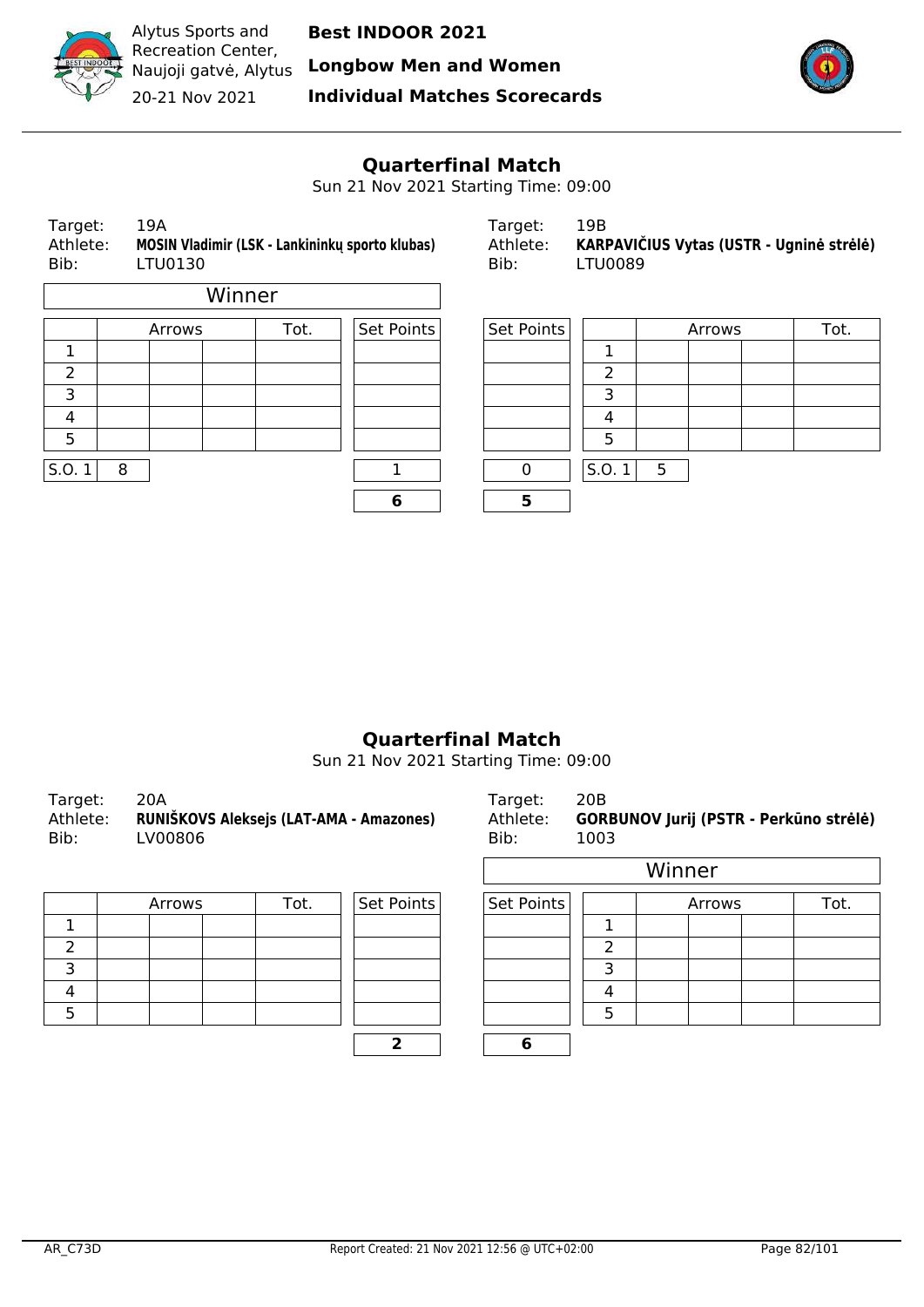

**Longbow Men and Women**



Recreation Center, Naujoji gatvė, Alytus 20-21 Nov 2021

Alytus Sports and

**Individual Matches Scorecards**



# **Eighth of Final Match**

Sat 20 Nov 2021 Starting Time: 14:30

| Winner<br>Set Points<br>Set Points<br>Tot.<br>Tot.<br>Arrows<br>Arrows | STAGNIŪNIENĖ Ramunė (USTR - Ugninė strėlė) |
|------------------------------------------------------------------------|--------------------------------------------|
|                                                                        |                                            |
|                                                                        |                                            |
|                                                                        |                                            |
| 2<br>っ                                                                 |                                            |
| 3<br>3                                                                 |                                            |
| 4<br>4                                                                 |                                            |
| 5<br>5                                                                 |                                            |

| ۰. |  |
|----|--|

| Target:  | чн                                         |
|----------|--------------------------------------------|
| Athlete: | STAGNIŪNIENĖ Ramunė (USTR - Ugninė strėlė) |
| Bib:     | LTU0194                                    |

| Arrows | Tot. | Set Points | Set Points |  | Arrows | Tot. |  |
|--------|------|------------|------------|--|--------|------|--|
|        |      |            |            |  |        |      |  |
|        |      |            |            |  |        |      |  |
|        |      |            |            |  |        |      |  |
|        |      |            |            |  |        |      |  |
|        |      |            |            |  |        |      |  |
|        |      |            |            |  |        |      |  |

# **Eighth of Final Match**

Sat 20 Nov 2021 Starting Time: 14:30

| 10A<br>Target:<br>NAUMAVIČIUS Vitalijus (STR - Strėlė)<br>Athlete:<br>Bib:<br>LTU0136 |        |                |  |            | Target:<br>Athlete:<br>Bib: | 10B<br><b>LTU0027</b> | <b>BRUSOKAS Rimantas (USTR - Ugninė strėlė)</b> |        |  |  |      |  |
|---------------------------------------------------------------------------------------|--------|----------------|--|------------|-----------------------------|-----------------------|-------------------------------------------------|--------|--|--|------|--|
|                                                                                       | Winner |                |  |            |                             |                       |                                                 |        |  |  |      |  |
|                                                                                       |        | Tot.<br>Arrows |  | Set Points |                             | Set Points            |                                                 | Arrows |  |  | Tot. |  |
| 1.                                                                                    |        |                |  |            |                             |                       |                                                 | ٦      |  |  |      |  |
| $\mathcal{P}$                                                                         |        |                |  |            |                             |                       |                                                 | 2      |  |  |      |  |
| 3                                                                                     |        |                |  |            |                             |                       |                                                 | 3      |  |  |      |  |
| 4                                                                                     |        |                |  |            |                             |                       |                                                 | 4      |  |  |      |  |
| 5                                                                                     |        |                |  |            |                             |                       |                                                 | 5      |  |  |      |  |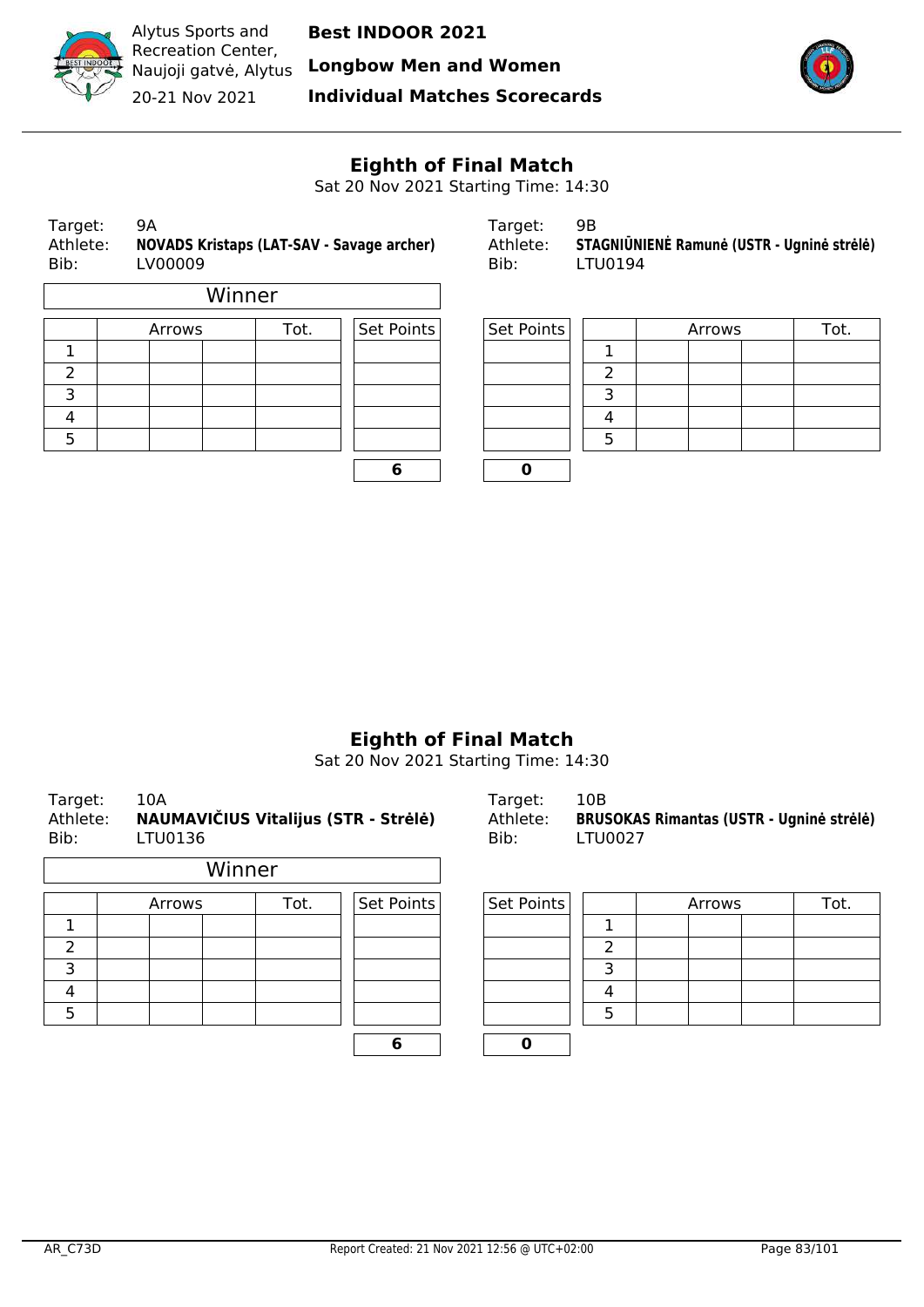

Alytus Sports and Recreation Center, Naujoji gatvė, Alytus 20-21 Nov 2021

**Best INDOOR 2021**

**Longbow Men and Women**

**Individual Matches Scorecards**



# **Eighth of Final Match**

Sat 20 Nov 2021 Starting Time: 14:30

| Bib: | 11A<br>Target:<br>Athlete:<br>SIMANOVSKIS Raimonds (LAT-SAV - Savage archer)<br>LV00885 |                |            |            |  | Target:<br>Athlete:<br>Bib: | 11B<br><b>SEKORS</b><br>LTU0173 |  |
|------|-----------------------------------------------------------------------------------------|----------------|------------|------------|--|-----------------------------|---------------------------------|--|
|      |                                                                                         |                | Winner     |            |  |                             |                                 |  |
|      |                                                                                         | Tot.<br>Arrows | Set Points | Set Points |  |                             |                                 |  |
|      |                                                                                         |                |            |            |  |                             |                                 |  |
| フ    |                                                                                         |                |            |            |  |                             | 2                               |  |
| 3    |                                                                                         |                |            |            |  |                             | 3                               |  |
|      |                                                                                         |                |            |            |  |                             |                                 |  |

| Target:  | 11A                                            | Target: I |                                            |
|----------|------------------------------------------------|-----------|--------------------------------------------|
| Athlete: | SIMANOVSKIS Raimonds (LAT-SAV - Savage archer) |           | Athlete: SEKORSKAS Egidijus (STR - Strėlė) |
| Bib:     | LV00885                                        | Bib:      | LTU0173                                    |

|        | Arrows | Tot. | Set Points<br>Set Points |  |          | Arrows | Tot. |
|--------|--------|------|--------------------------|--|----------|--------|------|
|        |        |      |                          |  |          |        |      |
| ∠      |        |      |                          |  |          |        |      |
| っ<br>⊃ |        |      |                          |  |          |        |      |
| 4      |        |      |                          |  | $\prime$ |        |      |
| 5      |        |      |                          |  |          |        |      |
|        |        |      |                          |  |          |        |      |

# **Eighth of Final Match**

Sat 20 Nov 2021 Starting Time: 14:30

| Target:<br>Athlete:<br>Bib: | 12A<br>VEČKYS Žydrūnas (LSK - Lankininkų sporto klubas)<br><b>LTU0207</b> | Target:<br>Bib: | 12B<br>Athlete: POCIUS Tomas (PSTR - Perkūno strėlė)<br>LTU0153 |
|-----------------------------|---------------------------------------------------------------------------|-----------------|-----------------------------------------------------------------|
|                             |                                                                           |                 | Winner                                                          |

|  | Arrows | Set Points | Set Points |  |  |  |
|--|--------|------------|------------|--|--|--|
|  |        |            |            |  |  |  |
|  |        |            |            |  |  |  |
|  |        |            |            |  |  |  |
|  |        |            |            |  |  |  |
|  |        |            |            |  |  |  |
|  |        |            |            |  |  |  |

| in the property of the contract of the property of the contract of the contract of the contract of the contract of the contract of the contract of the contract of the contract of the contract of the contract of the contrac<br><b>TU0207</b> |      | Bib:       | LTU0153    |  |        | $  \bullet$ |      |
|-------------------------------------------------------------------------------------------------------------------------------------------------------------------------------------------------------------------------------------------------|------|------------|------------|--|--------|-------------|------|
|                                                                                                                                                                                                                                                 |      |            |            |  | Winner |             |      |
| Arrows                                                                                                                                                                                                                                          | Tot. | Set Points | Set Points |  |        | Arrows      | Tot. |
|                                                                                                                                                                                                                                                 |      |            |            |  |        |             |      |
|                                                                                                                                                                                                                                                 |      |            |            |  |        |             |      |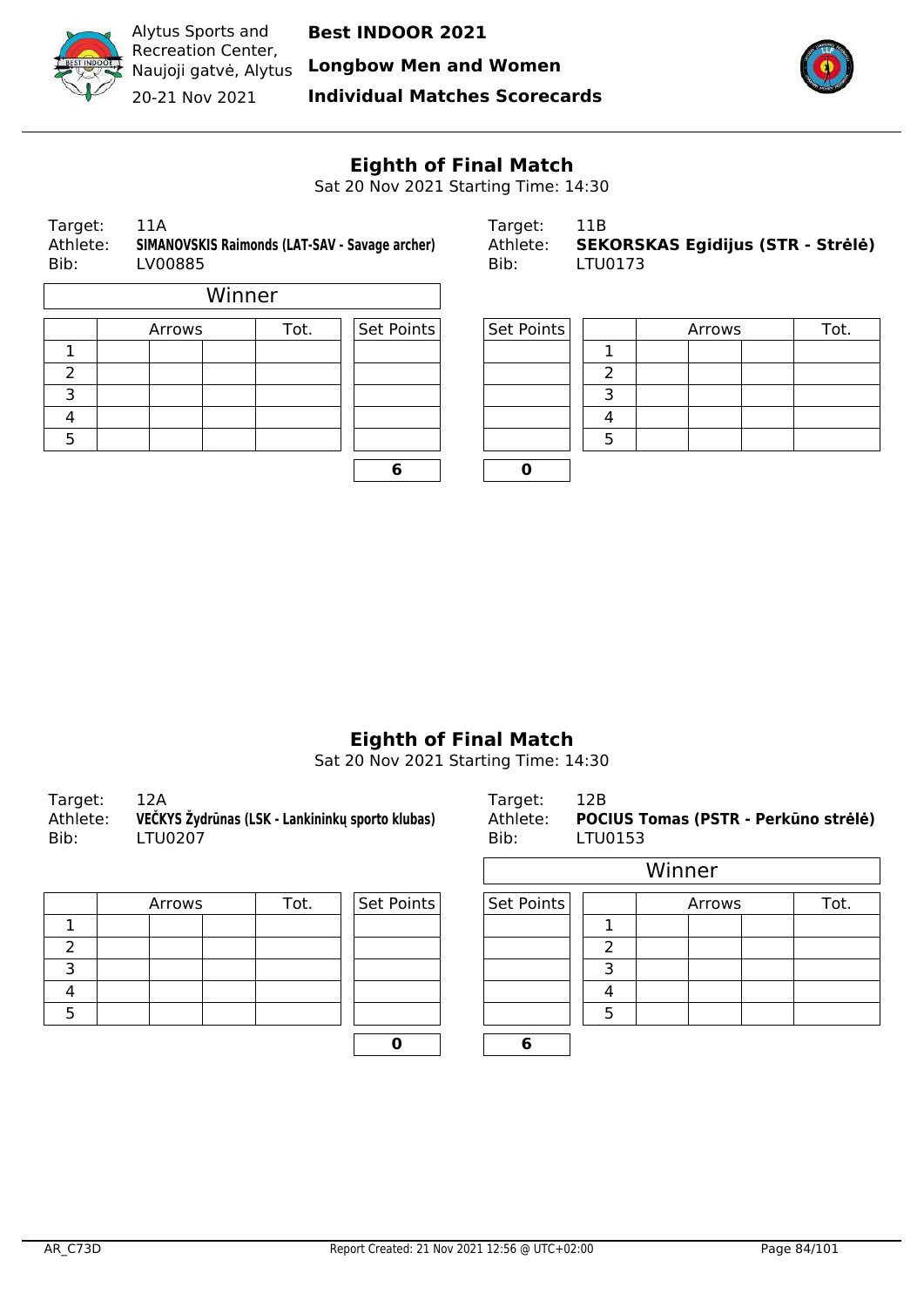

Alytus Sports and Recreation Center, Naujoji gatvė, Alytus 20-21 Nov 2021

**Best INDOOR 2021**

**Longbow Men and Women**

**Individual Matches Scorecards**



# **Eighth of Final Match**

Sat 20 Nov 2021 Starting Time: 14:30

| Target:<br>Athlete:<br>Bib: | 13A<br>LTU0130 | MOSIN Vladimir (LSK - Lankininku sporto klubas) | Target:<br>Athlete:<br>Bib: | 13B<br><b>BARAUSKAS Arūnas (STR - Strėlė)</b><br>LTU0014 |            |   |  |        |  |      |
|-----------------------------|----------------|-------------------------------------------------|-----------------------------|----------------------------------------------------------|------------|---|--|--------|--|------|
| Winner                      |                |                                                 |                             |                                                          |            |   |  |        |  |      |
|                             | Arrows         |                                                 | Tot.                        | Set Points                                               | Set Points |   |  | Arrows |  | Tot. |
|                             |                |                                                 |                             |                                                          |            |   |  |        |  |      |
|                             |                |                                                 |                             |                                                          |            |   |  |        |  |      |
| 3                           |                |                                                 |                             |                                                          |            | ∍ |  |        |  |      |

|  | 6 |  |
|--|---|--|

| Target:  | 13B                                    |
|----------|----------------------------------------|
| Athlete: | <b>BARAUSKAS Arūnas (STR - Strėlė)</b> |
| Bib:     | LTU0014                                |

|        | Arrows | Tot. | Set Points | Set Points |   | Arrows | Tot. |
|--------|--------|------|------------|------------|---|--------|------|
|        |        |      |            |            |   |        |      |
| ے      |        |      |            |            |   |        |      |
| ∍<br>⊃ |        |      |            |            |   |        |      |
| 4      |        |      |            |            | 4 |        |      |
| 5      |        |      |            |            |   |        |      |
|        |        |      |            |            |   |        |      |

## **Eighth of Final Match**

| Target:  | 14A                                 | Target:  | 14B                                      |
|----------|-------------------------------------|----------|------------------------------------------|
| Athlete: | <b>GRIGIENĖ Aida (STR - Strėlė)</b> | Athlete: | KARPAVIČIUS Vytas (USTR - Ugninė strėlė) |
| Bib:     | _TU0070                             | Bib:     | LTU0089                                  |
|          |                                     |          | Winner                                   |

| Arrows | Tot. | Set Points | Set Points |  |
|--------|------|------------|------------|--|
|        |      |            |            |  |
|        |      |            |            |  |
|        |      |            |            |  |
|        |      |            |            |  |
|        |      |            |            |  |
|        |      |            |            |  |

| <u>UUUTU</u> |      |            | BID:       | <b>LIUUU0Y</b> |        |      |
|--------------|------|------------|------------|----------------|--------|------|
|              |      |            |            |                | Winner |      |
| Arrows       | Tot. | Set Points | Set Points |                | Arrows | Tot. |
|              |      |            |            |                |        |      |
|              |      |            |            |                |        |      |
|              |      |            |            |                |        |      |
|              |      |            |            | 4              |        |      |
|              |      |            |            | ς              |        |      |
|              |      |            |            |                |        |      |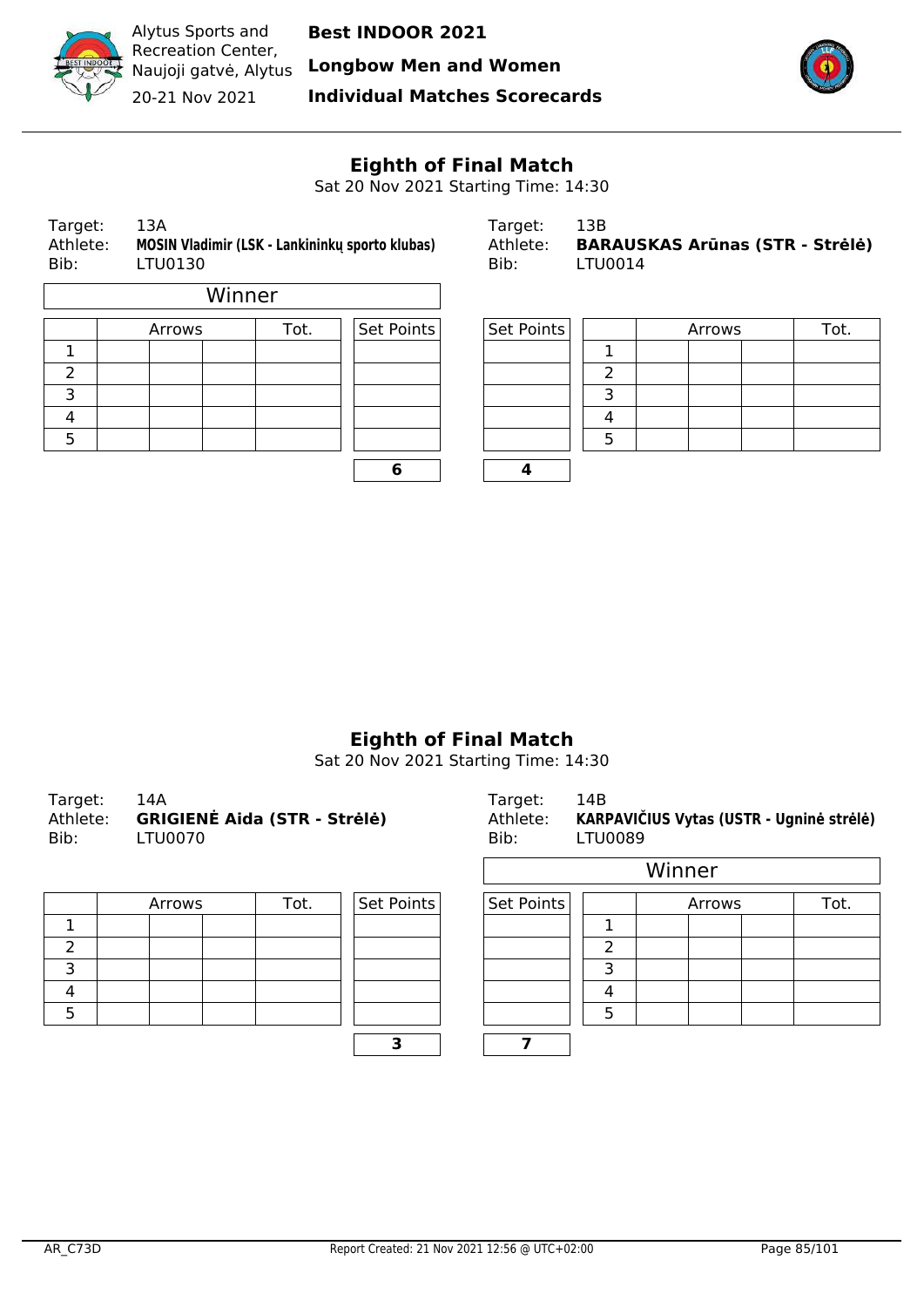

**Longbow Men and Women**

**Individual Matches Scorecards**



# **Eighth of Final Match**

Sat 20 Nov 2021 Starting Time: 14:30

| Target:<br>15A<br>RUNIŠKOVS Aleksejs (LAT-AMA - Amazones)<br>Athlete:<br>Bib:<br>LV00806 |  |        |        |      | Target:<br>Athlete:<br>Bib: | 15B<br>BRŪZGA Arūnas (USTR - Ugninė strėlė)<br><b>LTU0029</b> |  |  |        |  |      |
|------------------------------------------------------------------------------------------|--|--------|--------|------|-----------------------------|---------------------------------------------------------------|--|--|--------|--|------|
|                                                                                          |  |        | Winner |      |                             |                                                               |  |  |        |  |      |
|                                                                                          |  | Arrows |        | Tot. | Set Points                  | Set Points                                                    |  |  | Arrows |  | Tot. |
|                                                                                          |  |        |        |      |                             |                                                               |  |  |        |  |      |
| 2                                                                                        |  |        |        |      |                             |                                                               |  |  |        |  |      |
| 3                                                                                        |  |        |        |      |                             |                                                               |  |  |        |  |      |

| 6 |  |
|---|--|

| Target:  | 15B                                         |
|----------|---------------------------------------------|
| Athlete: | <b>BRŪZGA Arūnas (USTR - Ugninė strėlė)</b> |
| Bib:     | LTU0029                                     |

|         | Arrows | Tot. | Set Points | Set Points |          | Arrows | Tot. |
|---------|--------|------|------------|------------|----------|--------|------|
| ┸       |        |      |            |            |          |        |      |
| ے       |        |      |            |            |          |        |      |
| ∍<br>J. |        |      |            |            |          |        |      |
| 4       |        |      |            |            | $\prime$ |        |      |
| 5       |        |      |            |            |          |        |      |
|         |        |      |            |            |          |        |      |

## **Eighth of Final Match**

| Target:  | 16A                                          | Target:  | 16B                                           |
|----------|----------------------------------------------|----------|-----------------------------------------------|
| Athlete: | <b>DIJOKAS Marius (USTR - Ugninė strėlė)</b> | Athlete: | <b>GORBUNOV Jurij (PSTR - Perkūno strėlė)</b> |
| Bib:     | LTU0049                                      | Bib:     | 1003                                          |
|          |                                              |          | $\mathbf{M}$                                  |

| Arrows | Tot. | Set Points | Set Points |  |
|--------|------|------------|------------|--|
|        |      |            |            |  |
|        |      |            |            |  |
|        |      |            |            |  |
|        |      |            |            |  |
|        |      |            |            |  |
|        |      |            |            |  |

| ぃヮヮ    |      |            | <b></b>    | ᅩ◡◡ |        |      |
|--------|------|------------|------------|-----|--------|------|
|        |      |            |            |     | Winner |      |
| Arrows | Tot. | Set Points | Set Points |     | Arrows | Tot. |
|        |      |            |            |     |        |      |
|        |      |            |            | ົ   |        |      |
|        |      |            |            | з   |        |      |
|        |      |            |            | 4   |        |      |
|        |      |            |            | .5  |        |      |
|        |      |            | 6          |     |        |      |
|        |      |            |            |     |        |      |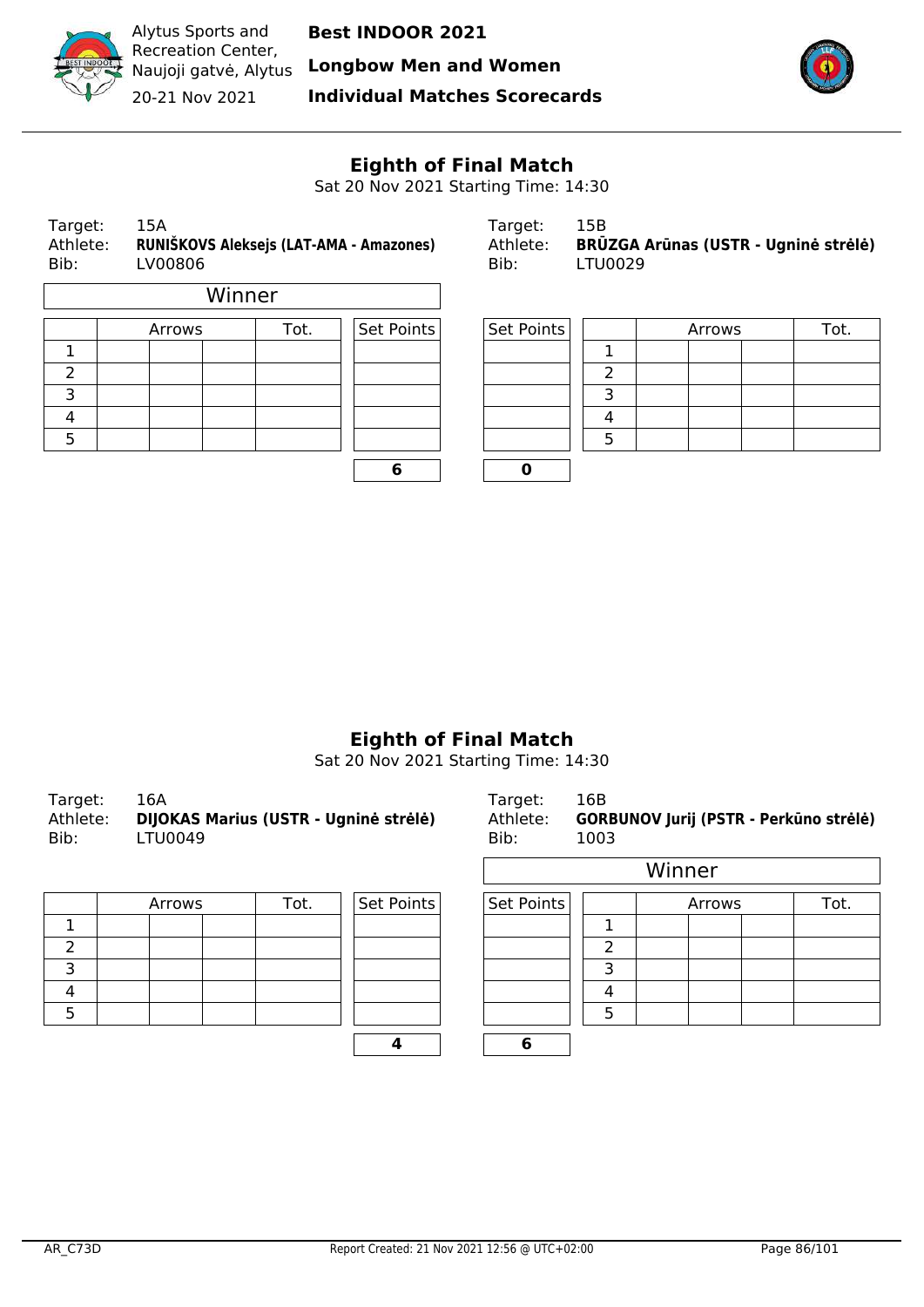

Recreation Center, Naujoji gatvė, Alytus **Recurve Team** 20-21 Nov 2021

Alytus Sports and

**Team Matches Scorecards**



#### **Gold Medal Match**

Sun 21 Nov 2021 Starting Time: 13:00

r.

| Target:          |                          |
|------------------|--------------------------|
| Country Code: MT |                          |
|                  | Country: <b>Marymont</b> |

|       | Arrows |    |   |    | Tot. | Set Points | Set Points |  |   |        | Arrows |    |    |    | Tot |    |    |
|-------|--------|----|---|----|------|------------|------------|--|---|--------|--------|----|----|----|-----|----|----|
|       | 10     | 10 | 9 | 8  | 9    | 10         | 56         |  |   |        | 8      | 10 | 9  | Q  | 8   | 10 | 54 |
|       | ΠO     | 9  | 9 | 8  | 9    | 9          | 54         |  |   |        | a      | 8  | 10 | 10 | 8   | 10 | 55 |
|       |        |    |   | 10 | 9    | 8          | 51         |  |   |        | 9      | 10 |    | Q  | 8   | a  | 55 |
| 4     | 9      | 10 | a | 10 | 9    | 10         | 57         |  |   |        | 6      | 10 | 9  | a  | 9   | 10 | 53 |
|       |        |    |   |    |      |            |            |  |   |        |        |    |    |    |     |    |    |
| 5.0.1 | 6      | Q  | 8 |    |      |            | 23         |  |   | S.O. 1 | 8      | 10 | 10 |    |     |    | 28 |
|       |        |    |   |    |      |            |            |  | - |        |        |    |    |    |     |    |    |

Target: 2 Country Code: **MT** Country Code: **MT2** Country: **Marymont** Country: **Marymont 2**

|    |        |   |    |      |                   | Winner     |  |       |   |    |        |    |   |    |      |
|----|--------|---|----|------|-------------------|------------|--|-------|---|----|--------|----|---|----|------|
|    | Arrows |   |    | Tot. | Set Points        | Set Points |  |       |   |    | Arrows |    |   |    | Tot. |
| 9  | 8      | 9 | 10 | 56   |                   |            |  |       | 8 | 10 | 9      | 9  | 8 | 10 | 54   |
| 9  | 8      | 9 | 9  | 54   | 0                 | 2          |  |       | 9 | 8  | 10     | 10 | 8 | 10 | 55   |
| 10 | 10     | 9 | 8  | 51   | 0                 | ว          |  | 3     | 9 | 10 | 10     | 9  | 8 | 9  | 55   |
| 9  | 10     | 9 | 10 | 57   | າ                 | 0          |  | 4     | 6 | 10 | 9      | 9  | 9 | 10 | 53   |
| 8  |        |   |    | 23   | $\mathbf{\Omega}$ |            |  | S.0.1 | 8 | 10 | 10     |    |   |    | 28   |
|    |        |   |    |      |                   | 5          |  |       |   |    |        |    |   |    |      |

## **Bronze Medal Match**

Sat 20 Nov 2021 Starting Time: 18:00

| Country:             |        |        |        | Lankininkų sporto klubas |            | Country:   |       |     |   |   |        |  | Lankininkų sporto klubas Vyrai |
|----------------------|--------|--------|--------|--------------------------|------------|------------|-------|-----|---|---|--------|--|--------------------------------|
|                      |        |        | Winner |                          |            |            |       |     |   |   |        |  |                                |
|                      |        | Arrows |        | Tot.                     | Set Points | Set Points |       |     |   |   | Arrows |  | Tot                            |
| 1                    |        |        |        |                          |            |            |       |     |   |   |        |  |                                |
| 2                    |        |        |        |                          |            |            | ำ     |     |   |   |        |  |                                |
| 3                    |        |        |        |                          |            |            | 3     |     |   |   |        |  |                                |
| 4                    |        |        |        |                          |            |            | 4     |     |   |   |        |  |                                |
| $\vert$ S.O. 1<br>10 | 9<br>9 |        |        | 28                       |            | 0          | 5.0.1 | -10 | 9 | 8 |        |  | 27                             |
|                      |        |        |        |                          | 5          | 4          |       |     |   |   |        |  |                                |

Target: 4 Target: 5 Country Code: **LSK** Country Code: **LSKM** Country: **Lankininkų sporto klubas** Country: **Lankininkų sporto klubas Vyrai**

| Arrows | Tot. | Set Points | Set Points |        |    |   | Arrows |  | Tot. |  |
|--------|------|------------|------------|--------|----|---|--------|--|------|--|
|        |      |            |            | 7      |    |   |        |  |      |  |
|        |      |            |            | າ<br>ے |    |   |        |  |      |  |
|        |      |            |            | 3      |    |   |        |  |      |  |
|        |      |            |            | 4      |    |   |        |  |      |  |
| 9      | 28   |            |            | 5.0.1  | 10 | 9 | 8      |  |      |  |
|        |      | 5          |            |        |    |   |        |  |      |  |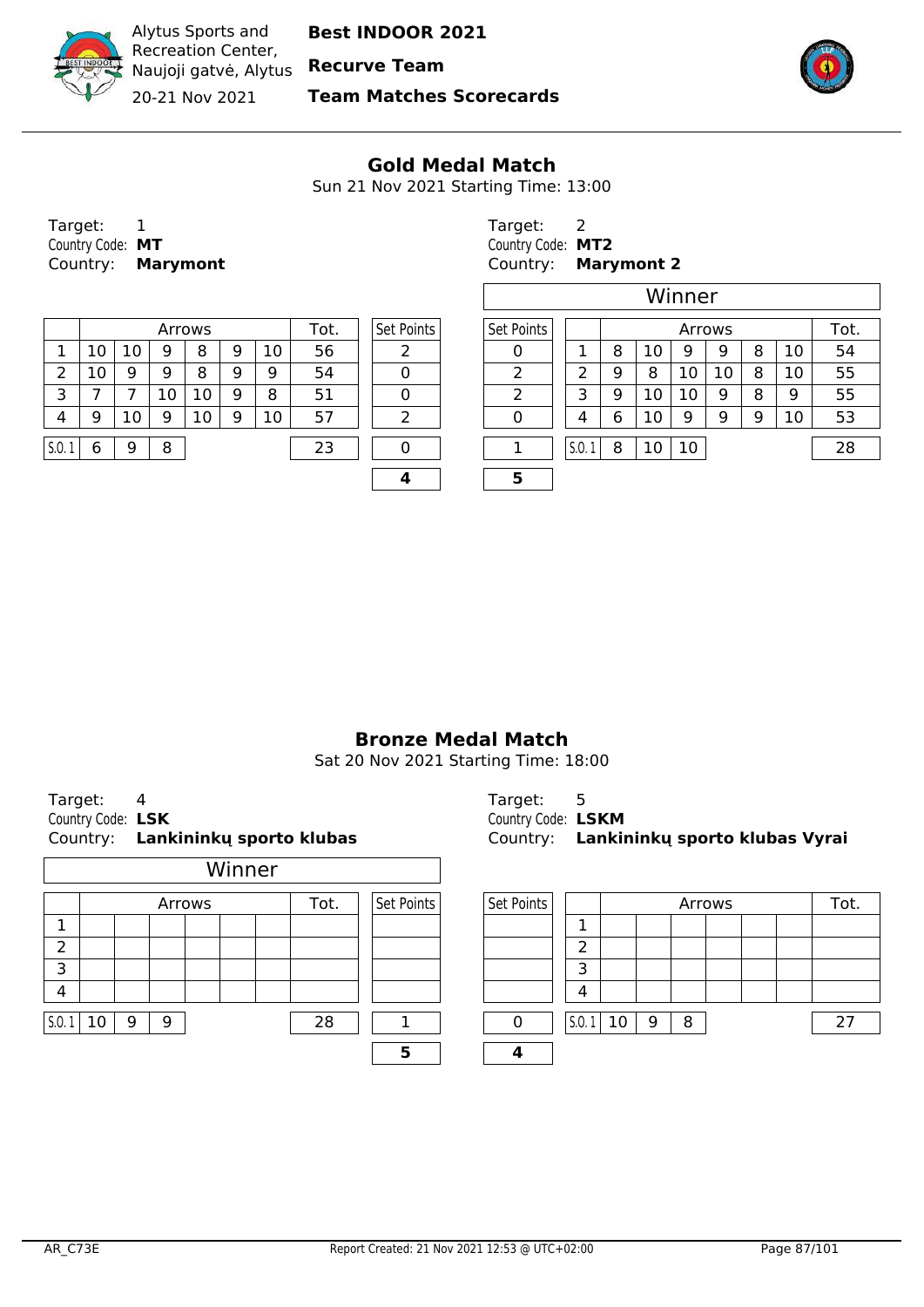

Alytus Sports and Recreation Center, Naujoji gatvė, Alytus **Recurve Team**

**Best INDOOR 2021**

20-21 Nov 2021

**Team Matches Scorecards**



#### **Semifinal Match**

Sat 20 Nov 2021 Starting Time: 17:00

Target: 1 Target: 2 Country Code: **MT**<br>
Country: **Marymont Country: Lank**<br>
Country: **Lank** 

|   |  |  | Arrows |  | Tot. |  | Set Points | Set Points |               |
|---|--|--|--------|--|------|--|------------|------------|---------------|
|   |  |  |        |  |      |  |            |            | 1.            |
|   |  |  |        |  |      |  |            |            | $\mathcal{P}$ |
| ∍ |  |  |        |  |      |  |            |            | 3             |
|   |  |  |        |  |      |  |            |            | л             |
|   |  |  |        |  |      |  |            |            |               |

Country: **Marymont** Country: **Lankininkų sporto klubas**

| Arrows<br>Tot. |  |  | Set Points |  | Set Points |  |  | Arrows |  |  |  |
|----------------|--|--|------------|--|------------|--|--|--------|--|--|--|
|                |  |  |            |  |            |  |  |        |  |  |  |
|                |  |  |            |  |            |  |  |        |  |  |  |
|                |  |  |            |  |            |  |  |        |  |  |  |
|                |  |  |            |  |            |  |  |        |  |  |  |

**6 0**

#### **Semifinal Match**

Sat 20 Nov 2021 Starting Time: 17:00

| Target:            |                                         |
|--------------------|-----------------------------------------|
| Country Code: LSKM |                                         |
|                    | Country: Lankininky sporto klubas Vyrai |

|  |  |  | Arrows |  |  | Tot. | Set Points | Set Points |   |
|--|--|--|--------|--|--|------|------------|------------|---|
|  |  |  |        |  |  |      |            |            |   |
|  |  |  |        |  |  |      |            |            | ∽ |
|  |  |  |        |  |  |      |            |            | − |
|  |  |  |        |  |  |      |            |            |   |
|  |  |  |        |  |  |      |            |            |   |

Target: 5 Country Code: MT2 Country: **Marymont 2** 

|        |      |            |            |   |  |        | Winner |  |  |      |  |  |  |  |  |  |
|--------|------|------------|------------|---|--|--------|--------|--|--|------|--|--|--|--|--|--|
| Arrows | Tot. | Set Points | Set Points |   |  | Arrows |        |  |  | Tot. |  |  |  |  |  |  |
|        |      |            |            |   |  |        |        |  |  |      |  |  |  |  |  |  |
|        |      |            |            | ∍ |  |        |        |  |  |      |  |  |  |  |  |  |
|        |      |            |            | っ |  |        |        |  |  |      |  |  |  |  |  |  |
|        |      |            |            | 4 |  |        |        |  |  |      |  |  |  |  |  |  |
|        |      |            |            |   |  |        |        |  |  |      |  |  |  |  |  |  |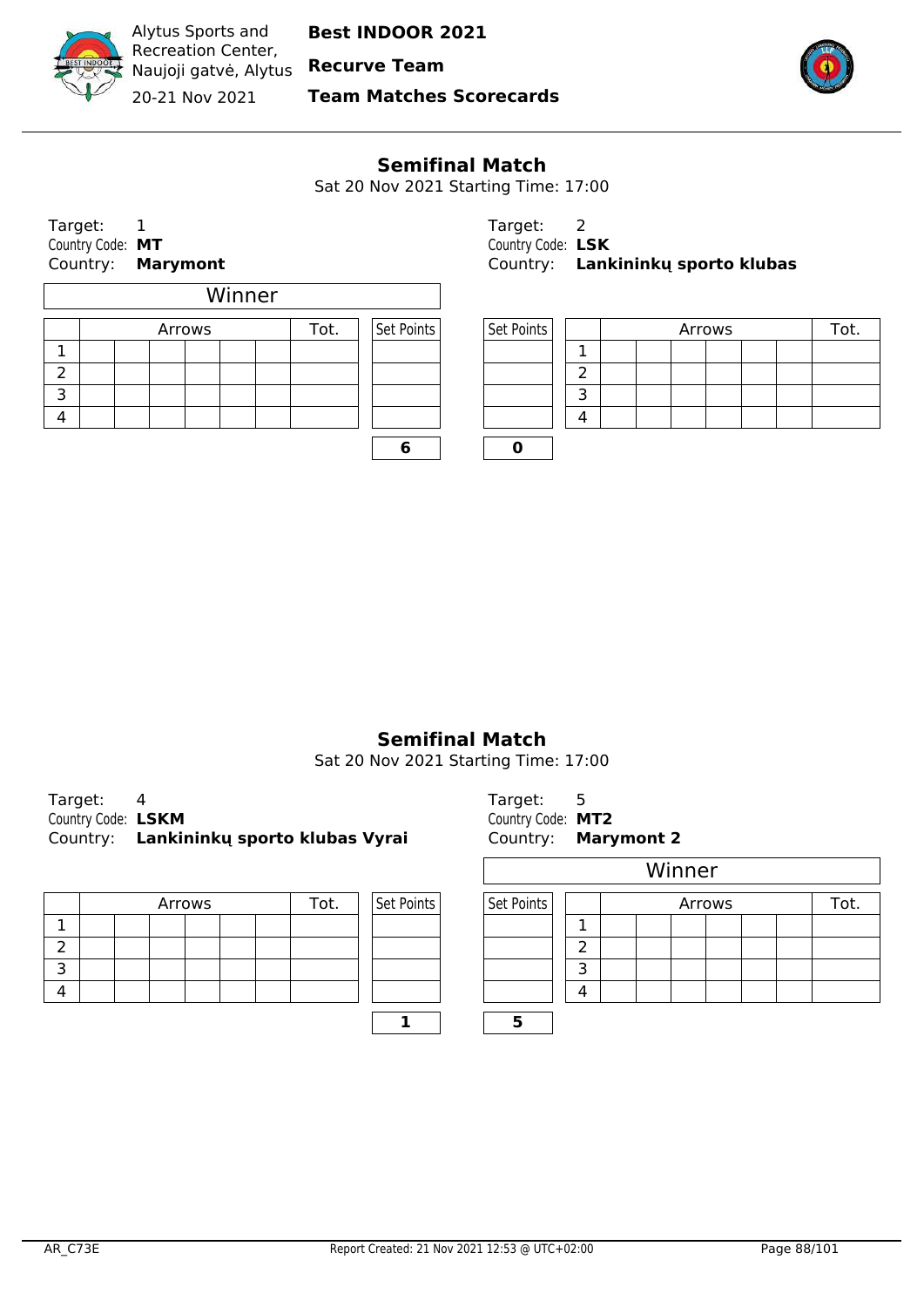

Naujoji gatvė, Alytus **Recurve Team**

20-21 Nov 2021

**Team Matches Scorecards**



#### **Quarterfinal Match**

Sat 20 Nov 2021 Starting Time: 16:30

Target: 1<br>
Country Code: MT Country Code: 2 Country Code: MT<br>Country: **Marymont** 

|   |  |        | Winner |      |            |            |               |
|---|--|--------|--------|------|------------|------------|---------------|
|   |  | Arrows |        | Tot. | Set Points | Set Points |               |
|   |  |        |        |      |            |            | 1             |
|   |  |        |        |      |            |            | $\mathcal{P}$ |
| っ |  |        |        |      |            |            | 3             |
|   |  |        |        |      |            |            | л             |
|   |  |        |        |      |            |            |               |

Country: **Marymont** Country: **Žaliasis lankas**

| Arrows<br>Tot. |  |  | Set Points | Set Points | Arrows |  |  |  |  |  |  |  |  |
|----------------|--|--|------------|------------|--------|--|--|--|--|--|--|--|--|
|                |  |  |            |            |        |  |  |  |  |  |  |  |  |
|                |  |  |            |            |        |  |  |  |  |  |  |  |  |
|                |  |  |            |            |        |  |  |  |  |  |  |  |  |
|                |  |  |            |            |        |  |  |  |  |  |  |  |  |

**Quarterfinal Match**

Sat 20 Nov 2021 Starting Time: 16:30

Target: 3 Country Code: **KL** Country: **Kauno lankininkai** 

|  |  |  | Arrows |  |  | Tot. | Set Points | Set Points |  |
|--|--|--|--------|--|--|------|------------|------------|--|
|  |  |  |        |  |  |      |            |            |  |
|  |  |  |        |  |  |      |            |            |  |
|  |  |  |        |  |  |      |            |            |  |
|  |  |  |        |  |  |      |            |            |  |
|  |  |  |        |  |  |      |            |            |  |

| Target:           |                                   |
|-------------------|-----------------------------------|
| Country Code: LSK |                                   |
|                   | Country: Lankininku sporto klubas |

|        |      |            |            | Winner |  |  |  |  |  |  |      |
|--------|------|------------|------------|--------|--|--|--|--|--|--|------|
| Arrows | Tot. | Set Points | Set Points | Arrows |  |  |  |  |  |  | Tot. |
|        |      |            |            |        |  |  |  |  |  |  |      |
|        |      |            |            | ∍      |  |  |  |  |  |  |      |
|        |      |            |            | っ      |  |  |  |  |  |  |      |
|        |      |            |            | 4      |  |  |  |  |  |  |      |
|        |      | ∍          |            |        |  |  |  |  |  |  |      |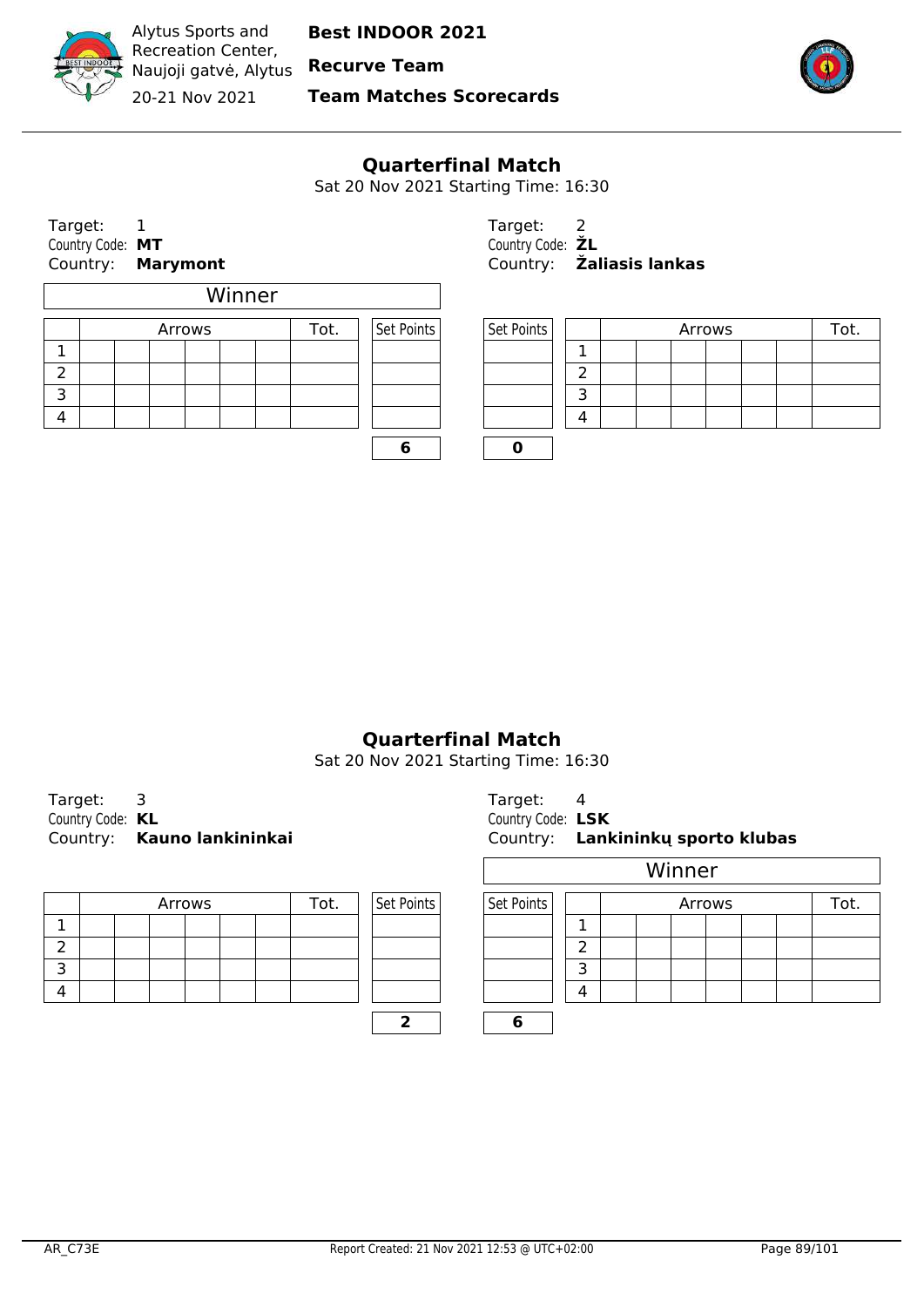

Recreation Center, Naujoji gatvė, Alytus **Recurve Team** 20-21 Nov 2021

Alytus Sports and

**Team Matches Scorecards**



#### **Quarterfinal Match**

Sat 20 Nov 2021 Starting Time: 16:30

Target: 5 Target: 6 Target: 6 Target: 6 Target: 6 Target: 6 Target: 6 Target: 6 Target: 6 Target: 6 Target: 6 Target: 6 Target: 6 Target: 6 Target: 6 Target: 6 Target: 6 Target: 6 Target: 6 Target: 6 Target: 6 Target: 6 Ta Country Code: **KSA** Country Code: **LSKM** Country: **Kauno sporto asociacija** Country: **Lankininkų sporto klubas Vyrai**

|  |  | Arrows |  | Tot. | Set Points | Set Points |  |
|--|--|--------|--|------|------------|------------|--|
|  |  |        |  |      |            |            |  |
|  |  |        |  |      |            |            |  |
|  |  |        |  |      |            |            |  |
|  |  |        |  |      |            |            |  |
|  |  |        |  |      |            |            |  |

| COUNTY COURT LOND | Country: Lankininky sport |
|-------------------|---------------------------|
|                   | Winner                    |
|                   |                           |
| _ _               |                           |

| Arrows<br>™ot. |  |  | Set Points | Set Points | Arrows |  |  |  |  |  |  |  |
|----------------|--|--|------------|------------|--------|--|--|--|--|--|--|--|
|                |  |  |            |            |        |  |  |  |  |  |  |  |
|                |  |  |            |            |        |  |  |  |  |  |  |  |
|                |  |  |            |            |        |  |  |  |  |  |  |  |
|                |  |  |            |            |        |  |  |  |  |  |  |  |

**2 6**

# **Quarterfinal Match**

Sat 20 Nov 2021 Starting Time: 16:30

Target: 7 Country Code:  $\mathbf{A}\mathbf{\check{S}}$  Country Code:  $\mathbf{A}\mathbf{\check{S}}$ Country: **Auksinis šaulys** 

|  |  | Arrows |  | Tot. | Set Points | Set Points |                          |
|--|--|--------|--|------|------------|------------|--------------------------|
|  |  |        |  |      |            |            | ┓                        |
|  |  |        |  |      |            |            | $\overline{\phantom{a}}$ |
|  |  |        |  |      |            |            | з                        |
|  |  |        |  |      |            |            |                          |
|  |  |        |  |      |            |            |                          |
|  |  |        |  |      |            |            |                          |

| Target:           | 8                   |  |
|-------------------|---------------------|--|
| Country Code: MT2 |                     |  |
|                   | Country: Marymont 2 |  |

|        |      |            |            | Winner |                |  |  |  |  |  |  |
|--------|------|------------|------------|--------|----------------|--|--|--|--|--|--|
| Arrows | Tot. | Set Points | Set Points |        | Arrows<br>Tot. |  |  |  |  |  |  |
|        |      |            |            |        |                |  |  |  |  |  |  |
|        |      |            |            |        |                |  |  |  |  |  |  |
|        |      |            |            | っ      |                |  |  |  |  |  |  |
|        |      |            |            | 4      |                |  |  |  |  |  |  |
|        |      |            |            |        |                |  |  |  |  |  |  |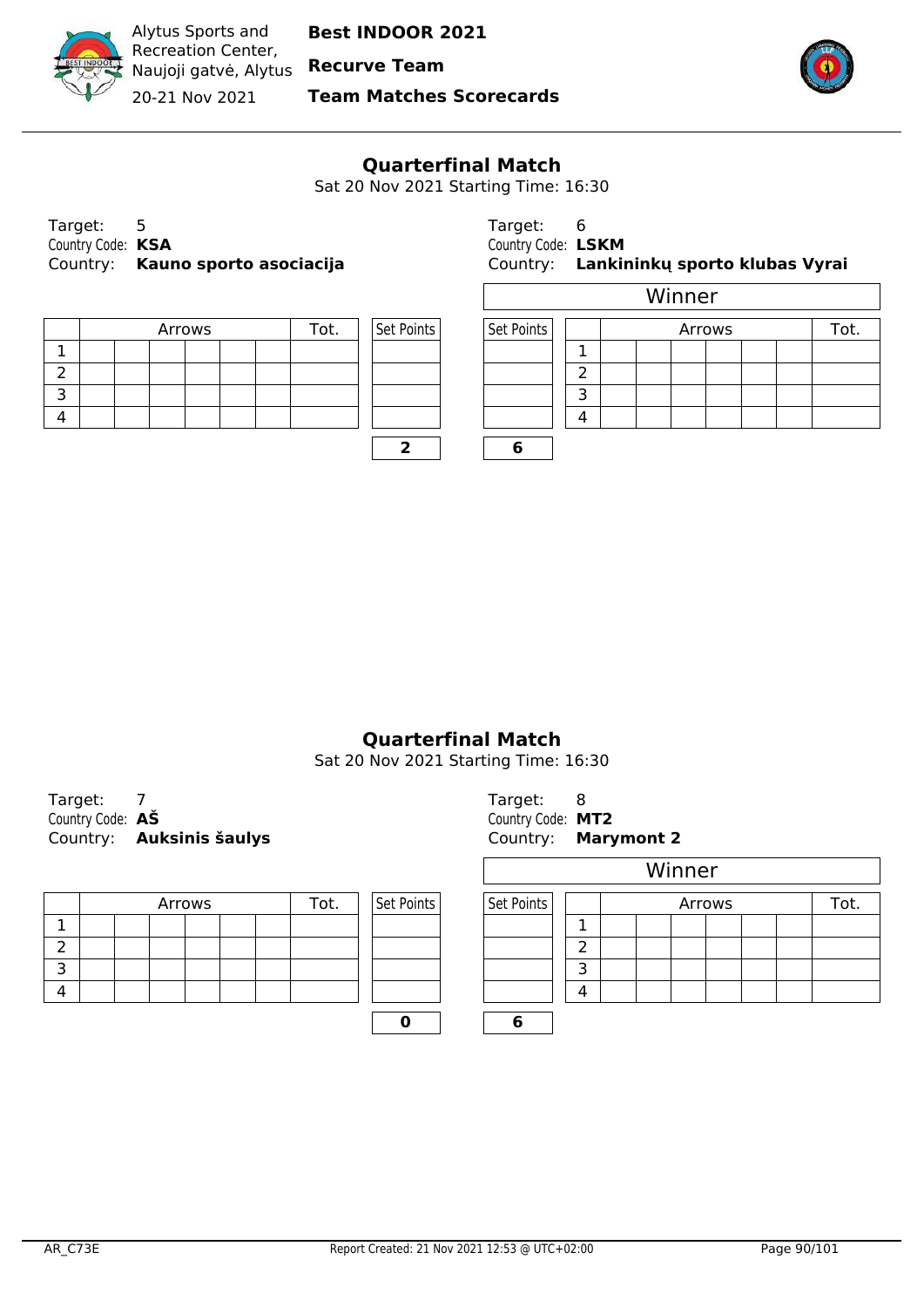

Recreation Center, Naujoji gatvė, Alytus **Recurve Team** 20-21 Nov 2021

Alytus Sports and

**Team Matches Scorecards**



## **Eighth of Final Match**

Sat 20 Nov 2021 Starting Time: 16:00

| Target:               | 2                        |
|-----------------------|--------------------------|
| Country Code: LAT-AMA |                          |
|                       | Country: <b>Amazones</b> |

|  |  | Arrows |  | Tot. | Set Points | Set Points |   |
|--|--|--------|--|------|------------|------------|---|
|  |  |        |  |      |            |            |   |
|  |  |        |  |      |            |            | ∍ |
|  |  |        |  |      |            |            |   |
|  |  |        |  |      |            |            |   |
|  |  |        |  |      |            |            |   |

Target: 3 Country Code:  $ZL$ Country: **Amazones** Country: **Žaliasis lankas**

|        |  |      |            |            |        |  |  | Winner |  |  |  |      |  |
|--------|--|------|------------|------------|--------|--|--|--------|--|--|--|------|--|
| Arrows |  | Tot. | Set Points | Set Points | Arrows |  |  |        |  |  |  | Tot. |  |
|        |  |      |            |            |        |  |  |        |  |  |  |      |  |
|        |  |      |            |            |        |  |  |        |  |  |  |      |  |
|        |  |      |            |            |        |  |  |        |  |  |  |      |  |
|        |  |      |            |            | 4      |  |  |        |  |  |  |      |  |
|        |  |      |            |            |        |  |  |        |  |  |  |      |  |

# **Eighth of Final Match**

Sat 20 Nov 2021 Starting Time: 16:00

| Target:          |                            |
|------------------|----------------------------|
| Country Code: KL |                            |
|                  | Country: Kauno lankininkai |

|   | Winner |  |  |        |  |  |      |  |            |  |            |                |
|---|--------|--|--|--------|--|--|------|--|------------|--|------------|----------------|
|   |        |  |  | Arrows |  |  | Tot. |  | Set Points |  | Set Points |                |
|   |        |  |  |        |  |  |      |  |            |  |            | 1              |
|   |        |  |  |        |  |  |      |  |            |  |            | $\overline{2}$ |
| っ |        |  |  |        |  |  |      |  |            |  |            | 3              |
|   |        |  |  |        |  |  |      |  |            |  |            | л              |
|   |        |  |  |        |  |  |      |  |            |  |            |                |

Target: 5 Country Code: **KL** Country Code: **KLLW** Country: **Kauno lankininkai** Country: **Klaipėdos lankininkės**

| Arrows<br>Tot. |  |  | Set Points | Set Points |  |   | Tot. |  |  |  |
|----------------|--|--|------------|------------|--|---|------|--|--|--|
|                |  |  |            |            |  |   |      |  |  |  |
|                |  |  |            |            |  |   |      |  |  |  |
|                |  |  |            |            |  |   |      |  |  |  |
|                |  |  |            |            |  | 4 |      |  |  |  |
|                |  |  |            |            |  |   |      |  |  |  |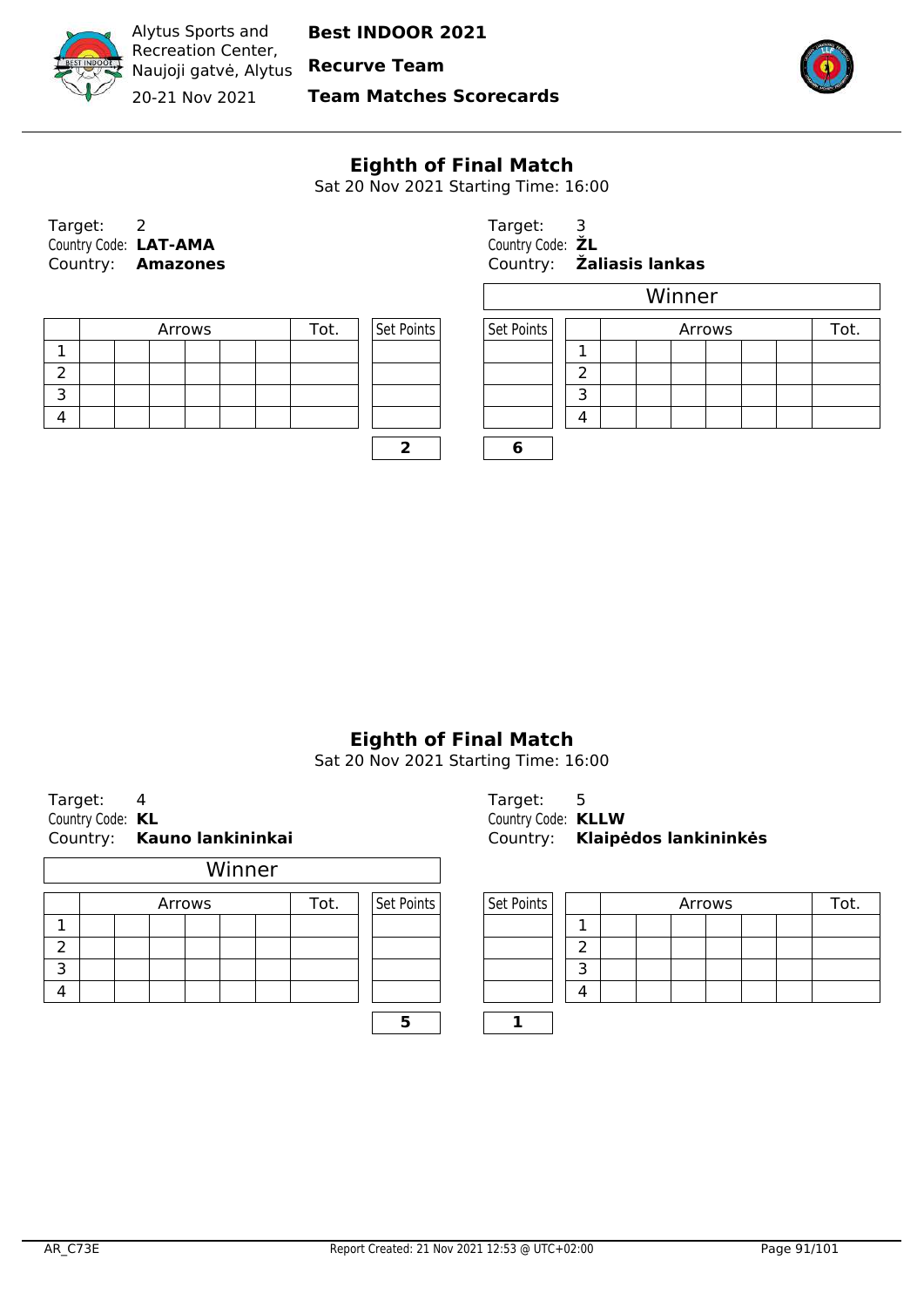

Recreation Center, Naujoji gatvė, Alytus **Recurve Team** 20-21 Nov 2021

Alytus Sports and

**Team Matches Scorecards**



# **Eighth of Final Match**

Sat 20 Nov 2021 Starting Time: 16:00

| Target:          |                      | Target: 7           |  |
|------------------|----------------------|---------------------|--|
| Country Code: FL |                      | Country Code: LSK   |  |
|                  | Country: Family Team | Country: <b>Lan</b> |  |

|  |  | Arrows |  | Tot. | Set Points | Set Points |   |
|--|--|--------|--|------|------------|------------|---|
|  |  |        |  |      |            |            |   |
|  |  |        |  |      |            |            | ∽ |
|  |  |        |  |      |            |            | - |
|  |  |        |  |      |            |            |   |
|  |  |        |  |      |            |            |   |

| Target: 6        |                      | Target:           |                                   |
|------------------|----------------------|-------------------|-----------------------------------|
| Country Code: FL |                      | Country Code: LSK |                                   |
|                  | Country: Family Team |                   | Country: Lankininky sporto klubas |

|        |  |      |            |            |        |  |  | Winner |  |  |  |  |
|--------|--|------|------------|------------|--------|--|--|--------|--|--|--|--|
| Arrows |  | Tot. | Set Points | Set Points | Arrows |  |  |        |  |  |  |  |
|        |  |      |            |            |        |  |  |        |  |  |  |  |
|        |  |      |            |            | ∽      |  |  |        |  |  |  |  |
|        |  |      |            |            |        |  |  |        |  |  |  |  |
|        |  |      |            |            | 4      |  |  |        |  |  |  |  |
|        |  |      |            |            |        |  |  |        |  |  |  |  |

 $\begin{array}{|c|c|c|c|c|c|} \hline \textbf{0} & \textbf{0} & \textbf{6} \\ \hline \end{array}$ 

# **Eighth of Final Match**

| Target:               |                             | Target: 10            |  |
|-----------------------|-----------------------------|-----------------------|--|
| Country Code: LAT-AIM |                             | Country Code: LSKM    |  |
|                       | Country: <b>AIM Archery</b> | Country: <b>Lanki</b> |  |

|  |  | Arrows |  | Tot. | Set Points | Set Points |   |
|--|--|--------|--|------|------------|------------|---|
|  |  |        |  |      |            |            |   |
|  |  |        |  |      |            |            | ∽ |
|  |  |        |  |      |            |            |   |
|  |  |        |  |      |            |            |   |
|  |  |        |  |      |            |            |   |

| Target: |                             | Target:            |                                         |
|---------|-----------------------------|--------------------|-----------------------------------------|
|         | Country Code: LAT-AIM       | Country Code: LSKM |                                         |
|         | Country: <b>AiM Archery</b> |                    | Country: Lankininky sporto klubas Vyrai |

|        |      |            | Winner     |   |  |  |        |  |  |  |      |  |
|--------|------|------------|------------|---|--|--|--------|--|--|--|------|--|
| Arrows | Tot. | Set Points | Set Points |   |  |  | Arrows |  |  |  | Tot. |  |
|        |      |            |            | ┻ |  |  |        |  |  |  |      |  |
|        |      |            |            | h |  |  |        |  |  |  |      |  |
|        |      |            |            | 3 |  |  |        |  |  |  |      |  |
|        |      |            |            | 4 |  |  |        |  |  |  |      |  |
|        |      |            |            |   |  |  |        |  |  |  |      |  |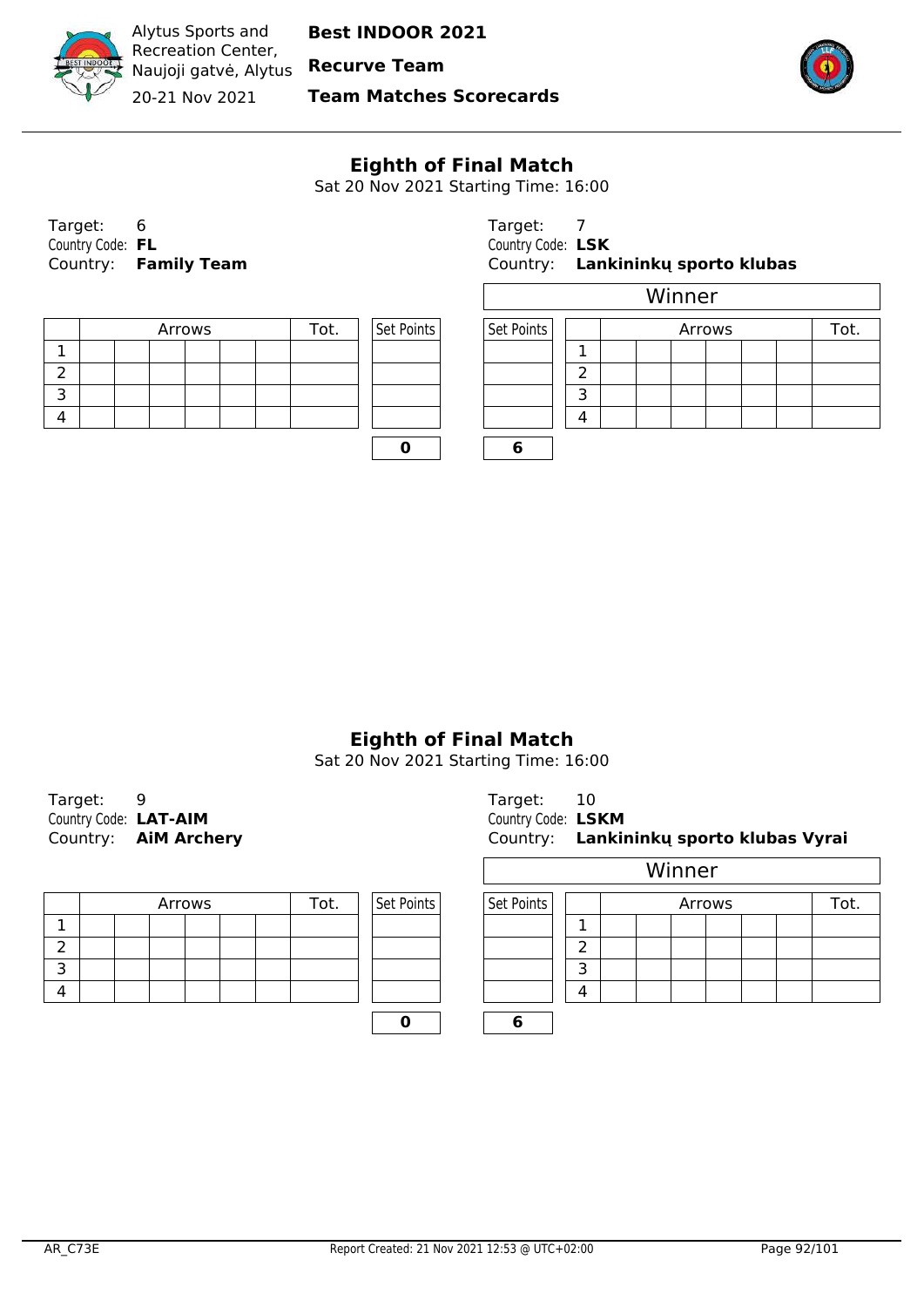

Alytus Sports and Recreation Center, Naujoji gatvė, Alytus **Recurve Team**

**Best INDOOR 2021**

20-21 Nov 2021

**Team Matches Scorecards**

 $\overline{\phantom{a}}$ 



# **Eighth of Final Match**

Sat 20 Nov 2021 Starting Time: 16:00

| Target:          |                                 | Target:               |  |
|------------------|---------------------------------|-----------------------|--|
| Country Code: AS |                                 | Country Code: KLLM    |  |
|                  | Country: <b>Auksinis šaulys</b> | Country: <b>Klaip</b> |  |

|   |  |        | Winner |      |            |            |   |
|---|--|--------|--------|------|------------|------------|---|
|   |  | Arrows |        | Tot. | Set Points | Set Points |   |
|   |  |        |        |      |            |            |   |
|   |  |        |        |      |            |            | っ |
| ₹ |  |        |        |      |            |            | з |
|   |  |        |        |      |            |            |   |
|   |  |        |        |      |            |            |   |

| Target: 11       |                          | Target: 12                |                                      |
|------------------|--------------------------|---------------------------|--------------------------------------|
| Country Code: AŠ |                          | Country Code: <b>KLLM</b> |                                      |
|                  | Country: Auksinis šaulys |                           | Country: Klaipėdos lankininkai Vyrai |

| Arrows |  | ⊺ot. | Set Points | Set Points |   |  | Arrows |  |  |
|--------|--|------|------------|------------|---|--|--------|--|--|
|        |  |      |            |            |   |  |        |  |  |
|        |  |      |            |            |   |  |        |  |  |
|        |  |      |            |            |   |  |        |  |  |
|        |  |      |            |            | ┚ |  |        |  |  |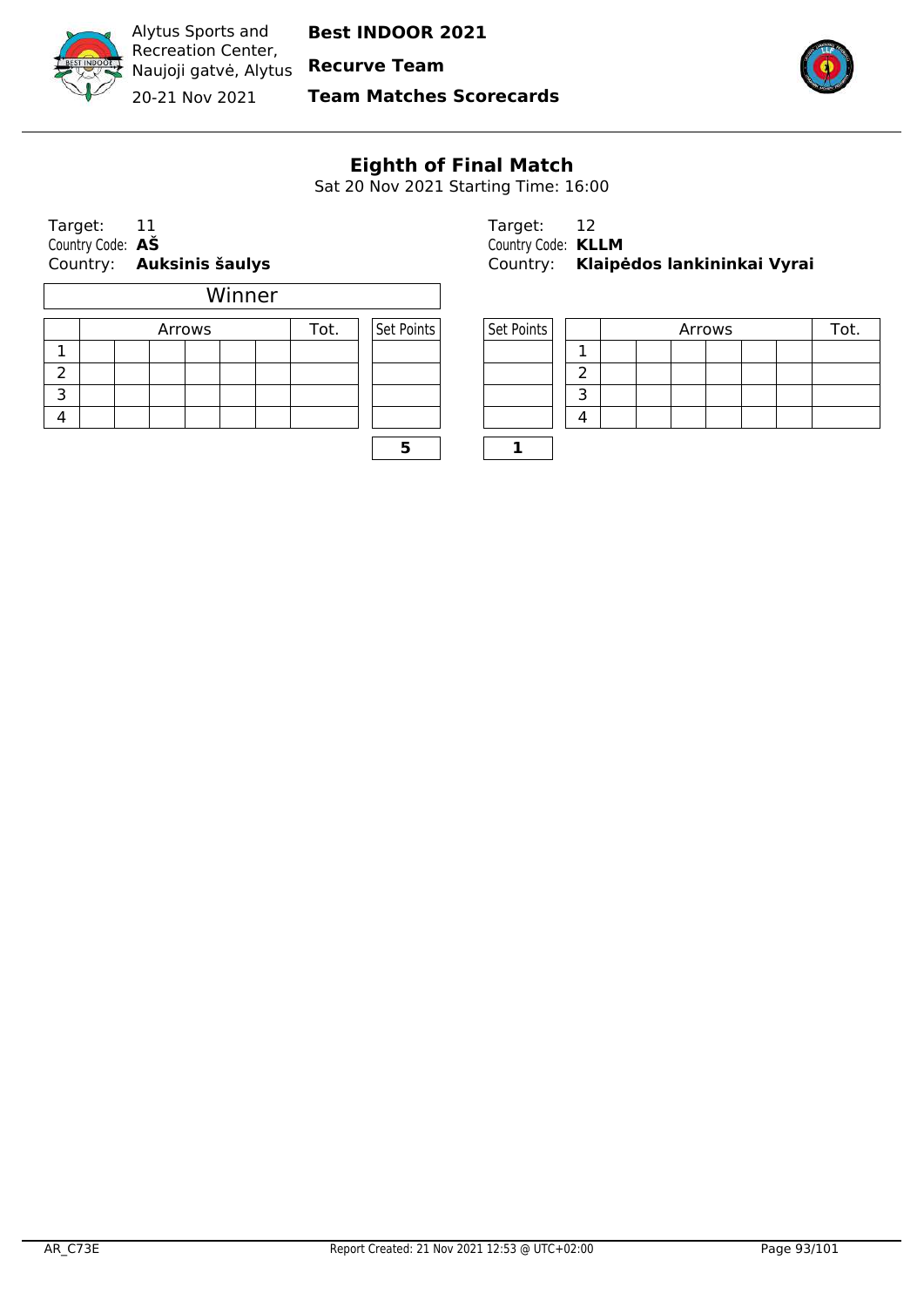Naujoji gatvė, Alytus **Barebow Team**

20-21 Nov 2021

Alytus Sports and Recreation Center,

**Team Matches Scorecards**



#### **Gold Medal Match**

Sun 21 Nov 2021 Starting Time: 12:20

| Target:           |                      |
|-------------------|----------------------|
| Country Code: BLT |                      |
| Country:          | <b>Baltic Barbow</b> |

 $\Gamma$ 

|   |                 |    |        | Winner |   |      |            |            |   |   |    |    |        |   |   |     |
|---|-----------------|----|--------|--------|---|------|------------|------------|---|---|----|----|--------|---|---|-----|
|   |                 |    | Arrows |        |   | Tot. | Set Points | Set Points |   |   |    |    | Arrows |   |   | Tot |
| 6 | 9               |    | 6      | 9      | 9 | 43   |            |            |   |   | 9  | ΙU |        |   |   | 45  |
|   | 10 <sub>1</sub> | 10 | 10     | 8      | 9 | 52   |            |            |   |   | 10 |    | 6      | 8 |   | 45  |
| 6 | כ               |    | כ      | 10     | 8 | 41   |            |            |   |   |    | 6  | 8      | 6 | 9 | 41  |
|   | 8               | 8  | -      |        | 9 | 41   |            |            | 4 | a | М  | 8  | 8      | 4 | Q | 38  |
|   |                 |    |        |        |   |      |            |            |   |   |    |    |        |   |   |     |

Target: 2 Country Code: **BLT** Country Code: **LSK** Country: **Lankininkų sporto klubas** 

| Arrows |    |         |   | 'ot. | Set Points | Set Points |   |     | Arrows |        |        |        | Tot. |
|--------|----|---------|---|------|------------|------------|---|-----|--------|--------|--------|--------|------|
| 4      | 6  | 9       | 9 | 43   |            |            |   |     | 10     |        |        | ∽<br>ے | 45   |
| 10     | 10 | 8       | Q | らつ   |            |            |   | . U |        | г<br>u | 8      |        | 45   |
|        | -  | C<br>⊥∪ | O | 41   |            |            | ∽ |     |        | C<br>ð | ∽<br>6 | 9      | 41   |
| 8      |    |         | a | 4    |            |            |   | м   | o<br>о | 8      | 4      | 9      | 38   |

## **Bronze Medal Match**

Sat 20 Nov 2021 Starting Time: 18:00

Target: 18 Target: 19 Country Code: **KLL** Country Code: **UB** Country: **Klaipėdos lankininkai** Country: **United Barebow**

|   | Winner |  |  |        |  |  |      |  |            |  |            |               |
|---|--------|--|--|--------|--|--|------|--|------------|--|------------|---------------|
|   |        |  |  | Arrows |  |  | Tot. |  | Set Points |  | Set Points |               |
|   |        |  |  |        |  |  |      |  |            |  |            | 1             |
| 2 |        |  |  |        |  |  |      |  |            |  |            | $\mathcal{P}$ |
| З |        |  |  |        |  |  |      |  |            |  |            | 3             |
|   |        |  |  |        |  |  |      |  |            |  |            | 4             |
|   |        |  |  |        |  |  |      |  |            |  |            |               |

| Arrows |  | Гоt. | Set Points | Set Points |   |  | Arrows |  |  |
|--------|--|------|------------|------------|---|--|--------|--|--|
|        |  |      |            |            |   |  |        |  |  |
|        |  |      |            |            |   |  |        |  |  |
|        |  |      |            |            |   |  |        |  |  |
|        |  |      |            |            | 4 |  |        |  |  |
|        |  |      |            |            |   |  |        |  |  |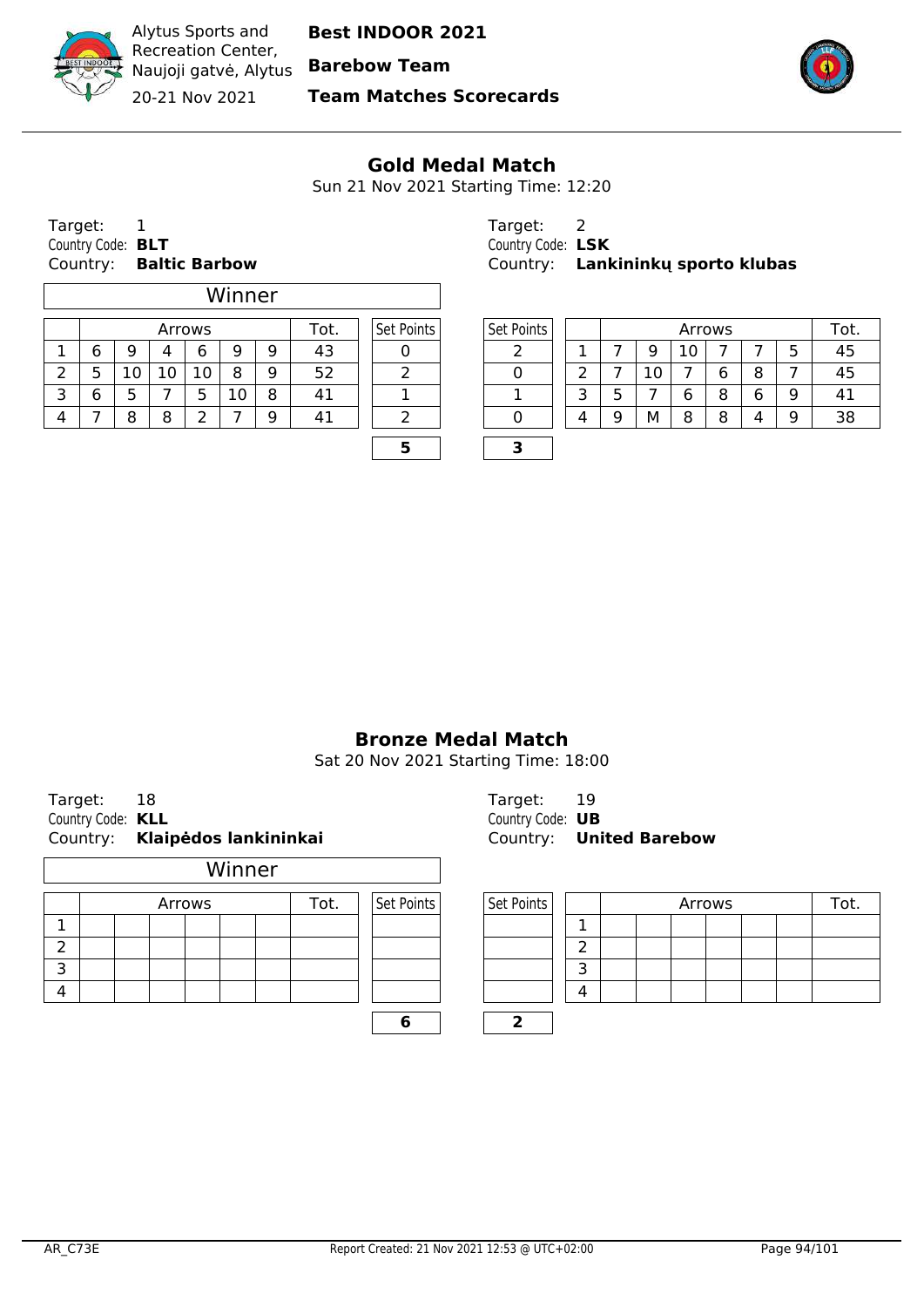Naujoji gatvė, Alytus **Barebow Team**

20-21 Nov 2021

Alytus Sports and Recreation Center,

**Team Matches Scorecards**



## **Semifinal Match**

Sat 20 Nov 2021 Starting Time: 17:00

٦

| Target: 15               |                        | Target: 16           |  |
|--------------------------|------------------------|----------------------|--|
| Country Code: <b>BLT</b> |                        | Country Code: KLL    |  |
|                          | Country: Baltic Barbow | Country: <b>Klai</b> |  |

|               | Winner |  |  |        |  |  |      |  |            |  |            |                |
|---------------|--------|--|--|--------|--|--|------|--|------------|--|------------|----------------|
|               |        |  |  | Arrows |  |  | Tot. |  | Set Points |  | Set Points |                |
|               |        |  |  |        |  |  |      |  |            |  |            | 1              |
| $\mathcal{P}$ |        |  |  |        |  |  |      |  |            |  |            | $\overline{2}$ |
| 3             |        |  |  |        |  |  |      |  |            |  |            | 3              |
|               |        |  |  |        |  |  |      |  |            |  |            | л              |
|               |        |  |  |        |  |  |      |  |            |  |            |                |

|                          | Country: <b>Baltic Barbow</b> |                   | Country: Klaipėdos lankininkai |
|--------------------------|-------------------------------|-------------------|--------------------------------|
| Country Code: <b>BLT</b> |                               | Country Code: KLL |                                |
| Target: 15               |                               | Target: 16        |                                |

| Arrows |  | ™ot. | Set Points | Set Points |  |  |  | Arrows |  |  |
|--------|--|------|------------|------------|--|--|--|--------|--|--|
|        |  |      |            |            |  |  |  |        |  |  |
|        |  |      |            |            |  |  |  |        |  |  |
|        |  |      |            |            |  |  |  |        |  |  |
|        |  |      |            |            |  |  |  |        |  |  |

## **Semifinal Match**

| Target:          |                         | Target: 19          |  |
|------------------|-------------------------|---------------------|--|
| Country Code: UB |                         | Country Code: LSK   |  |
|                  | Country: United Barebow | Country: <b>Lan</b> |  |

|  | Arrows |  | Tot. | Set Points | Set Points |  |
|--|--------|--|------|------------|------------|--|
|  |        |  |      |            |            |  |
|  |        |  |      |            |            |  |
|  |        |  |      |            |            |  |
|  |        |  |      |            |            |  |
|  |        |  |      |            |            |  |

| Target: 18       |                                | Target: I         |                                   |
|------------------|--------------------------------|-------------------|-----------------------------------|
| Country Code: UB |                                | Country Code: LSK |                                   |
|                  | Country: <b>United Barebow</b> |                   | Country: Lankininky sporto klubas |

|        |  |      |            | Winner               |   |  |  |  |  |  |  |      |
|--------|--|------|------------|----------------------|---|--|--|--|--|--|--|------|
| Arrows |  | Tot. | Set Points | Set Points<br>Arrows |   |  |  |  |  |  |  | Tot. |
|        |  |      |            |                      |   |  |  |  |  |  |  |      |
|        |  |      |            |                      | ∍ |  |  |  |  |  |  |      |
|        |  |      |            |                      | 3 |  |  |  |  |  |  |      |
|        |  |      |            |                      | 4 |  |  |  |  |  |  |      |
|        |  |      |            |                      |   |  |  |  |  |  |  |      |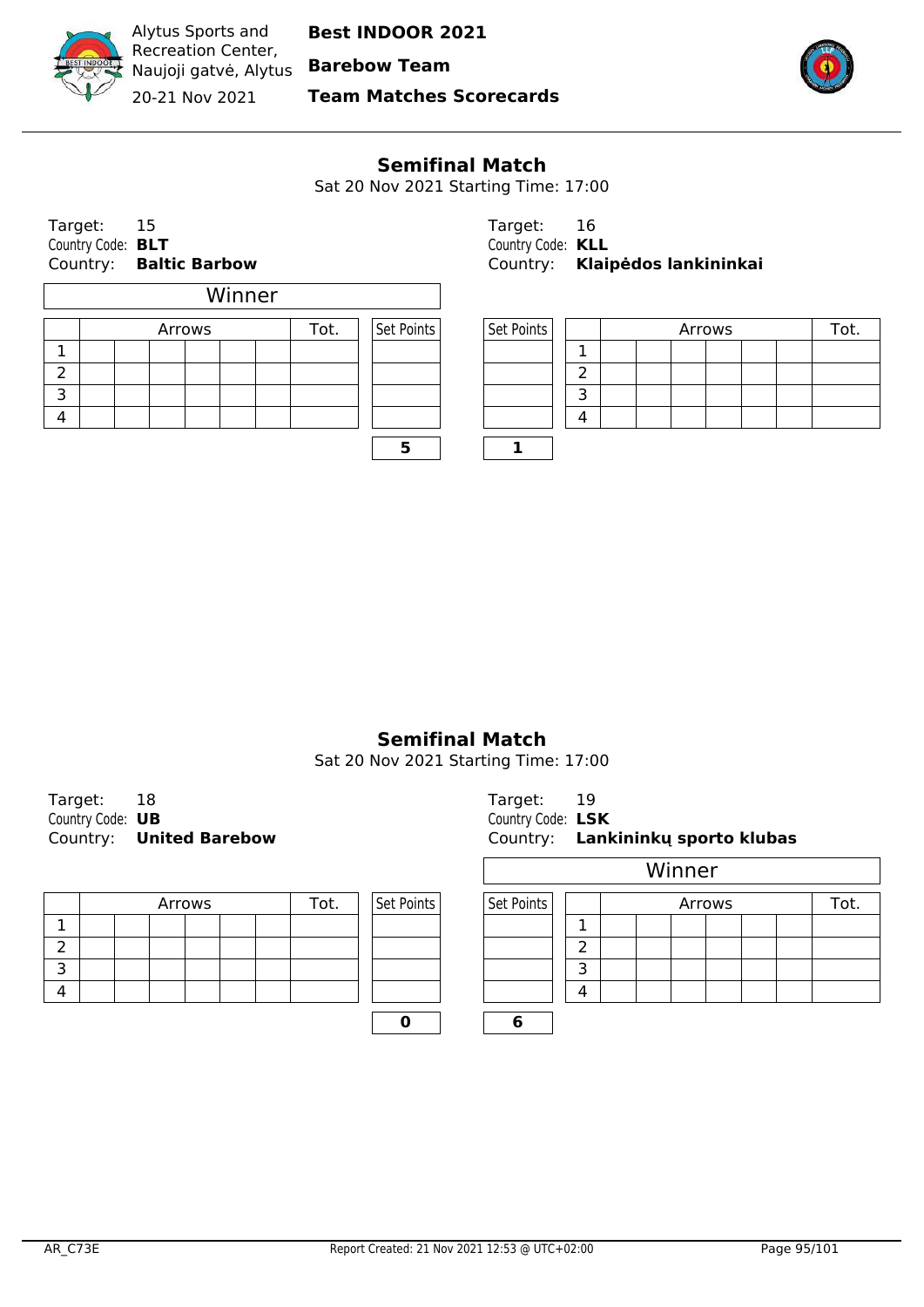

Naujoji gatvė, Alytus **Barebow Team** 20-21 Nov 2021

Alytus Sports and

**Team Matches Scorecards**



## **Quarterfinal Match**

Sat 20 Nov 2021 Starting Time: 16:30

| Target:            |                        | Target: 17           |  |
|--------------------|------------------------|----------------------|--|
| Country Code: USTR |                        | Country Code: KLL    |  |
|                    | Country: Ugninė strėlė | Country: <b>Klai</b> |  |

|  |  | Arrows |  | Tot. | Set Points | Set Points |   |
|--|--|--------|--|------|------------|------------|---|
|  |  |        |  |      |            |            |   |
|  |  |        |  |      |            |            | ∽ |
|  |  |        |  |      |            |            |   |
|  |  |        |  |      |            |            |   |
|  |  |        |  |      |            |            |   |

| Target: 16         |                        | Target: 17        |                                |
|--------------------|------------------------|-------------------|--------------------------------|
| Country Code: USTR |                        | Country Code: KLL |                                |
|                    | Country: Ugninė strėlė |                   | Country: Klaipėdos lankininkai |

|                |  |  |  |  |            | Winner     |   |               |  |  |  |  |  |  |
|----------------|--|--|--|--|------------|------------|---|---------------|--|--|--|--|--|--|
| Arrows<br>Tot. |  |  |  |  | Set Points | Set Points |   | Arrows<br>Tot |  |  |  |  |  |  |
|                |  |  |  |  |            |            |   |               |  |  |  |  |  |  |
|                |  |  |  |  |            |            | ∽ |               |  |  |  |  |  |  |
|                |  |  |  |  |            |            |   |               |  |  |  |  |  |  |
|                |  |  |  |  |            |            | Δ |               |  |  |  |  |  |  |
|                |  |  |  |  |            |            |   |               |  |  |  |  |  |  |

**3 5**

## **Quarterfinal Match**

| Target: 18               | Target: 19         |  |
|--------------------------|--------------------|--|
| Country Code: <b>STR</b> | Country Code: UB   |  |
| Country: Strėlė          | Country: <b>Un</b> |  |

|      |   |   | Arrows |  | Tot. | Set Points | Set Points |       | Arrows                |  |   |  | Tot. |       |
|------|---|---|--------|--|------|------------|------------|-------|-----------------------|--|---|--|------|-------|
|      |   |   |        |  |      |            |            |       |                       |  |   |  |      |       |
| ∍    |   |   |        |  |      |            |            | ◠     |                       |  |   |  |      |       |
| ∍    |   |   |        |  |      |            |            |       |                       |  |   |  |      |       |
| -4   |   |   |        |  |      |            |            |       |                       |  |   |  |      |       |
|      |   |   |        |  |      |            |            |       |                       |  |   |  |      |       |
| S.O. | Q | М |        |  | 16   |            |            | S.0.1 | 9                     |  | М |  |      | $16+$ |
|      |   |   |        |  |      |            |            |       | Closest to the center |  |   |  |      |       |

| Target:                  | Target: 19       |                         |
|--------------------------|------------------|-------------------------|
| Country Code: <b>STR</b> | Country Code: UB |                         |
| Country: <b>Strėlė</b>   |                  | Country: United Barebow |

|   |        |      |            |            |       |   | Winner                |        |      |       |
|---|--------|------|------------|------------|-------|---|-----------------------|--------|------|-------|
|   | Arrows | Tot. | Set Points | Set Points |       |   |                       | Arrows | Tot. |       |
|   |        |      |            |            |       |   |                       |        |      |       |
|   |        |      |            |            | ົ     |   |                       |        |      |       |
|   |        |      |            |            | 3     |   |                       |        |      |       |
|   |        |      |            |            | 4     |   |                       |        |      |       |
| M |        | 16   | n          |            | 5.0.1 | 9 | М                     |        |      | $16+$ |
|   |        |      |            | 5          |       |   | Closest to the center |        |      |       |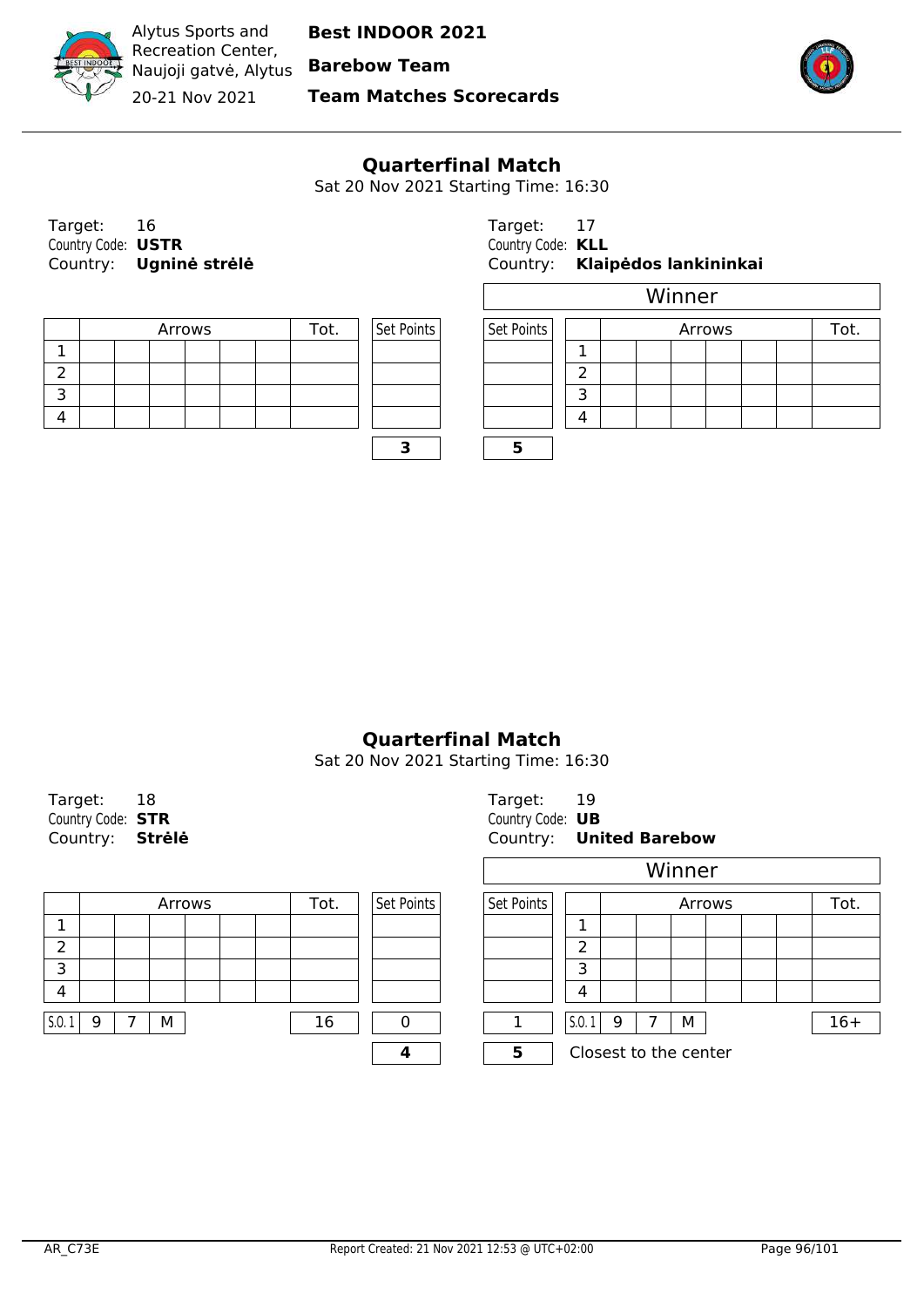Naujoji gatvė, Alytus **Compound Team**

20-21 Nov 2021

**Team Matches Scorecards**



#### **Gold Medal Match**

Sun 21 Nov 2021 Starting Time: 12:40

| Target:           |                                  |
|-------------------|----------------------------------|
| Country Code: KSA |                                  |
|                   | Country: Kauno sporto asociacija |

Alytus Sports and Recreation Center,

|   |                |    |    |    | Winner |    |       |                 |     |  |   |    |   |    |     |                 |   |    |
|---|----------------|----|----|----|--------|----|-------|-----------------|-----|--|---|----|---|----|-----|-----------------|---|----|
|   | Tot.<br>Arrows |    |    |    |        |    | Total | Total<br>Arrows |     |  |   |    |   |    | Tot |                 |   |    |
|   | 9              | 9  | 10 | 10 | 10     | 10 | 58    | 58              | 45  |  |   |    | 9 | 9  | 9   | 8               | М | 45 |
|   | 10             | 9  | q  | 9  |        | 9  | 53    | 111             | 97  |  |   |    | 6 | 10 | 9   | 8               | 9 | 52 |
| 3 | 10             | 10 | 10 | 9  | 9      | 10 | 58    | 169             | 152 |  |   | 10 | 9 | 9  | 9   | 9               | 9 | 55 |
| 4 | q              | 9  | 10 | 9  | q      | 9  | 55    | 224             | 198 |  | 4 | a  | 9 | 9  | 9   | 10 <sup>°</sup> | М | 46 |
|   |                |    |    |    |        |    |       | 224             | 198 |  |   |    |   |    |     |                 |   |    |

Target: 2 Country Code: **A-ŽL** Country: **Alytupis-Žaliasis lankas** 

| Arrows<br>⊺ot. |    |   |    |    | -otal         | ™otal | Arrows |   |    |   |    |   |        | Tot. |    |  |
|----------------|----|---|----|----|---------------|-------|--------|---|----|---|----|---|--------|------|----|--|
| 10             | ⊥∪ | ∸ | τn | 58 | 58            | 45    |        |   | ⊥∪ | a | 9  | a | o<br>o | м    | 45 |  |
| 9              | a  |   | a  | 53 | 11            | 97    |        |   |    | u | 10 | a | 8      | 9    | よつ |  |
| 10             | 9  | 9 | 10 | 58 | 169           | 15つ   |        | ∽ |    | a | g  | Q | a      | 9    | 55 |  |
| 10             | a  | a | a  | 55 | <u> 24 - </u> | 198   |        |   |    | a | a  | a | ◡      | М    | 46 |  |
|                |    |   |    |    |               |       |        |   |    |   |    |   |        |      |    |  |

**Bronze Medal Match**

| Target: 12             | Target: 13            |  |
|------------------------|-----------------------|--|
| Country Code: LAT      | Country Code: ULK     |  |
| Country: <b>Latvia</b> | Country: <b>Ute</b> r |  |

|   |  | Arrows |  | Tot. | <b>Total</b> | Total |               |
|---|--|--------|--|------|--------------|-------|---------------|
|   |  |        |  |      |              |       | ┓             |
|   |  |        |  |      |              |       | $\mathcal{P}$ |
| っ |  |        |  |      |              |       | ∍             |
|   |  |        |  |      |              |       | л             |
|   |  |        |  |      | 199          | 218   |               |

| Target: 12             | Target:           |                                   |
|------------------------|-------------------|-----------------------------------|
| Country Code: LAT      | Country Code: ULK |                                   |
| Country: <b>Latvia</b> |                   | Country: Utenos lankininky klubas |

|        |      |       |            |                |                |  | Winner |  |  |  |  |
|--------|------|-------|------------|----------------|----------------|--|--------|--|--|--|--|
| Arrows | Tot. | Total | Total      |                | Arrows<br>Tot. |  |        |  |  |  |  |
|        |      |       |            | ┻              |                |  |        |  |  |  |  |
|        |      |       |            | ┑<br>ے         |                |  |        |  |  |  |  |
|        |      |       |            |                |                |  |        |  |  |  |  |
|        |      |       |            | $\overline{a}$ |                |  |        |  |  |  |  |
|        |      | 199   | <b>218</b> |                |                |  |        |  |  |  |  |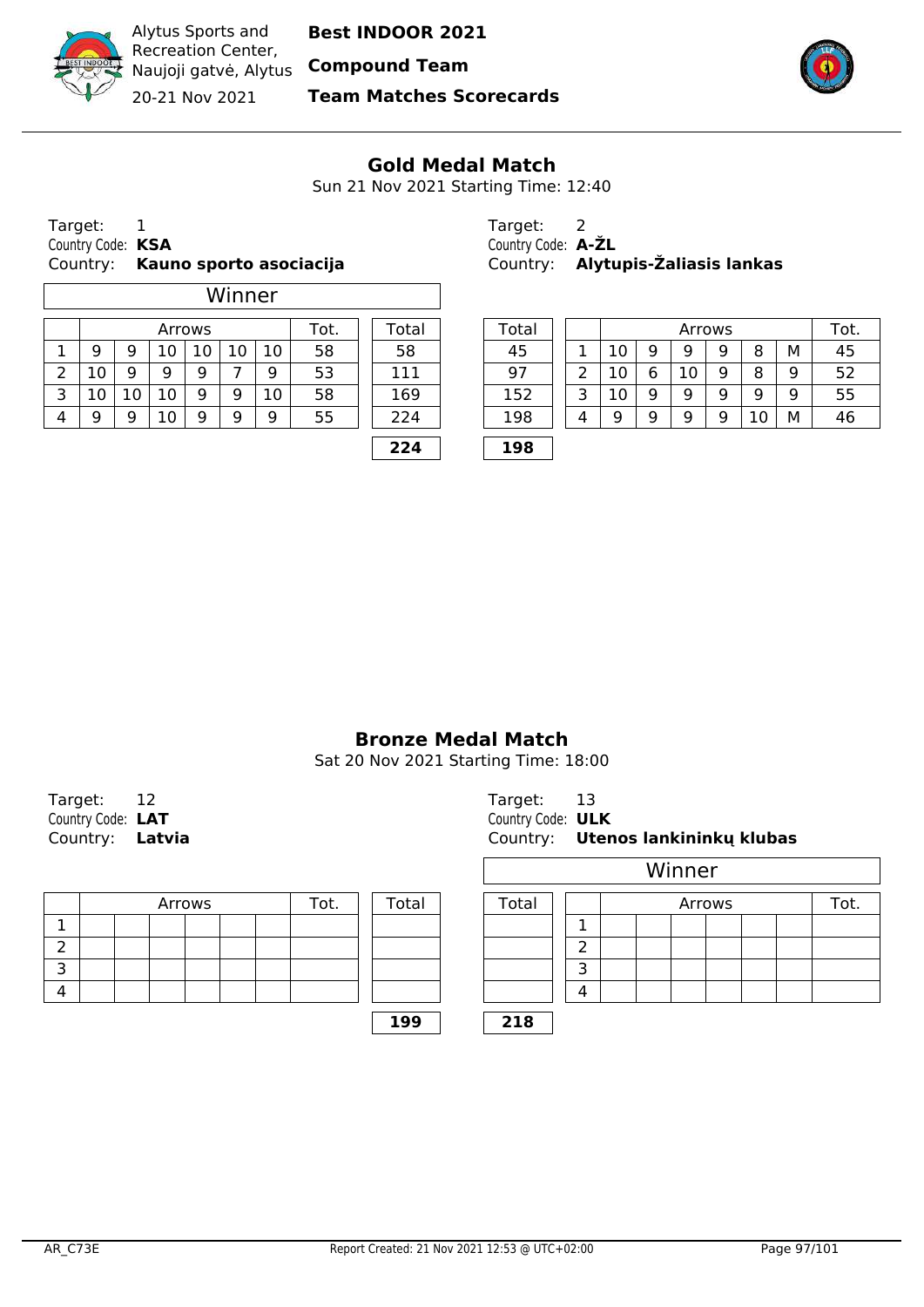Naujoji gatvė, Alytus **Compound Team**

20-21 Nov 2021

**Team Matches Scorecards**



#### **Semifinal Match**

Sat 20 Nov 2021 Starting Time: 17:00

|                   | Country: Kauno sporto asociacija | Country: <b>Latvia</b> |  |
|-------------------|----------------------------------|------------------------|--|
| Country Code: KSA |                                  | Country Code: LAT      |  |
| Target:           |                                  | Target: 10             |  |

Alytus Sports and Recreation Center,

|   |  | Arrows |  | Tot. | Total | Total |                          |
|---|--|--------|--|------|-------|-------|--------------------------|
|   |  |        |  |      |       |       | ٦                        |
|   |  |        |  |      |       |       | $\overline{\phantom{0}}$ |
| っ |  |        |  |      |       |       | 3                        |
|   |  |        |  |      |       |       | л                        |
|   |  |        |  |      |       |       |                          |

| Target:           | 10     |
|-------------------|--------|
| Country Code: LAT |        |
| Country:          | Latvia |

| Arrows<br>ōt. |  |  |  |  | Total | Total |   |  |  | Arrows |  |  |  |
|---------------|--|--|--|--|-------|-------|---|--|--|--------|--|--|--|
|               |  |  |  |  |       |       |   |  |  |        |  |  |  |
|               |  |  |  |  |       |       |   |  |  |        |  |  |  |
|               |  |  |  |  |       |       |   |  |  |        |  |  |  |
|               |  |  |  |  |       |       | Δ |  |  |        |  |  |  |

**225 206**

## **Semifinal Match**

Sat 20 Nov 2021 Starting Time: 17:00

| Target: 12         |                                   |
|--------------------|-----------------------------------|
| Country Code: A-ZL |                                   |
|                    | Country: Alytupis-Žaliasis lankas |

|   |  | Arrows |  | Tot. |  | Total | Total |   |
|---|--|--------|--|------|--|-------|-------|---|
|   |  |        |  |      |  |       |       | 1 |
| 2 |  |        |  |      |  |       |       | 2 |
| З |  |        |  |      |  |       |       | 3 |
|   |  |        |  |      |  |       |       | 4 |
|   |  |        |  |      |  | 222   | 219   |   |

Target: 13 **Country Code: ULK** Country: **Alytupis-Žaliasis lankas** Country: **Utenos lankininkų klubas**

| Arrows |  | Гоt. | Total | Total |        |  |  |  | Arrows |  | ot. |
|--------|--|------|-------|-------|--------|--|--|--|--------|--|-----|
|        |  |      |       |       |        |  |  |  |        |  |     |
|        |  |      |       |       | ∽      |  |  |  |        |  |     |
|        |  |      |       |       | ¬<br>ٮ |  |  |  |        |  |     |
|        |  |      |       |       | 4      |  |  |  |        |  |     |
|        |  |      | 222   | 219   |        |  |  |  |        |  |     |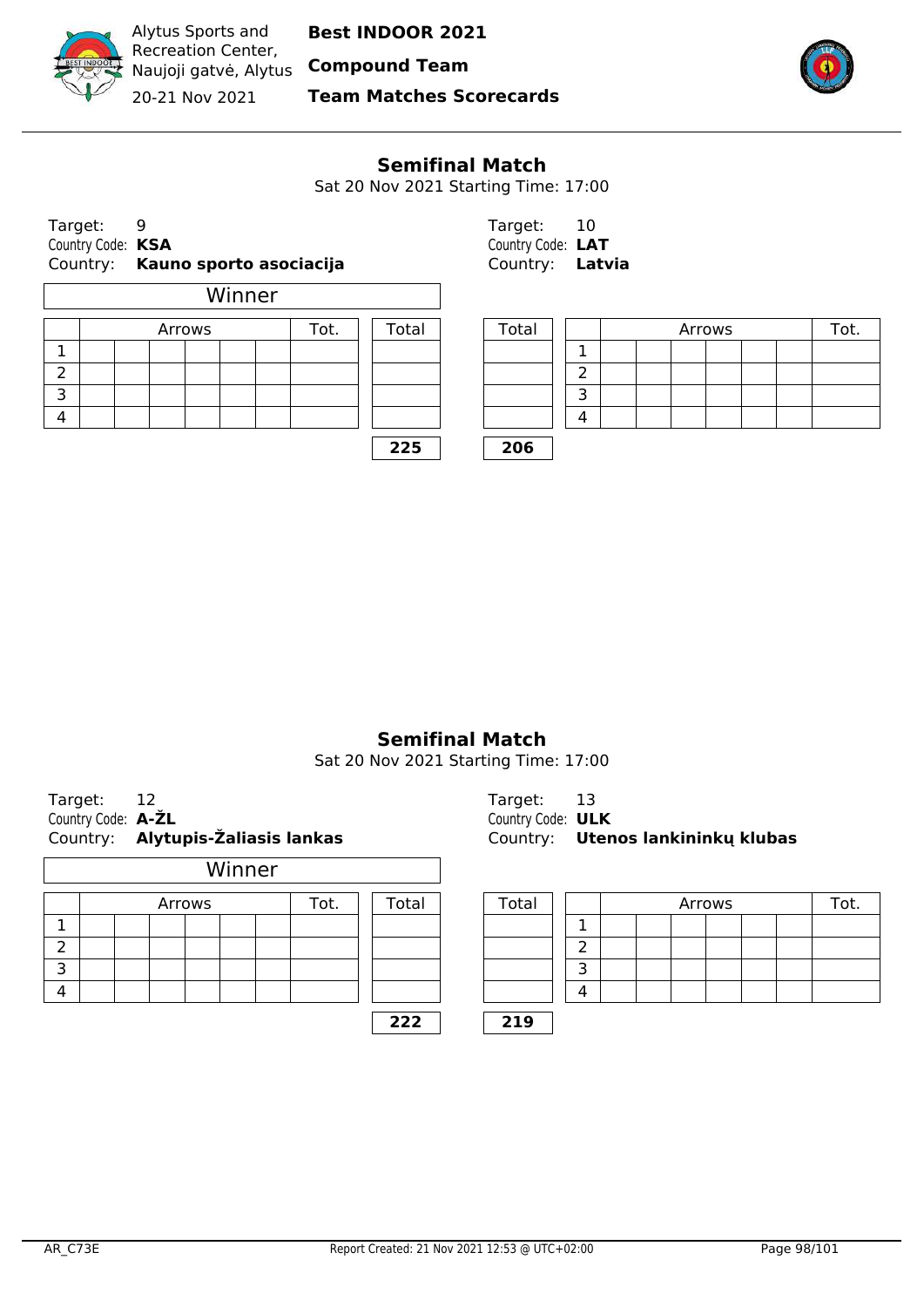

Recreation Center, Naujoji gatvė, Alytus **Longbow Team** 20-21 Nov 2021

Alytus Sports and

**Team Matches Scorecards**



#### **Gold Medal Match**

Sun 21 Nov 2021 Starting Time: 12:00

Target: 1 Target: 2 Country Code: **LAT** Country Code: **PSTR**

 $\overline{\Gamma}$ 

|                              |   |    |   | Winner |   |    |   |            |   |   |    |   |        |   |   |     |
|------------------------------|---|----|---|--------|---|----|---|------------|---|---|----|---|--------|---|---|-----|
| Set Points<br>Tot.<br>Arrows |   |    |   |        |   |    |   | Set Points |   |   |    |   | Arrows |   |   | Tot |
| 8                            | 4 | 8  | 5 | 6      | 9 | 40 |   |            |   | 4 | 8  | м |        | 5 |   | 29  |
|                              | ל | 8  | 6 |        | 8 | 38 |   |            |   |   |    | 6 |        | 9 | 8 | 40  |
| 6                            | 8 | 10 | 3 |        | 8 | 37 |   |            |   | 6 | 10 | 4 |        |   | 6 | 32  |
| 10                           | 8 | a  | 6 |        |   | 43 |   |            | 4 |   | っ  |   |        |   | 6 | 30  |
|                              |   |    |   |        |   |    | Ю |            |   |   |    |   |        |   |   |     |

Country: **Latvia** Country: **Perkūno strėlė**

| Arrows |   |   |   | ۱ot. | Set Points | Set Points |   | Arrows |    |   |        |   |        | Tot. |
|--------|---|---|---|------|------------|------------|---|--------|----|---|--------|---|--------|------|
| 8      |   | o | 9 | 40   |            |            |   |        | 8  | М | -<br>ے |   |        |      |
| 8      | 6 |   | o | 38   |            |            | ∽ |        |    | ∽ |        | a | 8      | 40   |
| 10     | ¬ |   | О | ∍    |            |            | ∽ | u      | ⊥∪ |   | ے      |   | ∽<br>6 | ∍-   |
| 9      | 6 | ∽ |   | 43   |            |            | Δ |        | ∽  |   |        |   | 6      | 30   |
|        |   |   |   |      |            |            |   |        |    |   |        |   |        |      |

#### **Bronze Medal Match**

Sat 20 Nov 2021 Starting Time: 18:00

Target: 24 Country Code: **PRT** COUNTRIES COUNTRIES Country: **Portugalai** Country: **Ugnin** 

|  | Arrows |  | Tot. | Set Points | Set Points |   |
|--|--------|--|------|------------|------------|---|
|  |        |  |      |            |            |   |
|  |        |  |      |            |            |   |
|  |        |  |      |            |            | ∽ |
|  |        |  |      |            |            |   |
|  |        |  |      |            |            |   |

| Target:            | 25                     |
|--------------------|------------------------|
| Country Code: USTR |                        |
|                    | Country: Ugninė strėlė |

|        |  |      |            | Winner     |   |  |  |  |        |  |  |      |  |
|--------|--|------|------------|------------|---|--|--|--|--------|--|--|------|--|
| Arrows |  | Tot. | Set Points | Set Points |   |  |  |  | Arrows |  |  | Гоt. |  |
|        |  |      |            |            |   |  |  |  |        |  |  |      |  |
|        |  |      |            |            |   |  |  |  |        |  |  |      |  |
|        |  |      |            |            | ¬ |  |  |  |        |  |  |      |  |
|        |  |      |            |            | 4 |  |  |  |        |  |  |      |  |
|        |  |      |            |            |   |  |  |  |        |  |  |      |  |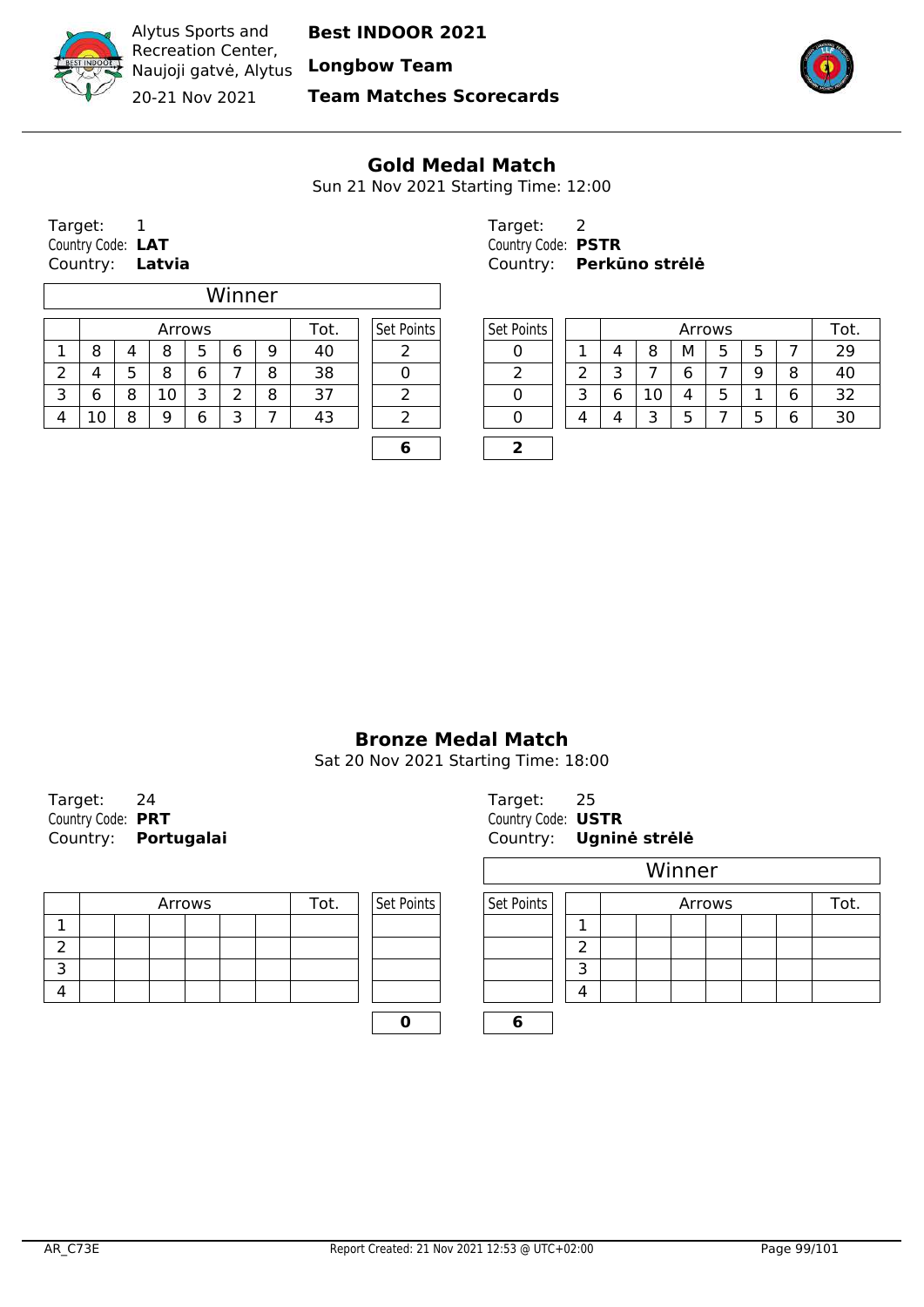

Alytus Sports and Recreation Center, Naujoji gatvė, Alytus **Longbow Team** 20-21 Nov 2021

**Best INDOOR 2021**

**Team Matches Scorecards**



#### **Semifinal Match**

Sat 20 Nov 2021 Starting Time: 17:00

Target: 21 Target: 22 Country Code: **LAT**<br>
Country: **Latvia**<br>
Country: **Port** 

 $\mathbf{r}$ 

|    |  |        | Winner |      |            |            |   |
|----|--|--------|--------|------|------------|------------|---|
|    |  | Arrows |        | Tot. | Set Points | Set Points |   |
|    |  |        |        |      |            |            | 1 |
| ົາ |  |        |        |      |            |            | 2 |
| з  |  |        |        |      |            |            | 3 |
|    |  |        |        |      |            |            | Δ |
|    |  |        |        |      |            |            |   |

Country: **Latvia** Country: **Portugalai**

| Arrows |  | Tot. | Set Points | Set Points |  |  | Arrows |  |  |
|--------|--|------|------------|------------|--|--|--------|--|--|
|        |  |      |            |            |  |  |        |  |  |
|        |  |      |            |            |  |  |        |  |  |
|        |  |      |            |            |  |  |        |  |  |
|        |  |      |            |            |  |  |        |  |  |

**Semifinal Match**

| Target:            |                        | Target: 25         |  |
|--------------------|------------------------|--------------------|--|
| Country Code: USTR |                        | Country Code: PSTR |  |
|                    | Country: Ugnine strele | Country: Perki     |  |

|       |   |   |   | Arrows |  | Tot. | Set Points | Set Points |       |   | Arrows |                       |  |  | Tot. |        |
|-------|---|---|---|--------|--|------|------------|------------|-------|---|--------|-----------------------|--|--|------|--------|
|       |   |   |   |        |  |      |            |            |       |   |        |                       |  |  |      |        |
|       |   |   |   |        |  |      |            |            | ∽     |   |        |                       |  |  |      |        |
| ∍     |   |   |   |        |  |      |            |            |       |   |        |                       |  |  |      |        |
| 4     |   |   |   |        |  |      |            |            |       |   |        |                       |  |  |      |        |
| 5.0.1 | 6 | 6 | М |        |  | 12   |            |            | 5.0.1 | 9 | 8      | 5                     |  |  |      | $22 +$ |
|       |   |   |   |        |  |      |            |            |       |   |        | Closest to the center |  |  |      |        |

|                    | Country: Ugninė strėlė |                    | Country: Perkūno strėlė |
|--------------------|------------------------|--------------------|-------------------------|
| Country Code: USTR |                        | Country Code: PSTR |                         |
| Target:            |                        | Target:            |                         |

|                |  |  |  |    |            | Winner     |       |                       |   |   |  |  |  |       |  |
|----------------|--|--|--|----|------------|------------|-------|-----------------------|---|---|--|--|--|-------|--|
| Arrows<br>Tot. |  |  |  |    | Set Points | Set Points |       | Arrows                |   |   |  |  |  |       |  |
|                |  |  |  |    |            |            |       |                       |   |   |  |  |  |       |  |
|                |  |  |  |    |            |            | ำ     |                       |   |   |  |  |  |       |  |
|                |  |  |  |    |            |            | 3     |                       |   |   |  |  |  |       |  |
|                |  |  |  |    |            |            | 4     |                       |   |   |  |  |  |       |  |
| M              |  |  |  | 12 |            |            | 5.0.1 | 9                     | 8 | 5 |  |  |  | $22+$ |  |
|                |  |  |  |    |            | 5          |       | Closest to the center |   |   |  |  |  |       |  |